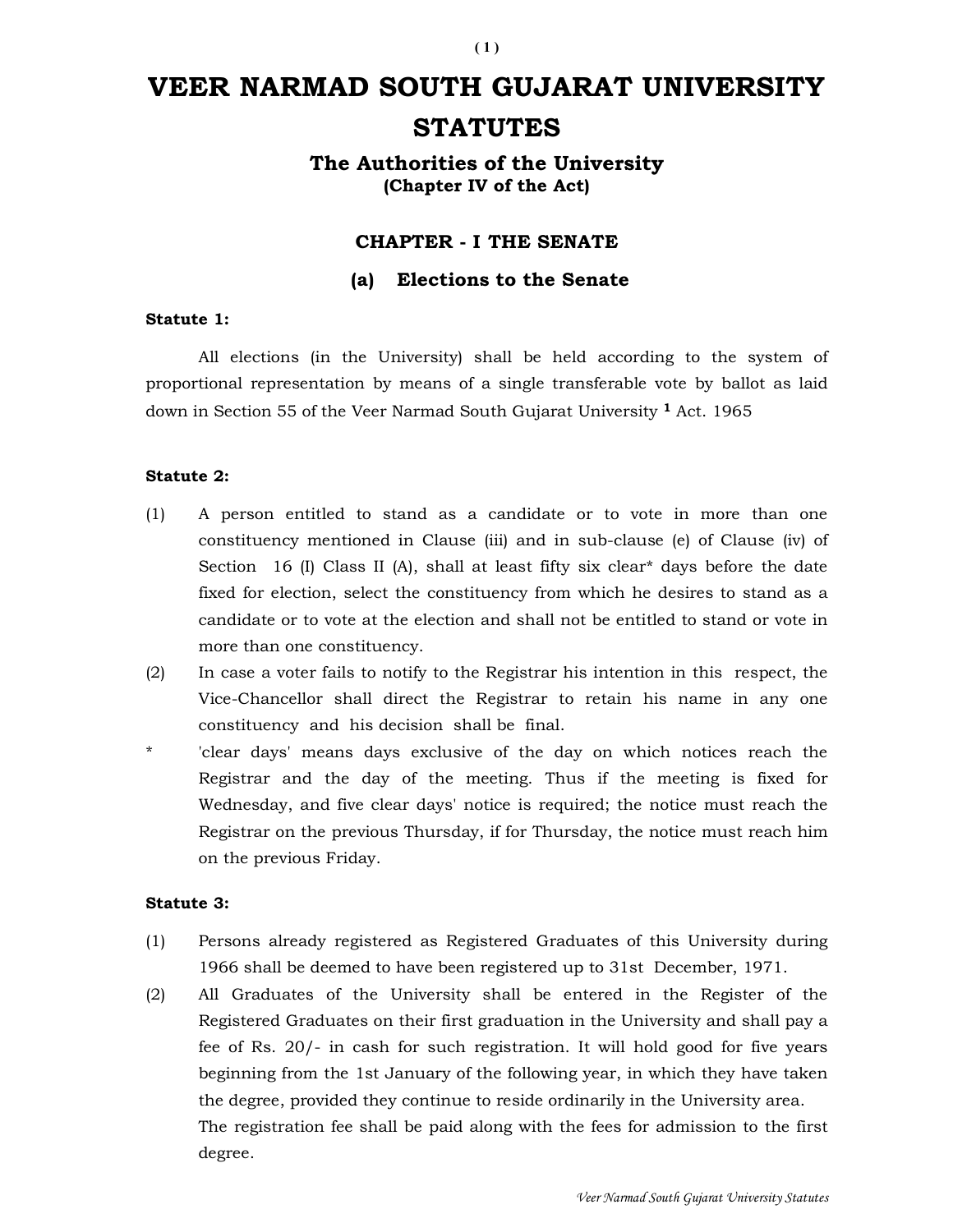- (3) In addition, the following persons shall, on payment of Rs. 20/- be enrolled as Registered Graduates for a period of five years:
	- (a) All Graduates of any Indian University established by Law who ordinarily reside in the University area.
	- (b) Graduates of the following Institutions who ordinarily reside in the University area:
		- (1) Gujarat Vidyapeeth Ahmedabad
		- (2) Maharashtra Tilak Vidyapeeth Poona
		- (3) Bihar Vidyapeeth Patna
		- (4) Vishwa Bharati Shantiniketan
		- (5) Jamia Millia Delhi
		- (6) Gurukul Vishwa Vidyalaya Kangadi
		- (7) Kashi Vidyapeeth Banaras
		- (8) S.N.D.T. Women's University Bombay
			- (Prior to its incorporation as University established by Law); and
		- (9) All licentiates possessing Diploma of Licentiate College of Physicians, Surgeons, Bombay.
	- (c) All Graduates of any foreign University recognised by the Syndicate for the purpose who ordinarily reside in the University area.

# Statute 4:

- (1) (a) All persons referred to in sub clauses (3) (a), (b), (c) of Statute 3 wishing to have their names enrolled on the register shall apply to the Registrar in the prescribed form.
	- (b) Any person desiring to get himself registered may send in an application with the necessary fees to the Registrar of the University at any time during the year before the 1st of December and his name shall be put on the roll of the Registered Graduates on the 1st of January of the following year.
- (2) All persons referred to in sub-clauses 3 (a), (b) and (c) shall produce along with their application, evidence to the satisfaction of the Registrar of their having taken their degrees and shall produce a declaration made before a Magistrate or J.P. or a Member of the Senate of the Veer Narmad South Gujarat University  $\frac{1}{1}$  for the time being, to the effect that they ordinarily reside in the Veer Narmad South Gujarat University 1 area.
- (3) (a) When the roll is revised on the 31st of December every year, an announcement in the newspapers, selected by the Vice-Chancellor, shall be made in the first week of January that the rolls of the Registered Graduates are being revised and if any corrections, any omissions or wrong entries are brought to the notice of the Vice - Chancellor before the 31st of January, the Vice-Chancellor shall have the power to correct the rolls accordingly and his decision in the matter shall be final.
	- (b) The roll so corrected up to 31st January shall be used for any byeelection during that calendar year and it shall be the roll to be published under Statute 9 (2) for the bye-elections during that year.
- (4) Registered Graduates shall notify in writing to the Registrar every change in their address.
- (5) The register of Graduates mentioned above shall be revised every year on the 31st of December and published every five years.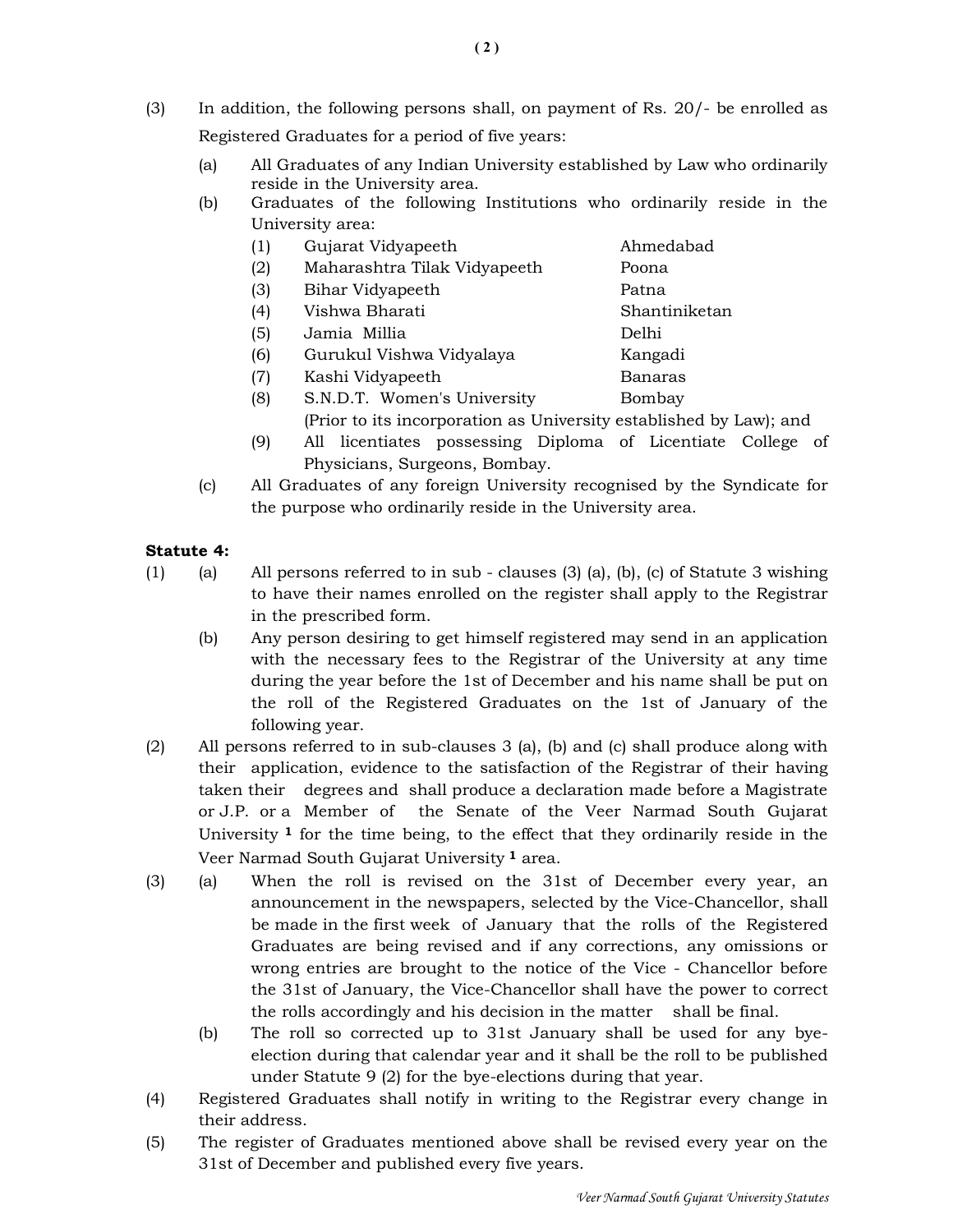- (6) All persons whose names are entered on the said register of Graduates shall, subject to the provisions of the Act, be entitled to vote or to stand as a candidate at the election of the representatives of the Registered Graduates on the Senate in accordance with the Statute framed in that behalf.
- (7) The registration, on the expiry of its period of five years, can be renewed for a further period of five years by applying in a prescribed form and paying a renewal fee of Rs. 5/- only. The renewal fee should be paid before the 15th of December of the year in which the registration expires.

## Statute 5:

 A person desiring to be enrolled as required under section 16 (1), Class II (A), Clause (iii) and sub clause (e) of Clause (iv) of the Act, shall at least 28 days before the date fixed for the preparation of the Electoral Rolls as laid down in Statute 10 and Statute 13, elect the Faculty under which he desires to be enrolled and from which he desires to stand as a candidate or to vote at the election. He shall not be entitled to stand or vote in more than one Faculty.

#### Statute 6:

 If a person desiring to be enrolled under Statute - 5 does not inform the Registrar of the Faculty from which he desires to stand as a candidate or to vote at the election before the date fixed under Statute-5, the Vice- Chancellor shall in his discretion decide in which faculty he shall be included and his decision shall be final.

## Statute 7:

 For the purpose of election to the Senate, Syndicate, Academic Council and other authorities of the University.

- (a) Principals of affiliated degree colleges and Heads of recognised institutions in the University area shall be deemed to be Principals and Teachers; and
- (b) Teachers and Principals of affiliated Colleges in the University area shall be deemed to be Teachers.

#### Statute 8:

 In all Faculties or Constituencies where elections are to be held under Section 16 (1), Class II (A) there shall be an annual revision of the Roll on the 31st of December of every year, including persons who are entitled and have applied for registration.

#### Statute 9:

- (1) For every election to the Senate, the electoral roll shall be the one published before the date of issue of the Election Notice.
- (2) The rolls of persons, public associations or bodies entitled to vote at an election to the senate shall be published at the University Office, except when otherwise specified, at least 42 clear days before the date of election. An announcement that the rolls are ready shall be inserted in such newspapers as the Vice-Chancellor may select at least 35 days before the election.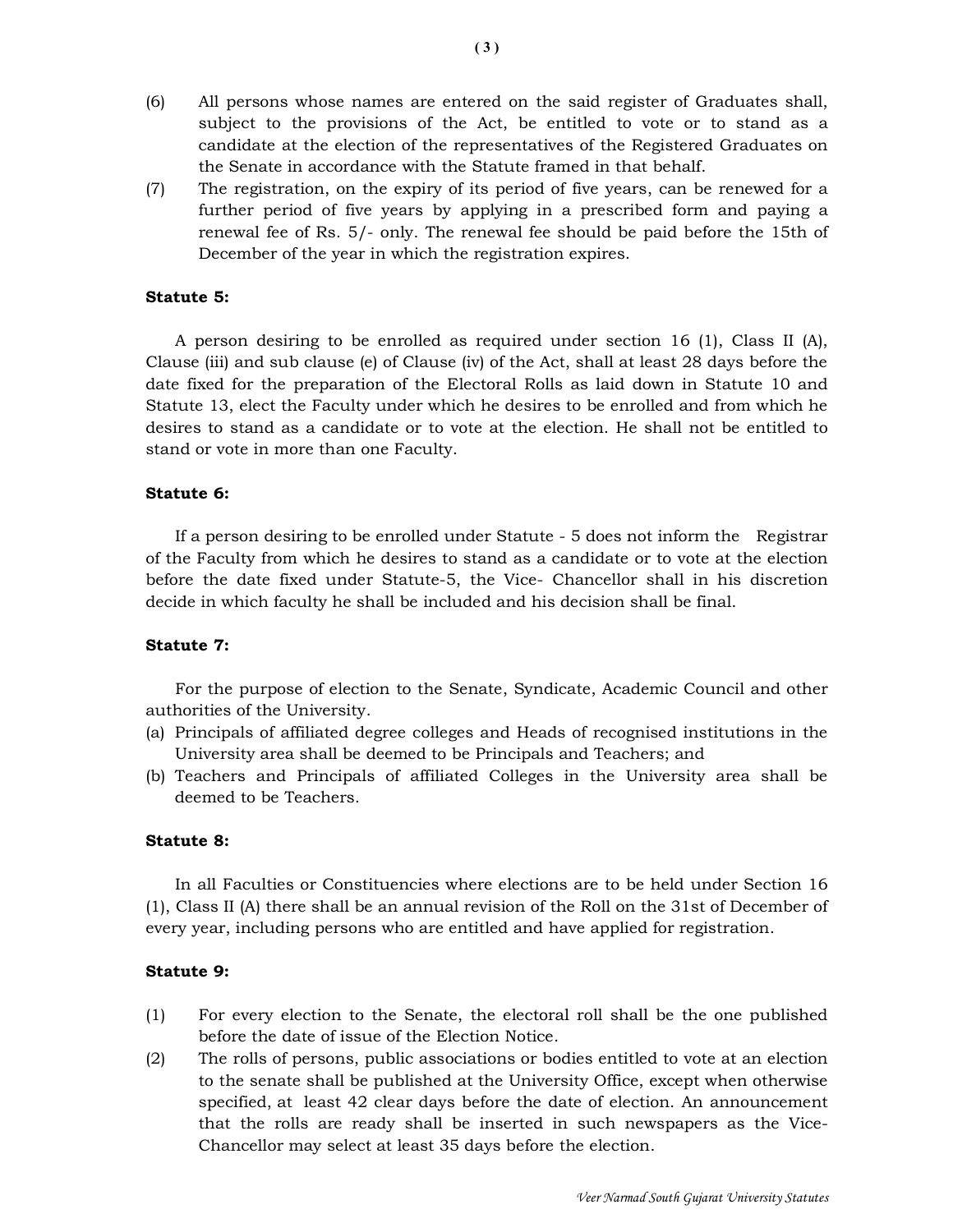- allot the polling centre to each of the registered graduate voters nearer to his address declared in his application form and to the rest of the voters, the polling centre nearer to the address of the institution where they are working. The voter concerned shall have to vote at the polling centre allotted to him.
- (b) Even then if any Registered Graduate Voter under Section 16 (I) Class-II (A) (iv) (e ) desires to vote at the polling centre other than that allotted to him he shall have to apply to the Registrar along with satisfactory reasons, at least twenty-five clear days before the date of election. The Vice-Chancellor shall have the authority to decide the matter and his decision shall be final. Then such a voter shall have to vote at the changed polling centre only.
- (3) The Vice-Chancellor shall have the authority to correct the rolls if any omission or wrong entry is brought to his notice at least twenty-five clear days before the date of election. The Vice -Chancellor's decision in the matter shall be final.
- (4) Whenever there is a vacancy in the Senate, the notice of election relating thereto shall be given to all voters, except when otherwise provided, at least twenty-one clear days before the date of election and in the said notice the fixed date as the last date for receiving nominations and the date of election shall be precisely stated and relevant details regarding the vacancy given.

# Statute 10:

 In the case of elections to the Senate under Section 16(1) Class II (A) (i) and (ii) on the 31sl of December just preceding the date of election, the Registrar shall have a Roll prepared, or all those entitled to vote thereat and not less than twenty-one clear days before the date of election shall send, by ordinary post, to all those whose names are entered in the respective rolls, a notice of election to be held in accordance with the procedure prescribed in Statute 266. In the preparation of the Roll of Secondary Teachers the names of any such teachers shall be included in the Roll as are on the date of its preparation, members of the teaching staff of a High School as defined in Clause (6) of Section 2 and are actively participating in the work of teaching as secondary teachers, and whose names are supplied by the respective High Schools under provisions of Statute 245 (b). In the case of Head Masters as defined in Clause (5) of Section 2 and is interpreted by Statute 245 (c) the Roll shall include the names of permanent Head Masters or those appointed on probation. The names of the persons entitled to vote shall appear only once in the Roll.

# Statute 11:

 In the case of election to the Senate by the Teachers from amongst themselves under Section 16 (1) Class II (A) (iii) on the 31st of December just preceding the date of election, the Registrar shall have a Roll prepared of Teachers falling under the respective faculties, and not less than twenty-one clear days before the date of election, shall send to all those whose names are entered in the respective rolls, a notice of election, to be held by ballot in accordance with the procedure prescribed in Statute 266, Election from this constituency shall be held at centres approved by the Vice - Chancellor and in the notice of election places shall be notified, where the voters will be required to go in person to vote. For each centre of election, a place of polling shall be fixed, a Returning Officer shall be appointed and he shall be responsible for the conduct of the election in accordance with the Election Rules and the instructions issued to him. The name of a Teacher entitled to vote shall appear only once in the Roll.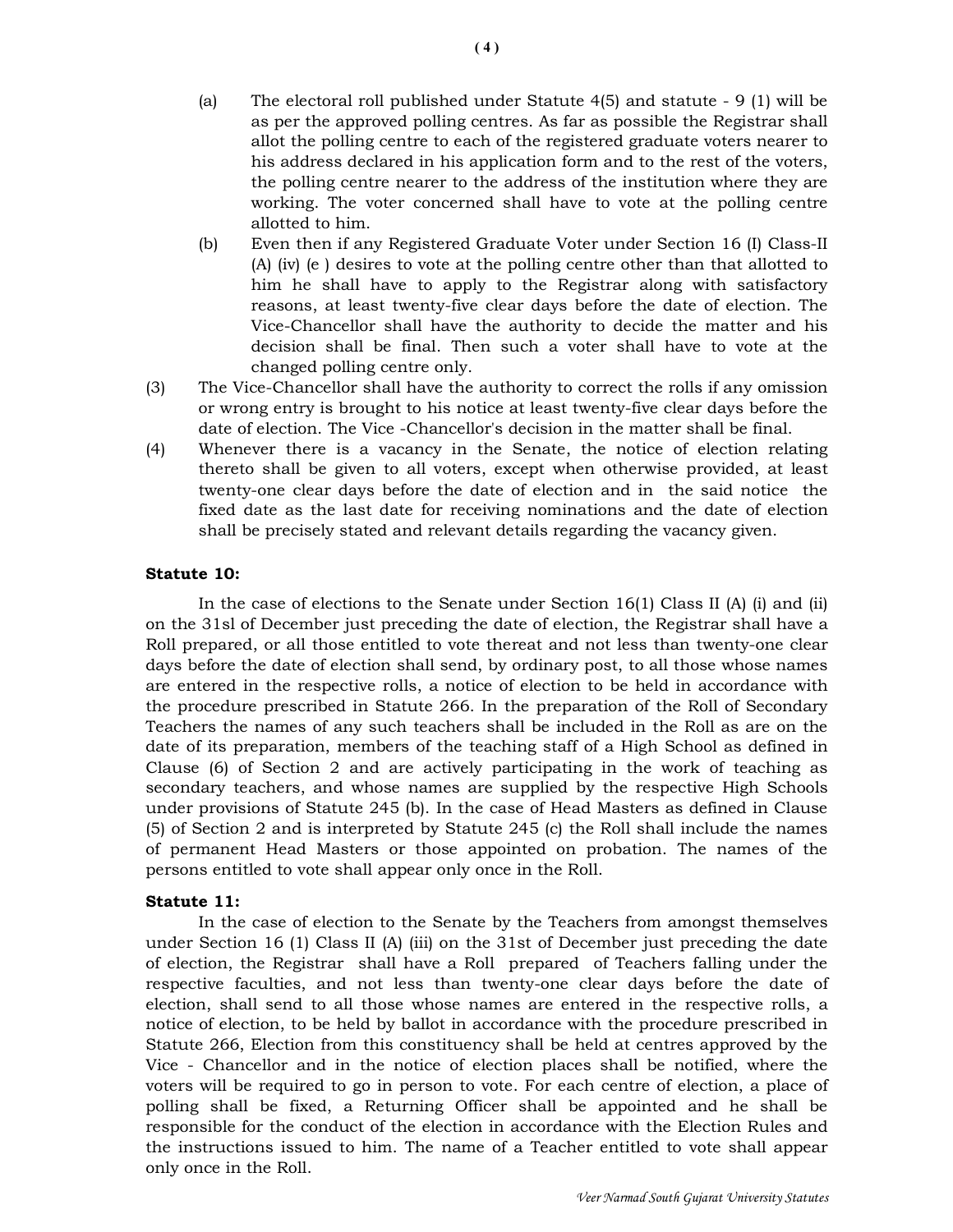## Statute 12:

 The election of ordinary members by the Public Association or Bodies named in sub - clauses (a), (b) and (d) of Section 16 (1) Class II (A) Clause (iv) shall be held in the manner prescribed in Statutes 267 & 268 respectively. On the 31st of December just preceding the date of election, the Registrar shall prepare a Roll of the Public Associations and Bodies entitled to vote thereat and not less than twenty one clear days before the date of election, the Registrar shall notify to the public associations and bodies concerned whose names are entered in the respective rolls, that an election of their representative to the Senate of the University is due, 'indicating at the same time, the date by which the results of the election shall be communicated to the University.

## Statute 12-A:

 Under Section 16 (1) Class II (A) (iv) (e), one of the presidents of the District Panchayats functioning in the University area shall be a member of the Senate by rotation in the following order with effect from 23-5-1967:

1. President, District Panchayat, Broach 3. President, District Panchayat, Surat 2. President, District Panchayat, Bulsar 4. President, District Pancnayat, Dang

## Statute 13:

 In the case of election of ordinary members by Registered Graduates under Clause (e) of sub - section (A) (iv) of Section 16 (1) Class II, the Registrar shall prepare at the end of every year on the 31st of December, faculty wise Electoral Rolls of the Registered Graduates and shall publish them every five years. The notice of election shall be published in newspapers to be selected by the Vice - Chancellor, at least 28 days before the last date for receiving the nominations.

## Statute 14:

 Not more than one bye - election shall be held during any academic year by each faculty of the Registered Graduates' Constituency.

## Statute 15:

- (1) Every candidate in an election to the Senate, by the constituency of Registered Graduates shall, before nomination, deposit with the Registrar the sum of Rs. 5000/- in cash. The candidate shall not be duly nominated unless the said deposit has been made.
- (2) The said deposit shall be forfeited by the University if the candidate is not elected and the number of votes credited to him at the last count before he is excluded or before the last of the successful candidate if elected is less than one-eight of the quota.
- (3) The said deposit shall be returned
	- (a) if the candidate is elected;

## **or** such a set of  $\alpha$

- (b) if he duly withdraws his nomination;
- **or** such a set of  $\alpha$ (c) if his nomination is declared invalid;
- **or** such a set of  $\alpha$ 
	- (d) if he dies before the date fixed for election;
- **or** such a set of  $\alpha$  (e) if the candidate is not elected and the deposit has not been forfeited under clause (2) here of.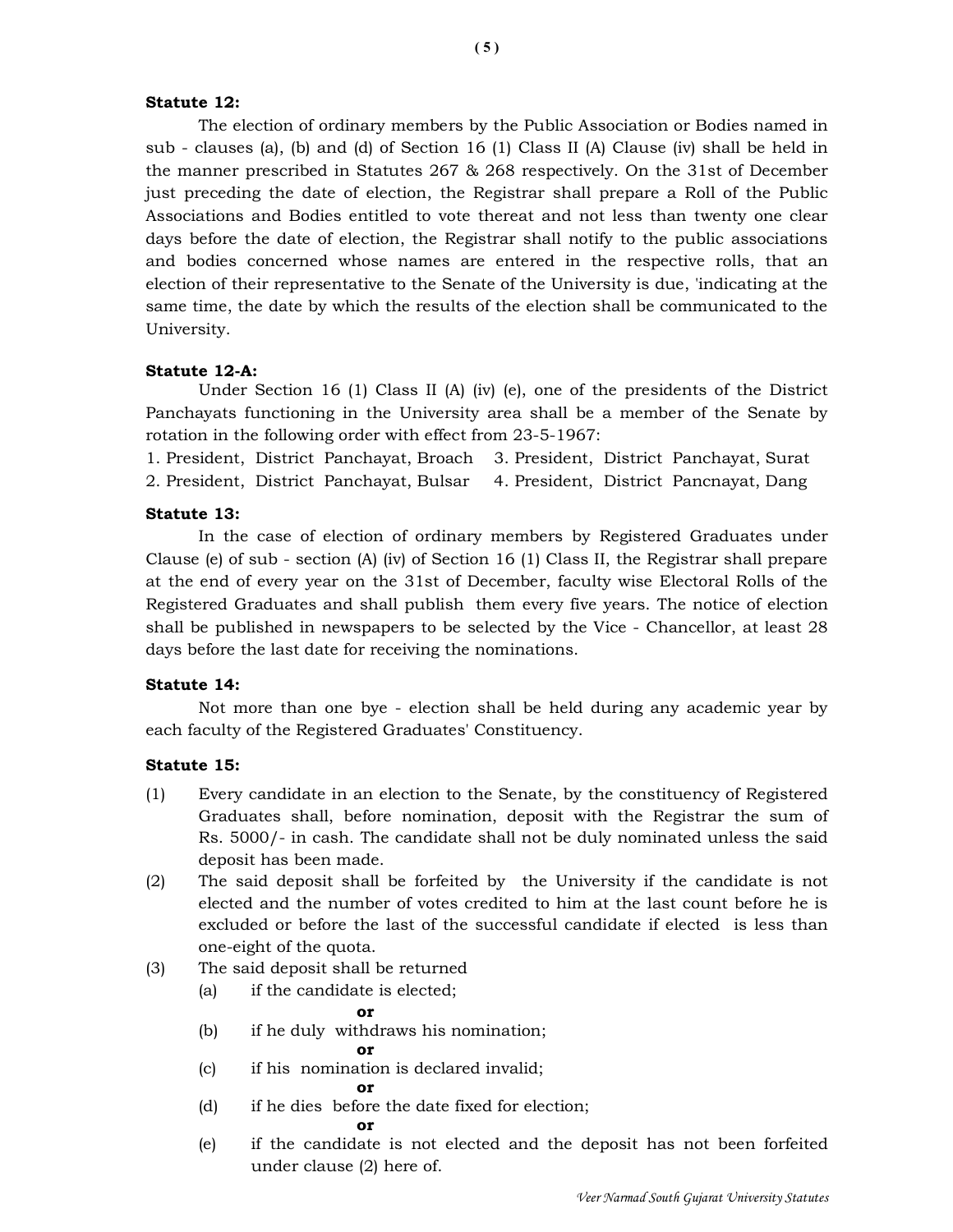## Statute 15-A:

(1) For every election to the Senate from the constituencies mentioned below a photo-identity card considered valid by the Election Commission of India at various elections will be necessary. The Registrar shall, soon after the scrutiny and withdrawal of nominations are over, publish on University web-site the address mentioned on the electoral roll of each voter, the date and constituency of the election as well as the number of the voter in the electoral roll concerned.

 Constituencies in which a valid photo identity card will be necessary for voting:

- (i) Secondary Teachers under Section 16 (1) Class II (A) (i).
- (ii) Head Masters under Section 16 (1) Class II (A) (ii)
- (iii) Teachers including Principals of affiliated Colleges, Heads of the University Departments and Heads of Recognised Institutions under Section 16 (i) Class II (A) (iii), and
- (iv) Registered Graduates of various Faculties under Section 16 (I) class II (A) (iv) (e).
- (2) Any Voter at the election to the Senate in any of the above constituencies, shall not be allowed to vote at the election, unless he/she presents at the Polling Centre, a valid photo identity card as mentioned above.

## Statute 16: (Deleted)

#### Statute 17:

 The Registrar shall prepare at the end of every year on 31st of December, a Register of Donors, each donating money or other property of the market value of not less than one lack of rupees to or for the purpose of the University as specified in Section (16) (1) Class II (C).

- (1) If the donor is an undivided Hindu family, trust, firm, company or body corporate, for the purpose of voting, the name of the representative nominated from time to time by each such undivided Hindu family, trust, firm, company or body corporate shall be enrolled on the register maintained by the University.
- (2) In the case of donation given jointly in the names of two or more persons, the name of only one representative will be enrolled in respect of that donation if other conditions are fulfilled.
- (3) In the case of donations given by instalments the total of such donations being one lack or more, the date of acceptance of the first instalment will be taken as the date of acceptance for purposes of enrolment. The person so entitled to vote or stand for election till the full amount of the donation i.e. Rs. 1,00,000/- or more, is paid.
- (4) If the number of names enrolled under sub-clauses (i) and (ii) of Section 16 (1) Class II (C) is two or less than two, each person whose name is so enrolled on the register shall be deemed to have been elected to the Senate.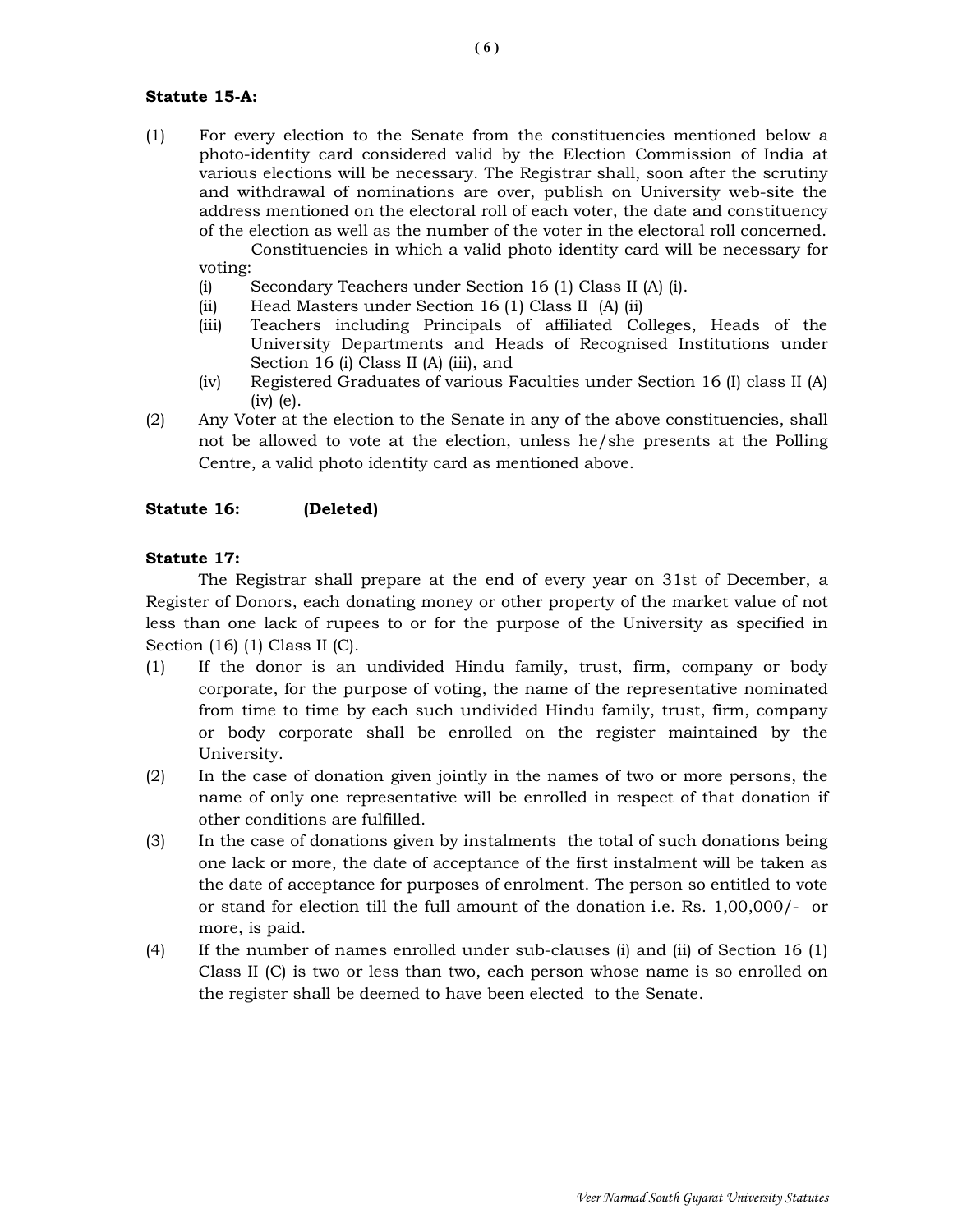#### Statute 18:

 The Registrar shall ask the manager of an undivided Hindu Family, the trustees of the Trust, the directors of the Company, Joint - Donors or the representative of any body corporate mentioned in the preceding Statute to intimate to the University within twenty-one days of such request from the Registrar the name, degrees, or degrees, if any, and address of the representative for the purpose of voting and the names of such representatives shall be put on the Register.

## Statute 19:

- (a) For the election by donors under Section 16 (1) Class II (C) the Registrar shall maintain a roll of persons entitled to vote in accordance with the qualifications laid down therein.
- (b) Not less than twenty one days before the date of election the Registrar shall send a notice of the election to all donors whose names are on the Roll of donors mentioned in (a) above.
- (c) The electoral roll prepared on the 31st of December just preceding the date of election shall be used for that election.

## (b) Official Language of the University

#### Statute 20:

 The official language of the University shall be Gujarati and all its correspondence, minutes of the various authorities of the University and accounts (inclusive of budget) shall be kept and maintained in Gujarati, provided, however, that English may continue to be the authoritative language of the text of the Statutes, Ordinances and Regulations and of the business connected therewith, provided further that, it will be open to the Vice Chancellor, notwithstanding what is contained herein, to direct that the correspondence this University and such other bodies and persons, as he thinks fit, may be carried on in Hindi or English.

#### Statute 21:

 Notwithstanding anything contained in Statute 20, a member of the Senate or any University authority shall have the right to address the House in English or Hindi.

## (c) Meetings of the Senate

#### (Vide Section 29 (viii) of the Act)

## Statute 22: <sup>2</sup>

 A meeting of the Senate to be called the Convocation Meeting of the Senate, to be held on a date as prescribed in Statue 228 (1) and (2), every year.

#### Statute 23:

 Meetings of the Senate shall be held on the University premises unless the Vice - Chancellor or in his absence the Pro-Vice-Chancellor 3 otherwise directs.

#### Statute 24:

 Each member, before he takes his seat, shall register his attendance in a book placed for the purpose at the entrance of the place of the meeting.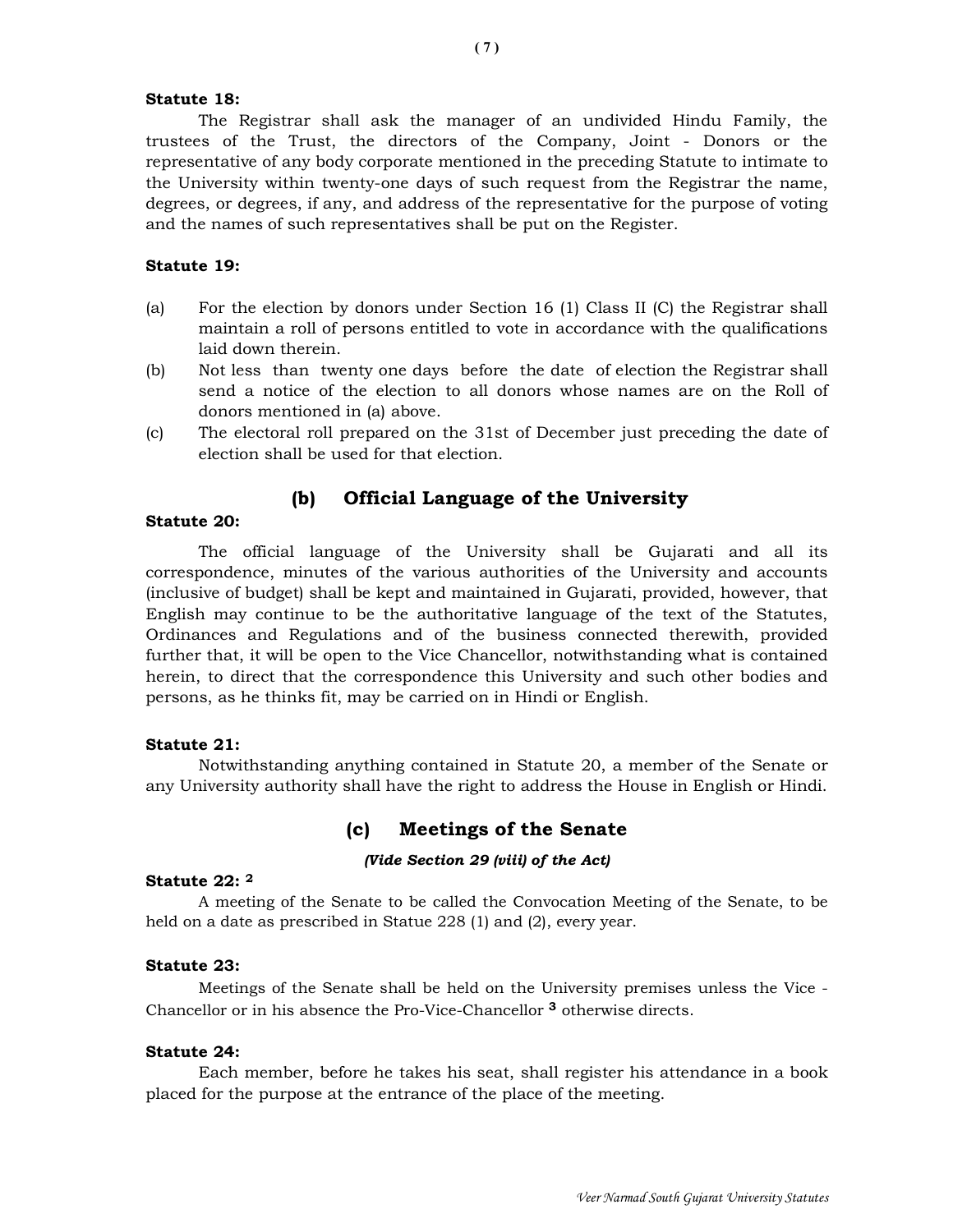## Statute 25:

 The Chancellor or in his absence the Vice-Chancellor or in the absence of both the Pro-Vice-Chancellor 3 or in his absence a member elected by the meeting shall preside over the meetings of the senate. The senior most amongst the Deans present shall take the Chair for and until such election only.

#### Statute 26:

 Twenty members of the Senate shall form quorum and all questions shall be decided by a majority of votes of the members present, the Chairman, in the case of equality of votes having a second or casting vote.

#### Statute 26- A:

 At any time when it is noticed that the number of members present in the meeting of the Senate is less than the prescribed quorum, the Chairman sue motto or at the instance of any member, shall direct for ringing of the quorum bell kept outside the place of the meeting hall to announce the deficiency in quorum. After the quorum bell is rung, the Chairman shall wait for ten minutes to enable the meeting to reach the quorum. If no quorum is reached after ten minutes of the ringing of quorum bell, the Chairman shall dissolve the meeting of the Senate for that day. The Senate shall, however, meet on the subsequent day or days for which the notice is given under Statute - 29.

#### Statute 27:

 If there is no quorum at the commencement of a meeting, the Chairman shall at the expiration of a quarter of an hour take notice whether the number of members required for quorum is present, and if they are not, the meeting shall forthwith be adjourned to such date as the Chairman may appoint, and the Registrar shall send intimation to all members at least 7 days before the date fixed for the meeting. Such adjournment shall be recorded by the Registrar under the signature of the Chairman. In the case of a meeting adjourned for want of quorum, no quorum will be required.

#### Statute 28:

 Such proposals and amendments only as are connected with the Veer Narmad South Gujarat University  $1$  and are in accordance with the Act shall be entertained and debated in the Senate.

#### Statute 29:

 The Registrar shall give notice of the likely date of the meeting of the Senate 42 days before such date. A member of the Senate who intends to move a resolution or resolutions shall give notice thereof to the Registrar within 10 days of the date of the notice given by the Registrar.

#### Statute 30:

 Twenty-one clear days before the day fixed for a meeting of the Senate, the Registrar shall forward to each member of the Senate a statement of business to be brought before the meeting and of all resolutions to be then proposed, together with the name of the proposal of each, intimation in writing of which has previously reached him. The inclusion of a report of any committee of the Senate on the agenda paper shall be held to be equivalent to notice of motion for its adoption.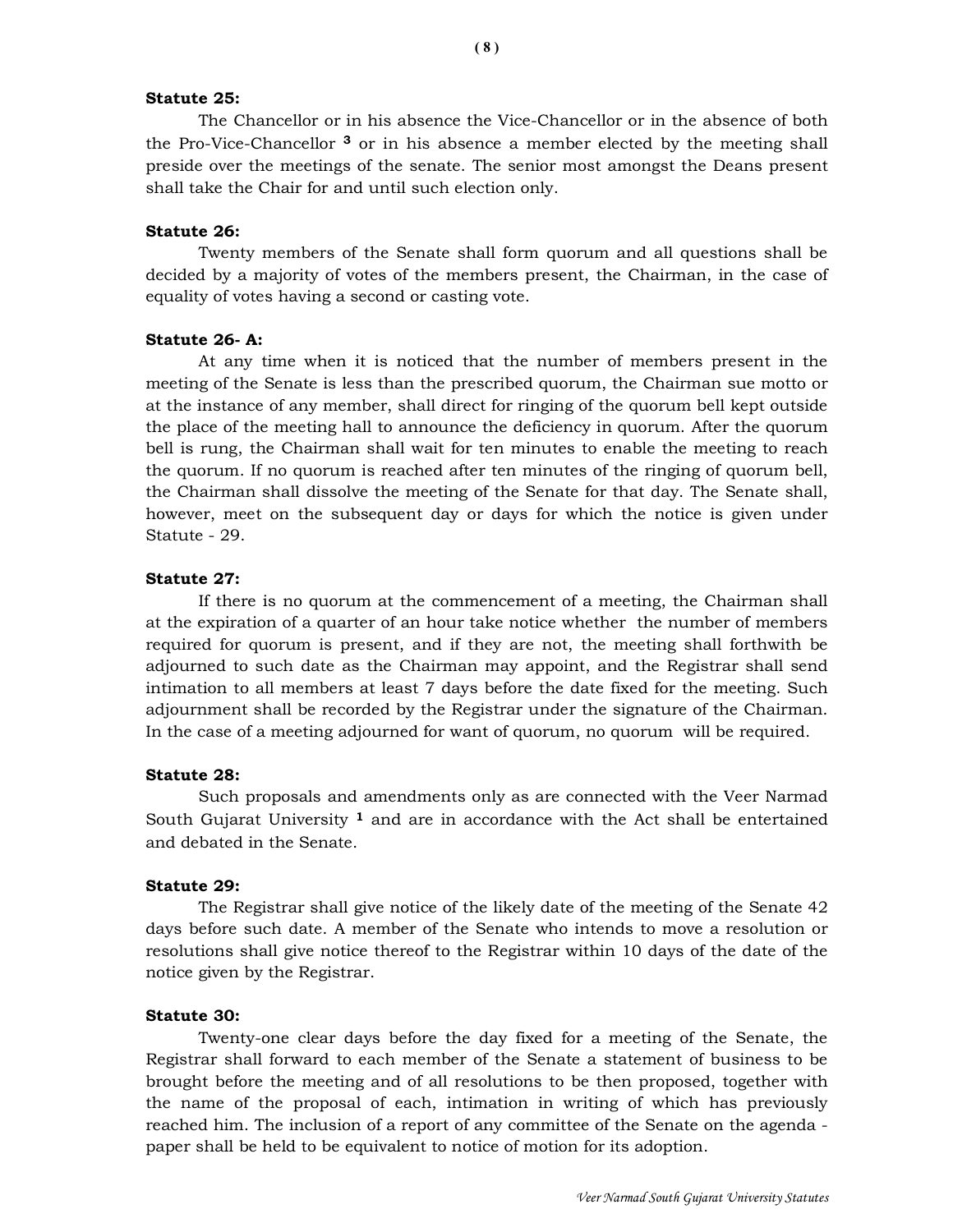#### Statute 31:

 When a motion, which has been moved by a member of the Senate, is referred by the Senate to the Syndicate for report and the report of the Syndicate thereon comes before a subsequent meeting of the Senate for consideration, the report of the Syndicate shall take the place of the original motion, and its adoption shall be moved as a motion, recommended by the Syndicate. Notwithstanding anything contained in the Statutes, the mover of the original motion or any other member may move an amendment that the report be recorded and that the original motion be accepted, with or without, such amendment, as may be proposed and adopted.

#### Statute 32:

 Notice in writing of the proposed amendments and the terms thereof and of motions for any change in the order of business as set forth in the statement must be forwarded so as to reach the Registrar ten days before the date of the meeting.

#### Statute 33:

 The Registrar shall, seven days before the day of the meeting, forward to each member of the Senate a statement of all motions and amendments and no motion or amendment of which such notice has not been given shall be put to the meeting other than a motion for a dissolution, adjournment or suspension of the sitting, for passing to the next business on the statement, for directing the Syndicate to review their decision, for deferring the matter under consideration to the Syndicate, Academic Council or a Faculty for report, or an amendment accepted by the Chairman as merely formal.

#### Statute 34:

 No matter which has been decided by the Senate shall within a period of six months after its disposal be reconsidered by it unless three - fourths of the members present at the meeting vote in favor thereof. The above provision shall not apply to a matter which had been previously declared to be out of order by the Chairman of the meeting.

# (d) Order of Business

#### Statute 35:

 At every meeting the business to be entertained shall, unless the meeting by special vote otherwise determine, be taken in the following order :

- (1) The election, if it is part of the business to be entertained at the meeting of the Chairman;
- (2) The signing of the minutes of the previous meeting, or adjourned meeting;
- (3) The Election, if it is part of the business to be entertained at the meeting of a member of any authority of body of the University;
- (4) Answers by the Vice Chancellor or a member of the Syndicate nominated by the Vice-Chancellor for the purpose or the Registrar, as the case may be, to any questions asked by any member of the Senate, of which not less than thirty days notice has been given for the purpose of obtaining information concerning the University;
- (5) The consideration of the Annual Report, Accounts and Financial Estimates and resolution thereon, when they are part of the business to be entertained at the meeting.
- (6) The consideration of Ordinances, motions for making, amending and repealing statutes, and proposals recommending amendments in the Act;
- (7) Any motion for a change in the order of business, provided that such motions shall not affect the order herein above indicated or give priority to any item of business over the items mentioned in (1) to (7) above, or any of them;
- (8) Any business or motion of which due notice has been given, in the order in which such business and motions are entered in the statement of business, and motions to be brought forward subject to the provisions of this Statute and Statute 43.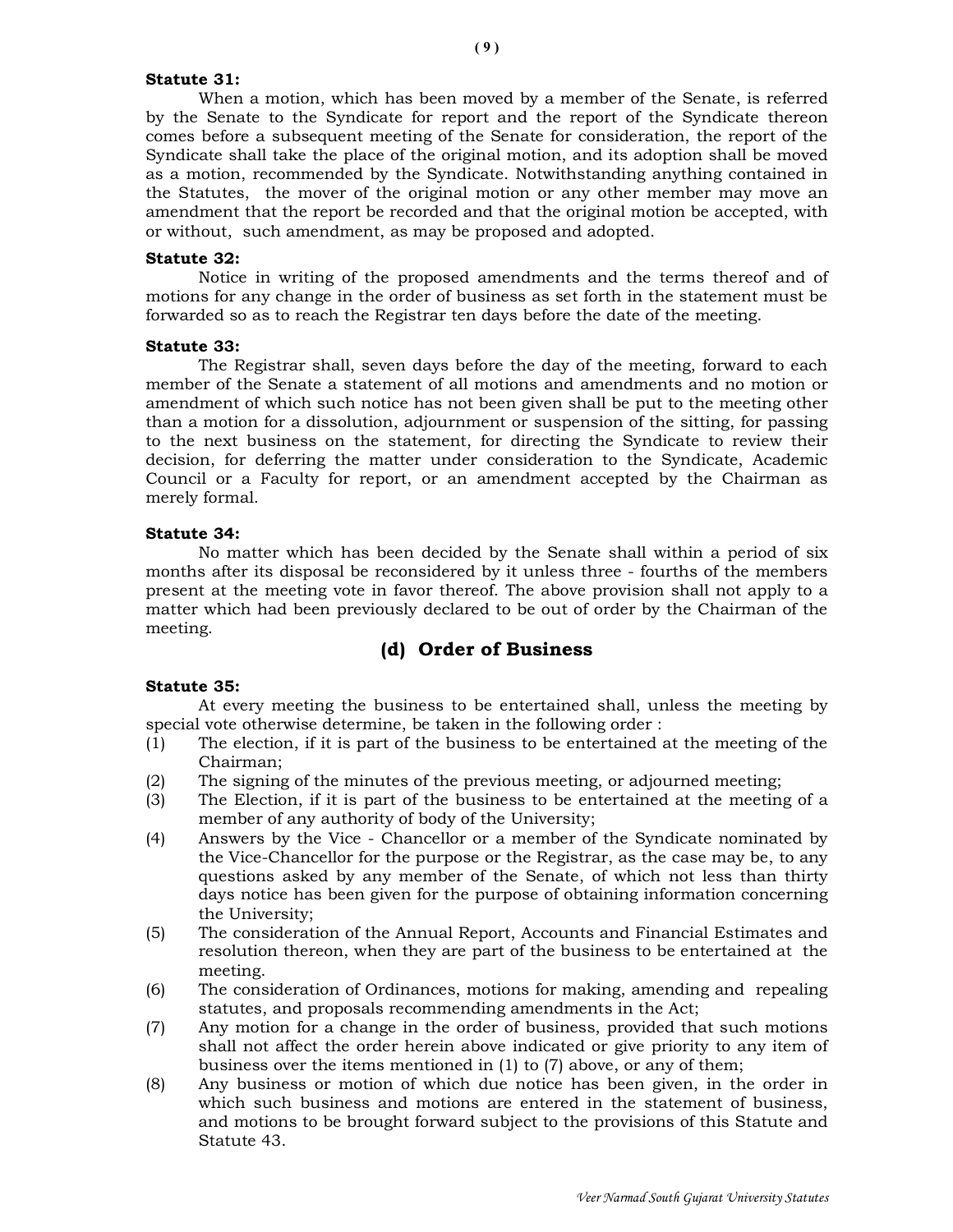## Statute 36:

- (I) Not more than the first sixty minutes on the first day of the meeting of the Senate may be set apart for answering questions and supplementary questions. Any question not answered during this period shall lapse, but the questioner may revive it in the form of a fresh question at a subsequent meeting of the Senate by giving not less than thirty days' notice.
- (2) No question may be admitted which does not satisfy the following conditions, viz-
	- (i) (a) It shall be so framed as to be a request for information.
		- (b) It must not contain arguments, inferences, ironical expressions or defamatory statements.
		- (c) It must not ask for an expression of opinion or for the solution of a hypothetical proposition or the solution of an abstract legal question.
		- (d) It must not refer to the character, competence or conduct of any person except in his official capacity.
		- (e) It must not refer to a matter which is of a confidential nature.
		- (f) It must not contain any name or statement not strictly necessary to make the question intelligible.
		- (g) It must not involve the preparation of elaborate statements, statistics of expenditure of an excessive amount of time and labour.
		- (h) It must not be such as cannot be answered consistently with the interests of the university.
	- (ii) The Vice-Chancellor shall decide on the admissibility of a question. He may disallow any question which, in his opinion, contravenes the above rule and his decision shall be final.
	- (iii) All questions together with such answers as are ready shall be issued to the members with the revised agenda.
	- (iv) Any member may put a supplementary question for the purpose of elucidating any fact regarding which an answer has been given. The Chairman for the meeting may disallow any supplementary question if in his opinion, it infringes the rules relating to question and his decision shall be final.
	- (v) The Chairman may ask for notice of a supplementary question which he is not prepared to answer.
	- (vi) The answers to the questions or supplementary questions may be given by the Vice- Chancellor or any member of the Syndicate nominated by the Vice-Chancellor for the purpose or by the Registrar.

# (e) Rules of Debate

## Statute 37:

 Every motion shall be formally moved by the member in whose name it stands, or if he is absent or declines to move it, it may be moved by any other member, provided, however, that the proposal may reserve his remarks till the motion is stated from the Chair. (Vide Statute 39).

## Statute 38:

 Every motion at a meeting must be seconded; otherwise it shall drop. The seconder of a motion may reserve his speech.

## Statute 39:

When a motion has been seconded, it shall be stated from the Chair.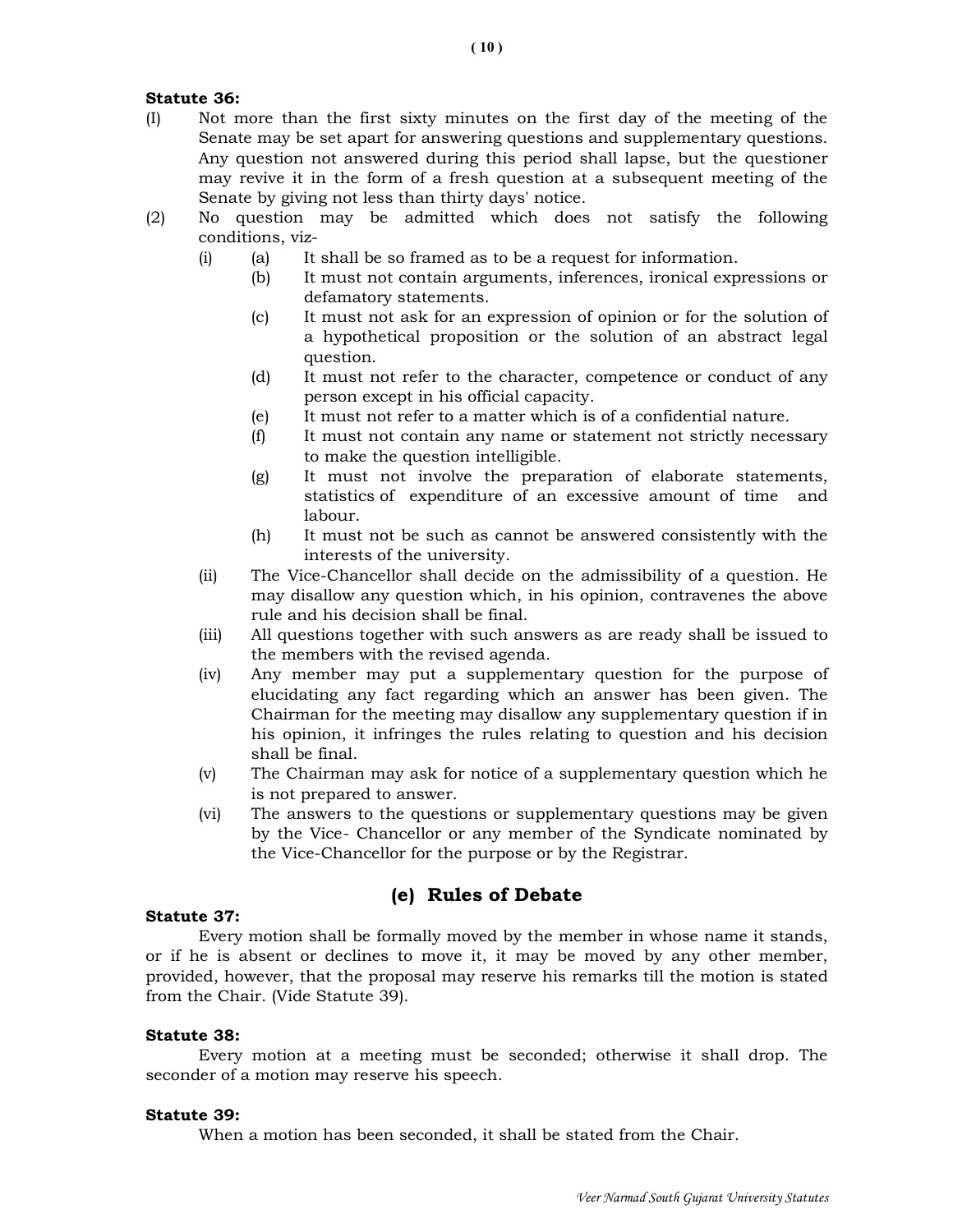## Statute 40:

 When the proposal has been thus stated, it may be discussed as a question to be resolved simply in the affirmative, or negative or as proposed to be varied by way of amendment. When, before or after the debate, no member rises to speak on the motion, the Chairman shall proceed to put the proposal to the vote in the manner hereinafter mentioned.

#### Statute 41:

 A substantive proposal once brought forward shall not be proposed a second time at the same meeting, or any adjournment thereof. A proposal substantively identical in part with one already disposed of may be brought forward at the same meeting, or at any adjournment thereof with omission of such part.

#### Statute 42:

- (1) Not more than one proposal and one amendment thereto shall be placed before the meeting at the same time, provided, however it shall be open to the Chairman to take-up more than one amendment to a proposal together with a view to discussing the whole issue at a lime.
- (2) Each amendment shall be disposed of before the next one is put to vote.
- (3) All amendments which are not withdrawn shall be considered and voted upon.
- (4) In case no notice of amendment has been given, the Senate shall at once proceed to consider and vote upon the proposal.

## Statute 43:

 In any debate a member may move ( but shall not make any speech on the motion that the question be now put and unless it shall appear to the Chairman that such motion is an infringement of the rights of reasonable debate, the motion that the question be now put -shall be put to the vote forthwith and decided without amendment or debate.

## Statute 44:

 When the motion' that the question be now put' has been carried, the Chairman shall call upon the mover of the proposal or amendment under consideration to reply.

#### Statute 45:

 No member of the Senate shall ordinarily speak for more than 15 minutes while proposing a motion on the agenda or for more than 7 minutes, while moving an amendment or seconding or speaking on a motion or amendment or while replying to a debate, provided always that the time limit shall be operative only when the Chairman, either sue motto or at the instance of a member of the Senate, rules that the time limit has been exhausted by the speaker concerned.

# ( f ) Amendments

#### Statute 46:

 An amendment must be relevant to and within the scope of the motion to which it is proposed.

#### Statute 47:

An amendment in the alternative shall not be moved.

#### Statute 48:

 No amendment shall be proposed which would reduce the proposal to a negative form.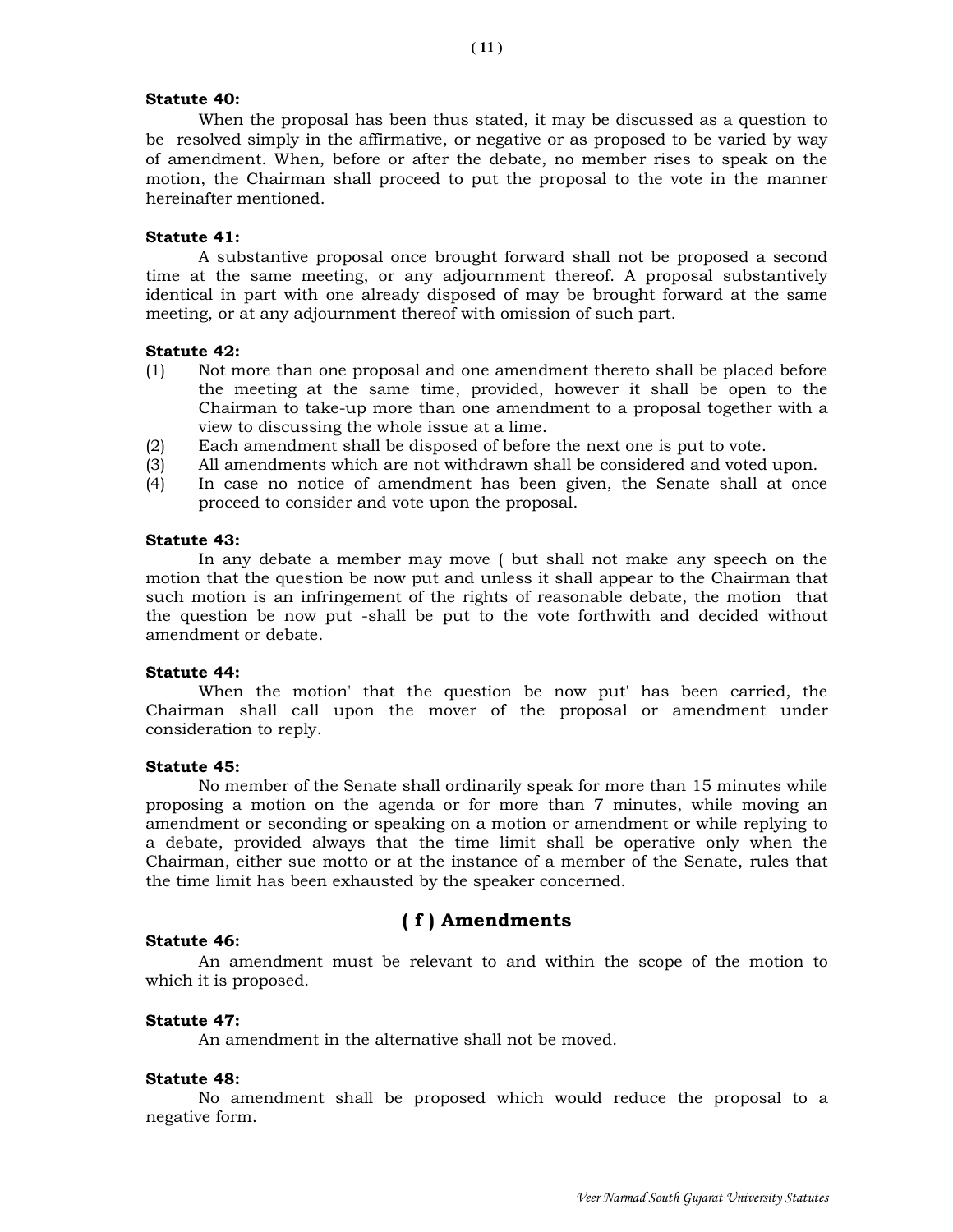## Statute 49:

 No amendment shall be proposed which raises a question already disposed of by the meeting or is inconsistent with any resolution passed by it.

# Statute 50:

 Every amendment shall be in such form that it modifies the original motion by any or all of the following methods:

- (1) by addition of words;
- (2) by deletion of words;
- (3) by substitution of words; and the mover of the amendment may state the motion or the part thereof affected as it would stand when so amended.

# Statute 51:

 The order in which amendments to a proposal are to be brought forward shall be determined by the Chairman with reference to their extent and mutual relation.

# Statute 52:

 An amendment, the substance of which has been disposed of in part, may be modified by its proposal so as to retain only the parts not so disposed of.

# Statute 53:

 When an amendment has been moved and seconded, it shall be stated from the Chair and then the debate may proceed on the original proposal and the amendment together, but so far as the question raised by the amendment is one on which a member has not yet spoken, he may speak on that question even though he may have spoken on the original question, or a previous amendment.

## Statute 54:

 If any amendment be carried, it shall become part of the motion before the Senate and the motion shall be modified accordingly.

## Statute 55:

 When all the amendments for which due notice has been given, have been considered, the original motion, or the original motion as amended in course of debate shall be placed before the Senate and put to vote without further discussion.

# (g) Withdrawal of a Question

## Statute 56:

 No question shall be withdrawn from the decision of the Senate without its consent. If the mover states his wish to withdraw a proposal or amendment and if no objection is stated thereto in the interval allowed by the Chairman for the purpose, the Chairman shall declare that the question is withdrawn with the consent of the Senate.

# (h) Resolution of the Senate into a Committee

## Statute 57:

- (a) The Senate may, when it thinks fit, resolve itself into a Committee to consider any item which may be on the agenda of business.
- (b) A motion for the resolution of a meeting into a Committee may be made by any member at any time (but not so as to interrupt a speech) without the notice required under Statute 29, but can only be placed before the Senate for considerations if the Chairman gives permission for this to be done.
- (c) No speech shall be allowed in moving the motion.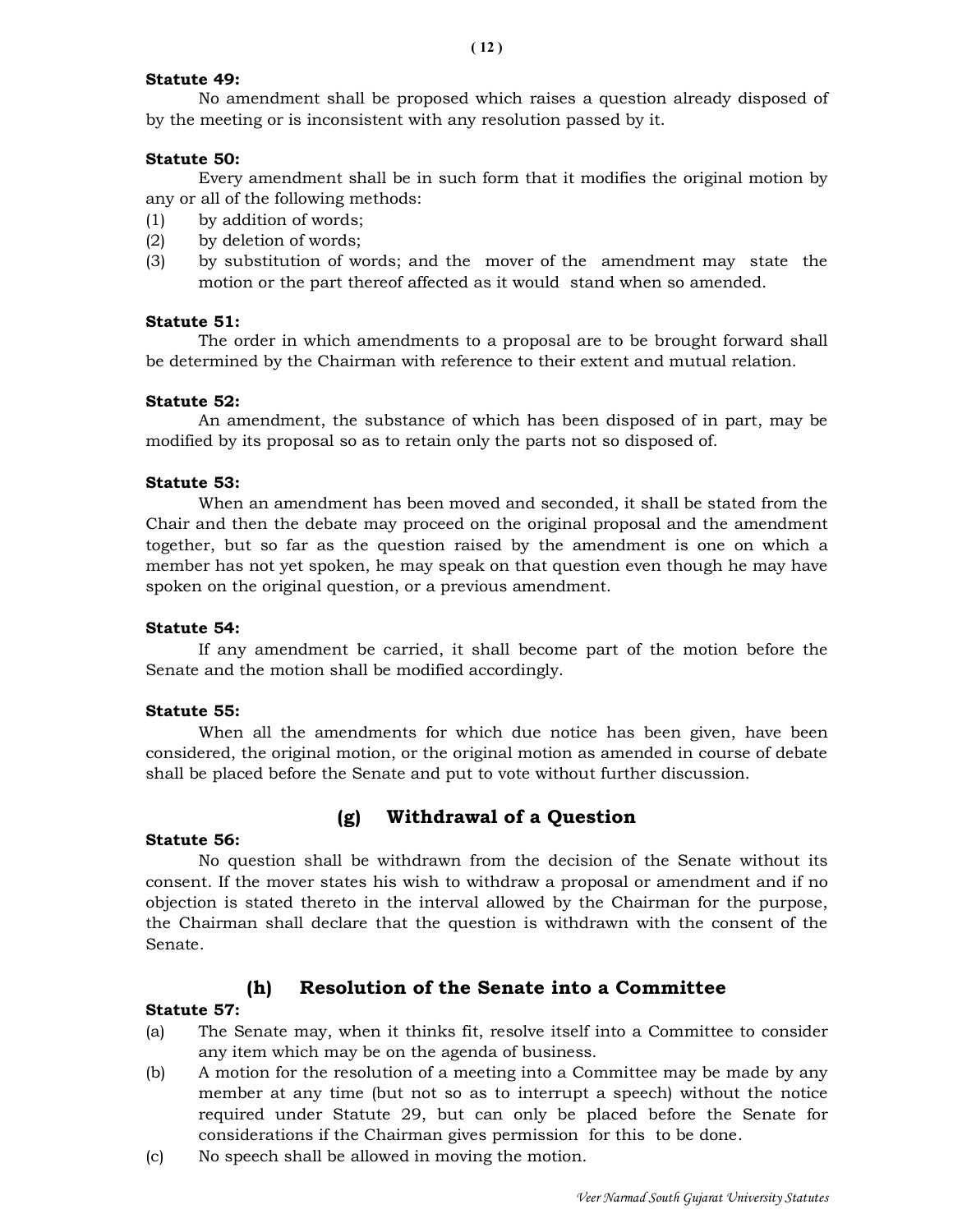- (d) No such motion shall be considered unless at least 10 members rise in support thereof.
- (e) The motion then having been duly seconded, shall be put to the meeting without further discussion and shall only be carried if two third of the members present vote in its favour.

## Statute 58 :

- (a) When the Senate decides in this manner to resolve itself into a Committee, the Chairman shall be the same as for the meeting of the Senate, and the quorum shall be the same as for the meeting of the Senate.
- (b) The manner in which the discussion of the matter under consideration shall be conducted in the discretion of the Chairman. When in the judgement of the Chairman the matter has been sufficiently discussed, the Committee shall embody its conclusions in a report to be signed by the Chairman.
- (c) The period during which the Senate is sitting in Committee shall be considered as a suspension of the sitting of the Senate and immediately it terminates, the Senate shall be again called to order by the Chairman, and the report of the Committee's deliberations be presented to it by the Registrar.
- (d) If any of the resolutions of the Committee involve recommendations which are not covered by the motion and the amendments to that motion on the agenda of the meeting, they shall not be considered by the Senate, until notice of these has been given as required under statute 29.
- (e) A motion made as a result of the deliberations of such a Committee may be presented to the Senate without previous consideration by the Syndicate.

## (i) Dissolution, Adjournment, etc.,

#### Statute 59:

 A proposal ' that this meeting be now dissolved ' may be moved at any time as a distinct question, but not as an amendment nor so as to interrupt a speech. If the motion is carried, the business before the meeting shall drop,

#### Statute 60:

 A proposal "that the meeting be now adjourned to some special time" may be moved at any time as a distinct question, but not as an amendment, nor, except on the motion of the Chairman, so as to interrupt a speech. If it be negatived, the debate shall be resumed. The same rule will apply to a meeting of the Senate in Committee.

#### Statute 61:

 No amendment shall be moved to a proposal under Statutes 59 and 60 except one for substituting a different time for that to which it is proposed to adjourn the meeting.

#### Statute 62:

 A meeting renewed or continued after an adjournment is to be deemed one with that preceding the adjournment; provided that if the meeting be adjourned to such date as to admit of the notice required by Statute 29 any amendment otherwise in order may be moved at an adjourned meeting if the notice so required be duly given.

#### Statute 63:

 The motion, "that the meeting pass to the next business or item on the statement" may be made at any time as a distinct question, but nor as an amendment, nor so as to interrupt a speech. If such a motion be carried, the proposal under consideration and the amendment thereto, shall not be further dealt with at the meeting.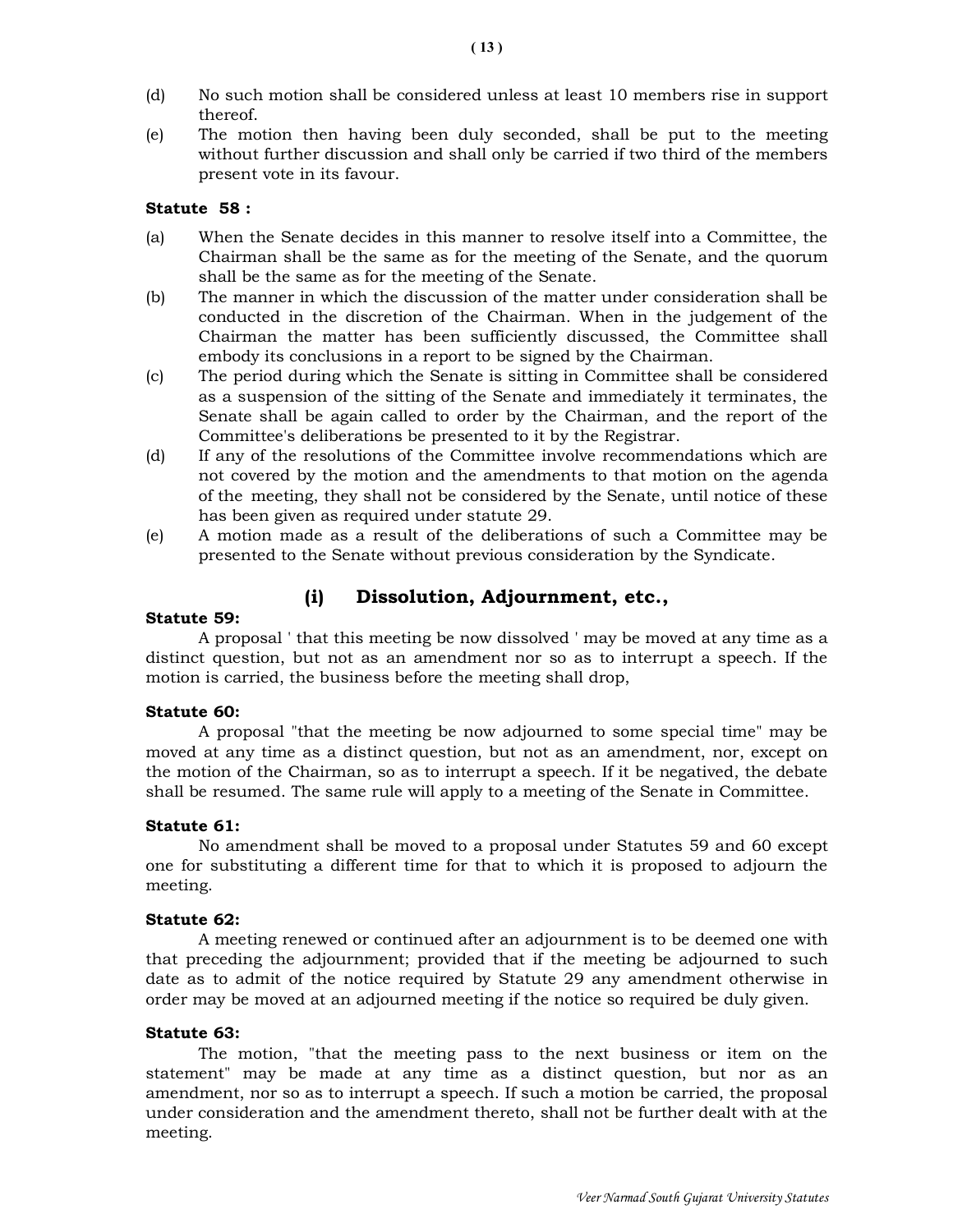## Statute 64:

 No motion for dissolution, or for the adjournment of the meeting, or for the suspension of the sitting, or to pass to the next business, shall be made or spoken to during a debate by any member who has spoken in the debate. Any such motion shall take the place of any question that may be before the meeting, and if not withdrawn must be disposed of before such question is further dealt with.

## Statute 65:

 When a motion of the class contemplated in the last preceding statute has been brought forward, and negatived no other motion of that class shall be again brought forward until after the lapse of what the Chairman shall deem a reasonable time; nor shall a debate be allowed on such a second or a subsequent motion brought forward during a debate on the same proposal discussed alone, or the same proposal and amendment discussed together.

# (j) Right of Speech and Reply

#### Statute 66:

 On each proposal or proposals and amendment in debate, a member may speak once, subject to the provisions of Statutes 53 and 64.

#### Statute 67:

 After the mover of a motion or amendment has spoken, the other members may, save as otherwise provided, speak on the motion or amendment in such order as the Chairman may determine.

## Statute 68:

 Save in the exercise of a right of reply or as otherwise provided, no member shall speak more than once except with the permission of the Chairman, for the purpose of making a personal explanation but in such cases no debatable matter shall be brought forward.

#### Statute 69:

 The mover of a motion may speak for the second time on the conclusion of a debate, by way of reply.

#### Statute 70:

 The mover of an amendment, or when there is no amendment, the mover of the original resolution, may reply upon the debate before each vote is taken. But the mover of a motion for a dissolution or adjournment or for the suspension of the sitting or for passing to the next business on the statement, has no right to reply.

## Statute 71:

No member shall speak on a question after mover has entered on his reply.

## Statute 72:

 The Chairman has the same right of moving or seconding a motion or amendment and of otherwise taking part in the debate, as any other member. When the Chairman takes part in the debate, he shall vacate the Chair whilst he is addressing the meeting and the Chair shall during such time be taken by the Pro-Vice-Chancellor3 or in his absence by the senior member present not being the Chairman.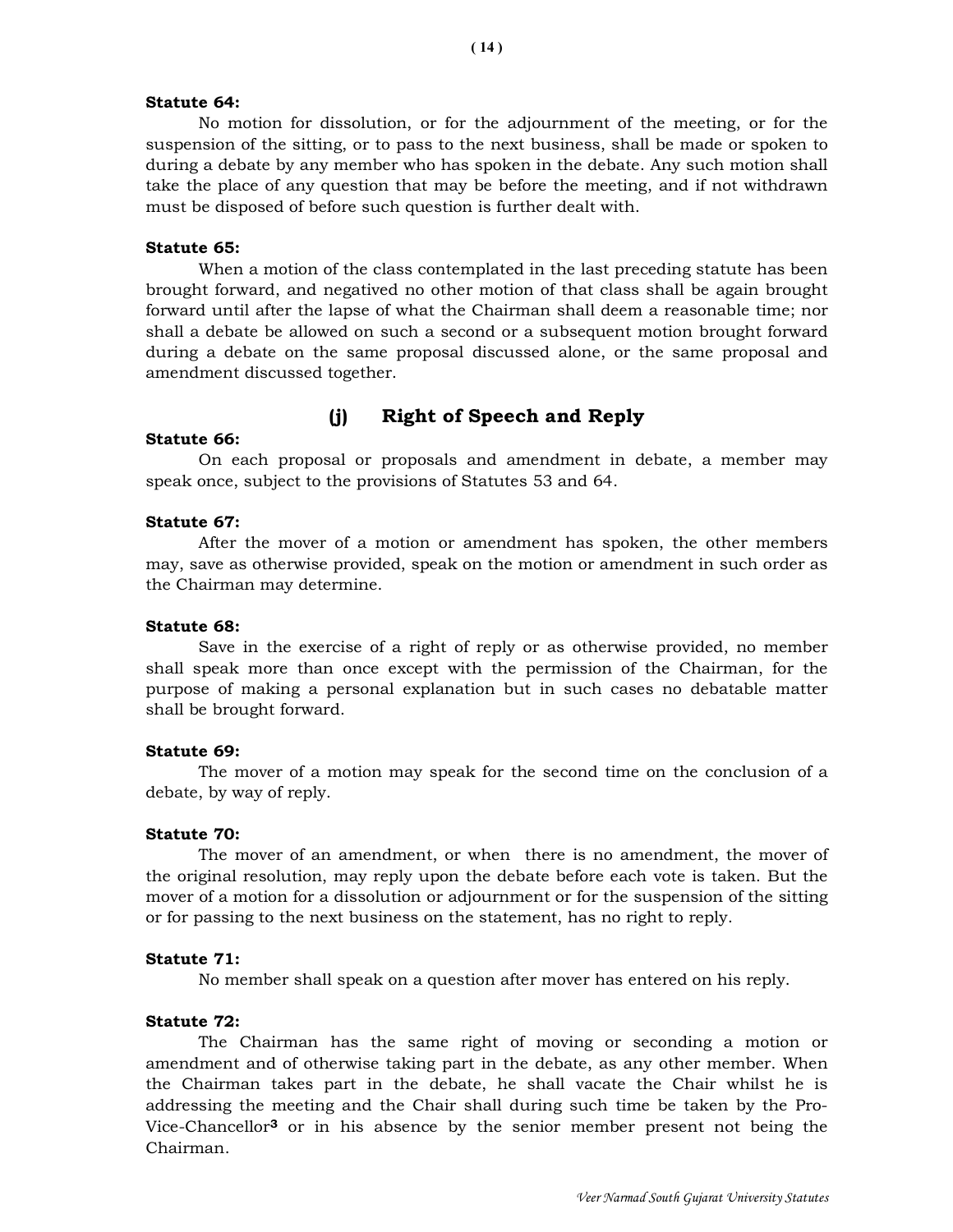# (k) Points of Order:

# Statute 73:

 Any member may call the Chairman's attention to a point of order even whilst another member is addressing the meeting, but beyond stating the precise point of order raised, he shall not make a speech. Such a call pronounced by the Chairman to be vexatious and any interruption or obstruction to the progress of the business before the Senate pronounced by the Chairman to be unseemly or unreasonable, shall be deemed a breach of order.

# Statute 74:

 The Chairman shall be sole judge on every point of order and may call any member to order, and if the member so called to order shall, in speaking, disregard such call, the Chairman may direct him to sit down and, thereupon another member may speak.

# Statute 75:

 In the event of any contumacious disregard of a ruling or call to order by the Chairman, he may request, the member so offending to leave the meeting and on such request, the member named by the Chairman, shall be suspended from his functions as a member during the meeting, and shall be bound immediately to withdraw.

# (l) Voting

# Statute 76:

 On putting any question to vote, the Chairman shall call for an indication of the opinion of the Senate by a show of hands in the affirmative and negative, or by sitting and rising and shall declare the result thereof according to his opinion. If the votes are actually counted the number of votes on either side be recorded in the minutes.

## Statute 77:

 Any member may then demand a Division, except on a motion for adjournment. Voting in all divisions shall be by ballot.

## Statute 78:

 The Chairman shall thereupon appoint four Tellers, two on each side; and shall give such directions for effecting the divisions as shall be considered expedient.

## Statute 79:

 In every division only such members as were present at putting of the question shall be entitled to vote. Voting shall be on papers supplied at the meeting by the Registrar and every voting paper shall be returned with or without the vote.

## Statute 80:

 Upon the Chairman announcing the division to be closed, the Tellers shall state in writing the number on each side, sign the statement, and hand it to the Chairman together with the voting papers (in two separate bundles,) whereupon the Chairman shall declare the result of the Division to the meeting, and the result shall be recorded in the minutes.

## Statute 81:

 If, after a division has been taken, five members present demand a recount the Chairman shall appoint two or more members to act as Tellers who shall report the facts found by them to the Chairman, who shall thereupon declare the result to the meeting and such declaration shall be conclusive.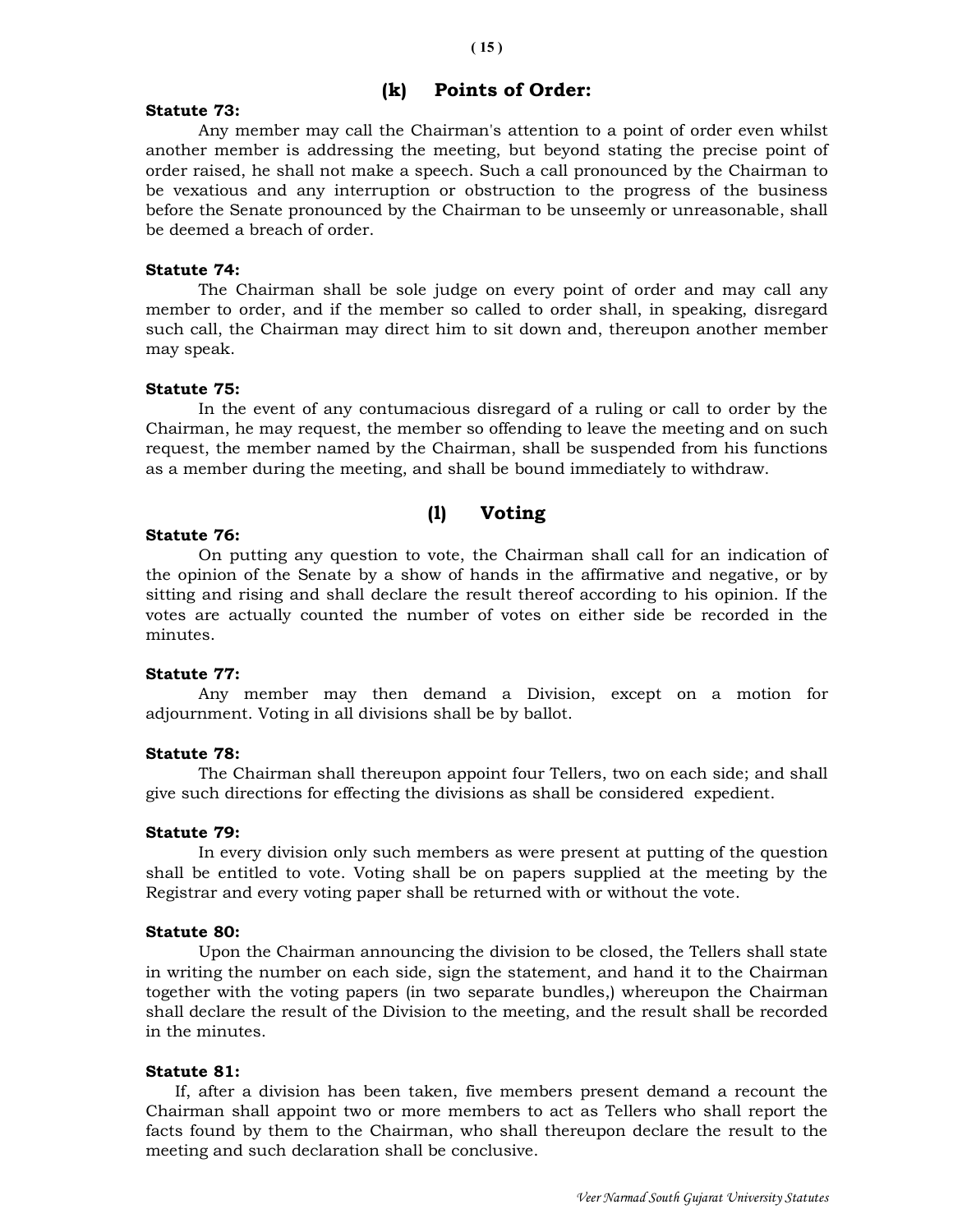## Statute 82:

 Pending the recount, the Chairman may, in his discretion, either suspend the sitting or call for such business as may in his opinion, he most conveniently proceeded with. Business thus entered on shall be proceeded with; but on its disposal the regular order of subjects, if it has been departed from, shall be resumed.

## (m) Carrying over of Business

#### Statute 83:

 All motions, together with their amendments, if any, on the agenda of a Senate meeting which have not been moved or voted upon for want of time or any other reason shall lapse.

## (n) Minutes

#### Statute 84:

 After every meeting of adjourned meeting of the Senate the Registrar shall as early as possible, but in any case, within six weeks after the meeting, send a copy of the draft minutes of such meeting to the address of each member of the Senate. In the event of any exception being taken to the correctness of the minutes as circulated, the attention of the Chairman shall be drawn to the matter in writing before he signs the minutes, and he shall make such alterations as he may deem proper and necessary.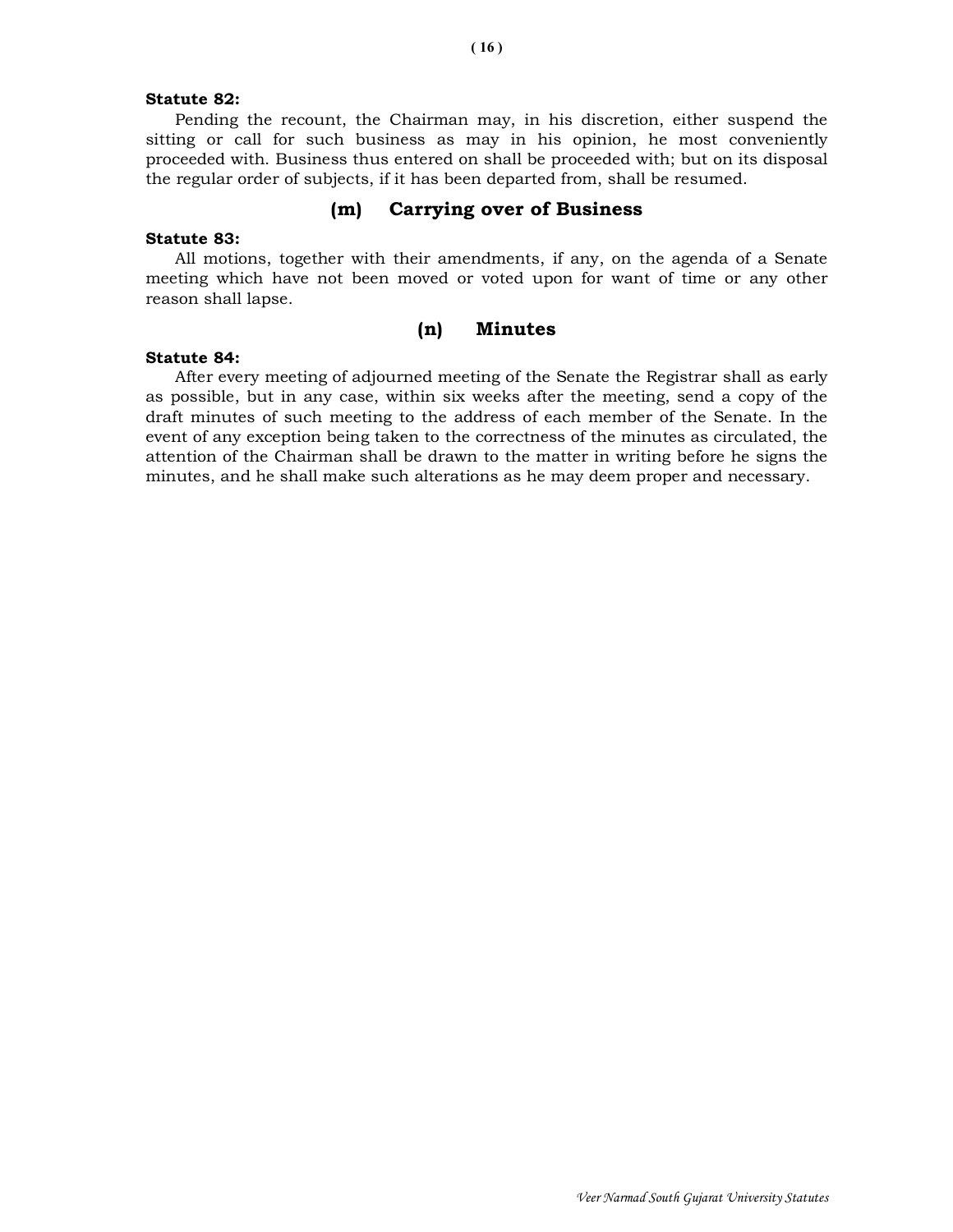# CHAPTER - II THE SYNDICATE

# (i) Constitution

## (Vide Section 19 of the Act)

## Statute 85:

- (1) For the purpose of election by Principals of affiliated degree colleges and Heads of recognised institution of two members from amongst themselves as members of the Syndicate as required by Section 19 (1) (iv), the Registrar shall maintain an Electoral Roll of Principals as defined in Statute 7 (a) and the election shall be held on the day of a meeting of the Senate in accordance with the relevant Statutes.
- (2) For the purpose of election by teachers of one member from among themselves as a member of the Syndicate as required by Section 19 (1) (v) of the Act, the Registrar shall maintain an Electoral Roll of Teachers and the election shall be held on the day of the meeting of the Senate in accordance with the relevant Statutes.
- (3) For the purpose of election of one member by the Heads of the University Departments from amongst themselves as members of the Syndicate as required by Section 19 (1) (vi), the Registrar shall maintain an Electoral Roll of the Heads of the University Departments and the election shall be held on the day of a meeting of the Senate in accordance with the relevant Statutes.
- (4) For the purpose of election to the Syndicate of five members by the Senate from amongst its members who are not Principals, Teachers, Head masters, Heads of recognised institutions and Secondary Teacher under Section 19 (1) (vii), the Registrar shall maintain in Electoral Roll of the members of the Senate and the election shall be held on the date of a meeting of the Senate in accordance with the relevant Statutes.
- (5) For the purpose of election by the Academic Council of two members as members of the Syndicate, as required by Section 19 (i) (viii) of the Act, the Registrar shall convene a meeting of the Academic Council for the purpose, on a date fixed by the Vice-Chancellor and shall hold the election in accordance with the relevant Statutes.

# (ii) Procedure

## Statute 86:

 The Syndicate shall meet ordinarily once a month, and at other times when convened by the Vice - Chancellor, or in his absence by the Pro-Vice-Chancellor 3, or in the absence of both, by the Senior Member amongst the members of the Syndicate.

## Statute 87:

 The Registrar shall give not less than seven days' notice along with the agenda for every ordinary meeting of the Syndicate, provided, however, that with the permission of the Vice - Chancellor, an urgent meeting of the Syndicate may be called at twenty four hours' notice.

(Note: All relevant papers and office notes on the items included on the agenda, papers shall be circulated to the members along with the notice as far as possible but not later than three days before the date of the meeting.)

## Statute 88:

 Membership of the Syndicate can be terminated and the seat shall be vacated by death, resignation, absence from four consecutive ordinary meeting or on ceasing to be a member of the University authority or constituency from which a person is elected. However, when a member is deputed on university work outside the University area, for a period of not more than six months, the disqualifying clause shall not apply to him.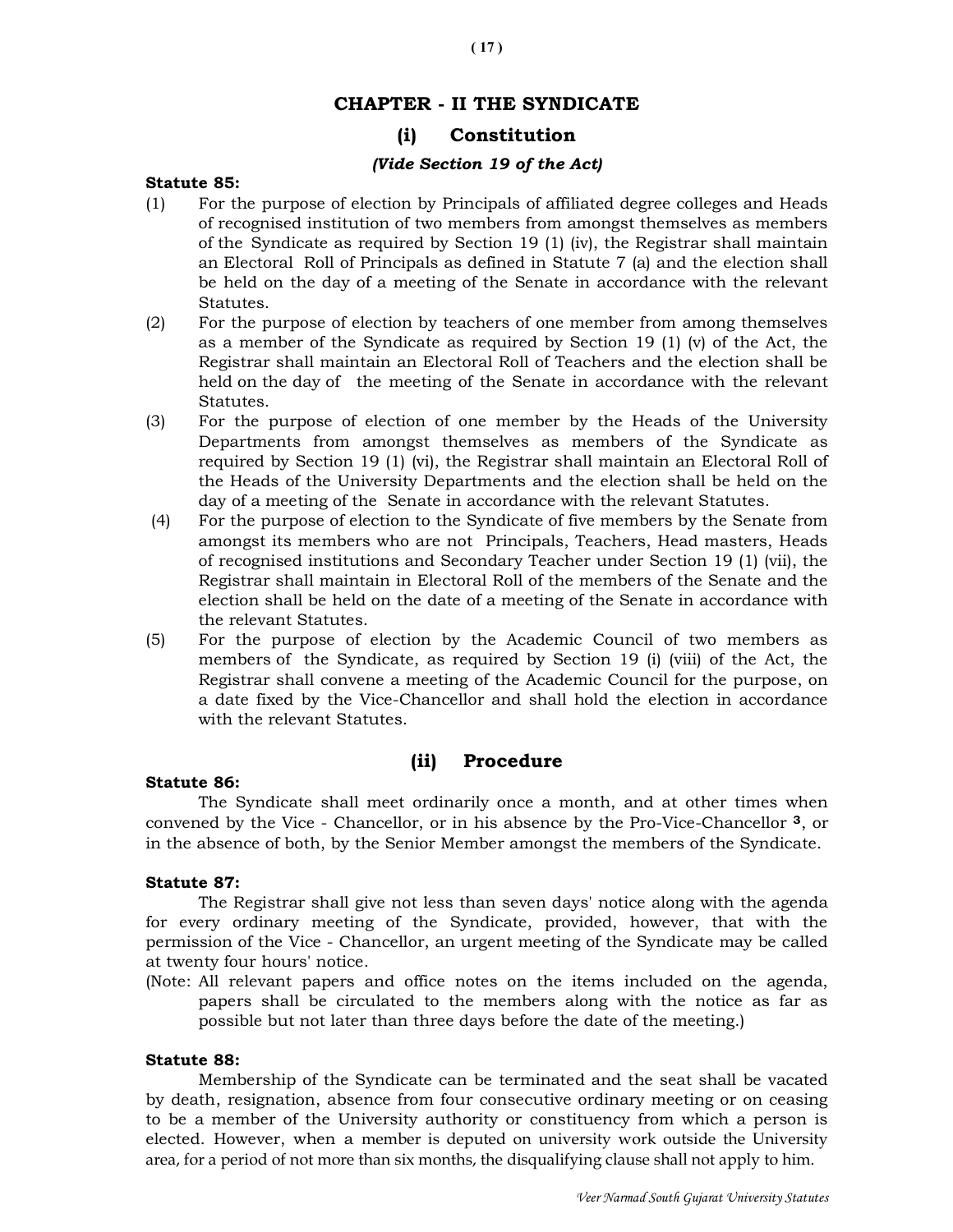#### Statute 89:

 Five members shall constitute a quorum for a meeting of the Syndicate and all questions shall be decided by the majority of votes of the members present.

## Statute 90:

 The Vice-Chancellor, or in his absence, the Pro-Vice-Chancellor 3, or in the absence of both, the senior member of the Syndicate shall preside at all meetings of the Syndicate. The Chairman at such meetings, shall have a vote, and in the case of equality of votes, a second or casting vote.

## Statute 91:

 Every authority of the University except the Senate shall report on any subject that may be referred to it by the Syndicate.

## Statute 92:

 Any authority, or any member of the Senate, may make recommendations to the Syndicate and may propose any Statute or Ordinance.

#### Statute 93:

 The Syndicate may, in addition to the Committees appointed under Ordinances, appoint any Board or Committee to carry out administrative duties within the scope of its powers.

# (iii) Powers and Duties

## (a) Establishment of Hostels

(Vide Section 20 (xv) of the Act)

| <b>Statute 94:</b> | (DELETED) |
|--------------------|-----------|
| <b>Statute 95:</b> | (DELETED) |
| <b>Statute 96:</b> | (DELETED) |

# (b) Preparation of Financial Estimates (Under Section 50 (3) of the Act)

#### Statute 97:

 The Syndicate shall prepare the annual financial estimates for the ensuing year at least six weeks before the date fixed for the annual meeting of the Senate and shall send a copy of the financial estimates prepared by the Syndicate to all the members of the Senate so as to reach them six weeks before the annual meeting of the Senate every year and the consideration of the budget shall be an item on the agenda of the annual meeting of the Senate.

## (c) Preparation of the Annual Report

## (Under Section 51 of the Act)

## Statute 98:

 The Syndicate shall take all steps to have the Annual Report of the University prepared under its direction for submission to the Senate at least six weeks before the date fixed for the annual meeting of the Senate.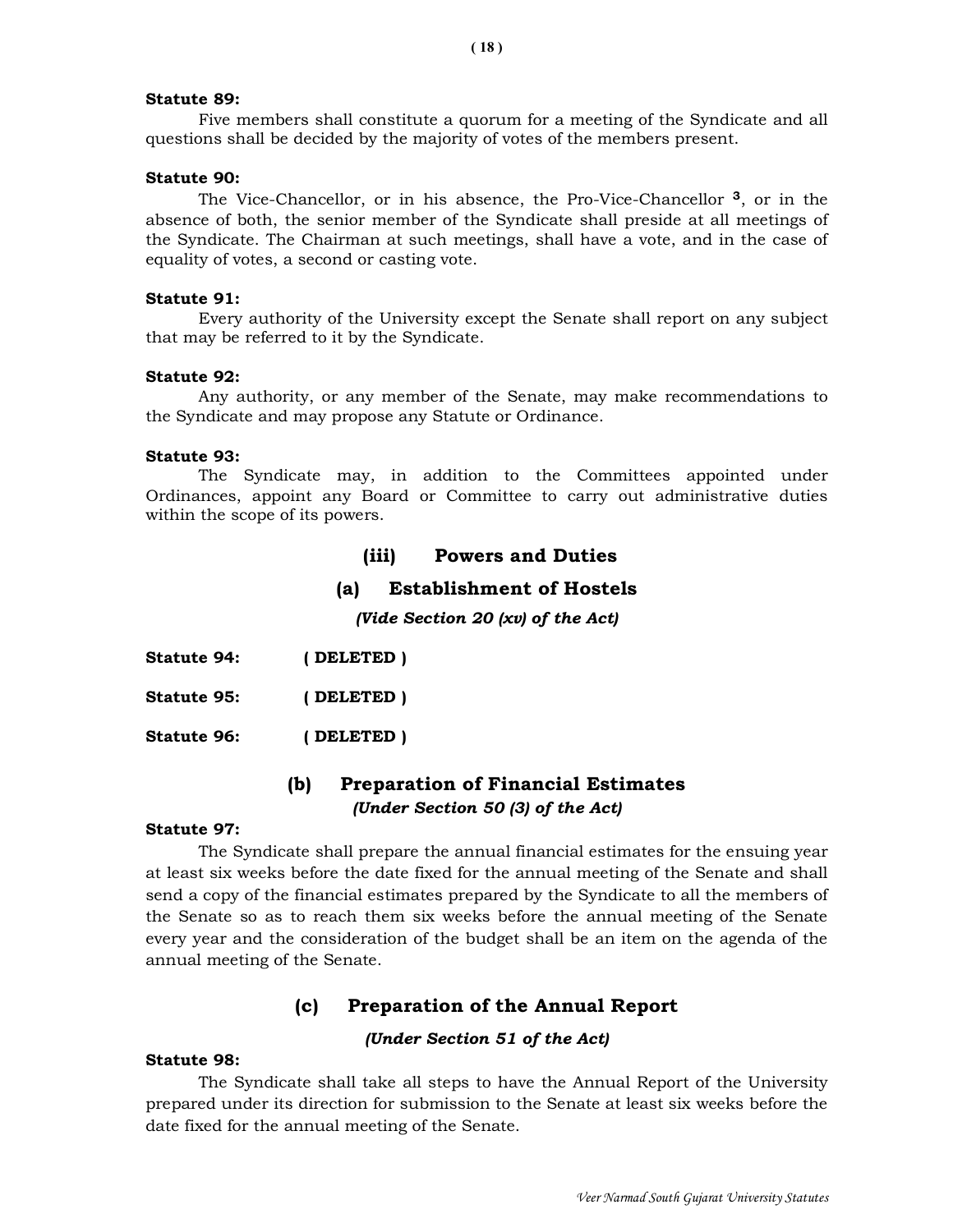## CHAPTER - III THE ACADEMIC COUNCIL

(Under Section 21 of the Act)

## (i) Constitution

(Under Section 21 (I) of the Act)

## Statute 99:

 For the purpose of election of one representative of each Faculty on the Academic Council, as required under Section 21 (1) (iv) and the nomination of two members of the Syndicate on the Academic Council, as required under Section 21 (1) (v), the Registrar shall call a meeting of the respective authorities within ten days after the date on which they come into office and shall arrange to hold the election in accordance with the relevant Statutes.

## (ii) Procedure at Meeting

#### Statute 100:

- (a) The Academic Council will meet ordinarily once in three months and at other times when the Vice - Chancellor, or in his absence, the Pro-Vice-Chancellor 3, or in the absence of both, the senior-most Dean on the Academic Council deems it necessary. The Vice - Chancellor, or in his absence, the Pro-Vice-Chancellor3, or in the absence of both, the senior-most Dean shall preside at all meetings of the Academic Council.
- (b) The Registrar shall give to members seven days' notice along with the agenda for a meeting of the Academic Council, provided, however, that under instructions from the Vice - Chancellor, an urgent meeting of the Academic Council may be called at a notice of not less than three days.
- (Note: Relevant papers and office notes on the items included on the agenda paper shall be circulated to members not later than five days before the date of the meeting.)

#### Statute 101:

 Nine members shall constitute quorum for a meeting of the Academic Council and all questions shall be decided by a majority of votes of the members present at a meeting. The Chairman at such meeting shall have a vote and in the case of an equality of votes, a second or casting vote.

#### Statute 102:

 Membership of the Academic Council shall be terminated by death, resignation, absence from four consecutive meetings or on ceasing to hold a particular office or membership of an electing authority by veertue of which one was a member of the Academic Council. However, when a member is deputed on University work outside the University area, for a period of more than six months, the disqualifying clause shall not apply to him.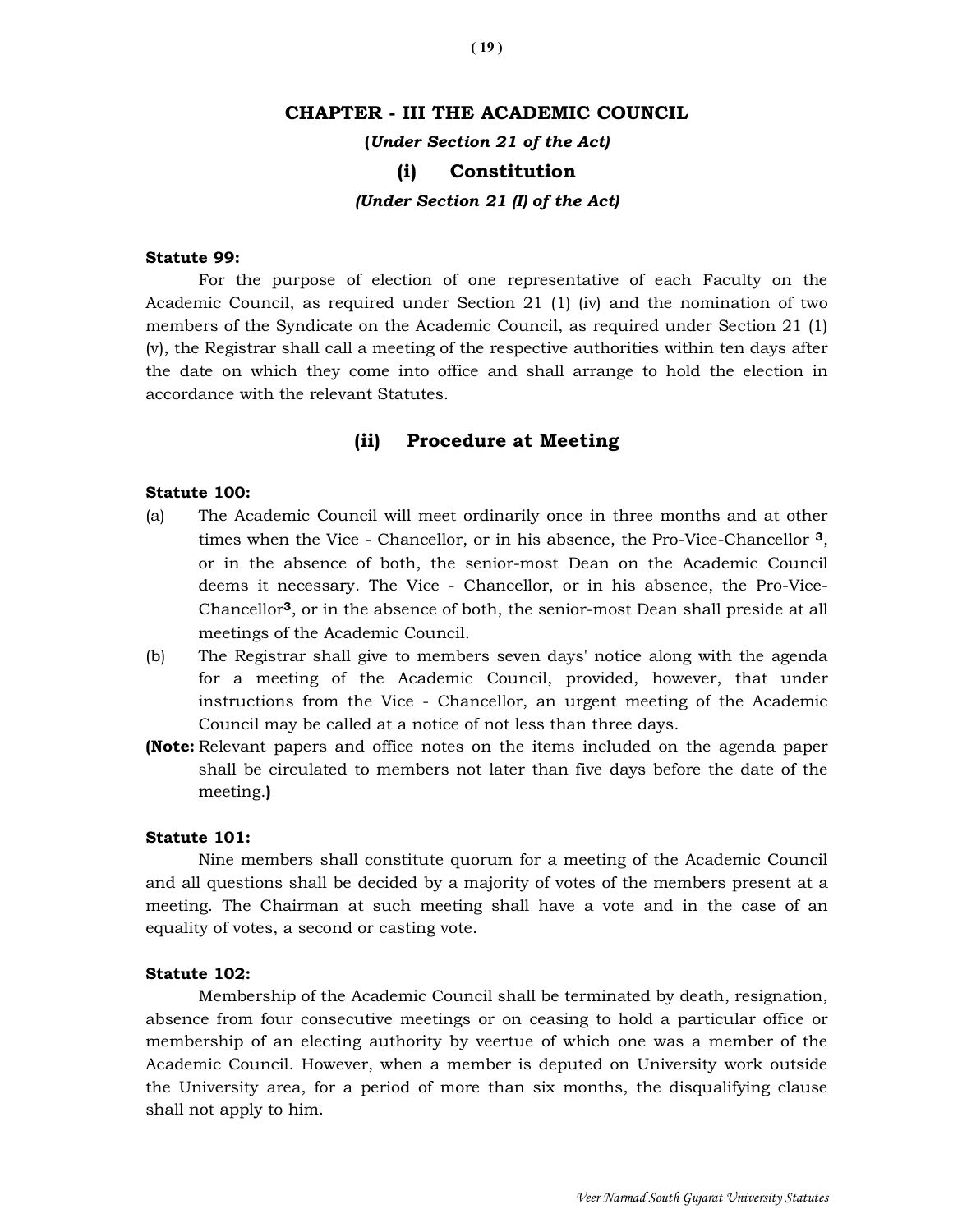# (iii) Powers and Duties

## (Under Section 22 of the Act)

## Statute 103:

 All proposals for the establishment by the University of Departments, Colleges, Institutes of Research or Specialised studies, Libraries, Laboratories or Museums shall emanate from the Academic Council, and shall be submitted to the Senate for its approval with a report thereon-made by the Syndicate and the Academic Council.

## Statute 104:

 Such Departments, Colleges and Institutes of Research or specialised studies, shall be inspected periodically by a committee appointed by the Syndicate in consultation with the Academic Council, and the report of the Committee shall be submitted to the Academic Council for its opinion, and later to the Syndicate for a resolution thereon. The report of the said Committee, together with the opinion of the Academic Council and the resolution of the Syndicate thereon, shall be submitted to the Senate for information, within twelve months of the date of inspection.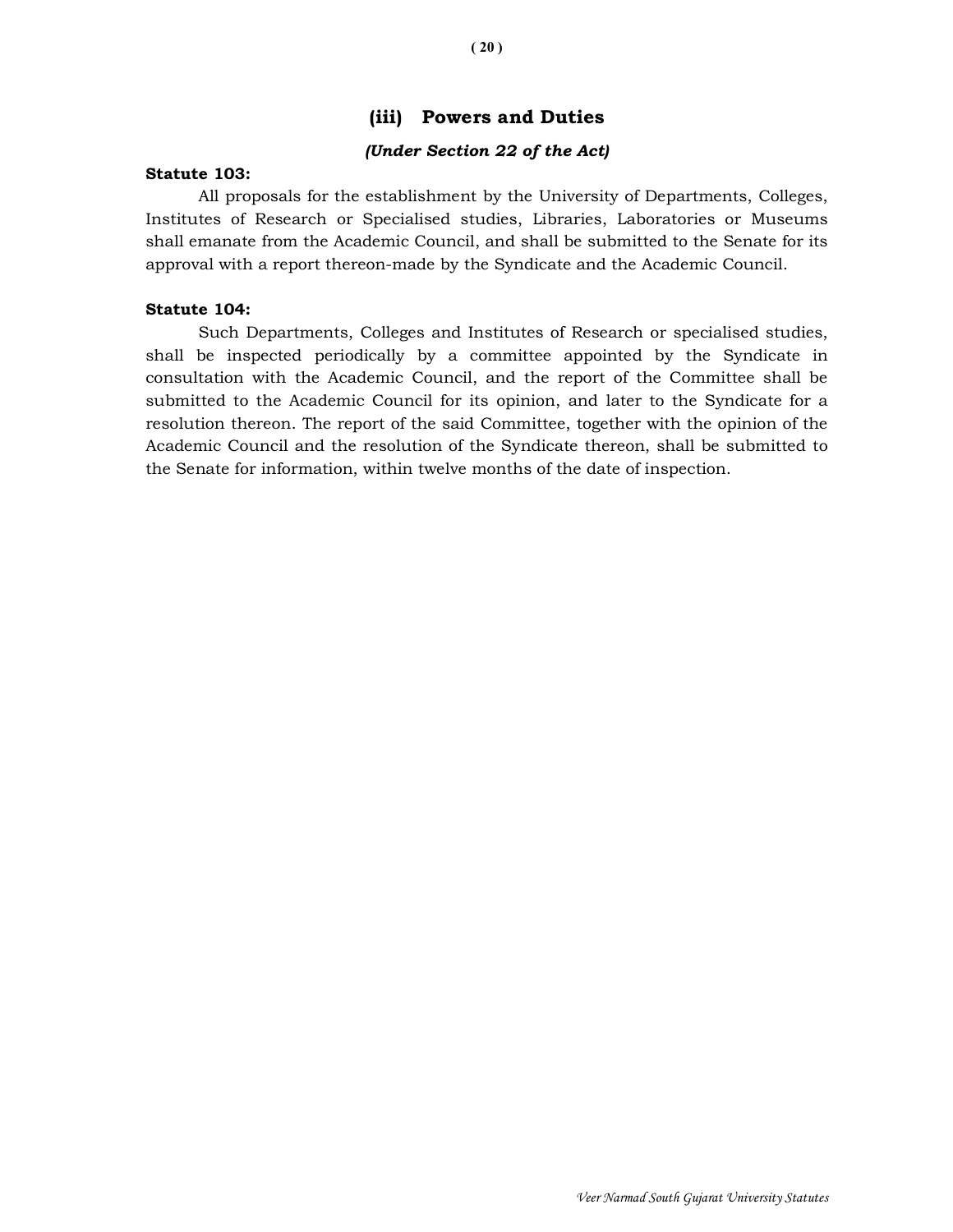# CHAPTER - IV THE FACULTIES

## (i) Constitution

#### (Under Section 23 of the Act)

#### Statute 105: (DELETED)

#### Statute 106: <sup>4</sup>

The subject comprised in each of the faculties shall be as follows:

## (1) FACULTY OF ARTS

## (A) MODERN INDIAN LANGUAGES

 Gujarati Hindi Urdu Marathi Sindhi Bengli Tamil Telugu Malayalam Kannad

## (B) OTHER MODERN LANGUAGES

 English German French Russian Japanese Chinese

# (C) CLASSICAL LANGUAGES

 Sanskrit Prakrit (Ardhamagadhi) – Pali Avesta & Pahlavi Persian & Arabic Linguistics

## (D) OTHER SUBJECTS IN HUMANITIES

History Archaeology Epigraphy & Namasmatics Philosophy and Logic Indian and Estern Culture Western Culture Town Planning & Architecture Mathematics **Statistics** Fine Arts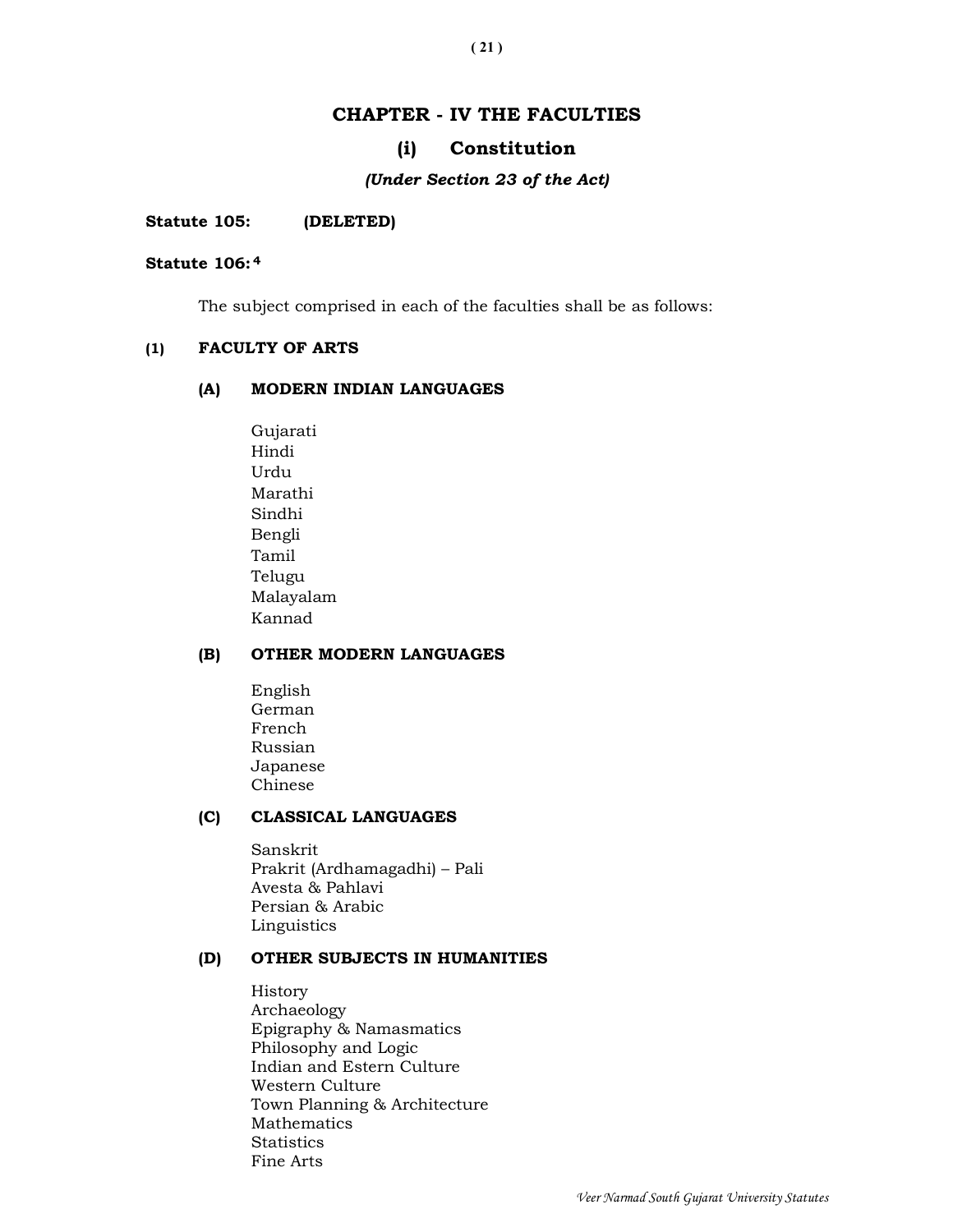Journalism Library Science Interior Design Mass Communication Comparative Literature

## (E) SOCIAL SCIENCE

Political Science including Public Administration **Civics** Economics Phychology Sociology Antropology Business Economics

## (F) OTHER SUBJECTS IN SOCIAL STUDIES

 Geography Home Science Labour Welfare Co-operation Social Work Human Resource Development

## (G) GENERAL EDUCATION

Performing Arts

- (A) Hindustani Music
	- Gayan
	- Vadan
- (B) Indian Classical Dance
- (C) Dramatics

## (2) FACUTLY OF SCIENCE

Physics Chemistry Botany Zoology Microbiology Bio-Chemistry Bio-Science Pharmacy Geology Mathematics **Statistics** Home Science Gujarati Hindi English Electronics Applied Chemistry Electronic Science Textile Chemistry Medical Technology Economies Aquatic Biology Medical Laboratary Technology Applied Physics Instrumentation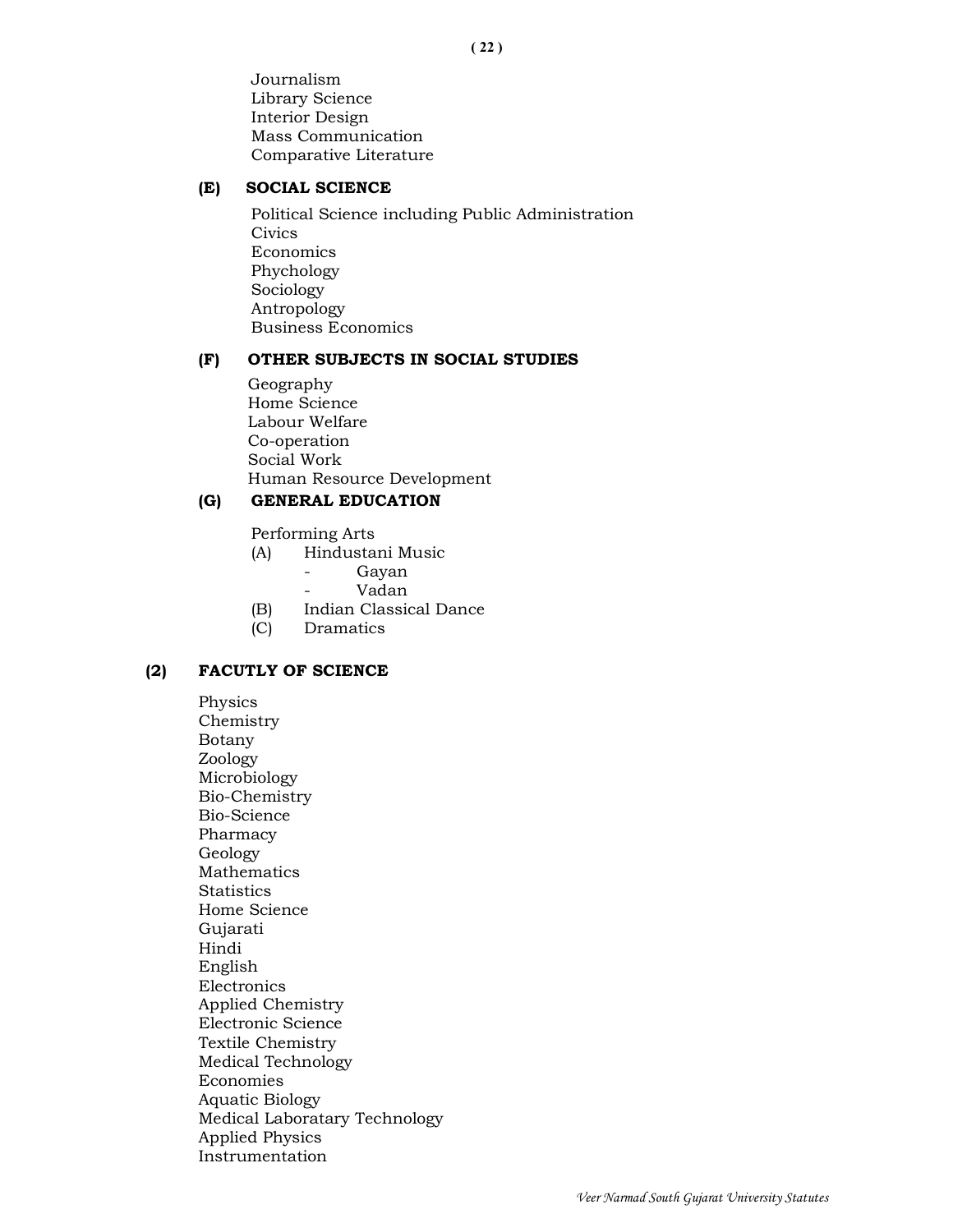Diagnostic Medical laboratory Science Industrial Chemistry Bio-Technology Applied Mathematics Pharmaceutical Chemistry Environmental Chemistry

# (3) FACULTY OF COMMERCE

Commerce including Business Administration Economics Urban Development **Statistics** Accounting including Costing Co-Operation Mercantile Law Labour Welfare Acturial Science Commercial & Economical Geography Political Science including Public Administration Mathematics General Education Gujarati Hindi English

# (4) FACUTY OF EDUCATION

Philosophy of Education History of Education and Current Problems in Indian Education Comperative Education Education Psychology School and Education Administration Research Methodology Guidance and Counselling Psychologioal Testing and Statistics Education Technology Physical Education

## (5) FACULTY OF TECHNOLOGY INCLUDING ENGINEERING

## (A) CIVIL ENGINEERING

- (i) Construction, Foundation Engineering & Civil Engineering Management
- (i) Surveying
- (ii) Sanitary Engineering
- (iii) Town Planning & Valuation
- (iv) Transportation Engineering
- (v) Irrigation & Hydraulics
- (vi) Bridge Engineering
- (vii) Estimating Costing & Valuation

## (B) MECHANICAL ENGINEERING

- (i) I/C Engineering
- (ii) Refrigeration & Air-conditioning
- (iii) Steam Engineering
- (iv) Hydraulic Machines
- (v) Workshop Technology & Practice
- (vi) Theory of Machine
- (vii) Machine Design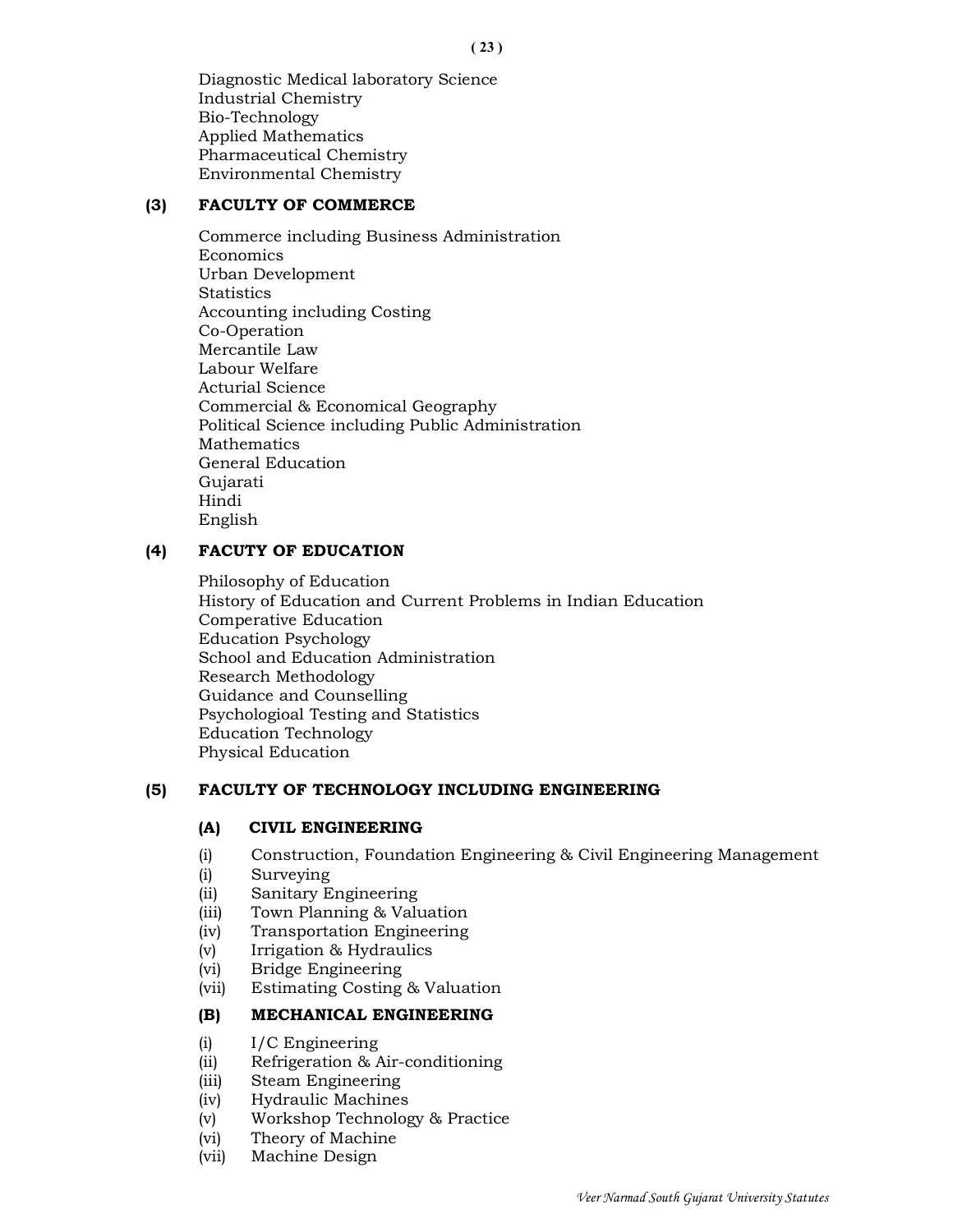# (C) ELECTRICAL ENGINEERING

- (i) Power System Engineering
- (ii) Electrical Machine Design
- (iii) Electrical Transaction & Power Utilization
- (iv) Applied Electronics
- (v) Electrical Circuit, Measurement and Instrument
- (vi) High Voltage Engineering

# (D) APPLIED MECHANICS

- (i) Engineering Mechanics
- (ii) Structure Analysis
- (iii) Soil Mechanics
- (iv) Concrete Technology and Concrete Structure
- (v) Metal Technology, Metal Structure and Other Structures
- (vi) Experimental Stress Analysis

# (E) TELECOMMUNICATION ENGINEERING

- (i) Radio Engineering
- (ii) Line Communication
- (iii) Microwave Telecommunication
- (F) Chemical Engineering
- (G) Aeronautical Engineering
- (H) Textile Engineering
- (I) Architectural Engineering
- (J) Metallurgical Engineering
- (K) Engineering Geology & Mining Engineering
- (L) Electronics
- (M) Marine Engineering
- (N) Agricultural Engineering & Nuclear Engineering
- (O) Mathematics
- (P) Physics
- (Q) Chemistry
- (R) English
- (S) Engineering Economics
- (T) General Education (Humanities)
- (U) Management
- (V) Electronics Engineering
- (W) Computer Engineering

# (6) FACULTY OF LAW

Law & Jurisprudence International Law (Private & Public) Constitution Law Crimes Law of Obligations (i.e. Torts, Contracts & Labour Laws) Procedural Laws Law of property & Personal Laws

# (7) FACULTY OF MEDICINE

 Anatomy Physiology Bio- Chemistry Pharmacology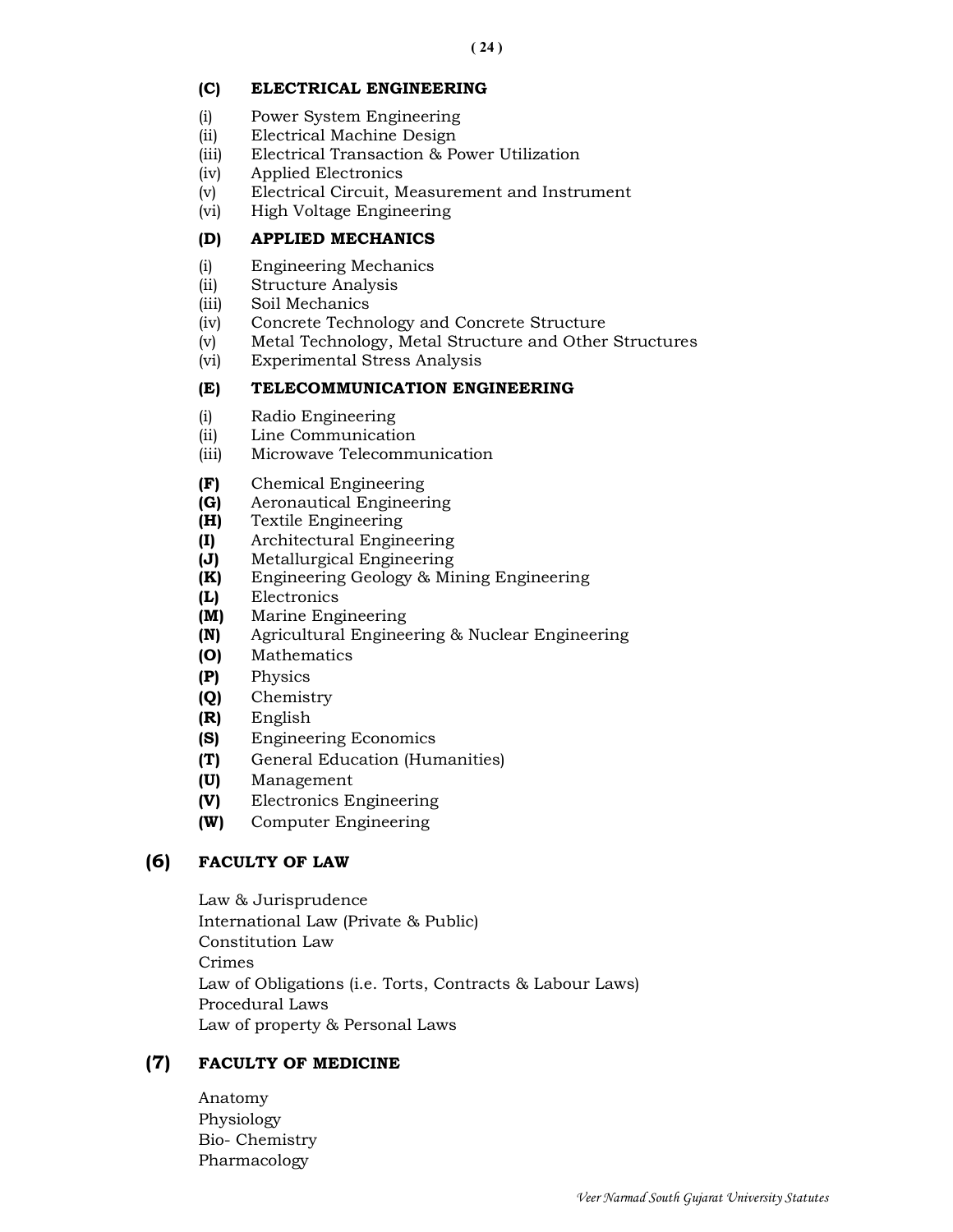Pathology Microbiology Community Medicine Surgery/ ENT/ Ophthalmology/ Orthopedics Obstetrics & Gynecology Medicine including pediatrics Skin V.D. / Psychiatry Anesthesiology Radiology **Optometry** Clinical Psychology

## KULLIYAT INCLUDING TASHREEN, FUNDAMENTALS OF UNANI MEDICINE

 HIFZANESEHAT i.e. (INCLUDING ANATOMY, PHYSIOLOGY, PSM,ETC) ILMULADVIA i.e. PHARMACOLOGY OALIJAT INCLUDING i.e. MEDICINE INCLUDING NISWAN WALATFAL i.e GYNACOLOGY & PEDIATRICS JARAHIYAT i.e. SURGERY PHYSIOTHERAPY NURSING

## (8) FACULTY OF RURAL STUDIES

Rural Studies

## (9) FACULTY OF MANAGEMENT STUDIES

Business and Industrial Management

## (10) FACULTY OF HOMEOPATHIC

- (1) Preclinical Subject including Anatomy, Physiology & Biochemistry and Homeopathic Pharmacy & other subject of self & social development i.e. yoga etc.
- (2) Para clinical subject including Pathology & Microbiology, Forensic Medicine & Toxicology, Community Medicine, Organon of Medicine.
- (3) Clincial subject including Practice of Medicine, Surgery, Obstetric & Gyanecology, Case Taking & Repertory, Homoeopathic Materia Medica.
- (4) Post Graduation Paraclinical including organon of Medicine.
- (5) Post Graduation clinical including Materia Medica, Case Taking & Repertory, Practice of Medicine, Paediatric and Psychiatry.

#### (11) FACULTY OF COMPUTER SCIENCE & INFORMATION TECHNOLOGY

- (1) Computer Science
- (2) Information Technology
- (3) Information & Communication Technology
- (4) Bio-Informatics

## (12) FACULTY OF ARCHITECTURE & DESIGN

- (1) Architecture
- (2) Interior Design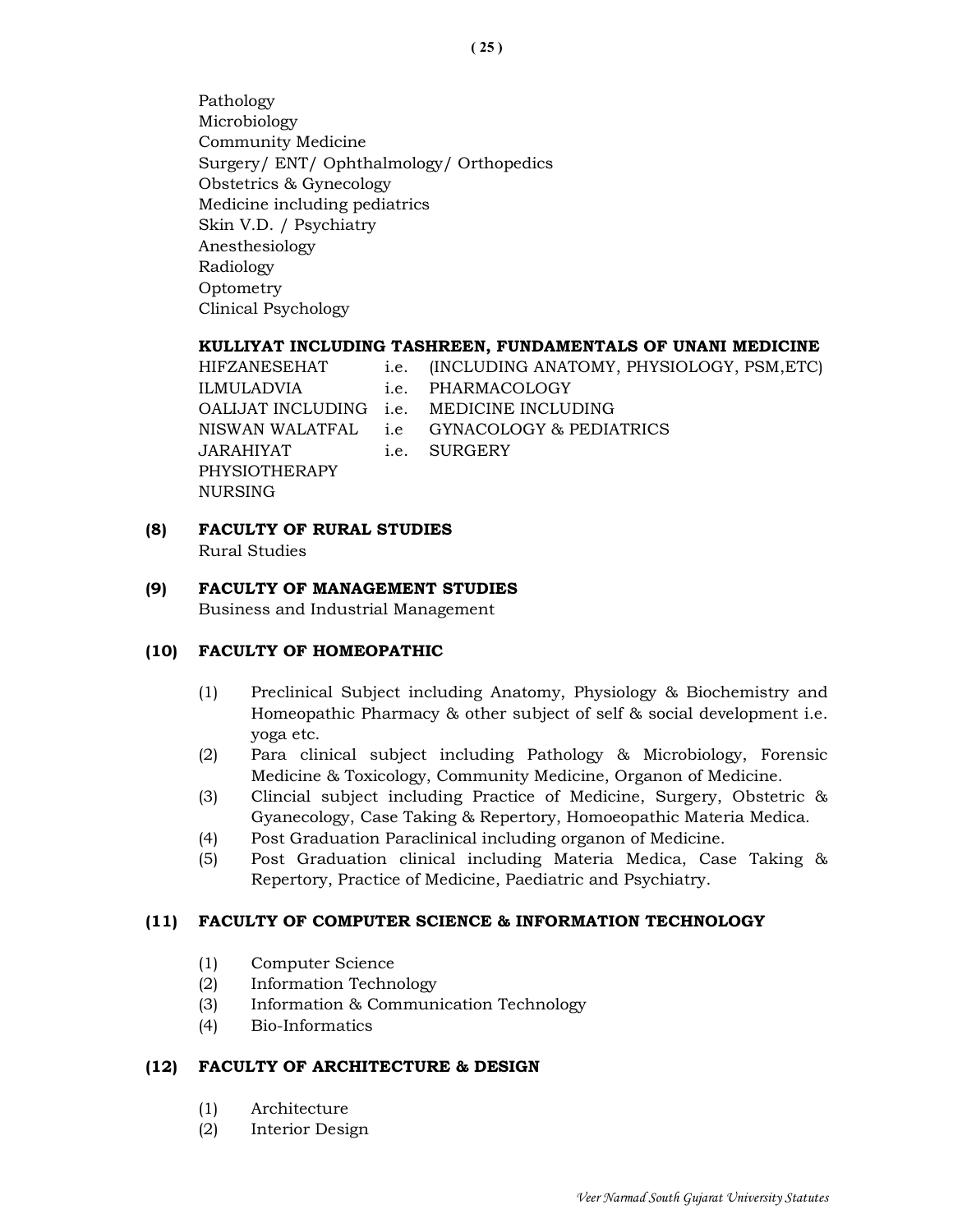## Statute 107:

- (1) The Academic Council may formulate and recommend to the Syndicate proposals for the establishment of a new Faculty, specifying the subjects to be covered there under.
- (2) The Syndicate shall, with its recommendation, submit such proposals to the Senate for its approval.
- (3) On the proposal being accepted by the Senate, the Academic Council and the Syndicate will take such steps as may be necessary to bring the new Faculty into operation.

# Statute 108:

- (1) For the purpose of assignment of members of the Senate by the Syndicate to the various Faculties in accordance with Section 23 ( 2 ) ( i) of the Act, the Registrar shall as soon as the names of the new members (ex-officio, elected or nominated ) of the Senate are announced, ask each such member to give him in writing within thirty days the Faculty to which the member wishes to be assigned.
- (2) After expiry of the period stipulated for ascertaining the wishes of the members by the Registrar, on the receipt of his report, the Syndicate shall assign members to different Faculties.
- (3) The Registrar shall convene a meeting of each Faculty within ten days of the complete formation of each Faculty, under Section 23 (2) of the Act, for the purpose of electing (i) its Dean under Section 25 (i) and (ii) one representative of the Faculty on the Academic Council under Section 21 (1) (iv).

## Statute 109:

 The term of office of the members of the Faculties shall be five years, provided, however, that a person shall cease to be a member of the Faculty if he ceases to be a member of the Senate or of the Board of Studies which he is elected to represent on the faculty.

# (ii) Procedure at Meetings

## Statute 110:

(1) Each Faculty shall ordinarily meet once a year and at other times when convened by the Dean or in his absence, by Senior member amongst the members of the Senate on the Faculty.

## Statute 111:

 A meeting of a Faculty shall also be convened by the Dean, or in his absence, by the Senior member among the members of the Senate on the Faculty, on the requisition of one - sixth of the total number of members or three members, whichever is more, constituting that Faculty.

## Statute 112:

 The Dean, or in his absence, the Senior member among the members of the Senate on the Faculty shall preside at the meetings of the Faculty.

## Statute 113:

Following shall constitute a quorum for a meeting of the Faculty

- (1) Three members of 1/5 of the number of members whichever is greater if the total number of members is more than three.
- (2) All members if the number of member on the Faculty is three or less.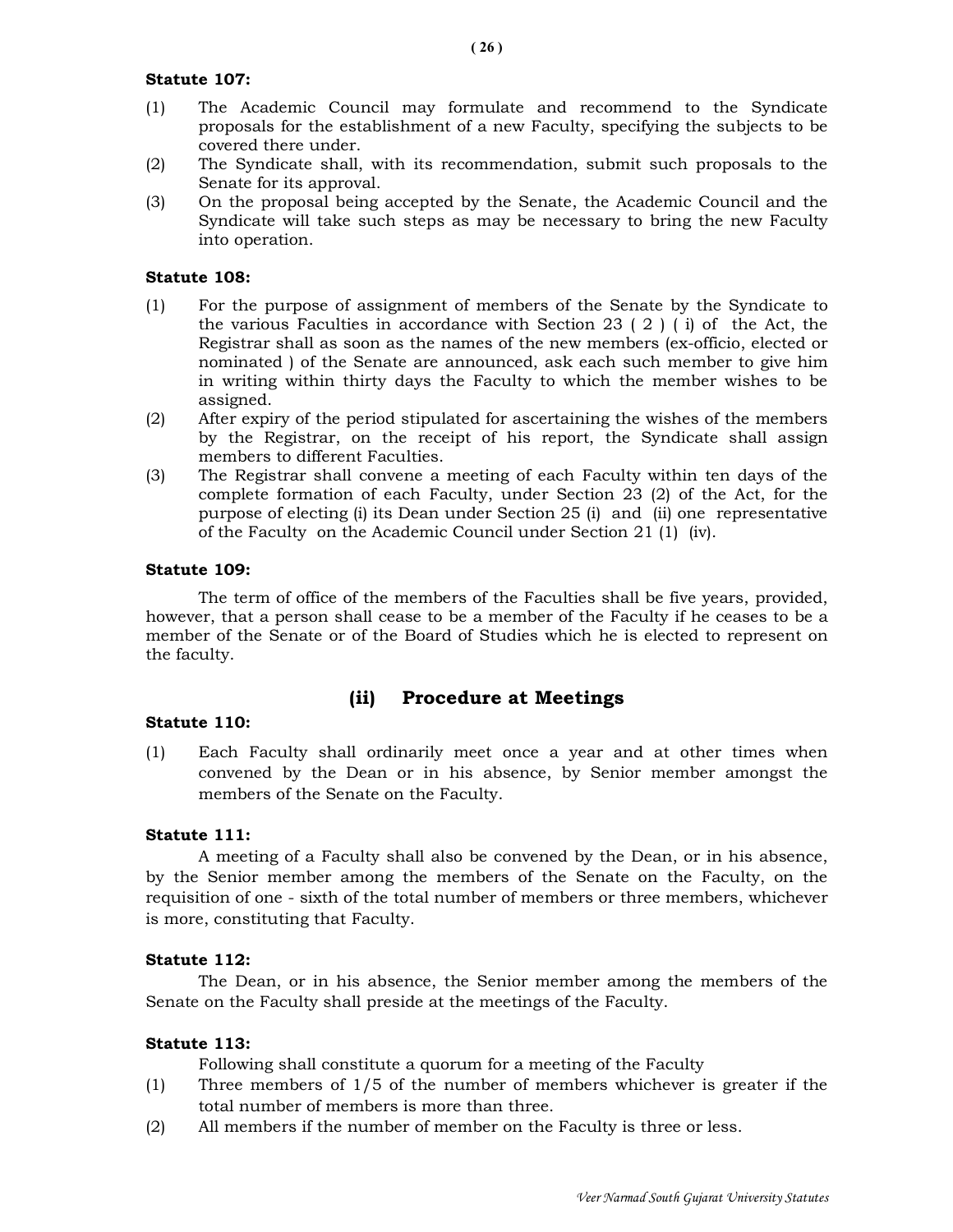## Statute 114:

 All questions at a meeting of the Faculty shall be decided by a majority of votes of the members present. The Chairman shall have a vote, and in the case of equality of votes, a second or casting vote.

# (iii) Powers & Duties

## Statute 115:

 Besides the Powers and Duties of the Faculties specified in Section 24 of the Veer Narmad South Gujarat University 1 Act, the Faculty shall

- (i) elect its Dean;
- (ii) consider and report on any matter referred to it by the Academic Council and the syndicate;
- (iii) refer any matter to a Board of Studies comprised within the Faculty for consideration and reports;
- (iv) consider any report or recommendation referred to it by a Board of Studies;
- (v) appoint a Committee of the Faculty for any purpose lying within its functions;
- (vi) hold meetings of the Faculty or of a Committee of the Faculty jointly with any other Faculty or a Committee thereof, for the discussion of any matter of common interest.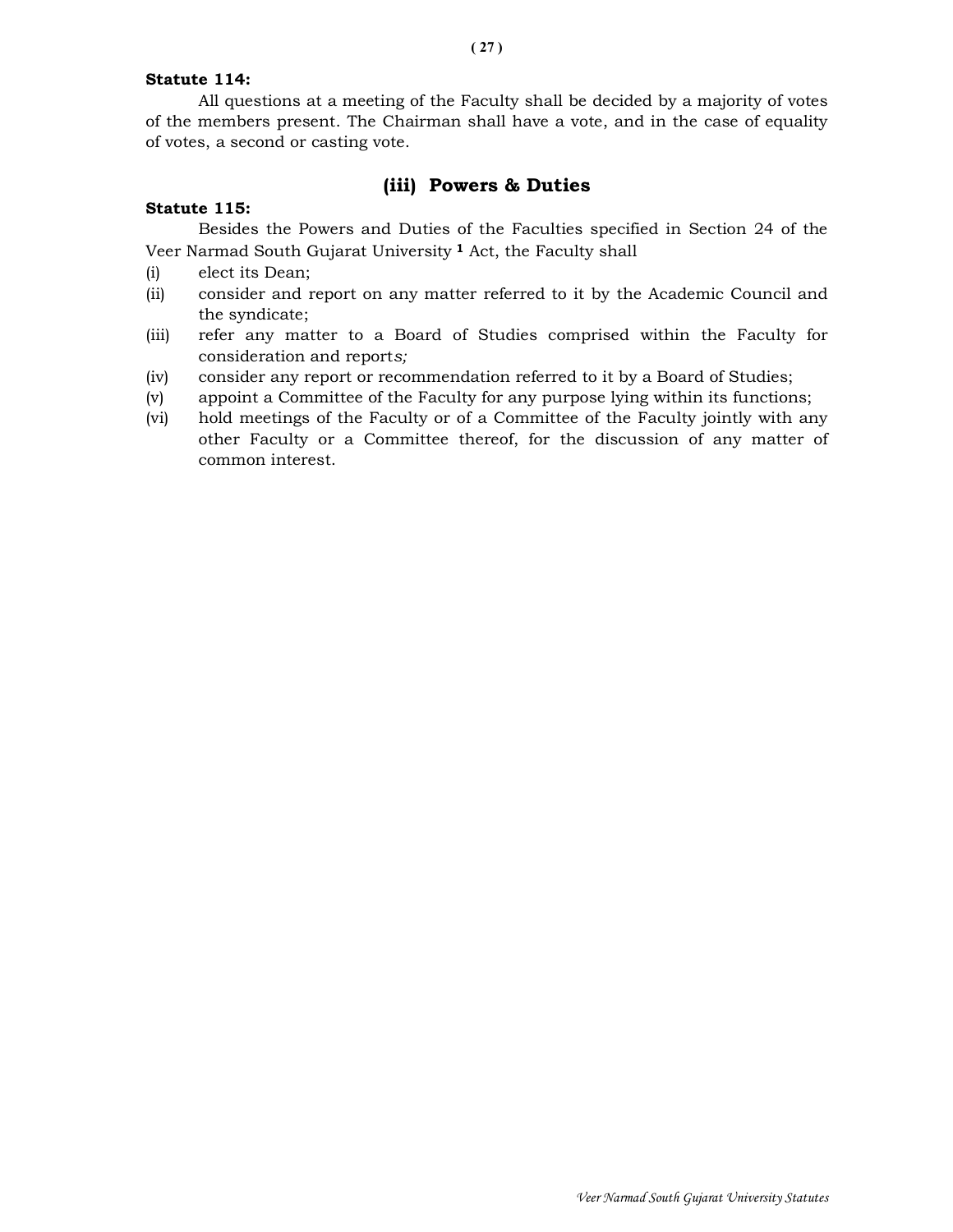# CHAPTER - V DEANS OF FACULTIES

# Appointment and Tenure

# (Under Section 25 of the Act)

## Statute 116:

 The Registrar shall convene a meeting of each Faculty not later than the 31st July, every three years, or as soon as possible after a vacancy occurs for the purpose of electing  $(i)$  its Dean under Section 25  $(i)$  of the Act and  $\ell$  or  $(ii)$  its representative on the Academic Council under Section 21 ( $i$ ) (iv) of the Act. The election shall be held in accordance with the provisions of Statutes - 264 - 267.

## Statute 117:

- (a) The Dean shall hold office for the period of three years from the 1st of August, provided, however that (i) the first Dean elected under the Provisional Statutes shall assume office on the date of his election and shall continue to hold it till the 31st of July, 1970 and ( ii ) the Dean who is elected to the office on account of a vacancy being caused in the middle of the triennium shall hold office, in the first instance, for the remaining period of the triennium.
- (b) The office of the Dean shall be vacated by death, resignation, by the Dean ceasing to be a member of the Senate, or by his remaining absent from four consecutive meetings of the Academic Council. He will also cease to be the Dean if he remains out of the University area for more than three calendar months without the permission of the Vice - Chancellor.

## Statute 118:

 The Syndicate may, on the recommendation of a Faculty and Academic Council, sanction such amount as may be deemed proper and necessary for giving clerical assistance to a Dean for the discharge of his duties as specified in Section 25 (3) of the Act.

## Statute 119:

 When a Dean goes out of his headquarters on University work he shall be entitled to draw Travelling and Halting allowance in accordance with the provisions of Ordinances 130 - 131.

## Statute 120:<sup>5</sup>

 The following Board of Studies may be constituted under the provisions of Section 26 (1):

# (1) FACULTY OF ARTS

- 1. Gujarati
- 2. Marathi
- 3. Hindi
- 4. Sindhi
- 5. Bengali
- 6. English
- 7. Modern European Languages German, French & Russian
- 8. Modern Asian Languages Chinese, Japanese.
- 9. Sanskrit
- 10. Prakrit Ardhamagadhi
- 11. Pali
- 12. Persian, Arabic and Urdu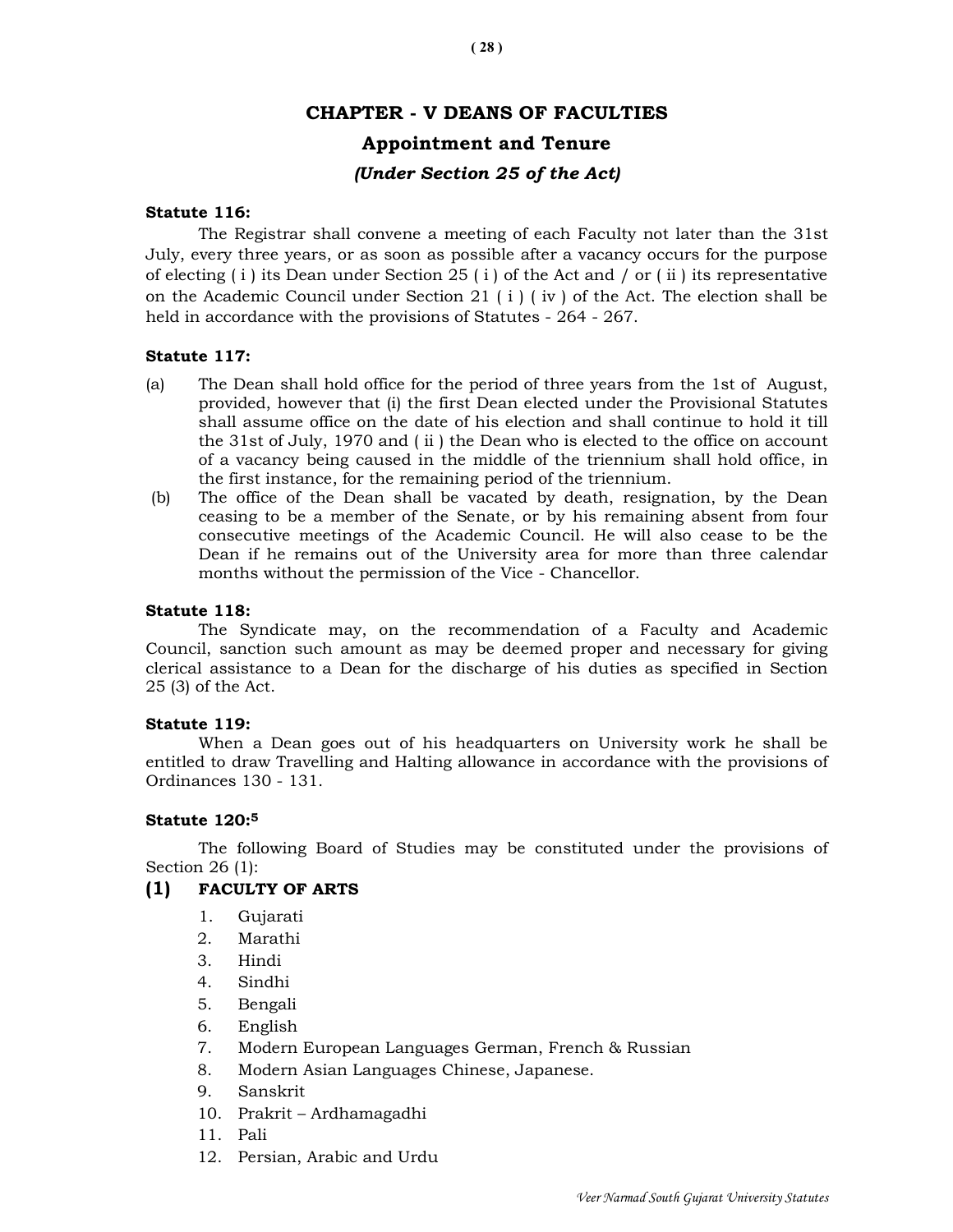- 13. Linguistics
- 14. Comparative Literature
- 15. Avesta and Pehlavi
- 16. History, Archaeology, Epigraphy and Numismatics
- 17. Political Science including Political Philosophy Civics and Public Administration.
- 18. Sociology and Anthropology
- 19. Social Work
- 20. Philosophy and Alogicopology
- 21. Psychology
- 22. Indian and Eastern Culture
- 23. Home Science
- 24. Journalism
- 25. Mass Communication
- 26. Fine Arts
- 27. Interior Design
- 28. Library & Information Science
- 29. Performing Arts
	- (A) Hindustani Music
		- Gayan
		- Vadan
	- (B) Indian Classical Dance
	- (C) Dramatics

# (2) FACULTY OF EDUCATION

- 30. Philosophical, Sociological and Psychological Foundation in Education.
- 31. Educational Administration and Comparative Education
- 32. Technology of Teaching Evaluation and Innovative Practices in Education.
- 33. Physical Education.

# (3) FACULTY OF SCIENCE

- 34. Physics including Energy, Electronics, Material Science, Energy Resources, Modern Optics Radiation, Applied Physics – Instrumentation.
- 35. Chemistry including Agro-Chemical including Fertilizers, Pesticides, Chemical Instrumentation Polymers, Heavy Chemical Drugs, Dyes, Textile Chemistry, Chemistry of Fuels, Ceramics, Industrial Electro – Chemistry, Petro-Chemicals.
- 36. Botany including Environment, Horticulare, Plant Protection, Forest Resources.
- 37. Zoology including Marine Science, Fisheries.
- 38. Microbiology Medical Technology Medical Laboratory Technology Diagnostic Medical Laboratory Science
- 39. Bio-Science
- 40. Pharmacy
- 41. Medical Technology
- 42. Bio-Technology
- 43. Aquatic Biology

# (4) FACULTY OF TECHNOLOGY INCLUDING ENGINEERING

- 44. Applied Mechanics and Structural Engineering
- 45. Civil Engineering
- 46. Mechanical Engineering
- 47. Electrical Engineering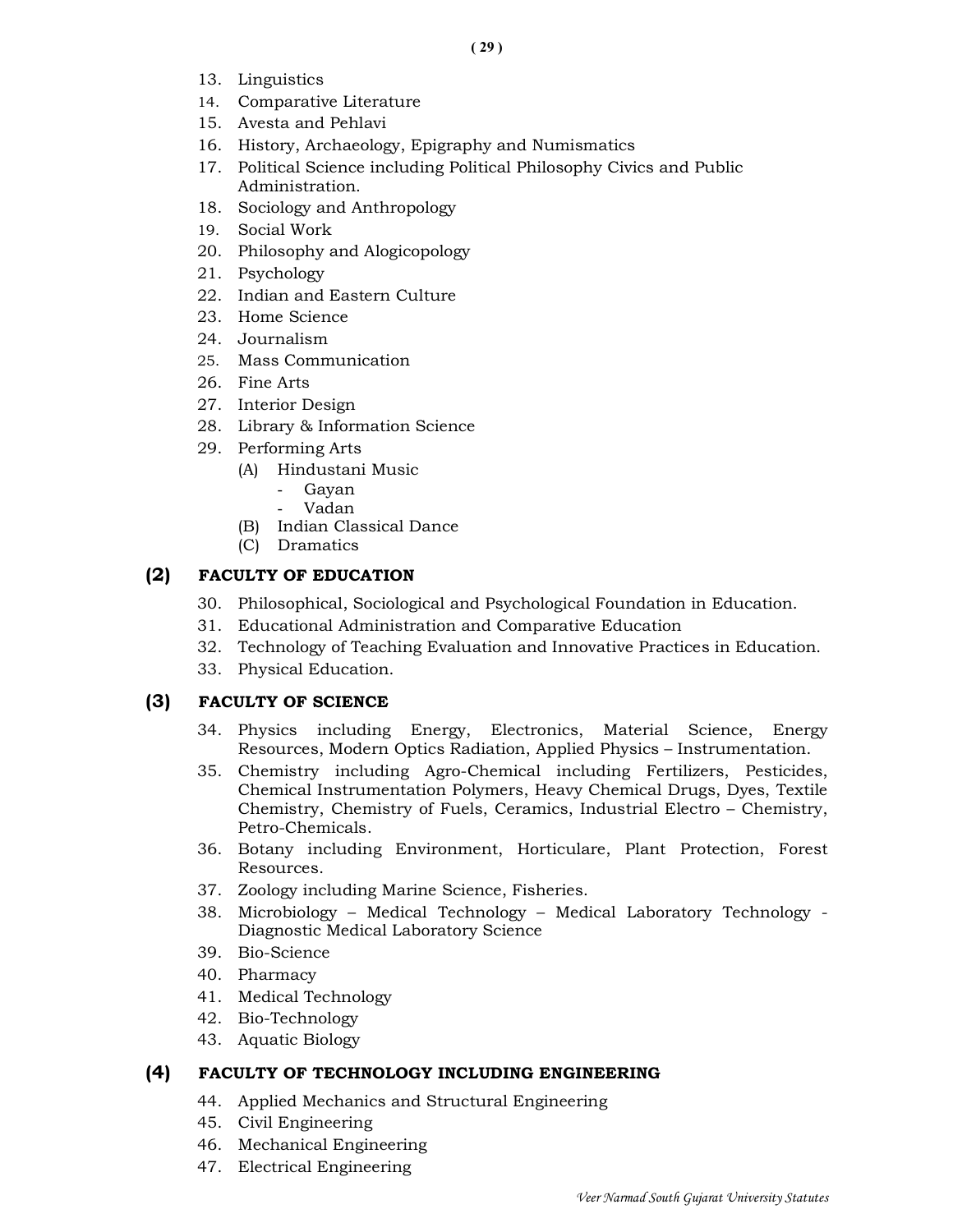- 48. Electronics & Communication Engineering
- 49. Production Engineering
- 50. Computer Engineering
- 51. Chemical Engineering
- 52. Architectural Engineering
- 53. Textile Engineering & Textile Chemistry/ Textile Processing
- 54. Information Technology Engineering
- 55. Instrumentations & Control Engineering

# (5) FACULTY OF LAW

- 56. Jurisprudence, International Law, Private, Public and Constitutional Law.
- 57. Crimes, Law of Obligations
- 58. Law of Property and Personal and Taxation Laws.

# (6) FACULTY OF MEDICINE

- 59. Pre-Clinical subject including Anatomy, Physiology and Bio-Chemistry.
- 60. Pera-Clinical subjects including Pharmacology Pathology, Microbiology and Forensic Medicine.
- 61. GENERAL MEDICINE AND RELATED SUBJECT:-
	- 1. General Medicine 2. Skin & V.D.
	- 3. Psychiatry 4. Radiology
	- 5. Nursing
- 62. GENERAL SURGERY AND RELATED SUBJECT:-
	- 1. General Surgery 2. E.N.T
		-
	- 3. Orthopedics 4. Anesthesiology
		-
	- 5. Ophthalmology
- 63. MATERNITY AND CHILD HEALTH:-
	- 1. Community Medicine
	- 2. Pediatrics
	- 3. Obstetrics & Gynecology
	- 4. Clinical Psychology
- 64. Unani Medicine
- 65. Physiotherapy
- 66. Optometry

# (7) FACULTY OF COMMERCE

- 67. Commerce including Business Administration
- 68. Accounting including Costing

# (8) FACULTY OF RURAL STUDIES

69. Rural Studies

# (9) FACULTY OF ARTS AND SCIENCE

- 70. Mathematics
- 71. Home Science
- 72. Futurology

# (10) FACULTY OF ARTS AND COMMERCE

- 73. Economics Including Business Economics
- 74. Co-Operation
- 75. Labour Welfare
- 76. Human Resource Development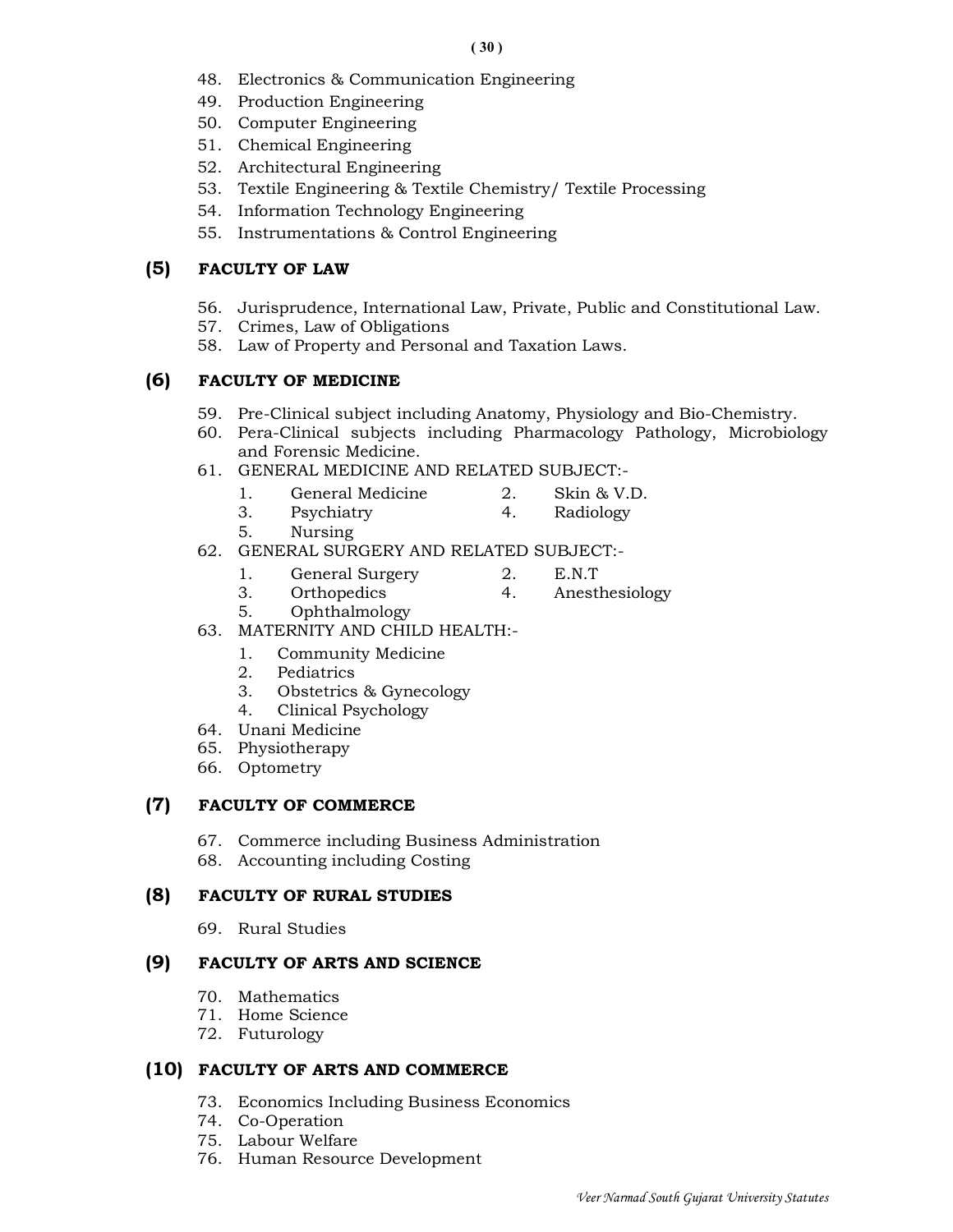# (11) FACULTES OF ARTS, SCIENCE AND COMMERCE

- 77. Geography
- 78. Statistics
- 79. Actuarial Science
- 80. Population Education

# (12) FACULTES OF SCIENCE AND TECHNOLOGY INCLUDING ENGINEERING

81. Geology

# (13) FACULTIES OF SCIENCE & MEDICAL

82. Bio-Chemistry

# (14) FACULTIES OF TECHNOLOGY INCLUDING ENGINEERING AND COMMERCE

83. Town Planning and Urban Development

# (15) FACULTY OF MANAGEMENT STUDIES

84. Business & Industrial Management

# (16) FACULTY OF HOMEOPATHY

- 85. Preclinical Subject including Anatomy, Physiology & Biochemistry and Homeopathic Pharmacy & other subject of self & social development i.e. yoga etc.
- 86. Para clinical subject including Pathology & Microbiology, Forensic Medicine & Toxicology, Community Medicine, Organon of Medicine.
- 87. Clincial subject including Practice of Medicine, Surgery, Obstetric & Gyanecology, Case Taking & Repertory, Homoeopathic Materia Medica.
- 88. Post Graduation Paraclinical including organon of Medicine.
- 89. Post Graduation clinical including Materia Medica, Case Taking & Repertory, Practice of Medicine, Paediatric and Psychiatry.

## (17) FACULTY OF COMPUTER SCIENCE & INFORMATION TECHNOLOGY

- 90. Computer Science
- 91. Information Technology
- 92. Information & Communication Technology
- 93. Bio-Informatics

## (18) FACULTY OF ARCHITECTURE & DESIGN

- 94. Architecture
- 95. Interior Design

## Statute 121:

- (1) The Boards of Studies enumerated in the Statute 120 shall be constituted for the subjects taught in the University or in the affiliated colleges and recognised institutions as prescribed in the' Section 26 of the Act.
- (2) "Head of the University Department" under Section 26 (2) (i) shall mean a Professor or a Reader designated as such in the Department of the subject concerned. Provided that it is permissible for the Vice-Chancellor to treat any additional teacher not below the rank of a Reader as Head of the University Department for the purpose of Section 26 when there are more than one Board of Studies in the subject or subjects in which the Department is providing instruction.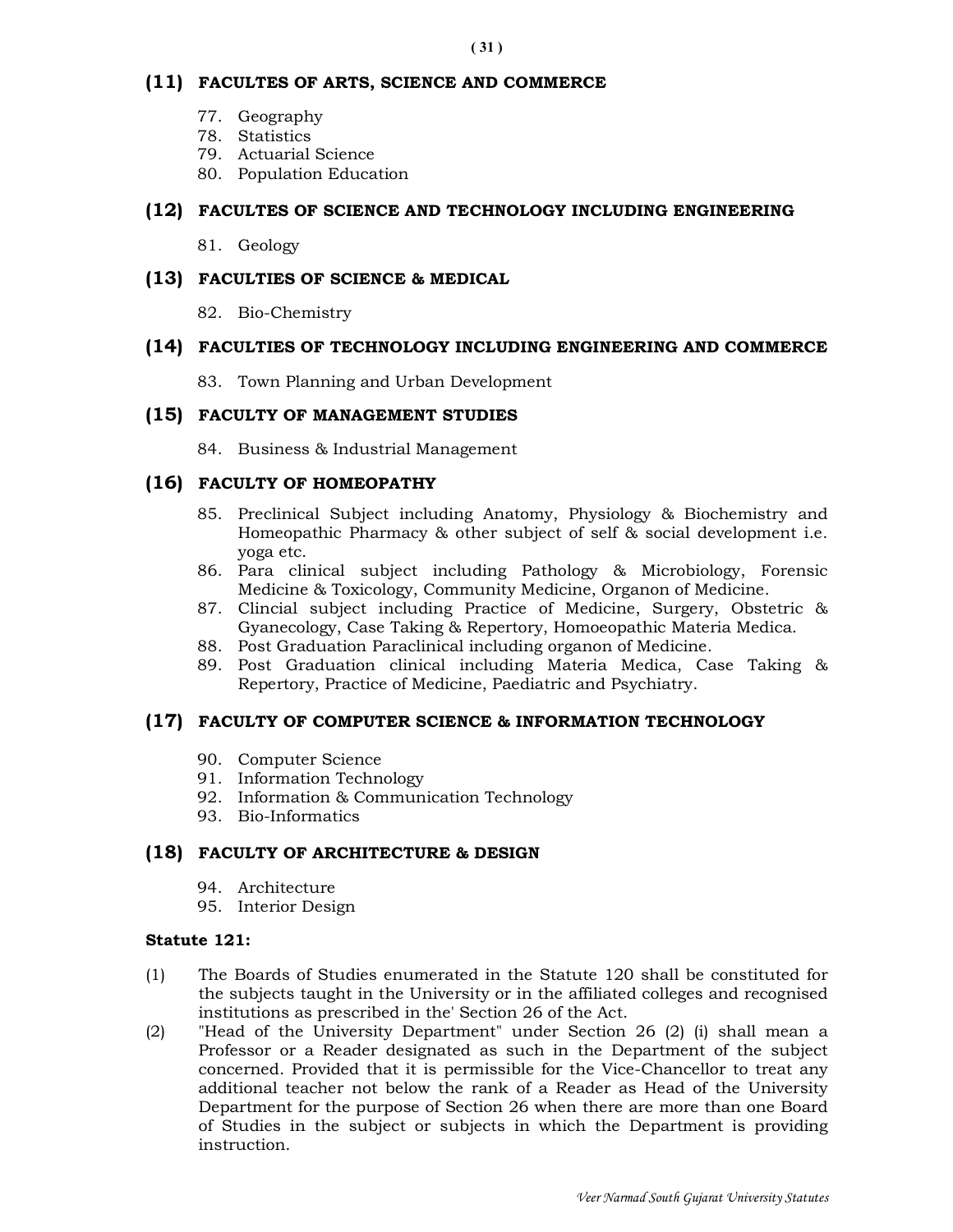- (3) Heads of the Departments in the Special subjects taught at the degree level in the affiliated colleges and recognised institutions under Section 26 (2) (ii) shall include:
	- (a) Heads of the Departments designated as such in the subject taught as a Special or Principal or major or optional (as in Commerce Faculty) subjects in the Degree Class.
	- (b) Heads of the Departments designated as such in subjects taught as a compulsory subject in the faculties of Medicine, Law and Rural Studies.
	- (c) Heads of the Departments designated as such in the subjects taught as a compulsory subjects in the Final Year of the Degree Class in the Faculties of Arts, Science, Commerce, Education and Technology including Engineering.
	- Note: For the purpose of this Clause (3) only such persons who are senior most teachers in the subject on the staff of the College and are having a teaching experience of at least five years in the Degree Classes shall be designated as the Head of the Departments for the subject concerned in the affiliated colleges.
- (4) In case of a subject not taught as a compulsory subject at the final year of the degree class or as a special subject at the degree level, the Syndicate may appoint an Ad-hoc Committee for such subject or group of allied subjects, on the recommendation of the Dean of the respective Faculty.

## Statute 122:

- (1) Not later than the 1st of June every three years, the Registrar shall request the (i) Heads of University Departments, (ii) Principals of affiliated Colleges and (iii) Heads of recognised Institutions in the University area to furnish to him within ten days from the receipt of the letter, names (with their designation) of heads of departments, if any, in special and/ or compulsory subjects taught at the degree or post - graduate level as the case may be in their department or institution.
- (2) If any change is made therein during a triennium the Head of the University Department or the Principal of the College or the Head of the recognised Institution shall inform the Registrar forthwith about the change and the Registrar, immediately on receipt of this information, shall inform the Chairman of the Board concerned about the change in the membership of his Board and shall also take necessary consequential steps for filling up any vacancy arising for the change.

#### Statute 123:

 The Registrar shall convene a meeting of each Board of Studies within 'fourteen days after the date fixed for receiving information under Statute 120 for the purpose of the co option of experts under Section 26 ( 2 ) ( iii ) of the Act.

#### Statute 124:

 The Registrar shall convene the Second meeting of each Board of Studies within ten days after the first meeting for the purpose of electing ( i ) its Chairman and ( ii ) one representative from among its members on the Faculty to which the Board belongs.

#### Statute 125:

 All Boards of Studies shall be formed every three years in accordance with the provisions of Statutes 120 and 121.

#### Statute 126:

 The Office of a member of a Board shall be vacated by death or by resignation or by his absence from four consecutive meetings or on ceasing to be a teacher of the subject.

( 32 )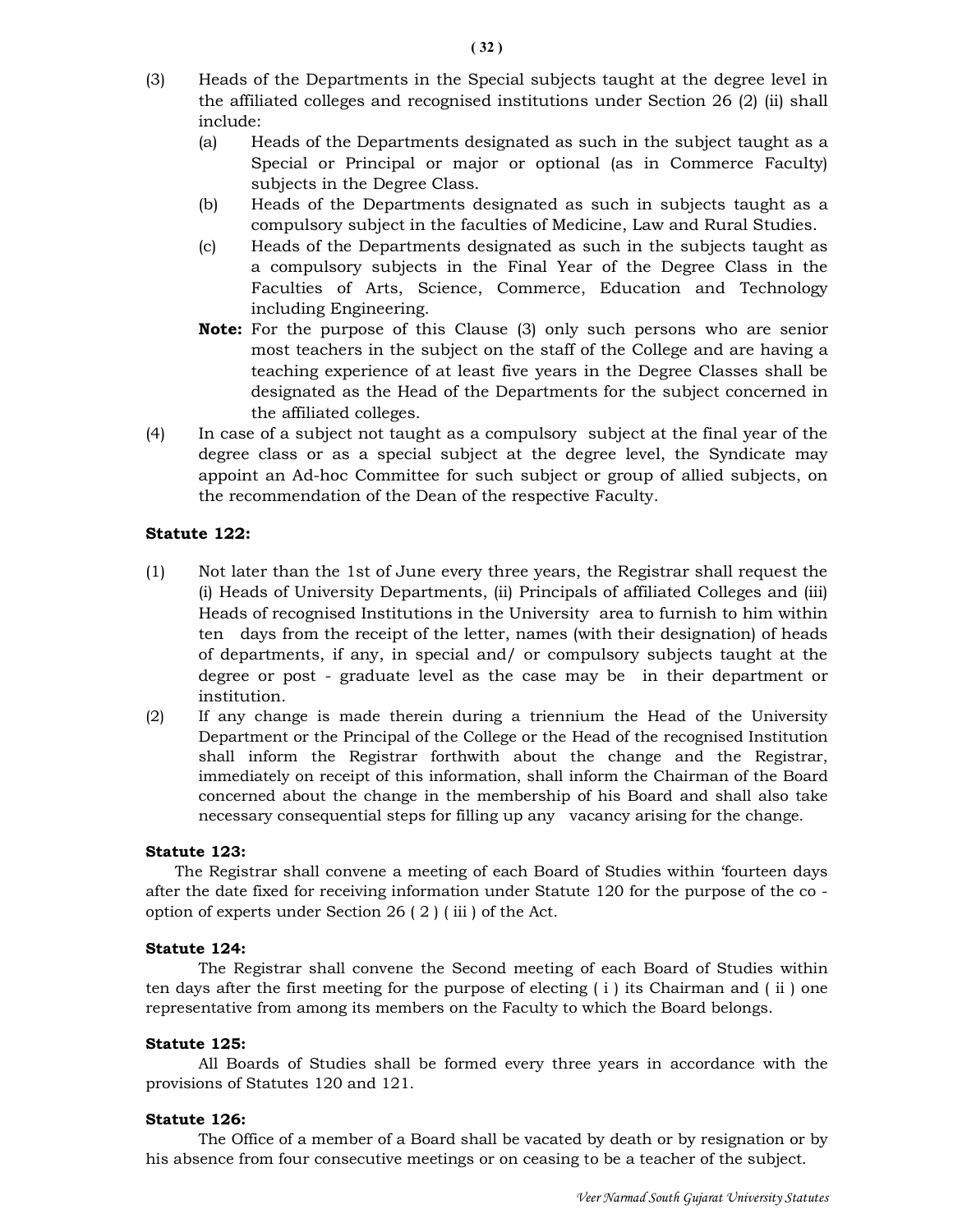# Procedure of the Meeting

## Statute 127:

- (1) Each Board shall meet at least twice in an academic term, of which one meeting shall be held at least six weeks prior to the date fixed for a meeting of the Senate,
- (2) Besides these two meetings, the Chairman may, whenever he deems proper, and shall on receipt of a requisition singed by at least half the number of members, call a Special meeting of his Board of Studies.
- (3) On receipt of intimation from the Chairman of a Board of Studies about the date of its meeting and the items on the agenda, the Registrar shall issue the necessary notice to all the members of the Board at least seven days before the date of the meeting.
- (4) The Registrar may call a meeting of a Board on his own initiative when the business is urgent and he shall immediately inform the Chairman of the Board about the same.
- (5) The Registrar shall arrange to keep a record of the proceedings of the meetings of all the Boards of Studies.

#### Statute 128:

 Each meeting shall be presided over by the Chairman or in his absence by the Senior most member of the Board.

#### Stature 129:

 Three members shall constitute a quorum, provided, however, that in case of Boards on which there are only four members, two members shall constitute a quorum. If there is no quorum at the commencement of the meeting even at the expiration of half an hour after the scheduled time, the meeting shall forthwith be adjourned to such a date as the Chairman may appoint. In the case of a meeting, adjourned for want of quorum, no quorum will be required.

#### Statute 130 :

 The Chairman may, at his discretion dispose of an item by obtaining the opinion of the members on the same by circulating the papers and the draft proposition on the item, provided, however, that if at least two members inform the Chairman of the Board that the item be placed before the Board for discussion, he shall convene a meeting of the Board on some suitable date for the purpose.

# Additional Duties

#### Statute 131:

 Panels for various subjects at the different examinations shall be prepared by the respective Boards of Studies once a year. In preparing the panels, the Boards of Studies shall put on the panel all the applications who fulfill the qualifications laid down by the Academic Council for appointment as an examiner. The Board will suggest who is particularly suited for a particular branch or paper of a subject.

#### Statute 132:

 A Board of Studies may bring to the notice of the relevant University authority, important matters connected with examinations in its special subject or subjects, and may also address the Faculty concerned on any matters connected with the improvement of the courses in the subject or subjects within its purview.

#### Statute 133:

 Any two or more Boards may, and at the request of the Academic Council or the Syndicate or the Dean of a Faculty, shall meet and act in concurrence and render a joint report upon any matter which lies within the province of both. In such cases, the joint meeting shall elect its own Chairman. The quorum for a joint meeting of the Board must include the full quorum of each Board represented, no member present being counted more than once for the purpose of determining the quorum.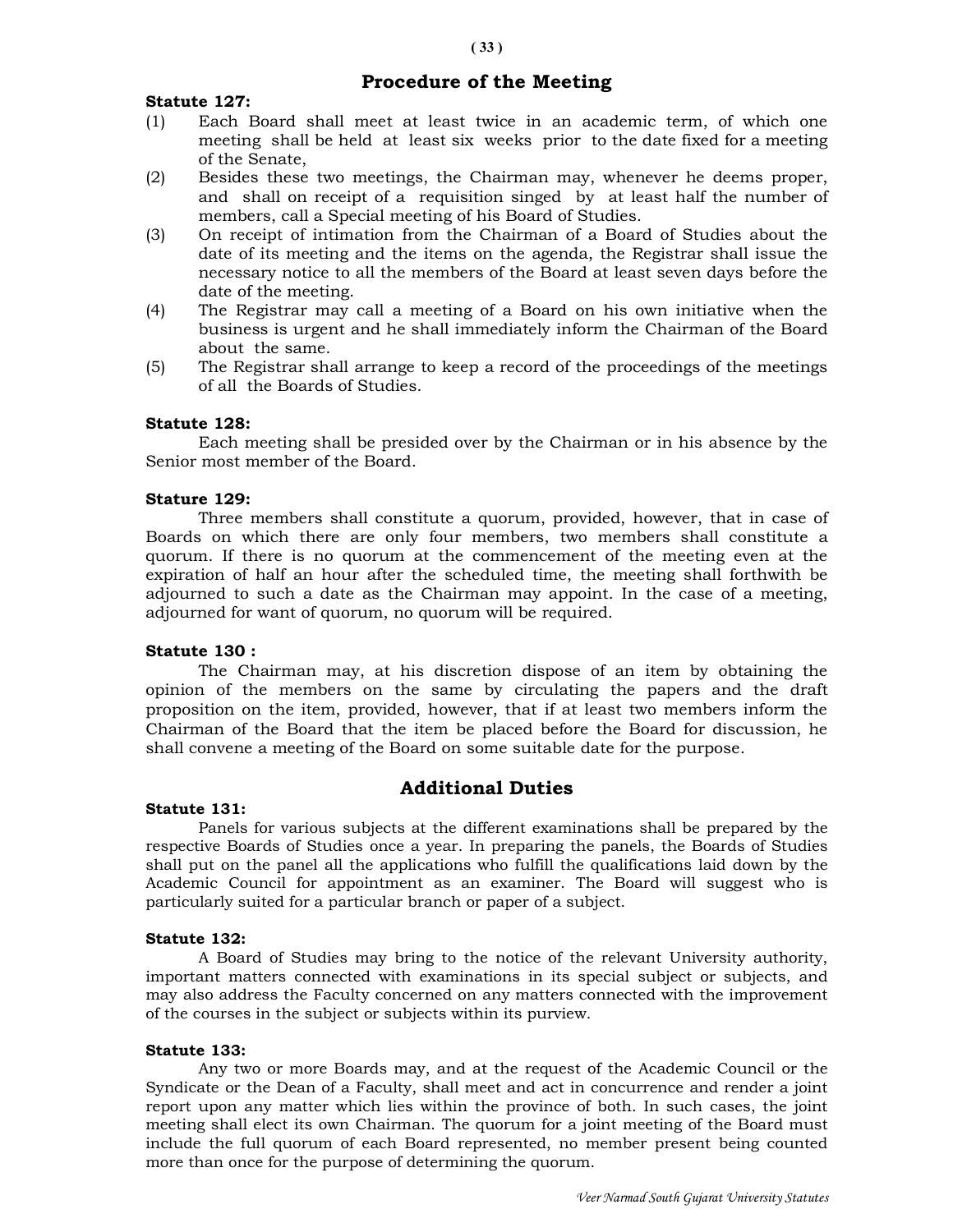# CHAPTER - VI BOARD OF UNIVERSITY TEACHING

## (Under Section 42 (2) of the Veer Narmad South Gujarat University  $^1$  Act)

# (i) Constitution

## Statute 134:

- (a) The Board of University Teaching shall consist of
	- (1) The Vice-Chancellor;
	- (2) The Pro-Vice-Chancellor3;
	- (3) Deans of all Faculties;
	- (4) Heads of University Departments, if any;
	- (5) One recognised Post Graduate Teacher from each Faculty to be nominated by the Academic Council;
	- (6) One member nominated by the Syndicate from among its members;
	- (7) Two Professors in charge of Post Graduate Centres, nominated by the Syndicate. (b) The Board may at its first meeting after its constitution or re-constitution co - opt not more than three experts from this or any other University.

## Statute 135:

 The term of office of the members of the Board shall be three years, provided, however, that a member shall cease to be a member of the Board, if he ceases to hold the office by veertue of which he has become a member of the Board.

#### Statute 136:

 The Board of University Teaching shall be reconstituted every three years along with other University authorities with a similar term of office.

#### Statute 137:

- (1) The Registrar shall arrange to fill up any vacancy of membership caused during the triennium in the same manner as when the Board is first constituted.
- (2) The membership of the Board thus acquired shall be for the remaining period of the triennium.

## Statute 138:

 The Board of University Teaching shall ordinarily meet once in every three months, and at other times when convened by the Vice -Chancellor.

## (ii) Procedure

#### Statute 139:

 The Vice - Chancellor or in his absence, the Pro-Vice-Chancellor 3 or in the absence of both, the senior member shall preside at all meetings of the Board. The Chairman at such meetings shall have a vote and in the case of equality of votes, a second or casting vote.

## Statute 140:

 The Board shall have a quorum of nine members and all questions shall be decided by a majority of votes of the members present.

# (iii) Powers & Duties

## Statute 141:

 The Board of University Teaching shall, subject to the general approval of the Academic Council and the Syndicate, be primarily responsible for the organisation and co-ordination of Post - graduate instruction, teaching and training in the University area.

## Statute 142: (DELETED)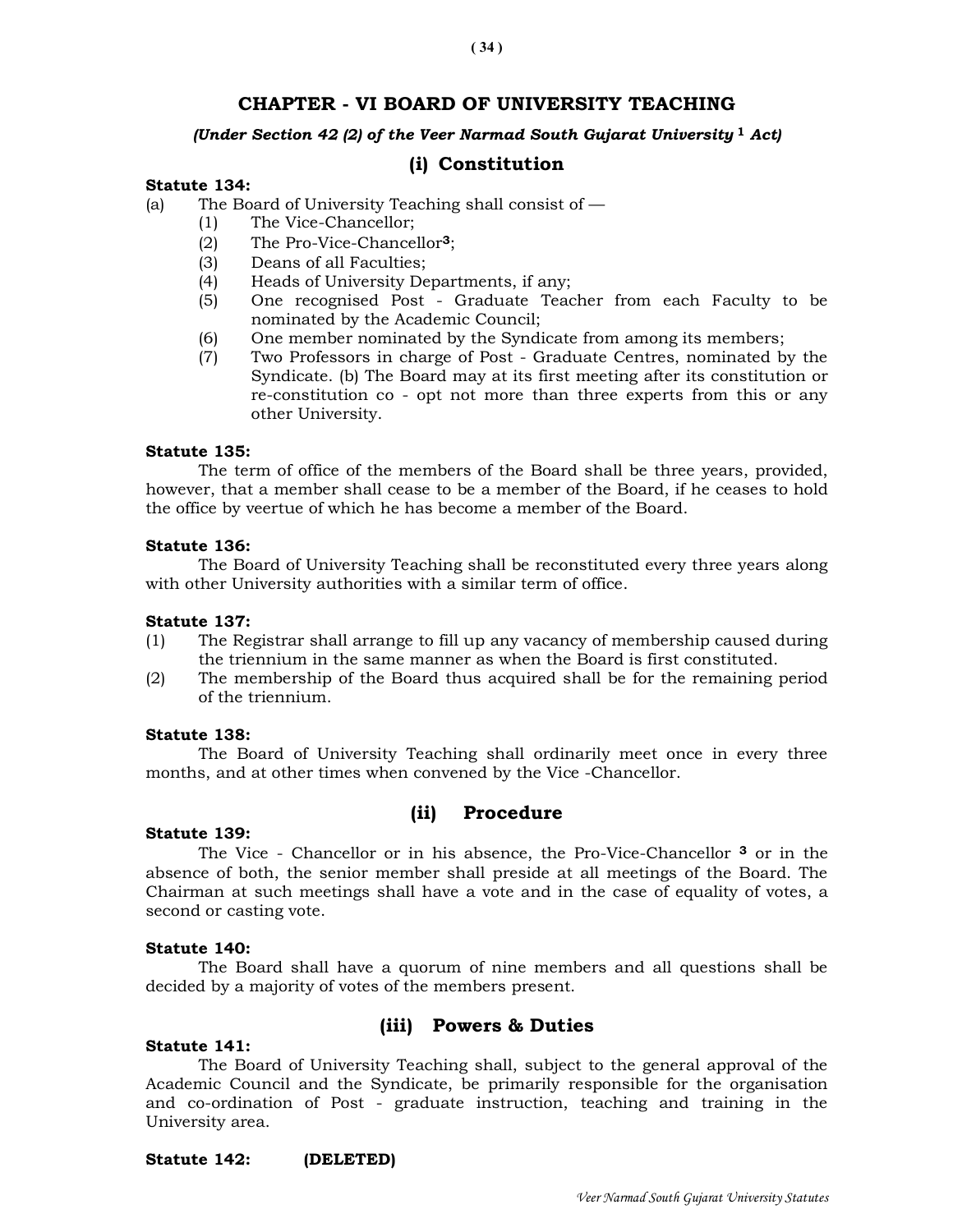## Statute 143:

 The Board shall have the power to constitute Sub - Committees for dealing with different aspects of its work, or for the formulation or consideration of any scheme or proposal pertaining to Post - Graduate teaching and/ or research, or for the assessment of the work done in this behalf in a Post - Graduate Centre.

## Statute 144:

 With the prior permission of the Vice - Chancellor, the Standing Committee or Sub - Committee shall have the power to consult persons who are not members of the Board.

## Statute 145:

 The Board shall frame and submit to the Syndicate through the Academic Council for approval rules for-

- (i) the admission of students to Post Graduate Courses, and
- (ii) the rates of tuition, laboratory and/ or library fees to be charged to them,

## Statute 146:

- (a) The Board shall frame and submit for approval to the Syndicate, through the Academic Council, rules and/ or conditions for -
	- (i) the establishment of Post-Graduate Centres at suitable places in the University area;
	- (ii) the inspection and continuation of the recognition of such Centres;
	- (iii) setting the general pattern of work to be done at these Centres; and
	- (iv) the co-ordination of the work of various Post-Graduate Centres in any subject.
- (b) The Board shall formulate and submit to the Syndicate for approval, through the Academic Council, programme of Seminars, Workshops, etc. for Post-Graduate Teachers, Assistant Post-Graduate Teachers and Instructors.

## Statute 147:

 The Board shall prescribe and submit for approval to the Syndicate, through the Academic Council (i) the minimum qualifications and rules of procedure for the selection and recognition of Post - Graduate Teachers, Assistant Post - Graduate Teachers and Instructors and (ii) Rules regarding the maximum load of work of such Teachers and Assistant Teachers both at the Post - Graduate and Under - Graduate levels, as well as their remuneration.

## Statute 148:

 The Board may recommend to the organizers of Post - Graduate Centres to avail themselves of the services of any recognized Post -Graduate Teacher or Teachers in the University area with a view to fully utilizing all the talent available in any area of study.

## Statute 149:

- (a) The Board shall formulate Faculty wise Schemes for doctoral studies and research and frame rules for (i) the selection and admission of students, and (ii) the selection and recognition of teachers with whom the student may undertake his study.
- (b) The Board shall also similarly prescribe Faculty-wise the minimum requirements of work which will entitle a student to submit his thesis for the doctorate from the University.
- (c) The Schemes formulated and rules framed by the Board in this respect shall become operative only after they are approved of by the Academic Council and the Syndicate.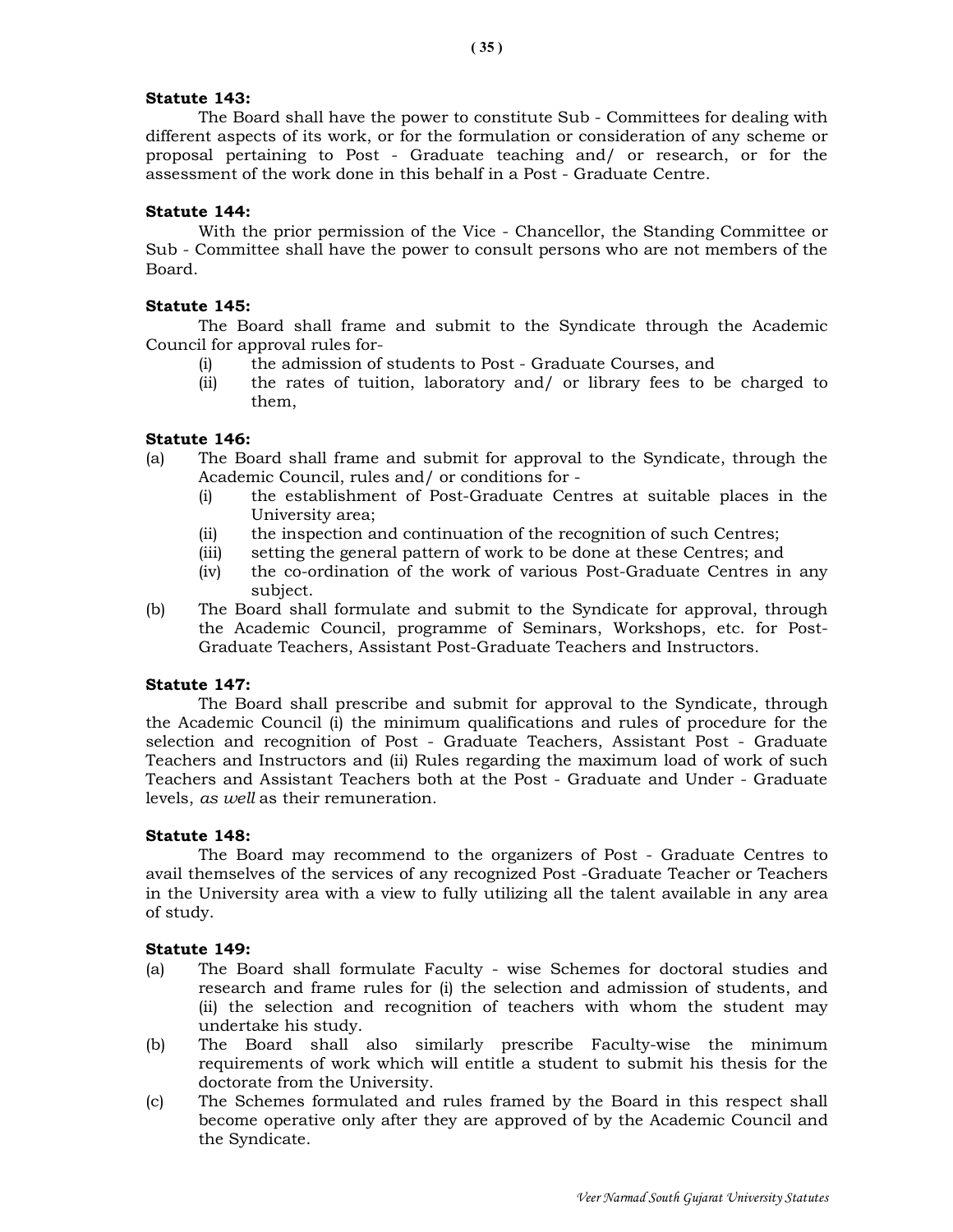## Statute 150:

- (1) The Board shall lay down and recommend to the Syndicate for approval, through the Academic Council, the minimum expenditure which a Post-Graduate Centre must incur every year on the purchase of books, periodicals and such educational equipment as it may deem necessary.
- (2) The Board shall call for the annual budget estimates of Post -Graduate Centres and the latter shall be bound to accept and carry out the modifications made therein by the Board.

## Statute 151:

 It shall be obligatory on the affiliated Colleges and recognized institutions which are selected for Post - Graduate Studies to make available for the work of the Post-Graduate Centre, lecture rooms, laboratories, libraries and other facilities and to maintain the same in proper order and to provide necessary staff for the effective utilization of these facilities.

## Statute 152:

 All Post - graduate instructions and research in the Veer Narmad South Gujarat University  $\frac{1}{1}$  area shall be imparted by the University or by such affiliated colleges as approved by the University or on behalf of the University at the approved Centres and shall be under the direct control and supervision of the Board of University Teaching.

#### Statute 153:

 Subjects comprised in each of the Faculties as mentioned in Statute 106 will be the subjects of Post - Graduate instruction, teaching and training conducted by the University Departments or by its affiliated Colleges or recognised institutions, recognised for the purpose.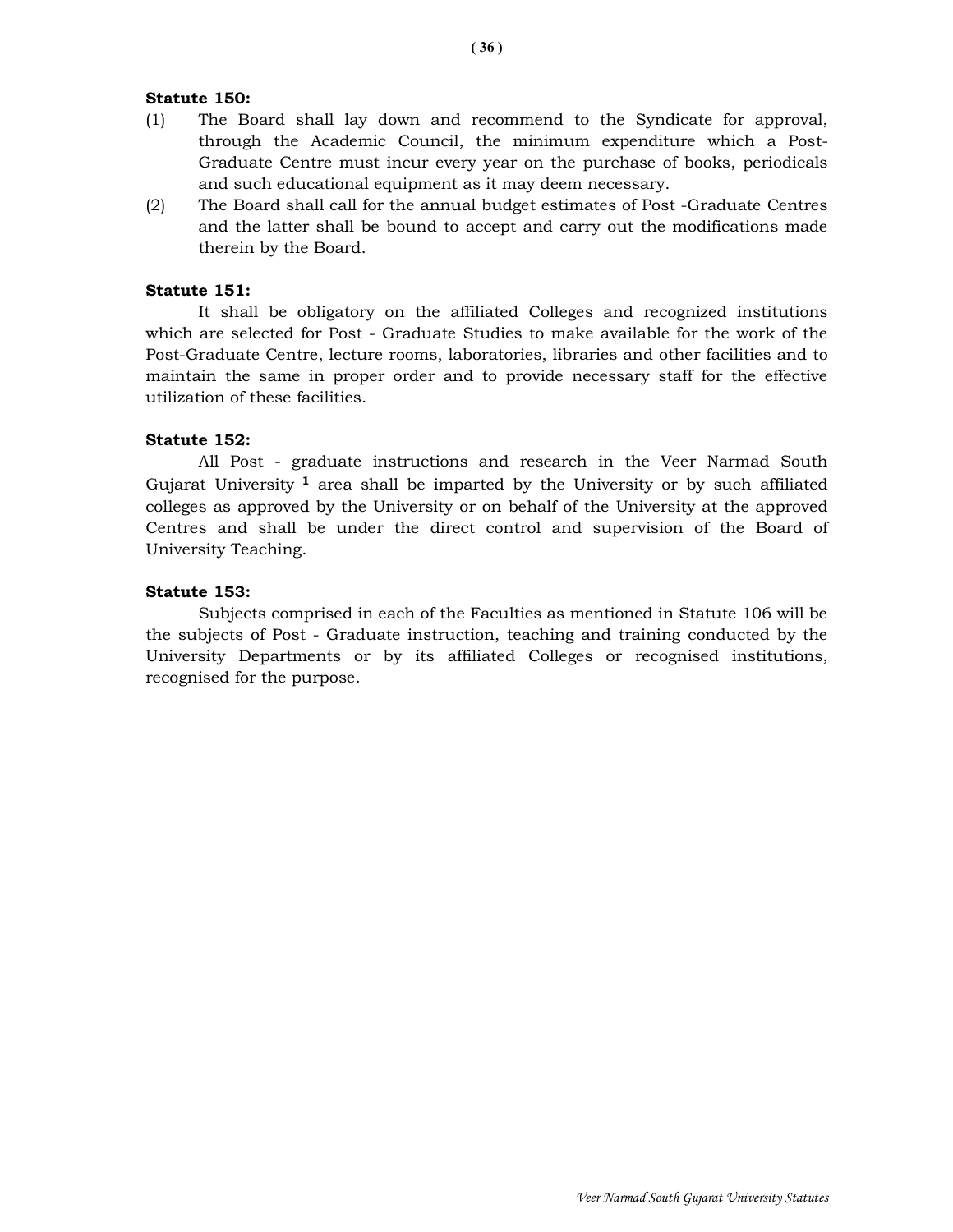# CHAPTER - VII THE BOARD OF EXTRA MURAL STUDIES (Under Section 15 (Vii) of the Veer Narmad South Gujarat University  $1$  Act)

### Statute 154:

- A. There shall be a Board of Extra Mural Studies which will consists of-
	- (1) The Vice Chancellor;
	- (2) The Pro-Vice-Chancellor 3;
	- (3) Two Deans nominated by the Academic Council;
	- (4) Two Heads of University Departments, if any, nominated by the Syndicate;
	- (5) Four members of the Senate from among the Principals of affiliated Colleges and Heads of recognized Institutions who are not Deans, nominated by the Syndicate;
	- (6) Four members of the Senate from among teachers who are not Deans, nominated by the Syndicate;
	- (7) One members each nominated by the Syndicate from among the head masters and secondary teachers who are members of the Senate;
	- (8) Two members of the Senate from among the representatives of Public Associations nominated by the Syndicate;
	- (9) One member each nominated by the Syndicate from among the members of the Senate; (Under Section 16(i) Class I/B. and Class II/B and Class II A (iv) (d) respectively)
	- (10) Two representatives of the Board of University Teaching;
	- (11) The Registrar (Member Secretary).
- B. The Board may co opt not more than three persons who have wide experience of extra- mural activities.

#### Statute 155:

The term of office of the Board shall be three years,

#### Statute 156:

The quorum for a meeting of the Board shall be seven members.

#### Statute 157:

 The Board shall meet at least twice a year, prior to the meeting of the Senate, and at other times when the Vice - Chancellor deems it necessary or on receipt of a requisition in writing by at least seven members,

#### Statute 158:

 The Vice-Chancellor shall preside at the meeting of the Board, or, in his absence, the Pro-Vice-Chancellor  $3$ , or in the absence of both, the senior member of the Senate shall preside.

#### Statute 159:

 All questions shall be decided by a majority of votes of the members present. The Chairman shall, in addition to his vote as a member, have an additional or casting vote.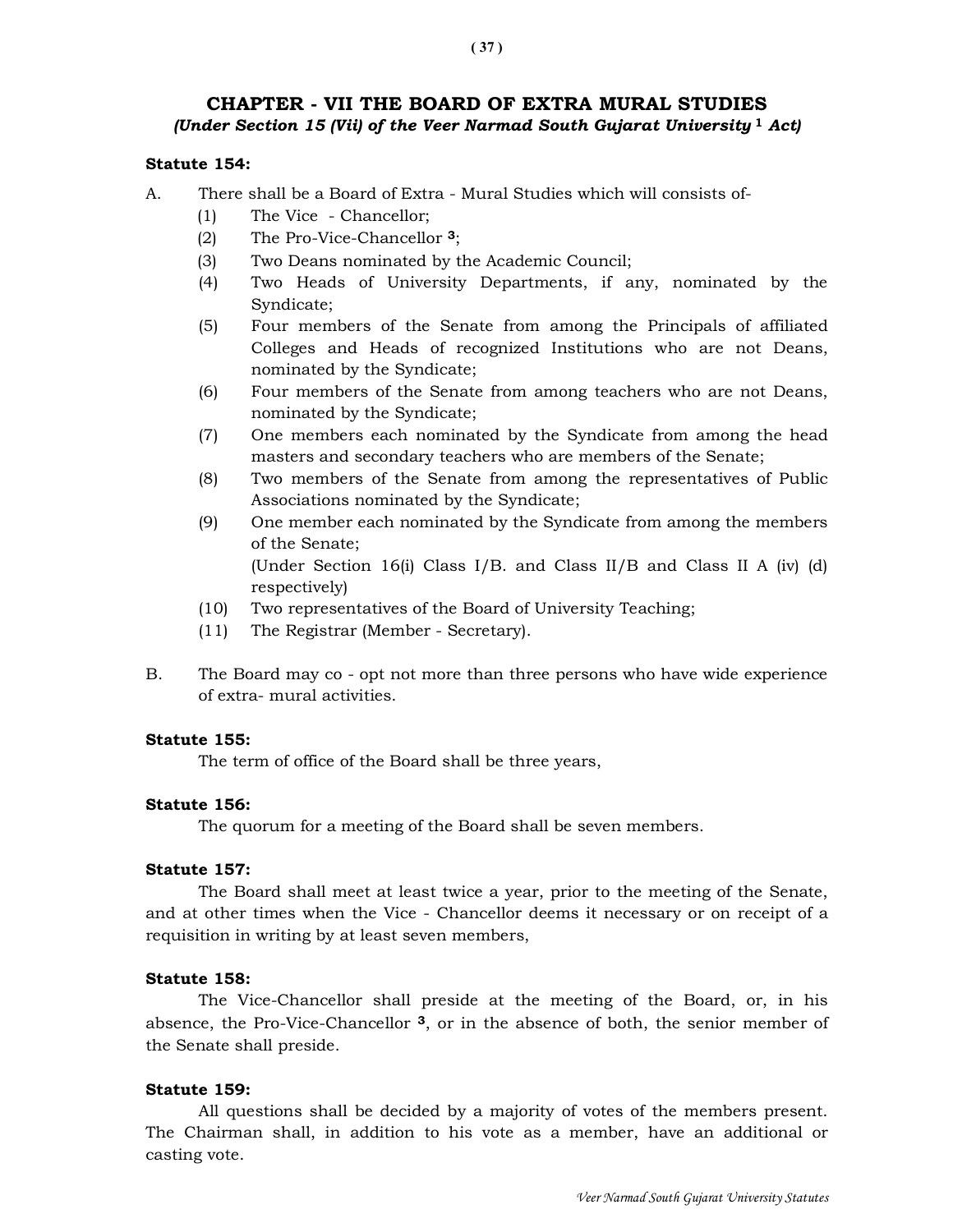#### Statute 160:

 Subject, to the approvel of the Academic Council, the Board of Extra Mural Studies shall perform the following functions:

- (1) to formulate and undertake schemes of Adult or Continuing Education;
- (2) to arrange programmes of popular lectures at different levels in the University area ;
- (3) to frame rules (i) for the admission of students to Adult or Continuing Education Courses (ii) for the payment of fees, if any; and (iii) for the award of certificates, etc.
- (4) to arrange for the writing, editing and / or translation of popular books on topics of general interest provided that the financial commitments involved under Statute 160 and 161 are approved by the Syndicate.

### Statute 161:

 Beside the regular courses and studies for University degrees and post graduate diplomas, the University may organise extra - mural instruction and activities through (i) Summer Schools (ii) Seminars and Workshops (iii) Week-end, or evening or night classes (iv) Correspondence Courses (v) Programmes of exchange of teachers and such other methods as may be considered expedient.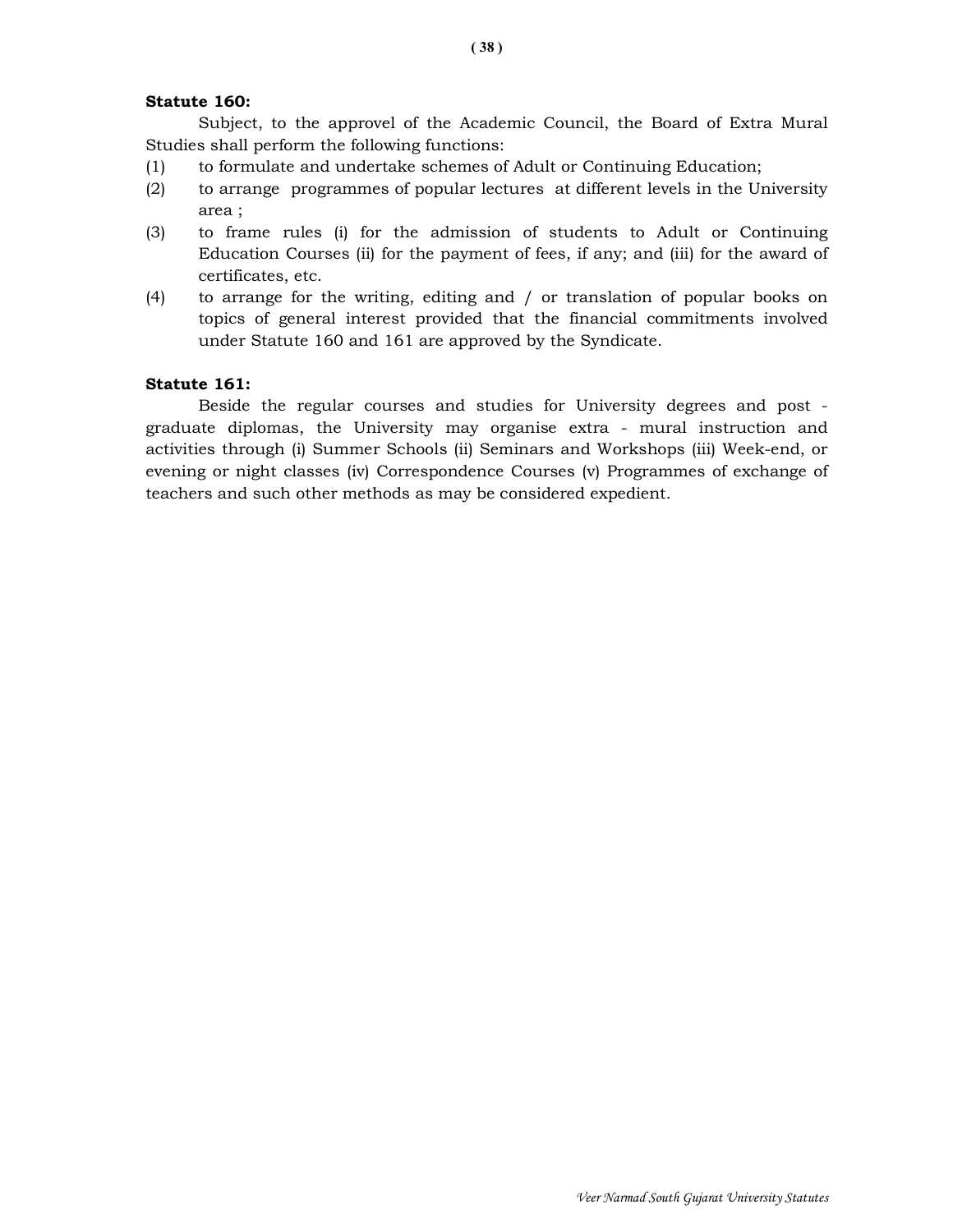# CHAPTER - VIII BOARD FOR HOSTELS (Under Section 15(Viii) of the Act)

#### Statute 162:

There shall be a Board for Hostels, which shall consist of —

- (1) The Vice Chancellor;
- (2) The Pro-Vice-Chancellor3;
- (3) three Principals of affiliated Colleges, one from the city of Surat and one from every district in the University area, nominated by the Syndicate;
- (4) three Superintendents or Rectors of Hostels of whom at least one shall be a Lady Superintendent ( with not less than 50 resident students ) of affiliated colleges other than those from which the Principals are nominated, but nominated by the Syndicate in the same manner as shown in (3) above;
- (5) three Hostel students, preferably student superintendents, nominated by the Vice-Chancellor in a manner specified in (3) above, of whom at least one shall be a woman student, nominated by the Vice-Chancellor;
- (6) two students of the University Hostels, nominated by the Vice-Chancellor of whom one shall be a woman;
- (7) one Syndic to be nominated by the Syndicate;
- (8) one representative of the Faculty of Medicine and another of the Faculty of Technology, preferably a Public Health Engineer to be nominated by the Deans of the respective Faculties;
- (9) the Medical Officer of the University, if any;
- (10) the Director of Physical Education of the University;
- (11) the Director of Student Welfare or the Senior Superintendent or Rector of University Hostels (Member-Secretary).

#### Statute 163:

- (1) The term of office of the Board shall be three years except in the case of Hostel Students, who shall be nominated for one year only; provided, however, that a member shall cease to be a member of the Board on his ceasing to hold the office by veertue of which he becomes a member of the Board.
- (2) Any casual vacancy caused by death, resignation or otherwise shall be filled up in the same manner in which it is filled up at the time of constituting or reconstituting the Board.

#### Statute 164:

 The quorum for a meeting of the Board shall be seven members. If at the end of half an hour after the time notified for the meeting there is no quorum, the meeting shall be adjourned to some future date and that meeting shall be considered as a meeting adjourned for want of quorum. No quorum would be necessary for such an adjourned meeting.

#### Statute 165:

- (1) The Board shall meet at least four times in any academic year. The first meeting will be held in July.
- (2) The Board may hold additional meetings if the Chairman deems it necessary or on receipt of a requisition in writing by at least seven members.

### Statute 166:

 The Vice - Chancellor shall, if present, preside at the meeting of the Board, or in his absence, the Pro-Vice-Chancellor 3 or in the absence of both, the Senior member of the Senate shall preside.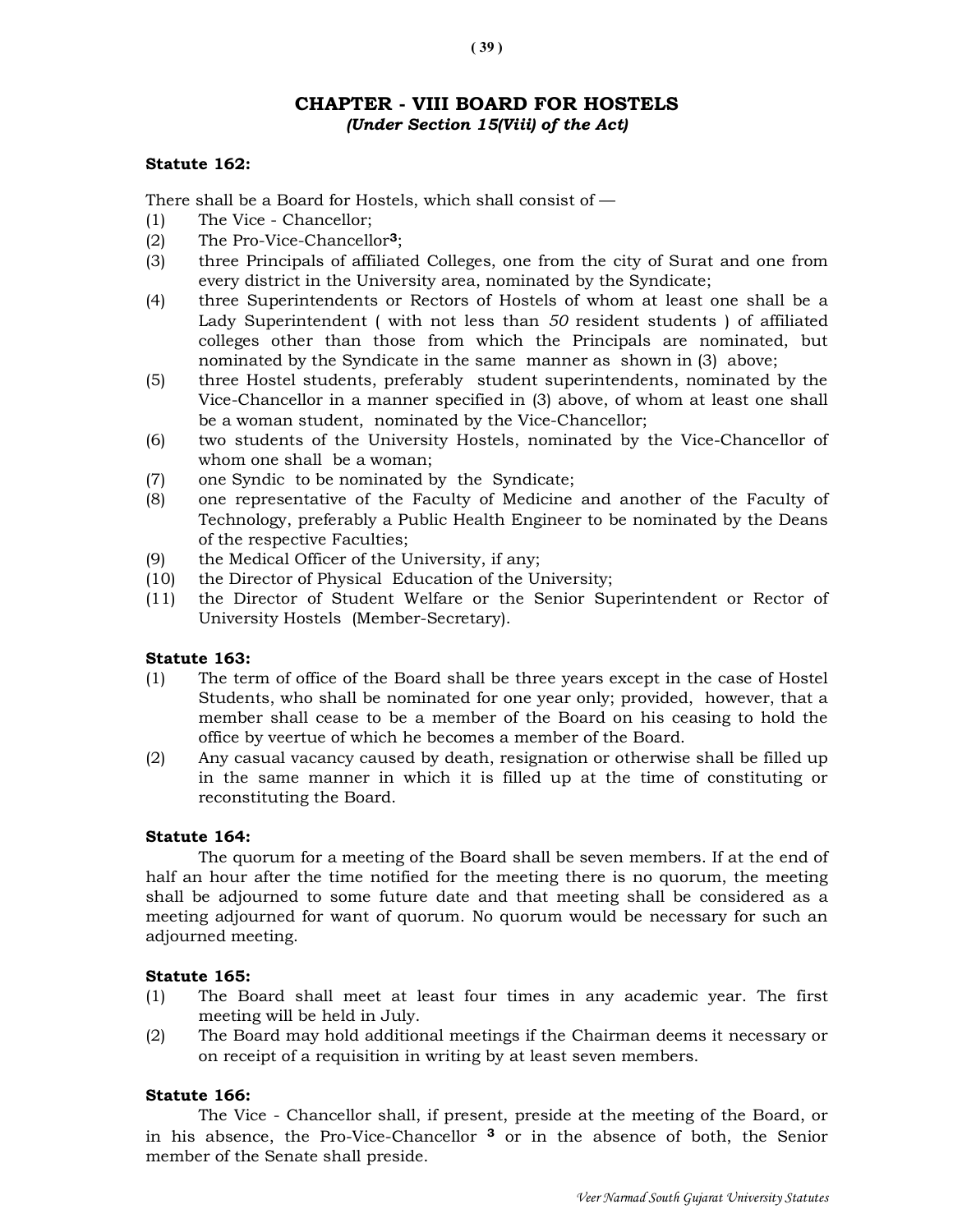### Statute 167:

 All questions shall be decided by a majority of votes of the members present. The Chairman shall, in addition to his vote as a member, have an additional or casting vote.

#### Statute 168:

The functions of the Board shall be :—

- (i) to evolve a pattern of community-life, specifying the aims, objectives and activities, etc, for the consideration of and adoption by the University as well as the College Hostels;
- (ii) to draw up and recommend to the Syndicate a model constitution of the Hostel Students' Union providing for the maximum participation of students in the management of the Hostels and the development of corporate, co-operative life in the University and College Hostels;
- (iii) to recommend to the Syndicate for approval conditions for the recognition and maintenance of Hostels in the University area;
- (iv) to prepare and submit to the Syndicate for approval norms of accommodation, facilities, services, etc. in a Hostel recognised by the University and to prepare several blue - prints on that basis;
- (v) to plan and recommend medical services, with a view to ensuring the health of the students, good sanitary and hygienic conditions in every recognised hostel;
- (vi) to provide the services of a dietitian to recognised hostels with a view to providing a balanced diet to all resident students;
- (vii) to provide the services of a Counselor who will visit recognised hostels twice in a year or whenever such visits are requisitioned by the Rector of a Hostel with a view to guiding students in solving their personal problems and giving them educational and vocational guidance;
- (viii) to appoint a Visitors' Committee or Committees for visiting one or more recognised Hostels in the University area. One of the members shall be a doctor;
- (ix) to consider she reports received from the Visitors' Committees and offer suggestions to the relevant Hostel authorities with regard to their management;
- (x) to evaluate the working of all recognised Hostels in the University area at the end of every academic year and to submit its report to the Syndicate:
- (xi) to arrange orientation and refresher courses for the benefit of the Wardens, Rectors and other officers of the Hostels;
- (xii) (a) to arrange lectures, organise seminars, publish suitable literature for the benefit of students with a view to developing 'esprit de corps' among students and building up in them correct, healthy attitudes towards rich community life based on equality, self-reliance, co-operation and social justice;
	- (b) to provide ample opportunities to resident students for self-expression through organization of exhibitions, debate competitions, cultural programmes, service and labor camps, etc;
	- (c) to formulate proposals for the establishment of shall units in every hostel in which students with very limited monetary resources can live on the basis of self - reliance, without any assistance from servants, provided that the proposals and the financial implications thereof are approved of by the Syndicate.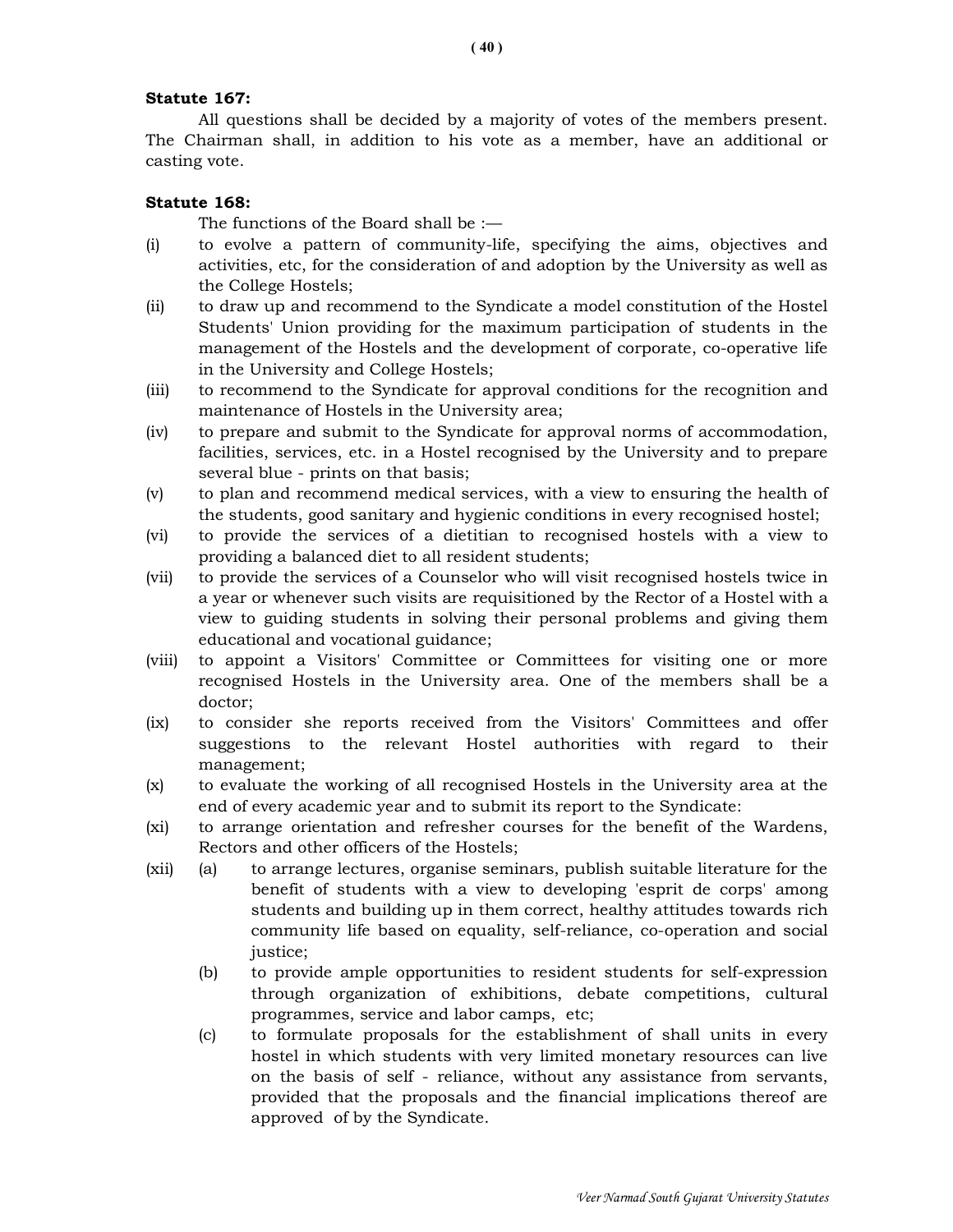# CHAPTER - IX STUDENT WELFARE BOARD (Under Section 15 (ix) of the Act)

#### Statute 169:

- (A) The Student Welfare Board shall consist of:
	- (1) The Vice-Chancellor;
	- (2) The Pro-Vice-Chancellor 3;
	- (3) Vice -Chairman of the Board of Sports;
	- (4) Director of Physical Education;
	- (5) Chief Medical Officer of the University;
	- (6) One member elected by the Faculty of Medicine;
	- (7) The Senior-most Commanding Officer of the N.C.C. in the University area;
	- (8) Four members of the Senate nominated by the Syndicate, of whom at least one shall be a Principal of an affiliated college and of whom at least one shall be college teacher of an affiliated college and one member of the Syndicate;
	- (9) Six members representing recognized Student's Union in the University area, nominated by the Vice - Chancellor, of whom at least two shall be women student;
	- (10) Not more than two persons actively engaged in Youth Welfare activities in the University area nominated by the Vice-Chancellor;
	- (11) Assistant Director of Youth Welfare (Member Secretary).
- (B) The Board may co-opt up to five students from amongst students who are actively engaged in Youth Welfare activities:

#### Statute 170:

- (1) The term of office of the Board shall be three years provided, however, that a member shall cease to be a member of the Board on his ceasing to hold the office by veertue of which he becomes a member of the Board.
- (2) Any casual vacancy caused by death, resignation or otherwise shall be filled up in the same manner in which it is filled up at the lime of constituting or reconstituting the Board.

#### Statute 171:

The quorum for a meeting of the Board shall be seven members. If at the end of half an hour after the time notified for the meeting there is no quorum, the meeting shall be adjourned to some future date and that meeting shall be considered as a meeting adjourned for want of quorum. No quorum would be necessary for such an adjourned meeting.

#### Statute 172:

The Board shall ordinarily meet at least twice in a year, prior to the meeting of the Senate and at other times when the Vice-Chancellor deems it necessary or on receipt of a requisition in writing by at least seven members.

#### Statute 173:

 All questions shall be decided by a majority of votes of the members present The Chairman shall, in addition to his vote as a member, have an additional or casting vote.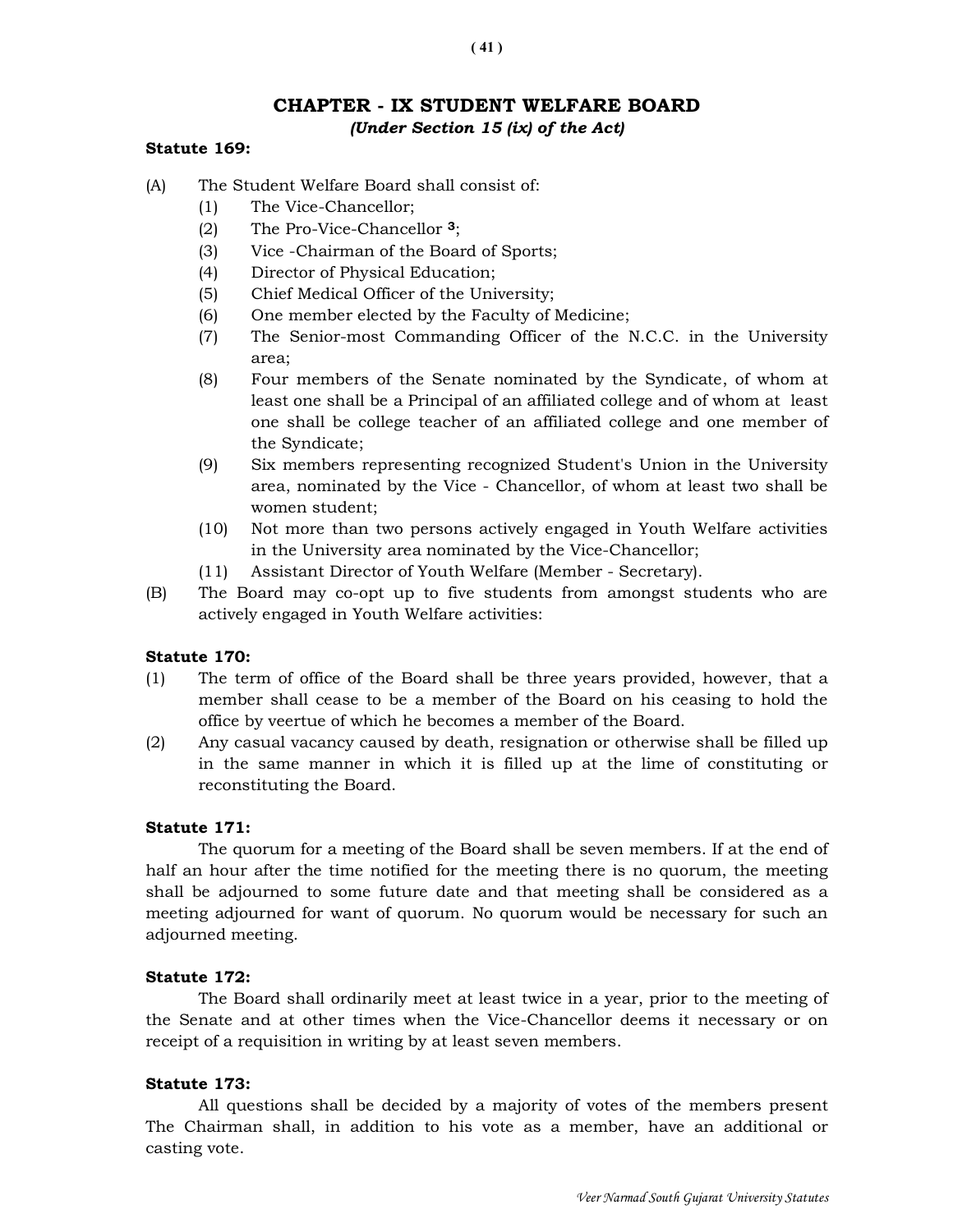### Statute 174:

The functions of the Board shall be —

- (1) to advise the Syndicate on—
	- (a) the medical examination of students.
	- (b) Health and Hygiene of Students.
	- (c) Social Service Camps;
	- (d) Other Youth Welfare activities;
- (2) to frame the budget proposals for the succeeding year in respect of the items following under (1) above and to submit the same to the Registrar before the 1st of January of each year for consideration by the Syndicate;
- (3) to organize the University Youth Festivals every year and to send entries for the Inter - University Youth Festival;
- (4) to prepare, scrutinies and recommend schemes of Youth Welfare for grants to the State and / or the Union Government;
- (5) to arrange programmes of travels, hikes, mountaineering, etc. for University Students;
- (6) to organise or to help in organising workshops, seminars and camps for the training of Youth Welfare workers, organizers of cultural activities, etc;
- (7) to organize or to help in organizing hobby centres, dramatic clubs, craft training classes, etc;
- (8) to formulate and organize Guidance Services for the benefit of students;
- (9) to appoint committees and to take such other steps as may be found necessary in due discharge of their responsibilities;
- (10) to appoint and to delegate to the committees such powers as may be necessary for the discharge by the Committee of the duties imposed upon them by the Board.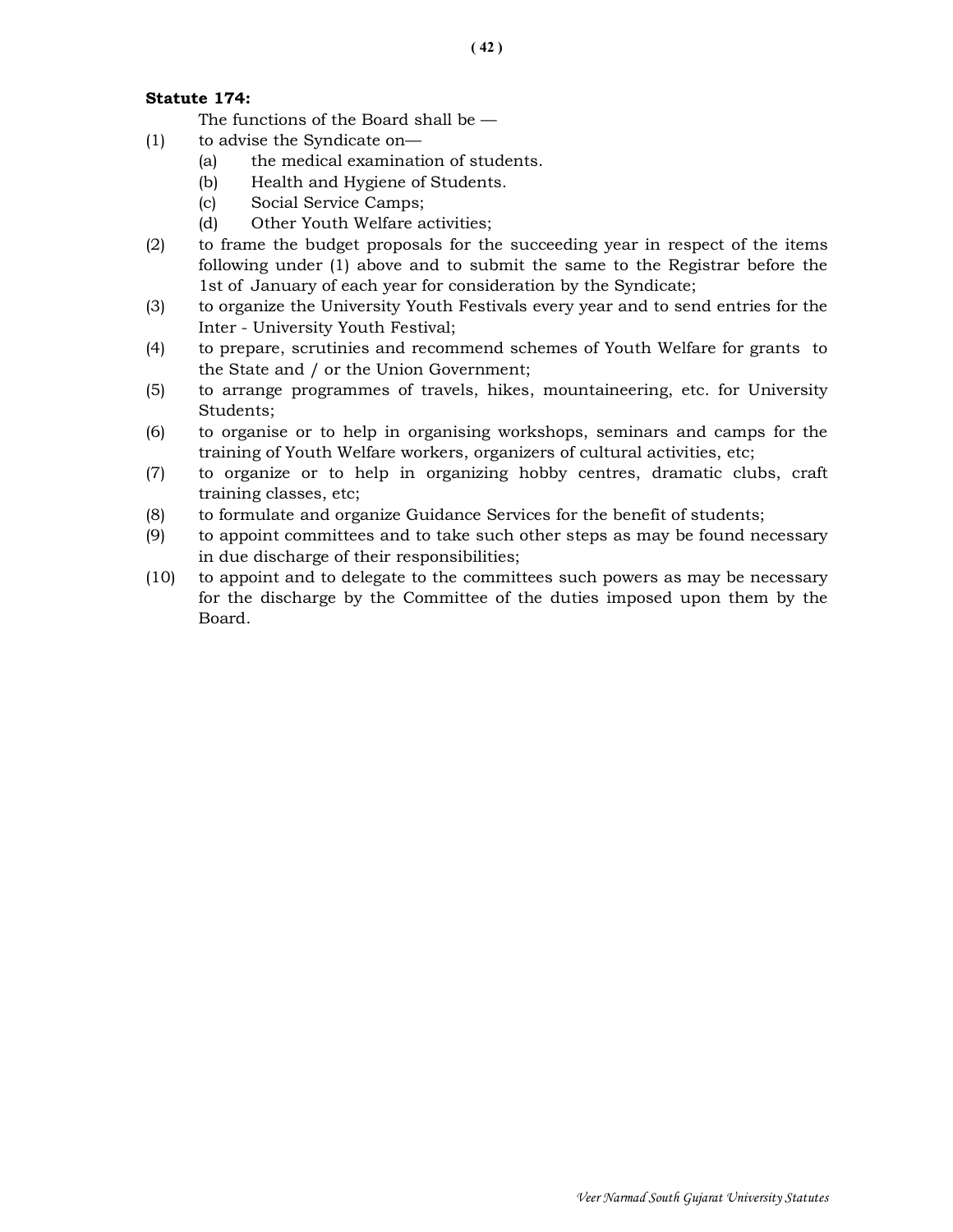# CHAPTER - X

# BOARD OF SPORTS, PHYSICAL EDUCATION & RECREATION (Under Section 15 (x) of the Act)

#### Statute 175:

 There shall be a Board of University Sports, Physical Education and Recreation to organise, control, manage or supervise Inter - Collegiate Sports and Tournaments within the University area and to foster, undertake and conduct Inter - University Competitions. The abbreviated name of the Board shall be 'BUSPER'.

### Statute 176:

A. The Board shall consist of:

- (1) Three Principals of Colleges nominated by the Syndicate, one each from the 'District'.
- (2) Three representatives who are not Principals, but are connected with Sports and Physical Education activities in Colleges nominated by the Syndicate, one each from the 'District'.
- (3) Senior most N. C. C. Commandant in the University area;
- (4) One member nominated by the Medical Faculty of University;
- (5) Three experts in Physical Education activities to be nominated by the Syndicate;
- (6) Three Student Representatives, nominated by the Syndicate one each from the 'District'.
- (7) Director or in his absence Deputy Director of Physical Education (Secretary);
- (8) Three members of the Senate nominated by the Syndicate of whom at least one should be a member of the Syndicate;
- B. The Board may co opt up to three members from amongst the students who have distinguished themselves in inter-collegiate or inter-University or other recognised fixtures of Sports.

# Explanation:

The following shall be Districts for the purpose of this Statute:

 (1) Bharuch (2) Surat and (3) Valsad-Dangs and Union Territory of Dadra, Nagar Haveli and Daman.

No quorum shall be necessary for an adjourned meeting.

### Statute 177:

- (1) The Meeting of the Board shall be presided over by the Chairman of the Board to be elected by the members of the Board at its first meeting.
- (2) The Chairman of the DSC, which is entrusted the task of organizing the annual University Sports during the year, shall be its Vice-Chairman.

### Statute 178:

- (1) The term of office of the Board shall be three years. A member shall cease to be the member of the Board on his ceasing to hold the office by veertue of which he became the member of the Board.
- (2) Any casual vacancy caused by death, resignation or otherwise shall be filled up in the same manner in which it is filled up at the time of constituting or reconstituting the Board.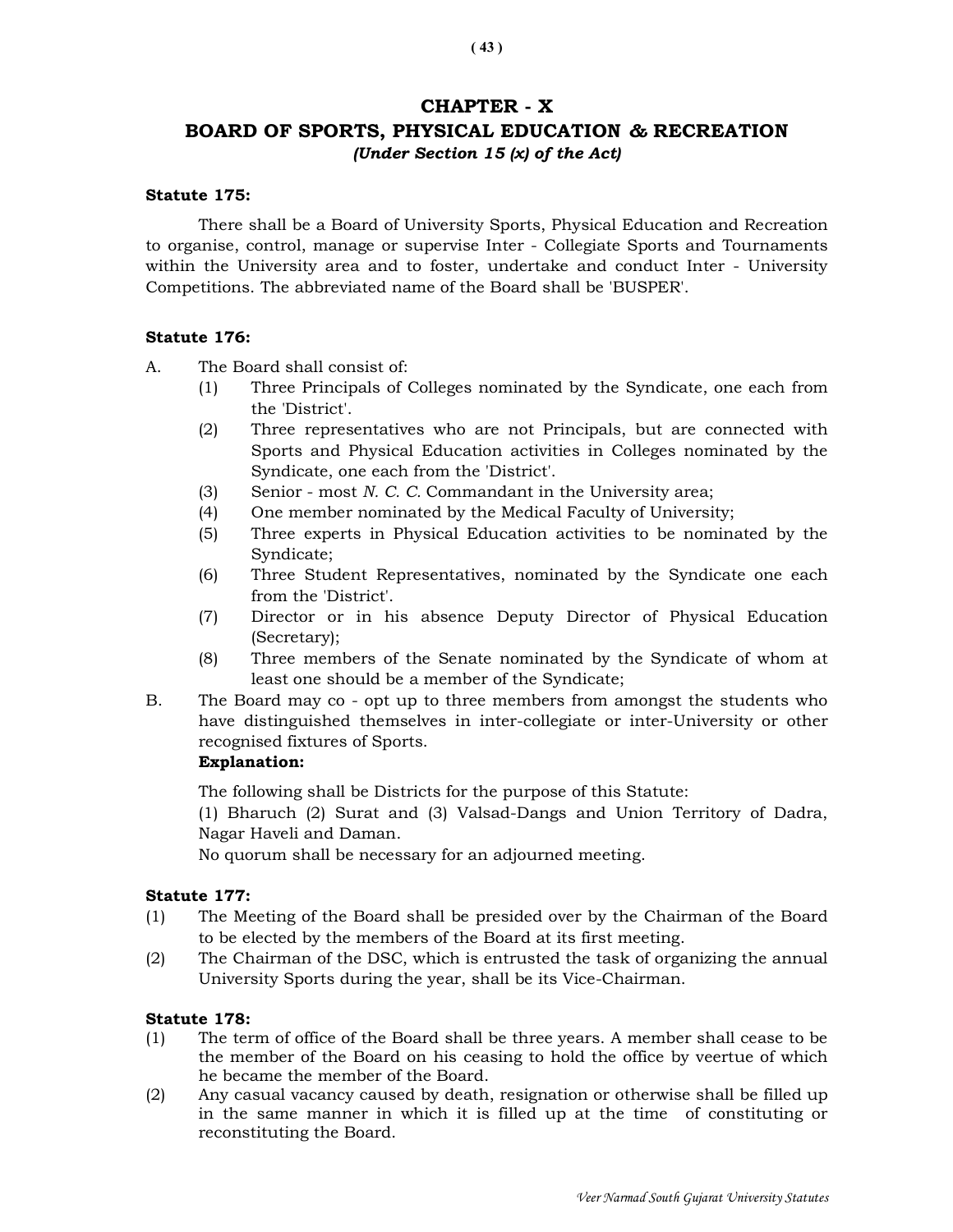#### Statute 179:

 The quorum for a meeting of the Board shall be four members; however, no quorum shall be necessary for an adjourned meeting.

#### Statute 180:

 The Board shall meet at least once every six months or whenever necessary, on such dates as may be fixed by the Chairman.

#### Statute 181:

 All questions shall be decided by a majority of votes of the members present. The Chairman shall, in addition to his vote as a member, have an additional or casting vote.

#### Statute 182:

The following shall be the powers and functions of the Board:

- (1) To consider and recommend to the Syndicate Schemes of compulsory physical education and of ancillary voluntary activities for implementation by affiliated colleges in the University area;
- (2) To make arrangements for the Periodical Inspection of the Physical Education Programme at various centres and consider the reports received from visitors from time to time;
- (3) To review and evaluate the Physical Education Schemes and programmes from time to time and suggest modifications in the same for the next academic year ;
- (4) To frame rules for the University Sports and Tournaments;
- (5) To prepare the Budget for presentation to the Syndicate;
- (6) To recommend whether the University should participate in the several Inter-University Competitions and to make financial allocations for the expenses involved in such participation;
- (7) To appoint Committees, to select University Teams and to conduct Inter-University Competitions whenever the University is asked to do so by the Inter-University Board of Sports;
- (8) To adjudicate on appeals that may be preferred to them regarding decisions of Referees;
- (9) To organize training courses in Athletics, Mountaineering and different games with a view to providing fully qualified and competent Coaches, Physical Instructions, Student Instructors, Umpires etc. to affiliated colleges ;
- 10) To organize Sports, Festivals, mountaineering expeditions, hiking programmes, camps etc. for the benefit of students on the University Campus and in affiliated Colleges;
- (11) To advise the Syndicate on the Medical Examination of students and Health and Hygiene;
- (12) To appoint Sub Committees for specific tasks and take such other steps as may be found necessary in the due discharge of their responsibilities;
- (13) To delegate to Sub Committees such powers as may be necessary for the discharge by Sub - Committees of the duties imposed upon them by the Board of Sports, Physical Education and Recreation.

#### Statute 183 to 187: (DELETED)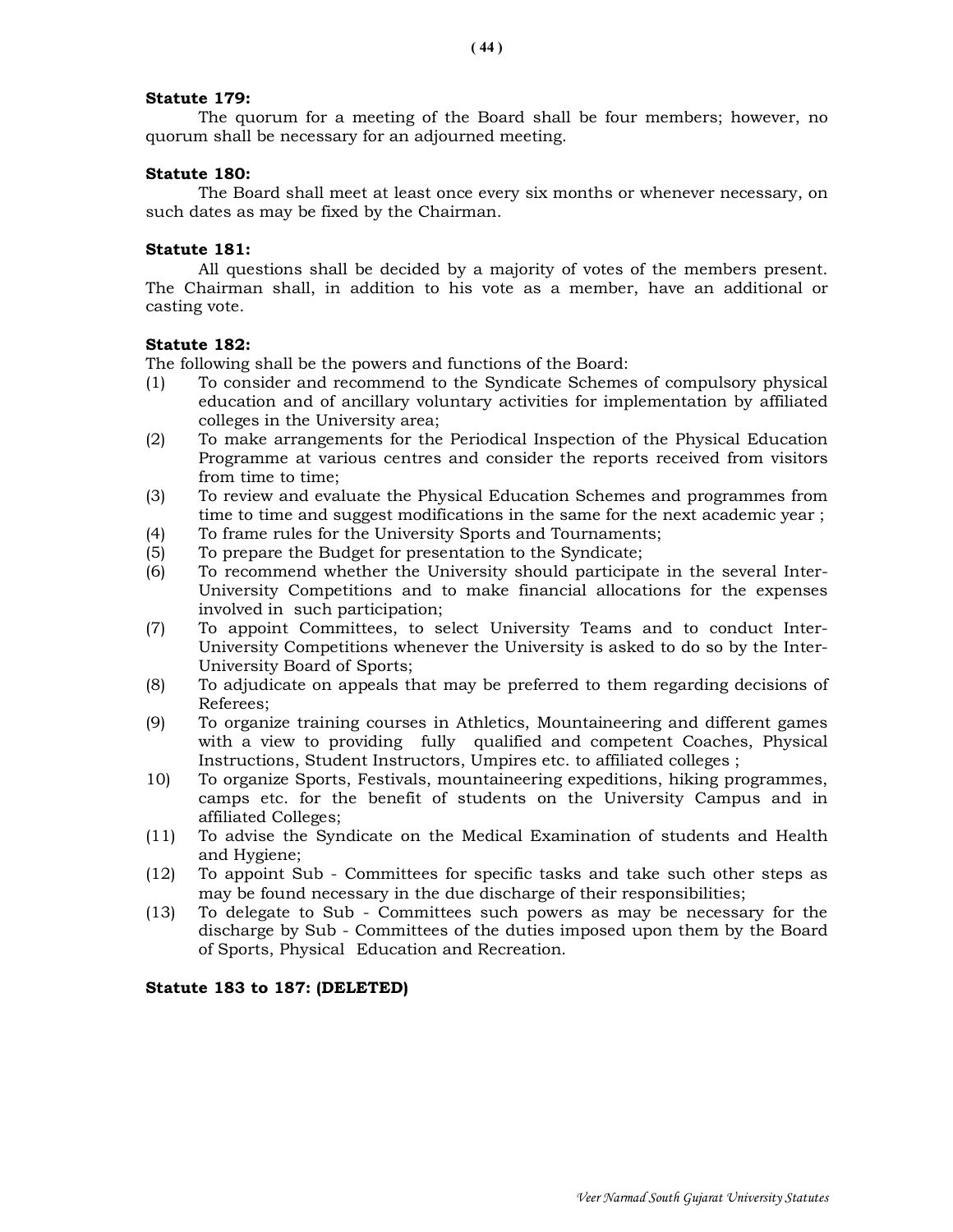# CHAPTER - XI BOARD OF UNIVERSITY PUBLICATIONS

### (Under Section 15 (x) of the Act)

#### Statute 188:

 The Board of University Publications shall be an authority of the University. (Referred to in this Chapter as the Board)

#### Statute 189:

- (1) The Board shall consist of:
	- (i) The Vice -Chancellor;
	- (ii) The Pro-Vice-Chancellor3;
	- (iii) Deans of Faculties;
	- (iv) Not more than two Administrative Heads of University Departments, nominated by the Syndicate;
	- (v) Two Principals of degree colleges, preferably those who are also postgraduate Teachers, other than the Deans of Faculties, nominated by the Syndicate:
	- (vi) Two representatives of the Academic Council, preferably Post-graduate teachers, other than the Head of University Department or of a recognised Institution, or Principal of an affiliated college ;
	- (vii) Two members to be nominated by the Syndicate from among the Faculty Members of those Faculties which are not adequately represented on the Board ;
	- (viii) Two members to be nominated by the Syndicate from among its members.
	- (ix) A member, who is the Executive Editor of the University Journal, nominated by the Syndicate.
- (2) The Board may co-opt not more than two members from among distinguished scholars or experts in the field either from or outside the University area.

#### Statute 190:

 The Vice-Chancellor shall, if present, preside at the meetings of the Board, and in his absence, the Pro-Vice-Chancellor<sup>3</sup> and in the absence of both, a member elected by the meeting shall preside at the meeting of the Board. The senior most dean present shall take the chair for and until such election only.

#### Statute 191:

- (1) The term of office of the Board shall be three years provided, however, that a member shall cease to be a member of the Board on his ceasing to hold the office by veertue of which he becomes a member of the Board.
- (2) Any casual vacancy caused by death, resignation or otherwise shall be filled up in (he same manner in which it is filled up at the time of constituting or reconstituting the Board.

#### Statute 192:

The quorum for a meeting of the Board shall be seven members.

#### Statute 193:

 The Board shall meet at least twice a year, in the first month of every term, and at other times when the Chairman deems it necessary or on receipt of a requisition in writing by at least seven members.

#### Statute 194:

 All questions shall be decided by a majority of votes of the members present. The Chairman shall have a vote, however in the case of an equality of votes, he shall have a second or casting vote.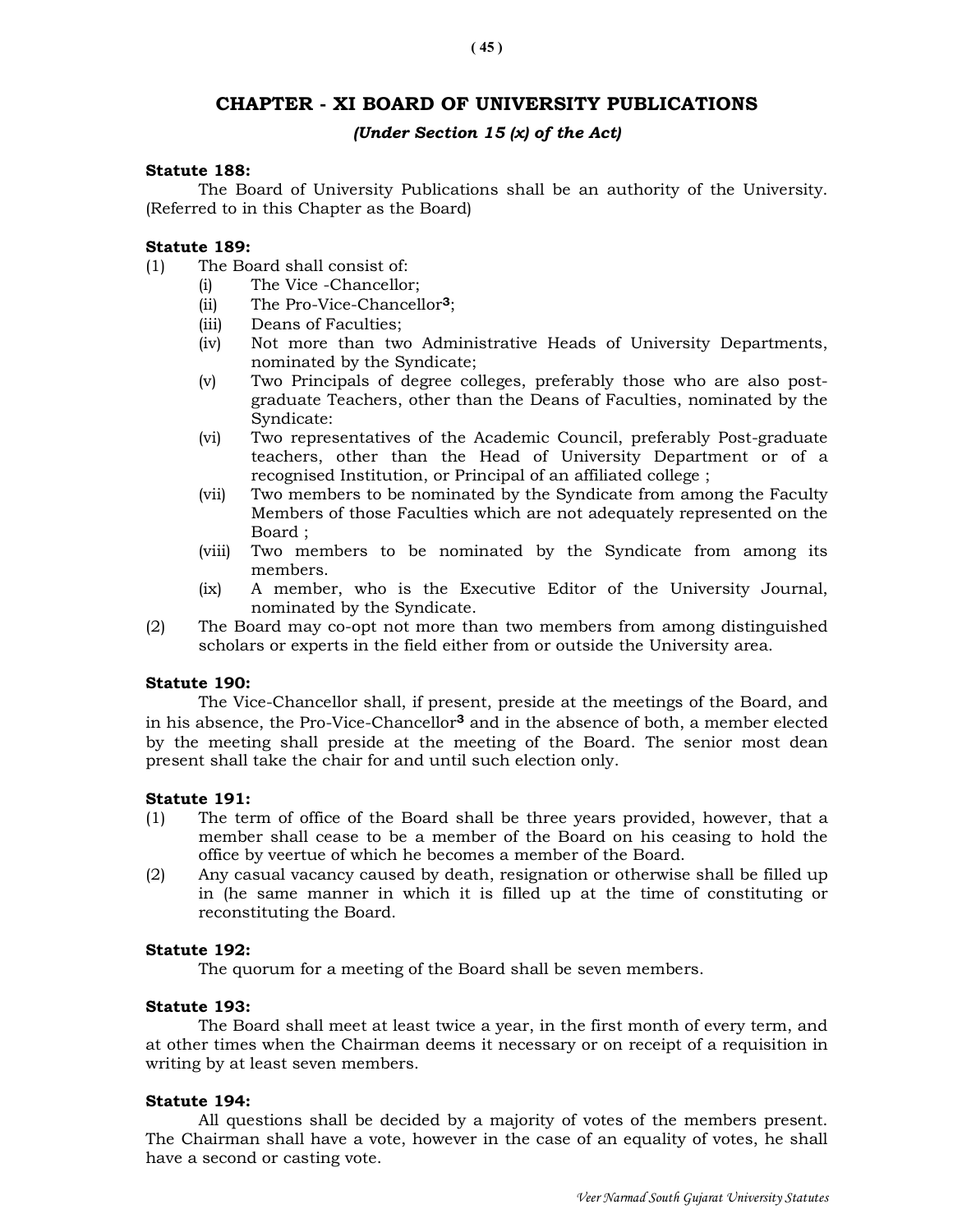# Statute 195:

The functions and powers of the Board shall be -

- (1) to draw up a comprehensive scheme of University publications—
	- (i) text books on different subjects in Gujarati;
	- (ii) translation of standard work from other languages into Gujarati;
	- (iii) reading material, faculty-wise, in simple English with controlled vocabulary;
	- (iv) supplementary reading material in English as well as in Gujarati;
	- (v) pamphlets, brochures, etc., on various topics; submit a phased programme of publications to the Syndicate;
- (2) to submit proposals to the Syndicate for its approval before the end of January, for writing, translating, editing and publishing books, etc. during the forthcoming academic year;
- (3) to draw up a scheme for the establishment of a University Bureau of Publications; along with an annual budget of recurring expenditure;
- (4) to draw up alternative schemes for writing, translating and editing books selected by the Syndicate on the recommendation of the Board, specifying the terms and conditions on which the work could be undertaken by any qualified person, approved by the Board ;
- (5) to recommend to the Syndicate appropriation of the publication grants to the University;
- (6) to undertake, with the sanction of the Syndicate, the publication of  $-$ 
	- (i) a University Journal or Journals;
	- (ii) any work literary or scientific considered suitable by the Board on the ground of the originality ;
	- (iii) text books of sufficiently high academic value, pertaining to various courses of study;
	- (iv) University Extension lectures;
	- (v) Popular books on topics of general interest which have been specially written or translated at the instance of the Board of Extra - Mural Studies under Statute 160 (4);
	- (vi) books in English specially edited with a view to developing English as a Library language;
	- (vii) material arising from research work done under the auspices of the University Departments or recognised research centres in the University area, as recommended by the Board of University teaching for publication.
- (7) to prepare an annual report on University publications for the information of the Senate, through the Syndicate.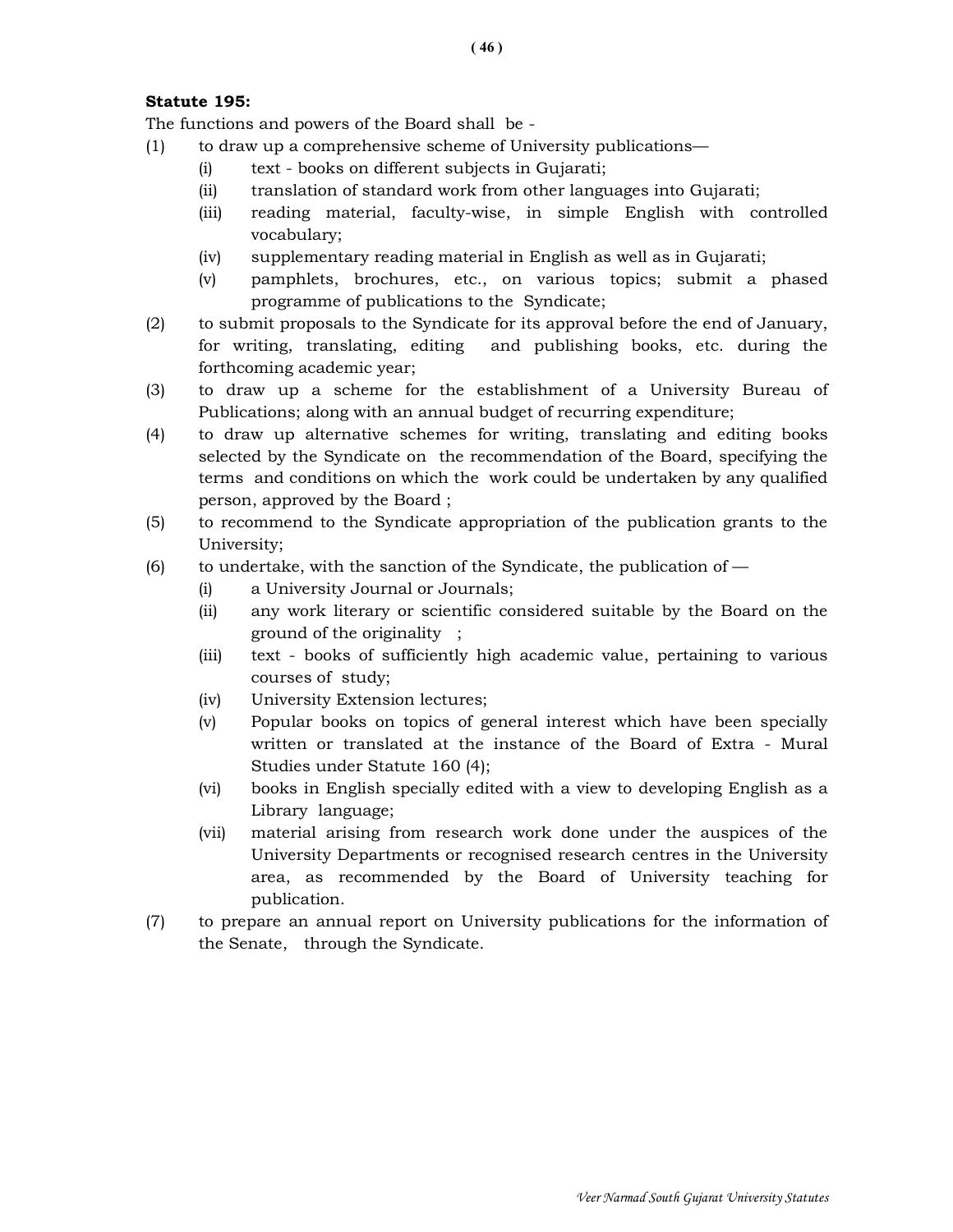# CHAPTER - XII BOARD OF ACCOUNTS

#### (Under Section 15 (x) of the Act)

#### Statute 196:

 The Board of Accounts shall be an authority of the University (here in this Chapter referred to as the Board).

#### Statute 197:

 The Board shall consist of five Ordinary members of the Senate of the University not being members of the Syndicate. They shall be elected by the Senate not later than 31st March every year.

#### Statute 198:

 The Board shall meet ordinarily once every three months and at other times when convened by the Chairman of the Board.

### Statute 199:

 The Board shall conduct an audit and make an annual report to the Senate on the accounts of the University and of the Endowment and Trust Funds, for the financial year commencing on the first day of April previous to the appointment of the Board. ,

#### Statute 200:

 The Board shall make recommendations to and advise the Syndicate on all matters relating to the finances of the University either on its own initiative or a reference being made to it by the Syndicate.

#### Statute 201:

The financial year of the University shall be from 1st of April to 31st of March.

#### Statute 202:

- (a) The members of the Board shall hold office during the financial year immediately following their election.
- (b) They shall be eligible for re election at the expiration of their office.
- (c) All vacancies on the Board occurring between two annual elections shall be filled up by persons appointed by the Syndicate.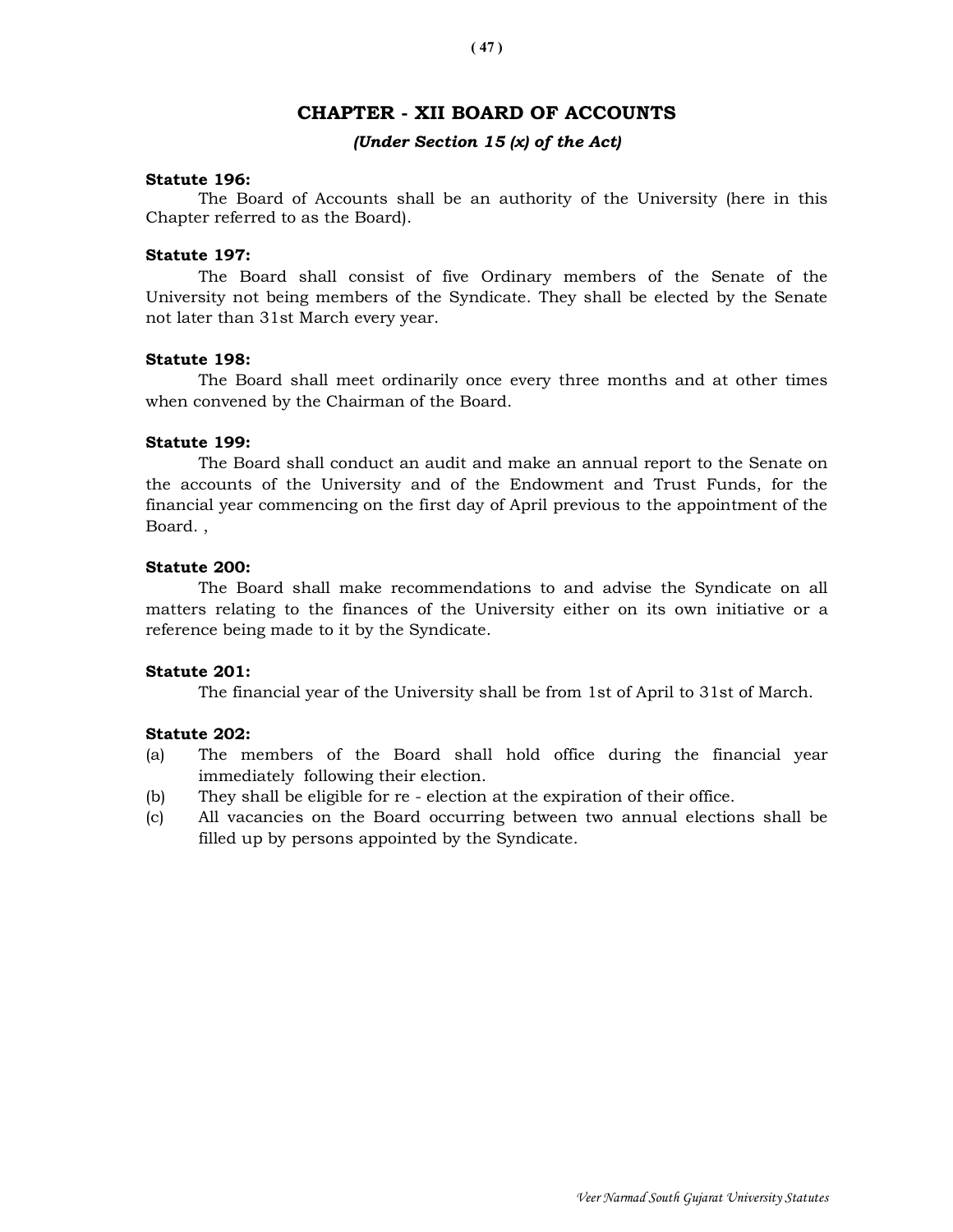# CHAPTER - XIII OFFICERS OF THE UNIVERSITY (I) The Chancellor

- (i) Appointment (vide Section 9 (i) of the Veer Narmad South Gujarat University <sup>1</sup> Act)
- (ii) Powers Vide Section 7 (1), (2) & (4) Section 9 (2) & (3) Section 10 (2) ( a) & (b)and (6) (b) Section 12 (1) (b) Section 16 (I) Class I (A) (i) Section 17 (1) Section 30 (6) & (7) Section 46 Section 47 Section 53(B) Section 59 Section 65 (2) (a) Section 66 (1) (a) & (b)
	- Section 67 (a) & (b)

# (II) The Vice - Chancellor

### (i) Appointment

#### (Under Section (1), (2) & (3) of the Act)

#### Statute 203:

- (1) At least six months before the date of expiry of the term of the Vice-Chancellor, the Registrar shall call a joint meeting of the Syndicate and the Academic Council for the purpose of nominating a member on the Committee for recommending the panel of the names for the Vice-Chancellor as required under Section 10  $(2)$   $(a)$   $(i)$  of the Act.
- (2) The Registrar shall, within 15 days from the date of the joint meeting referred to in (1) above, convene a meeting of the Vice-Chancellors of the Universities established by law in the Gujarat State for nominating a person on the Committee for recommending the panel as required under Section 10 (2) (a) (i) of the Act.
- (3) The Registrar shall, within 10 days from the date of the meeting referred to in (2) above, shall communicate to the Chancellor the names of persons nominated at the meetings mentioned in (1) and (2) above and request him to nominate a third person on the Committee and to designate one of them as the Chairman and to communicate the appointment of the Committee to its members.
- (4) Within 30 days after the appointment of the Committee by the Chancellor as mentioned in (3) above, the Registrar shall convene a meeting of the Committee at the place and time fixed in consultation with the Chairman of the Committee.
- (5) The Registrar shall record the proceedings of the meeting and shall submit to the State Government the names of the persons recommended by the Committee along with the particulars given below with the approval of the Chairman of the Committee, and the State Government shall announce the appointment of the Vice-Chancellor at least two months before the date of the expiry of the term of the Vice-Chancellor.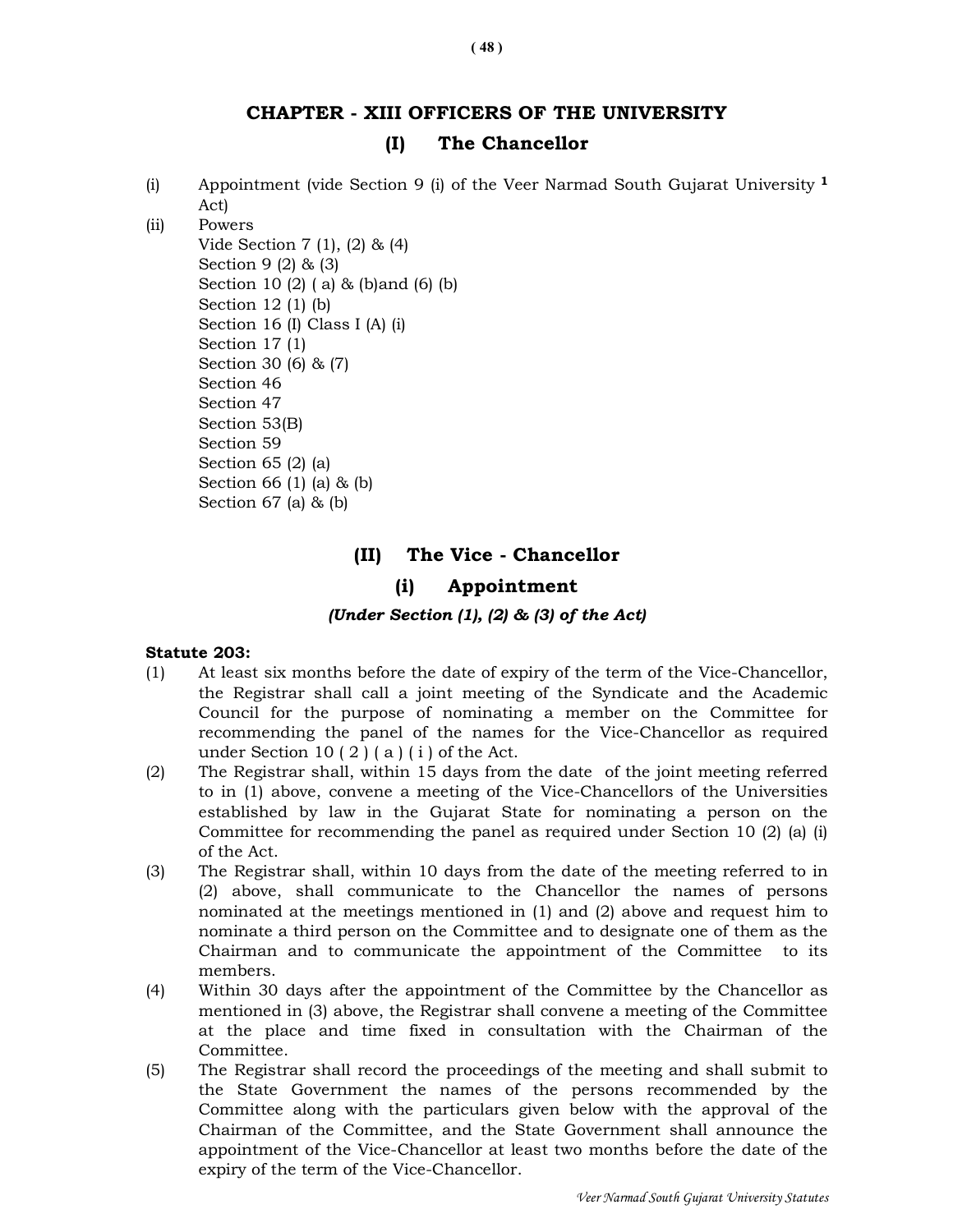- (6) The particulars of the persons recommended by the Committee should contain the following:
	- (i) The name with particulars of degrees, if any, and other academic distinctions.
	- (ii) Place of residence.
	- (iii) Date of Birth.
	- (iv) Publications, if any.
	- (v) Administrative or teaching experience, if any.
	- (vi) Other particulars, if any; e.g. public service membership of public institutions and educational activities.

# (ii) Conditions of Appointment

### (Under Section 10 (5) of the Veer Narmad South Gujarat University  $1$  Act)

Statute 204: (DELETED)

Statute 205: (DELETED)

### (iii) Powers

 Vide Section 11 (1) to (6) F Section 12 (b) Section 16 (1) Class I (A) (ii) Section 17 (2) Section 19 (1) (i) Section 32 (5) Section 21 (1) (i) Section 56 (1) Sections 59, 62, 65, 66 and 67

# (III) The Pro-Vice-Chancellor <sup>3</sup>

(Under Section 12 of the Act)

- Statute 206: (DELETED)
- Statute 207: (DELETED)

Statute 208: (DELETED)

- Statute 209: (DELETED)
- Statute 210: (DELETED)

### (IV) Registrar

# (i) Appointment

#### (Vide Section 13 of the Veer Narmad South Gujarat University  $1$  Act)

#### Statute 211:

 After the termination of the appointment of the first Register under Section 62 of the Act, all subsequent appointments shall be made by the Syndicate which shall also prescribe the qualifications thereof. In case of necessity, the Vice-Chancellor shall have power to make suitable provision for the performance of the duties of the Registrar.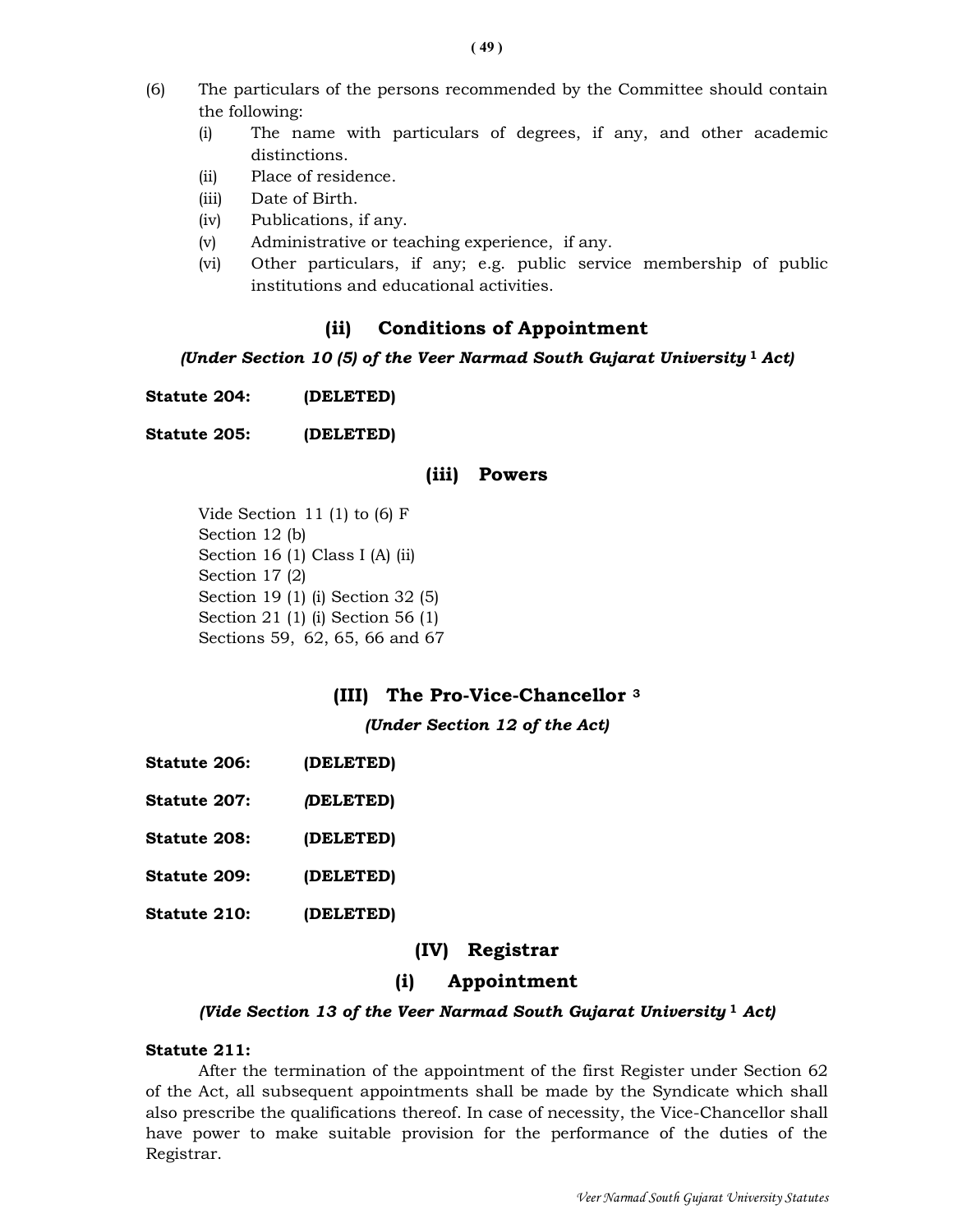### Statute 212:

 The appointment of the Register shall ordinarily be on probation for a period of one year. On the expiry of the said period the appointment shall, subject to the age limit of 60, be made permanent if his work is satisfactory of which the Syndicate shall be the sole judge, provided, however, that it shall be competent for the Syndicate and the Registrar, at any lime during the period of probation or thereafter, by either party giving not less than six calendar months notice to the other, in writing, or by mutual agreement to terminate the tenure of his office.

# (ii) Conditions of Appointment

# Statute 213:

- (1) The pay scale for the Post of Registrar shall be Rs. 1600-80-2000 and he shall in addition be entitled to receive such allowances and perquisites at such rates as may be admissible to the other whole time employees of the University from time to time.
- (2) He shall, in addition, be provided with rent-free residence including water and telephone facilities.
- (3) He shall, either be entitled to the benefit of Contributory Provident Fund, Gratuity and such other benefits at such rates as may be prescribed or Pension, Death-cum-Retirement Gratuity and other benefits as may be applicable to the employees of the State Government from time to time.
- (4) The Provisions of this Statute shall be deemed to take effect from 1-1-1973 provided, however no arrears on account of revision of pay will be paid to the Registrar for the period of 1-1-1973 to 31-12-1973.

### Statute 214:

- (1) The Registrar shall be entitled to such leave as may be admissible to other nonteaching employees of the University under the rules sanctioned from time to time by the Syndicate.
- (2) If any person in the University service is appointed as Registrar, he shall be entitled to whatever leave of absence has become due to him at the time of such appointment.

### Statute 215:

# (iii) Powers and Duties

The Registrar shall be the head of the University office and shall have the power:

> (i) to fix and define the functions of the members of the staff in the University office from time to time; and

> (ii) to take appropriate action for the efficient working of the University office, subject to the approval of the Vice-Chancellor; (iii) to control the staff of the University office and to enforce discipline in consonance with the conduct and discipline rules of the University.

### Statute 216:

The duties of the Registrar shall be as follows:

(a) To be the custodian of the Common seal, buildings, gardens, records, library and such other property of the University as the Syndicate shall commit to his charge;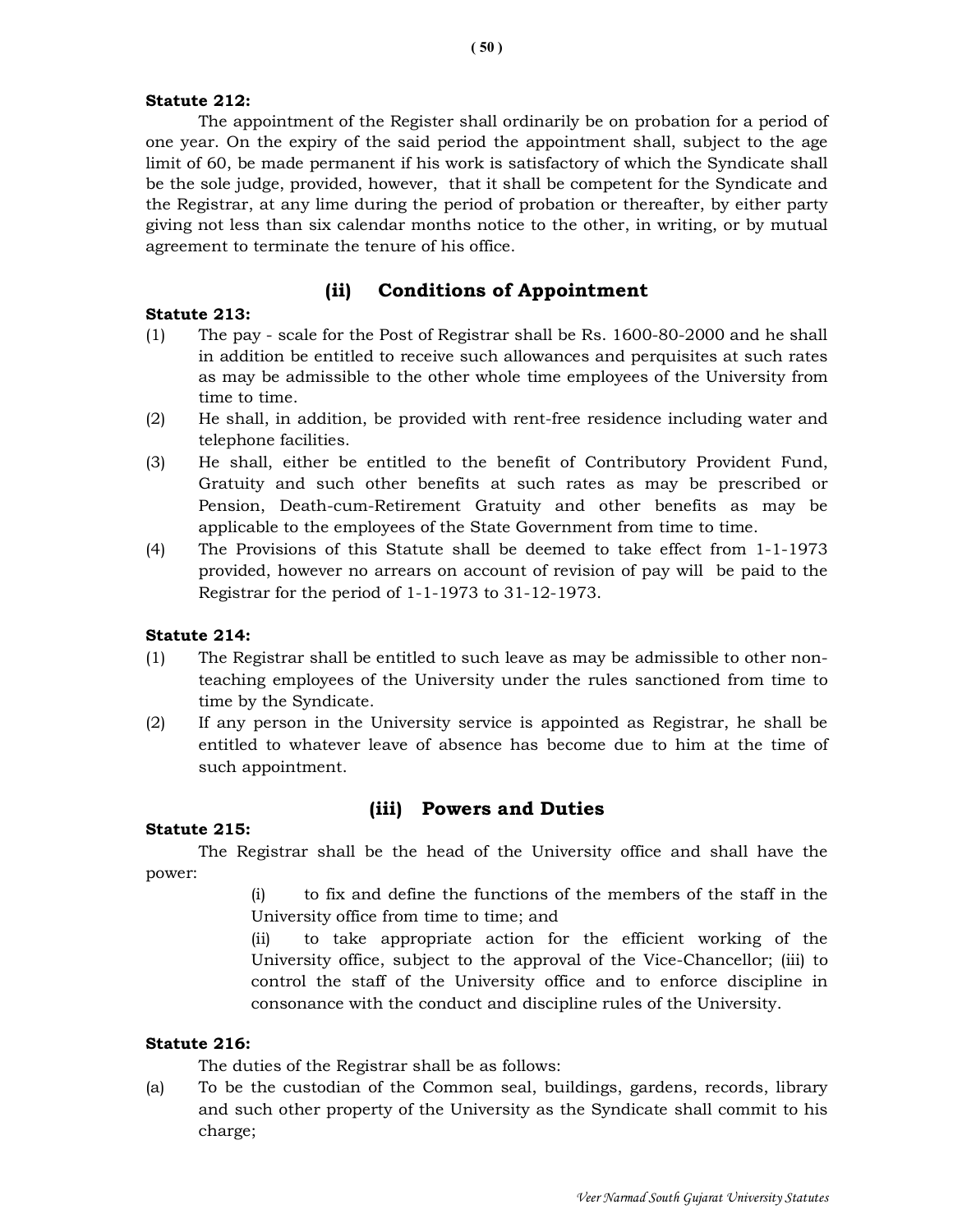- (c) To conduct the official correspondence of the Syndicate and the Senate;
- (d) To issue notice convening meetings of the University Authorities, Boards and Committees and to make all arrangements thereof ;
- (e) To perform such other duties as may be from time to time prescribed by the Syndicate and generally to render such assistance as may be desired by the Vice-Chancellor in the performance of his official duties;
- (f) To sign contracts, offers, agreements on behalf or the University and under the directions of the Syndicate.
- (g) To supervise the conduct of examinations.

# (V) Controller of Examinations

# (i) Appointment

#### (Vide Section 14 (1) of the Act)

#### Statute 217:

 The qualifications of the person to be appointed to the post of Controller of Examinations shall he such as may be fixed by the Syndicate:

# (ii) Conditions of Appointment

#### Statute 218:

 The Pay - Scale of the Controller of Examinations shall be in the grade of Rs. 750-40-950-50-1250 and he shall, in addition, be entitled to receive such allowances and at such rates as may be admissible to the other whole-time employees of the University from time to time.

#### Statute 219:

 The Controller of Examinations shall be provided with a residence for which he will be charged rent at the rate 10% of his basic salary per month. He will be given free telephone facilities.

#### Statute 220:

- (1) He shall he entitled to the benefits of the Provident Fund, Gratuity and such other benefits at such rates as are admissible to other whole-time employees of the University from time to time.
- (2) The Controller of Examinations shall be entitled to such leave as may be admissible to other non-teaching employees of the University under the rules sanctioned from time to time by the Syndicate.
- (3) If any person in the University service is appointed as Controller of Examinations, he shall be entitled to whatever leave of absence becomes due to him at the time of such appointment.

#### Statute 221:

There is no Statute at Serial No. 221.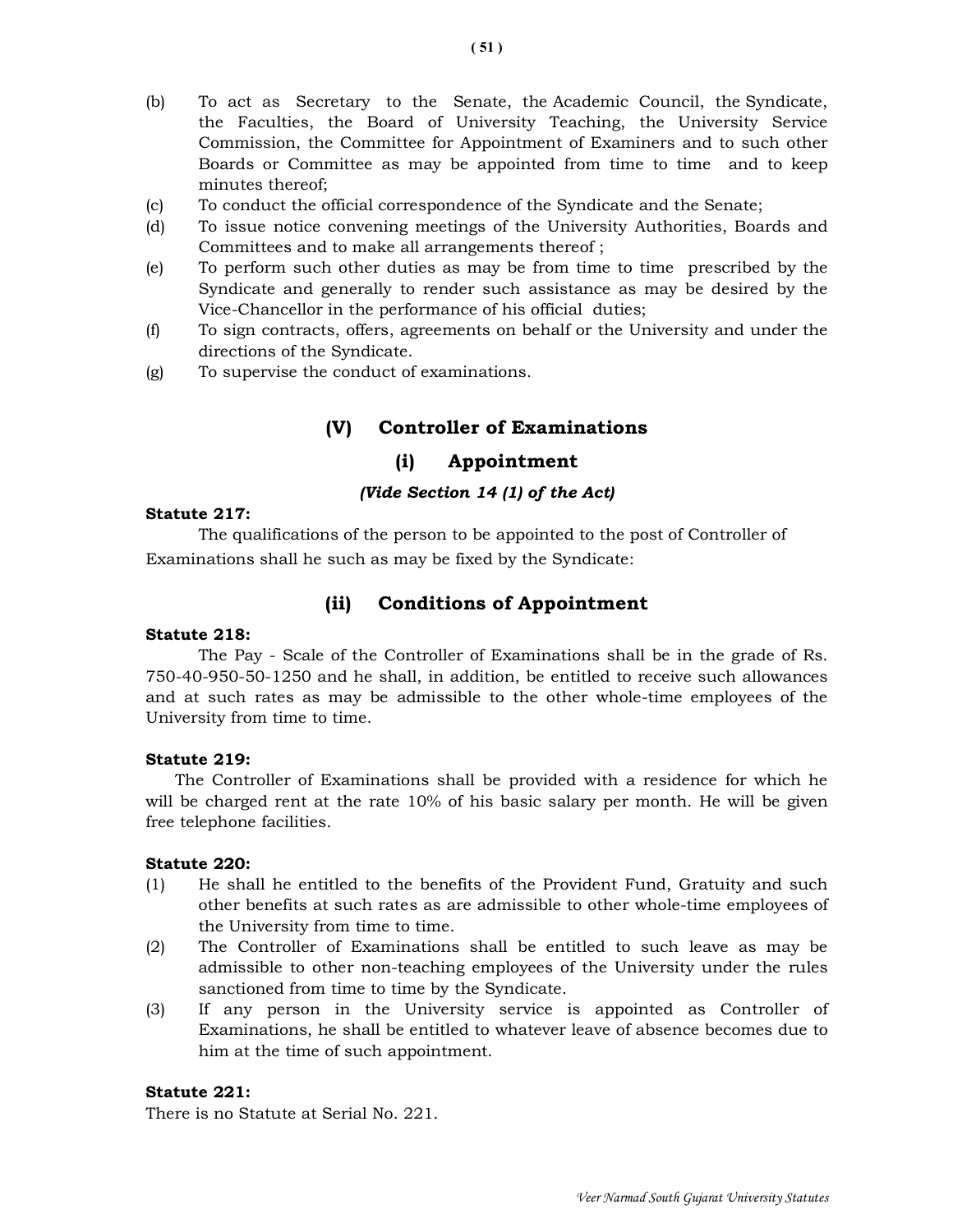# (iii) Powers and Duties

### Statute 222:

The duties and functions of the Controller of Examinations will be as under:

- (i) (a) He shall invite applications from teachers of this as well as other Universities for appointment as examiners.
	- (b) He shall prepare panels of suitable persons, and subject-wise, in the order of seniority for appointment as internal and external examiners at different University examinations.
	- (c) He shall submit them for approval to the respective Boards of Studies.
- (ii) He shall be responsible for
	- (a) making arrangements for the setting of Question Papers ;
	- (b) Preparation of the examination programme; and
	- (c) the conduct of University examinations including printing of Question Papers, at various centres as may be fixed by the Syndicate.
- (iii) He shall also prepare and publish the results of the University examinations, under the guidance and supervision of the Registrar.
- (iv) He shall be the custodian of all the question papers, mark-sheets, result sheets and all other confidential records connected with University examinations.
- (v) He shall undertake such projects regarding research and reform in examinations as may be approved by the Academic Council and Syndicate.
- (vi) He shall also make all necessary arrangements regarding the Convocation and the award of Degrees, Diplomas, Medals Prizes, etc.
- (vii) He shall carry out such duties regarding examinations as may be assigned to him by the Syndicate or the Vice - Chancellor or the Registrar.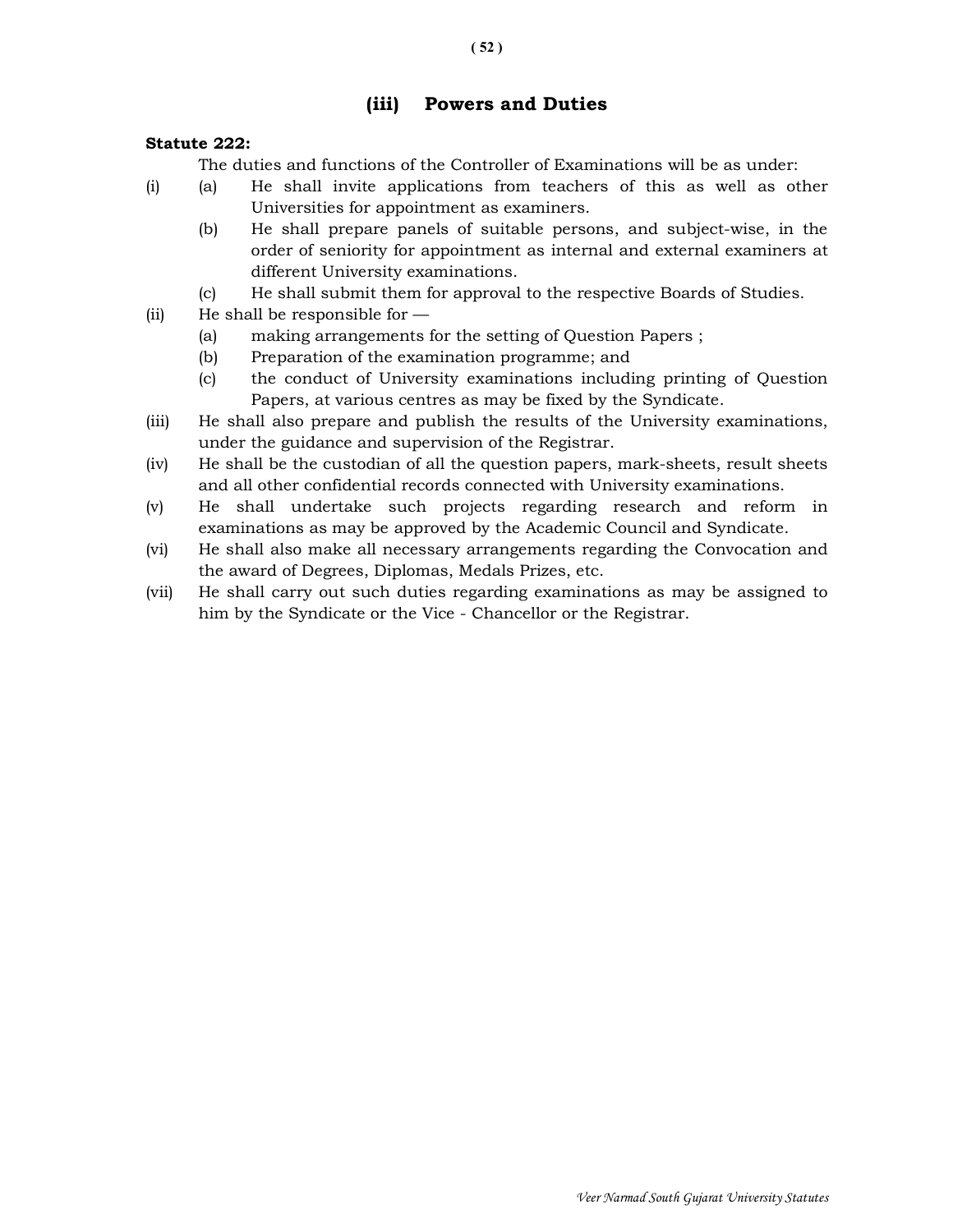### CHAPTER - XIV ADMISSION TO THE UNIVERSITY

#### Statute 223:

A candidate who has passed the Higher Secondary Examination conducted by the Gujarat Secondary and Higher Secondary Education Board, Gandhinagar, or an examination recognized as equivalent thereto shall be considered eligible for admission to :

- (i) First Year of the Degree Course under the Faculty of Arts
- (ii) First Year of the Degree Course under the Faculty of Science
	- (1)(a) If he/she has passed the Higher Secondary or Equivalent Examination in Science Stream subjects including Mathematics as one of the Science subjects can offer Mathematics as one of the subjects as F.Y.B.Sc. Class and can offer Mathematics or Statistics or Physics or Computer-Science as Principal subject at S.Y.B.Sc. Class.
		- (b) If he/she has passed the Higher Secondary of Equivalent Examination in Science stream with Biology as one of the subject among other Science subjects, can offer Biology as one of the subjects at the F.Y.B.Sc. Class and further can offer Biology or Microbiology or Medical Technology as Principal subject at the S.Y.B.Sc. Class
	- (2)(a) First Year of BCA Degree Course if he/she has passed Higher Secondary or Equivalent Examination in Science or General (Commerce) Stream with English and Mathematics or Business Mathematics or Statistics subject.
- (iii)(1) First Year of the Degree Course under the Faculty of Commerce if he/she has passed the Higher Secondary or Equivalent Examination in General Stream or if he/she has passed Equivalent Examination in Vocational Stream subject or Science stream with A - Group.
	- (2) First Year of the BBA Degree Course under the Faculty of Commerce if he/she has passed the Higher Secondary or Equivalent Examination under the Science or General(Commerce) Stream with English subject.
- (iv) First Year of Degree Course under the Faculty of Medicine if he/she has passed the Higher Secondary of Equivalent Examination under Science Stream with English, Physics, Chemistry and Biology.
- (1) First Year of B.Sc.(Nursing) Course under the Faculty of Medicine if he/she has passed the Higher Secondary or Equivalent Examination under Science Stream with Physics, Chemistry and Biology.
- (v) First Year of the Degree Course under the Faculty of Technology including Engineering if he/she has passed the Higher Secondary or Equivalent Examination under the Science Stream with Mathematics, Physics and Chemistry.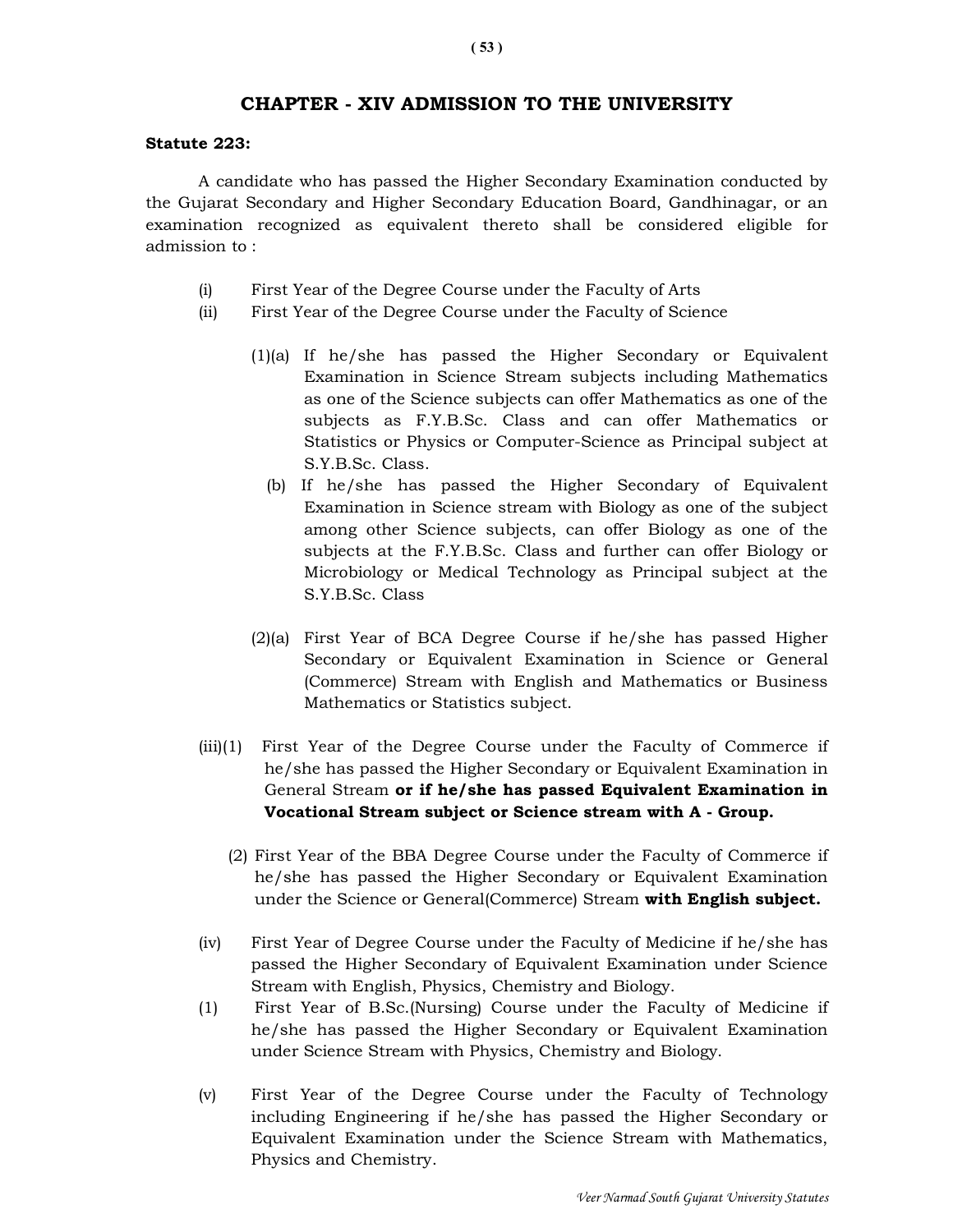- (vi) First Year of Degree Course of Architecture under the Faculty of Engineering & Technology including Architecture if he/she has passed the Higher Secondary of its Equivalent Examination with Mathematics and Physics and Chemistry.
- (vii) First Year of the two year Law preparatory course leading to the LL.B. (5 year Integrated Professional Degree) Course under the Faculty of Law if he/she has obtained at least 45% (40% marks in case of SC/ST candidates) at the Higher Secondary of Equivalent Examination.
- (viii) First Year of the Degree Course in Physical Education under the Faculty of Education.
- (ix) First Year of the Degree Course under the Faculty of Rural Studies.
- $(x)$  First Year of the B.S.W. Degree Course under the Faculty of Arts.
- (xi) First Year of the B.Sc. Home Science Degree Course under the Faculty of Arts
- (xii) First Year of the Fine Arts and Interior Designer Course Under the Faculty of Arts with at least 45% marks at the Higher Education or Equivalent Examination.
- (xiii) First Year of the M.Sc.(IT 5 years Integrated Course) under the Faculty of Science if he/she has passed Higher Secondary or Equivalent Examination under the Science or General (Commerce) Stream with English and Mathematics or Business Mathematics or Statistics.
- (xiv) First Year of the M.Sc. Biotechnology (5 years Integrated Course) under the Faculty **of Science** if he/she has passed Higher Secondary or Equivalent Examination under Science Stream with Biology as a subject.
- (xv) First Year of the M.Sc. Bio-Informatics (5 year Integrated Course) under the Faculty of Science if he/she has passed Higher Secondary or Equivalent Examination under the Science Stream with Mathematics as a subject.
- (xvi) First Year of the Degree/Diploma Course in Pharmacy under the Faculty of Science if he/she has passed Higher Secondary or Equivalent Examination with Physics, Chemistry and Biology or Physics, Chemistry and Mathematics or Physics, Chemistry, Mathematics and Biology.
- (xvii) First Year of the B.H.M.S. under the Faculty of Medical if he/she has passed Higher Secondary or Equivalent Examination under the Science Stream.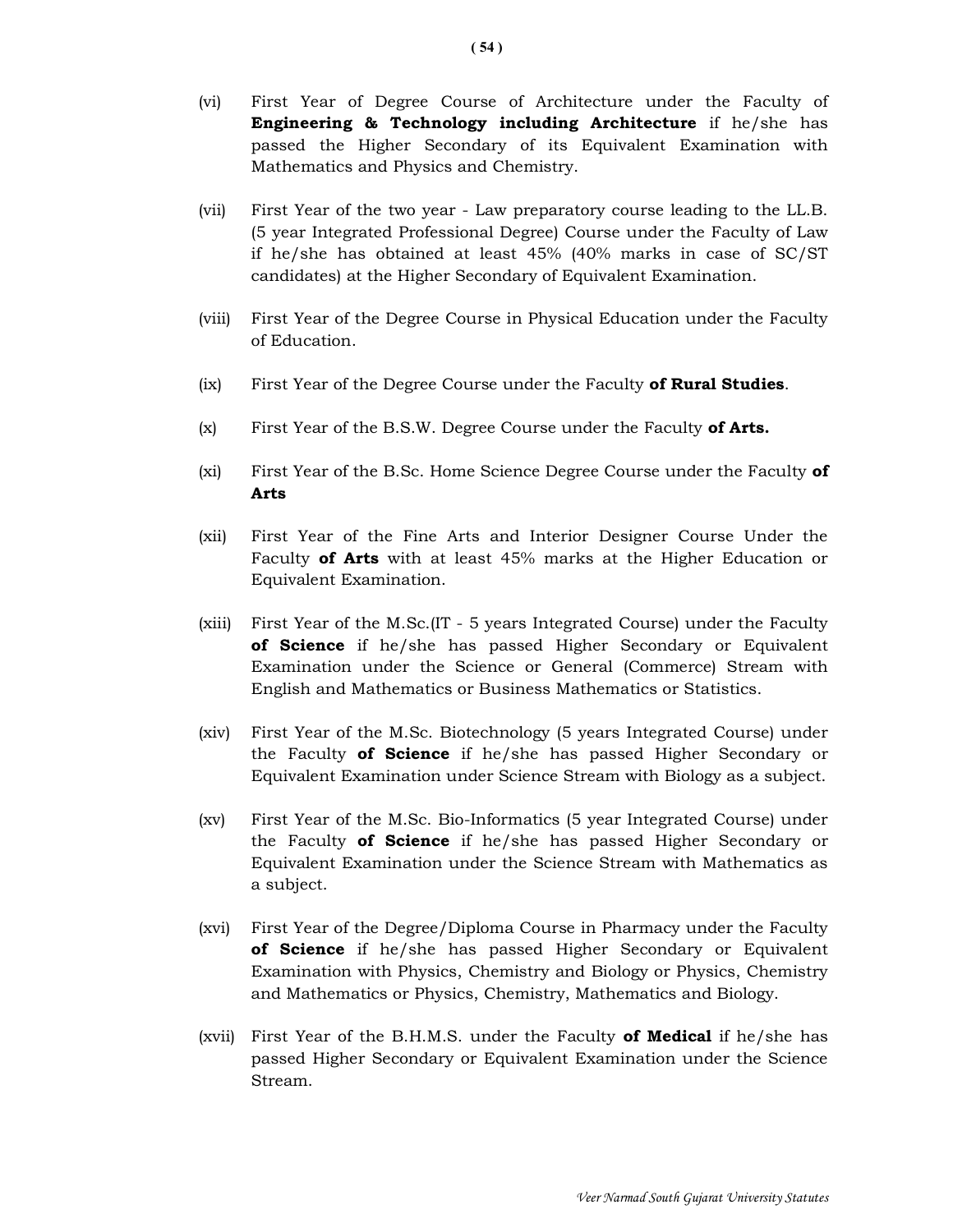# CHAPTER - XV PRECEDENCE

#### Statute 224:

 The Chancellor, the Vice-Chancellor, Ex - Vice - Chancellors of the University residing in the State, in order of their first appointment, the Pro-Vice-Chancellor 3, if any, Deans of the Faculties of Arts, Science, Commerce, Education, Technology including Engineering, Agriculture, Law, Medicine and Rural Studies and such other Faculties as may be instituted from time to time; Members of the Syndicate, in order of their Seniority; the Registrar, Secretary, Department of Education, Director of Higher Education, Director of Technical Education, Director of Health and Medical services and Medical Education, Director of Agriculture; Chairman, Board of Secondary Education other ex-officio, ordinary and nominated members of the Senate according to the sequence of their original appointment or election, in the alphabetical order of their surnames in case of those members who are appointed or elected on the same date.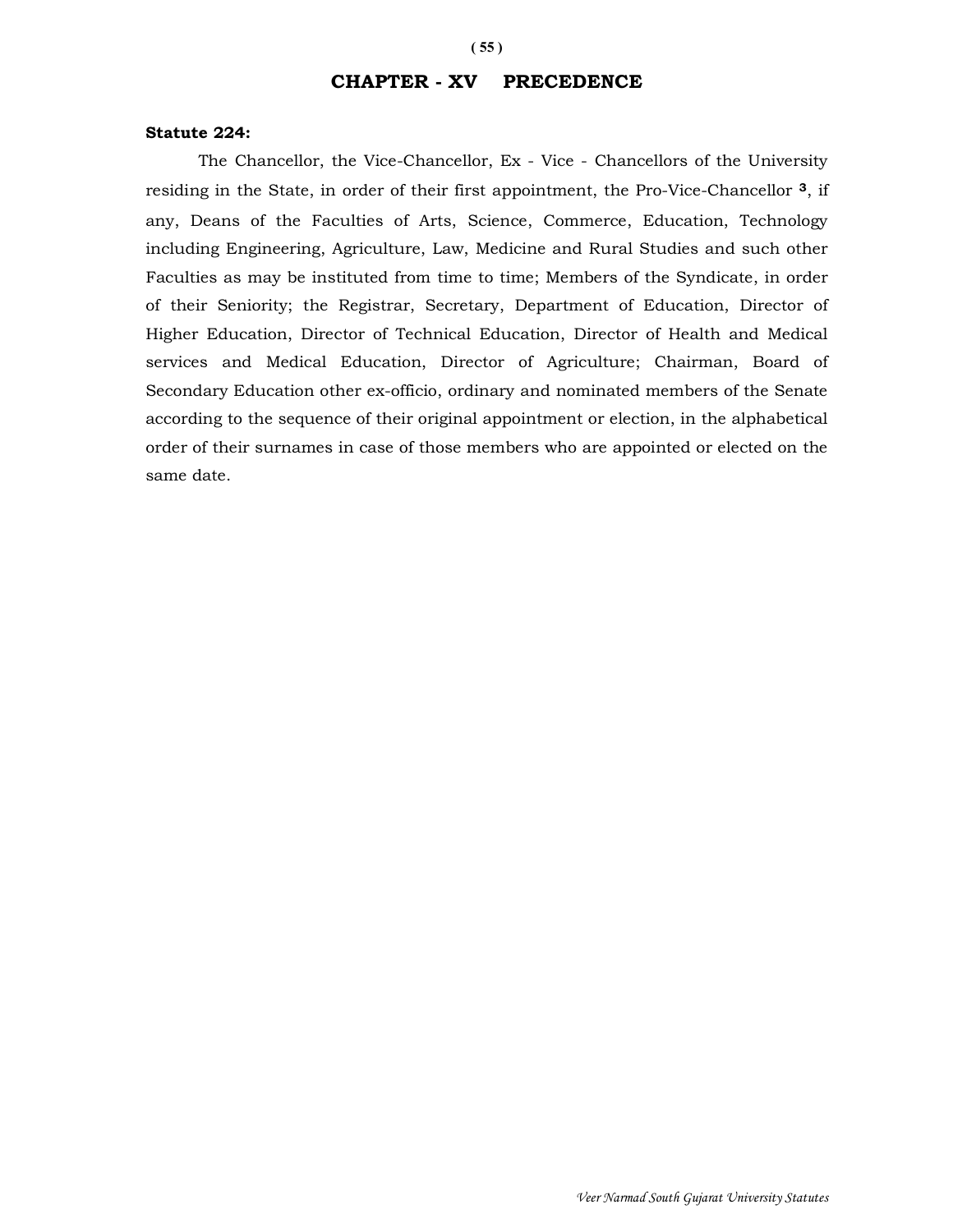### CHAPTER - XVI CONFERMENT OF DEGREES

#### Statute 225:

 Every person who passes an examination for a Degree or Diploma of the University shall be eligible on payment of the prescribed fee, to be admitted to the respective degree or diploma in person or in absentia, at his option.

#### Statute 226:

- (1) The Senate shall have the power to confer those Degrees and award those Diplomas for which qualifying examinations were held by the University at different times, upon persons who have passed those examinations and have declared qualified to receive those Degrees or Diplomas.
- (2) The Senate shall confer upon persons as aforesaid, such Degrees and award such Diplomas as are provided for in the Statute, at a convocation either in person or in absentia, at his option.

#### Statute 227:

 In case of person recommended under provision of Section 46 of the Act, the procedure for conferment of such honorary degrees or awards at a Convocation shall be the same as followed in the case of those who become eligible under the provision of Statute 226 for the award of Degrees or Diplomas as a result of their passing the respective examinations thereof.

#### Statute 228: <sup>6</sup>

- (1) The Convocation for conferring Degrees and Diploma shall be held ordinarily in the month of February possibly on 26th Feb. (every Year) or on other date of February, to be fixed by Vice Chancellor. At such Convocation the Dean of each faculty or in his absence the Senior member of the faculty shall request the senate to pass a grace in the first instance and then shall present to the Chancellor or the Vice Chancellor at the Convocation the persons who have sought admission to the respective degrees or diplomas. Such presentation shall take place in such order as may be fixed by the Vice Chancellor.
- (2) The special convocation possibly to be also held on 24th August (Every Year) or on other date of August to be fixed by Vice Chancellor, for conferment of degrees and Diplomas. At such Convocation the Dean of each faculty or in his absence the Senior member of the faculty shall request the senate to pass a grace in the first instance and then shall present to the Chancellor or the Vice chancellor at the convocation the persons who have sought admission to the respective degrees or diplomas. Such presentation shall take place in such order as may be fixed by the Vice chancellor.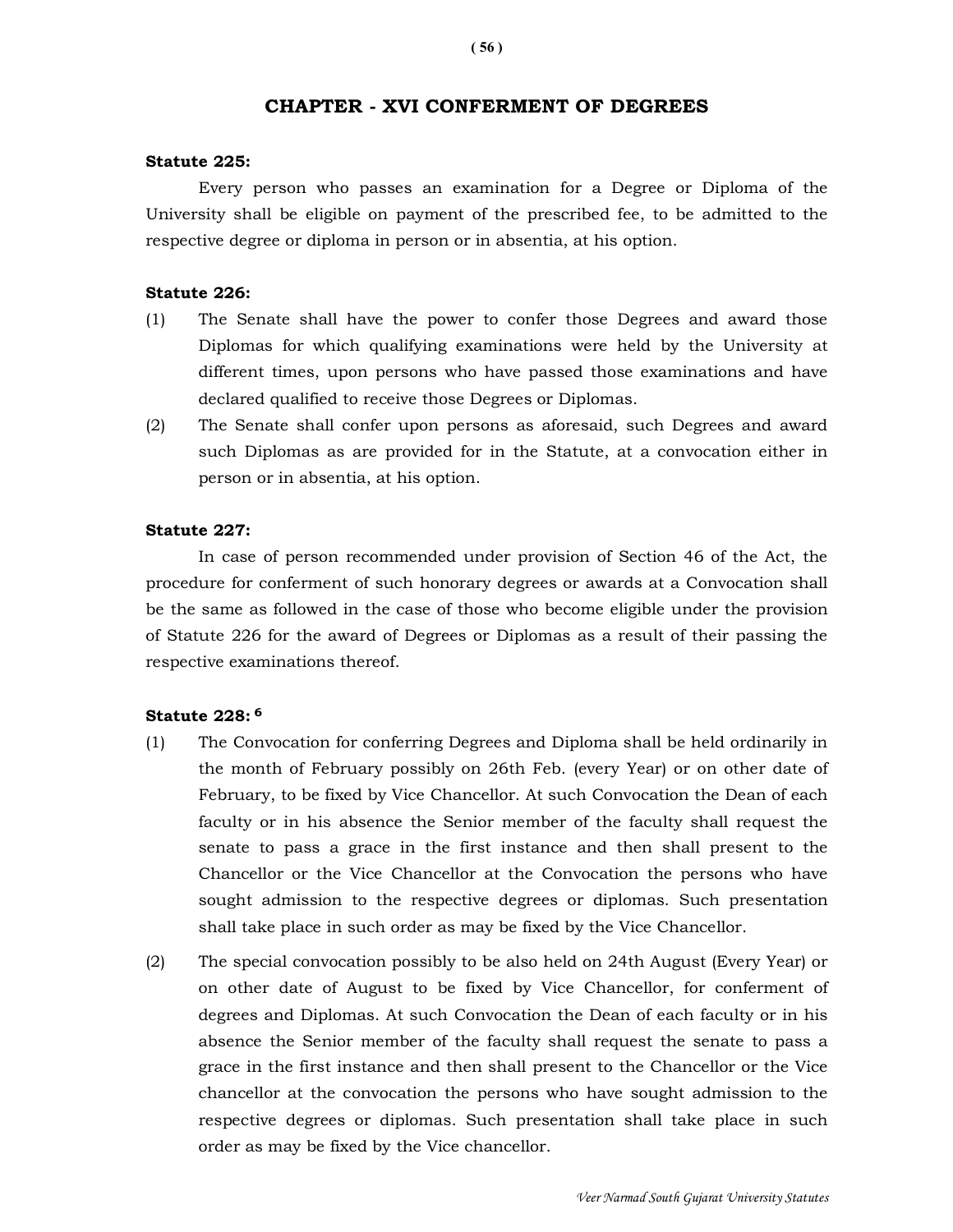#### Statute - 229:

 The University shall grant the following degrees and diplomas to such persons as have undergone the prescribed courses at any College or Colleges affiliated to, or any institution recognized by or any approved institution or department of the University and have passed the qualifying examination for the same in accordance with the Ordinances and Regulations:

#### 1. FACULTY OF ARTS:

| 1.  | Bachelor of Arts (Hons)                   | (BA) (Hons)      |
|-----|-------------------------------------------|------------------|
| 2.  | Bachelor of Arts (Special)                | $(BA)$ $(Sp.)$   |
| 3.  | Bachelor of Arts (General)                | $(BA)$ (Gen.)    |
| 4.  | Bachelor of Arts (Shastri)                | (B. A.)(Shastri) |
| 5.  | Bachelor of Library Science               | (B.Lib.Sc.)      |
| 6.  | Bachelor of Library & Information Science | (B.Lib.Isc)      |
| 7.  | Bachelor of Performing Arts               | (BPA)            |
| 8.  | Bachelor of Fine Arts                     | (BFA)            |
| 9.  | Bachelor of Interior Designing            | (B.I.D)          |
| 10. | Bachelor of Social Work                   | (BSW)            |
| 11. | Master of Library Science                 | (M.Lib.Sc)       |
| 12. | Master of Library & Information Science   | (M.Lib.I.Sc.)    |
| 13. | Master of Arts                            | (MA)             |

**Note1:** Nomenclatures of above degrees  $\{ (M. B. E.) , (M. H. R. D.) , (M. P. A.) \}$  are restructured in accordance with the UGC regulation NO.F.5-1/2013 (CPP-II) dated 5/7/2014, as follows:

13. Master of Arts (MA)

 However the above degrees { (M. B. E.), (M. H. R. D.), (M. P. A.)} will be conferred according to the old nomenclatures to the candidates who have passed the respective examination before the commencement of revised statute 229.

| 15. | Master of Social Work                      | (MSW)             |
|-----|--------------------------------------------|-------------------|
| 16. | Master of Labour welfare                   | (M. L. W.)        |
| 17. | Master of Philosophy                       | (M. Phil)         |
| 18. | Master of Performing Arts                  | (MPA)             |
| 19. | Doctor of Philosophy                       | (Ph. D.)          |
| 20. | Doctor of Literature                       | (D. Litt.)        |
| 21. | P. G. Diploma Corporate Legal Management   | (P.G. Dip.C.L.M.) |
| 22. | P. G. Diploma in Human Resource Management | (P.G. Dip.H.R.M.) |
| 23. | P. G. Diploma in Training & Development    | (P.G. Dip.T.D.)   |
| 24. | P. G. Diploma Corporate Governance         | (P.G. Dip.C.G.)   |
| 25. | P. G. Diploma in Journalism                | (P. G. Dip. J.)   |
| 26. | P. G. Diploma in Mass Communication        | (P.G.Dip.M.C.)    |
|     |                                            |                   |

14. Master of Arts (Acharya) (M. A.) (Acharya)

( 57 )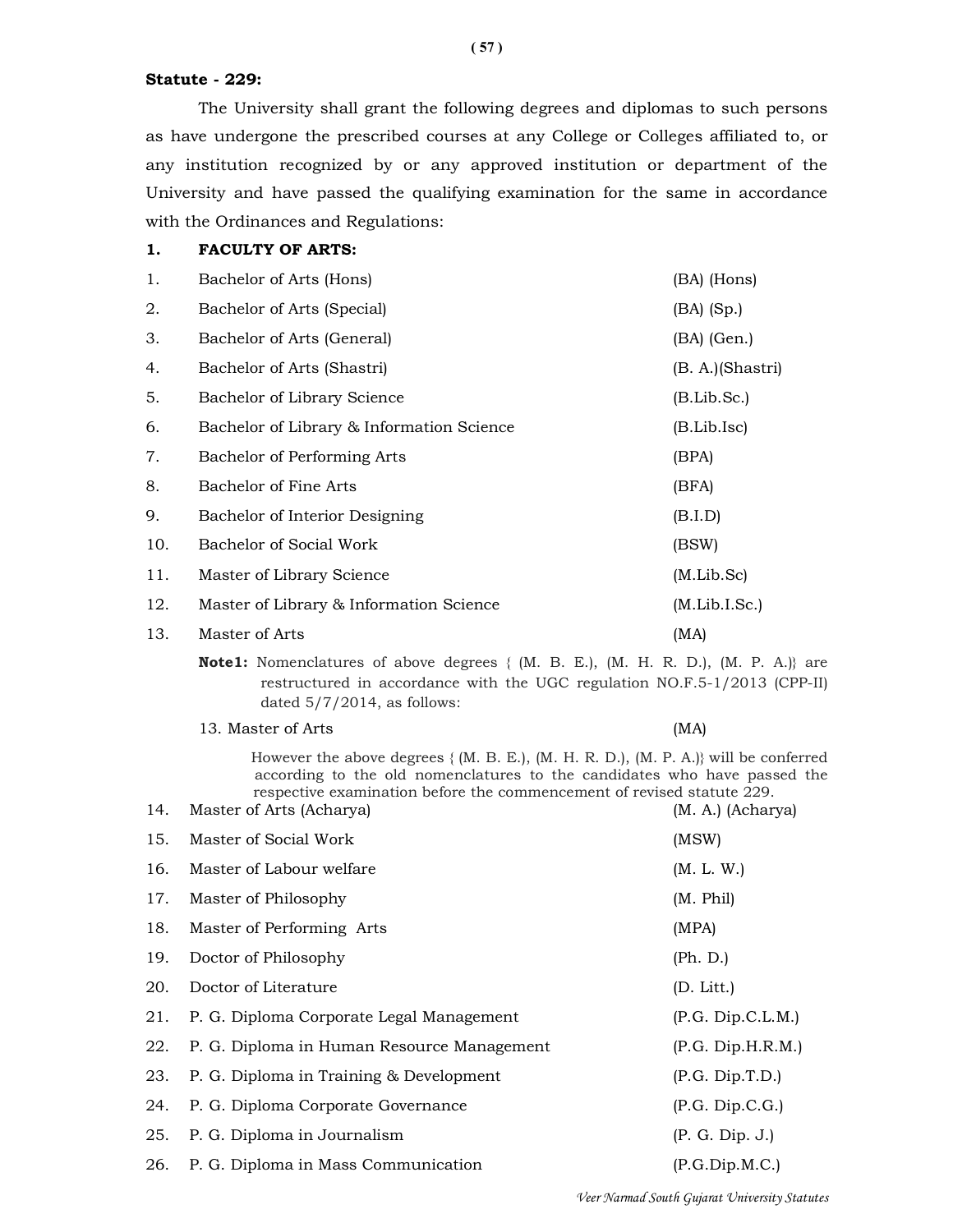( 58 )

| 27. | P. G. Diploma in English                                | (P.G.Dip.Eng.)           |
|-----|---------------------------------------------------------|--------------------------|
| 28. | P. G. Diploma in Linguistics                            | (P.G.Dip.Ling.)          |
| 29. | P. G. Diploma in Human Resource Development             | (P.G.Dip.H.R.D.)         |
| 30. | P.G. Diploma in Public Systems Management               | (P.G.Dip.P.S.M.)         |
| 31. | P.G. Diploma in Public Administration                   | (P.G.Dip.P.A.)           |
| 32. | P.G. Diploma in Research Methodology in Social Sciences | (P.G.Dip. R. M. S. S.)   |
| 33. | P.G. Diploma in Gender Studies                          | (P.G.Dip.G.S.)           |
| 34. | P. G. Diploma in Geographical Information Sciences      | (P. G. Dip. G. I. S.)    |
| 35. | P. G. Diploma in Creative Writing                       | (P.G.Dip.C.W.)           |
| 36. | P. G. Diploma in Disaster Management                    | (P.G.Dip.D.M.)           |
| 37. | P. G. Diploma in Translation                            | (P. G. Dip. T.)          |
| 38. | P. G. Diploma in Office Automation                      | (P.G.Dip.O.A.)           |
| 39. | P. G. Diploma in Applied Economics                      | (P.G.Dip.A.Eco)          |
| 40. | P. G. Diploma in Financial Economics                    | (P.G.Dip.F.E.)           |
| 41. | P. G. Diploma in Applied Psychology                     | (P.G.Dip.A.P.)           |
| 42. | P. G. Diploma in Applied Econometrics                   | (P. G. Dip. A. Econom)   |
| 43. | P. G. Diploma in Governance                             | (P. G. Dip. G.)          |
| 44. | P. G. Diploma in Public Health                          | (P. G. Dip. P. H.)       |
| 45. | P. G. Diploma in Financial Econometrics                 | (P. G. Dip. F. Econom)   |
| 46. | P. G. Diploma in Marketing Research                     | (P.G.Dip.M.R.)           |
| 47. | P. G. Diploma in Nutrition & Child Care                 | (P. G. Dip. N.C.C.)      |
| 48. | P. G. Diploma in Clinical Psychology                    | (P.G.Dip.C.P.)           |
| 49. | P. G. Diploma in Foreign Trade                          | (P. G. Dip. F. T.)       |
| 50. | P. G. Diploma in Exports Management                     | (P.G.Dip.E.M.)           |
| 51. | P. G. Diploma in Corporate Social Responsibility        | (P.G.Dip.C.S.R.)         |
| 2.  | <b>FACULTY OF EDUCATION</b>                             |                          |
| 1.  | Bachelor of Education                                   | (B.Ed)                   |
| 2.  | Bachelor of Education (Basic Education)                 | (B.Ed) (Basic Education) |
| 3.  | Bachelor of Physical Education                          | (BPEd)                   |
| 4.  | Bachelor of Physical Education (One year)               | (BPEd) (One year)        |
| 5.  | Bachelor of Education (Special Education-Visual         |                          |
|     | Impairment)                                             | (B. Ed) (Spl.Edu-V.I.)   |
| 6.  | Master of Physical Education                            | (MPEd)                   |
| 7.  | Master of Education                                     | (M.Ed.)                  |
| 8.  | Master of Philosophy                                    | (M.Phil)                 |
| 9.  | Doctor of Philosophy                                    | (Ph.D.)                  |
| 10. | P.G. Diploma in Physical Education                      | (P.G. Dip.P.Ed.)         |
| 11. | P.G.Diploma in Guidance & Counseling                    | (P.G.Dip.G.C.)           |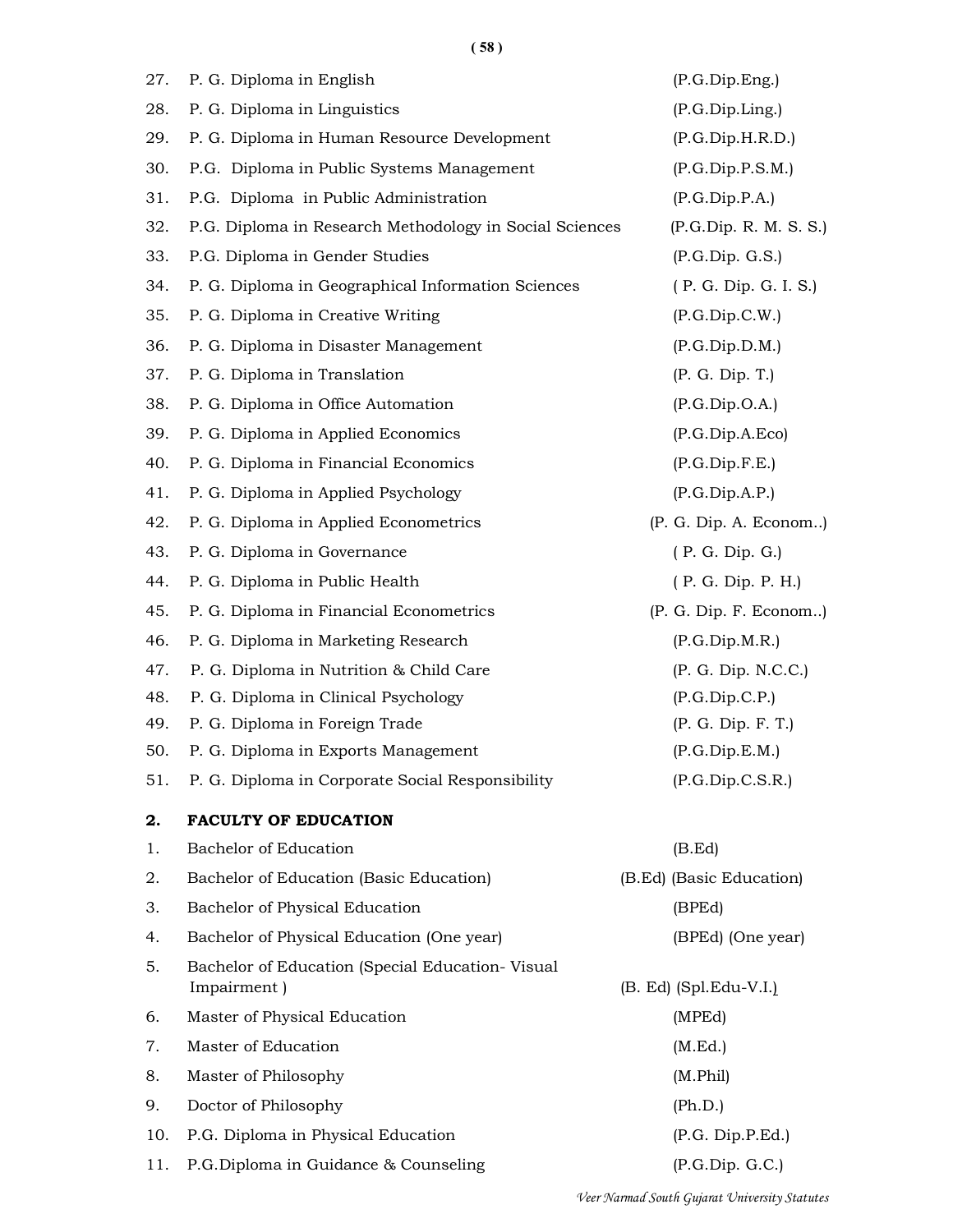| 12. | P.G.Diploma in Audio Visual Education              | (P.G.Dip. A.V. Ed)          |
|-----|----------------------------------------------------|-----------------------------|
| 13. | P.G.Diploma in Educational Technology              | (P.G.Dip.Ed. Tech.)         |
| 3.  | <b>FACULTY OF SCIENCE</b>                          |                             |
| 1.  | Bachelor of Science (Hons.)                        | $(B.Sc.)$ (Hons.)           |
| 2.  | Bachelor of Science (Special)                      | $(B.Sc.)$ $(Sp.)$           |
| 3.  | Bachelor of Science (General)                      | (B. Sc.)(Gen.)              |
| 4.  | Bachelor of Science (Tech.)                        | $(B.Sc.)$ (Tech.)           |
| 5.  | Bachelor of Pharmacy                               | (B. Pharm.)                 |
| 6.  | Bachelor of Science (Bio-Technology)               | $(B.Sc.)$ (Bio - Tech.)     |
| 7.  | Bachelor of Science (Medical Technology)           | (B.Sc.) (M.Tech.)           |
| 8.  | Master of Science                                  | (M.Sc.)                     |
| 9.  | Master of Science                                  | $(Tech.)$ (M.Sc.) $(Tech.)$ |
| 10. | Master of Science (Medical Technology)             | (M.Sc.) (M.Tech.)           |
| 11. | Master of Science (Bio-Technology)                 | $(M.Sc.)$ (Bio - Tech.)     |
| 12. | Master of Science (Environmental Science)          | $(M.Sc.)$ (Ens.)            |
| 13. | Master of Pharmacy                                 | (M. Pharm.)                 |
| 14. | Master of Philosophy                               | (M.Phil.)                   |
| 15. | Doctor of Philosophy                               | (Ph.D.)                     |
| 16. | Doctor of Science                                  | (D.Sc.)                     |
| 17. | Diploma in Quantative & Computer Management        | (Dip.Q.C.M.)                |
| 18. | Diploma in Applied Chemistry                       | (Dip. App.)                 |
| 19. | Diploma in Statistics                              | (Dip. Stat.)                |
| 20. | Diploma in Pharmacy                                | (Dip. Pharm.)               |
| 21. | Diploma in Medical Technology                      | (Dip. M.Tech.)              |
| 22. | Advanced P. G. Diploma in Medicinal Plants         | (A.P.G.Dip.M.P.)            |
| 23. | P.G. Diploma in Medical Laboratory Technology      | (P. G.Dip.M.L.T.)           |
| 24. | P.G. Diploma in Instrumentation                    | (P.G.Dip.I.)                |
| 25. | P. G. Diploma in Embedded System Design            | (P. G. Dip.E.S.D.)          |
| 26. | P. G. Diploma in CAD/CAM/CAE                       | (P.G. Dip. CAD/CAM/CAE)     |
| 27. | P. G. Diploma in Energy Audit & Management         | (P.G. Dip. E.A.M.)          |
| 28. | P. G. Diploma in Industrial Automation             | (P.G. Dip. I. A.)           |
| 29. | P. G. Diploma in Cosmeticology                     | (P. G. Dip.C.)              |
| 30. | Post Graduate Diploma in Early Childhood Education | (P.G.Dip.E.C.E.)            |
| 31. | Post Graduate Diploma in Learning Disability       | (P.G.Dip.L.D.)              |
| 32. | Post Graduate Diploma in Dietetics                 | (P.G.Dip.D.)                |

( 59 )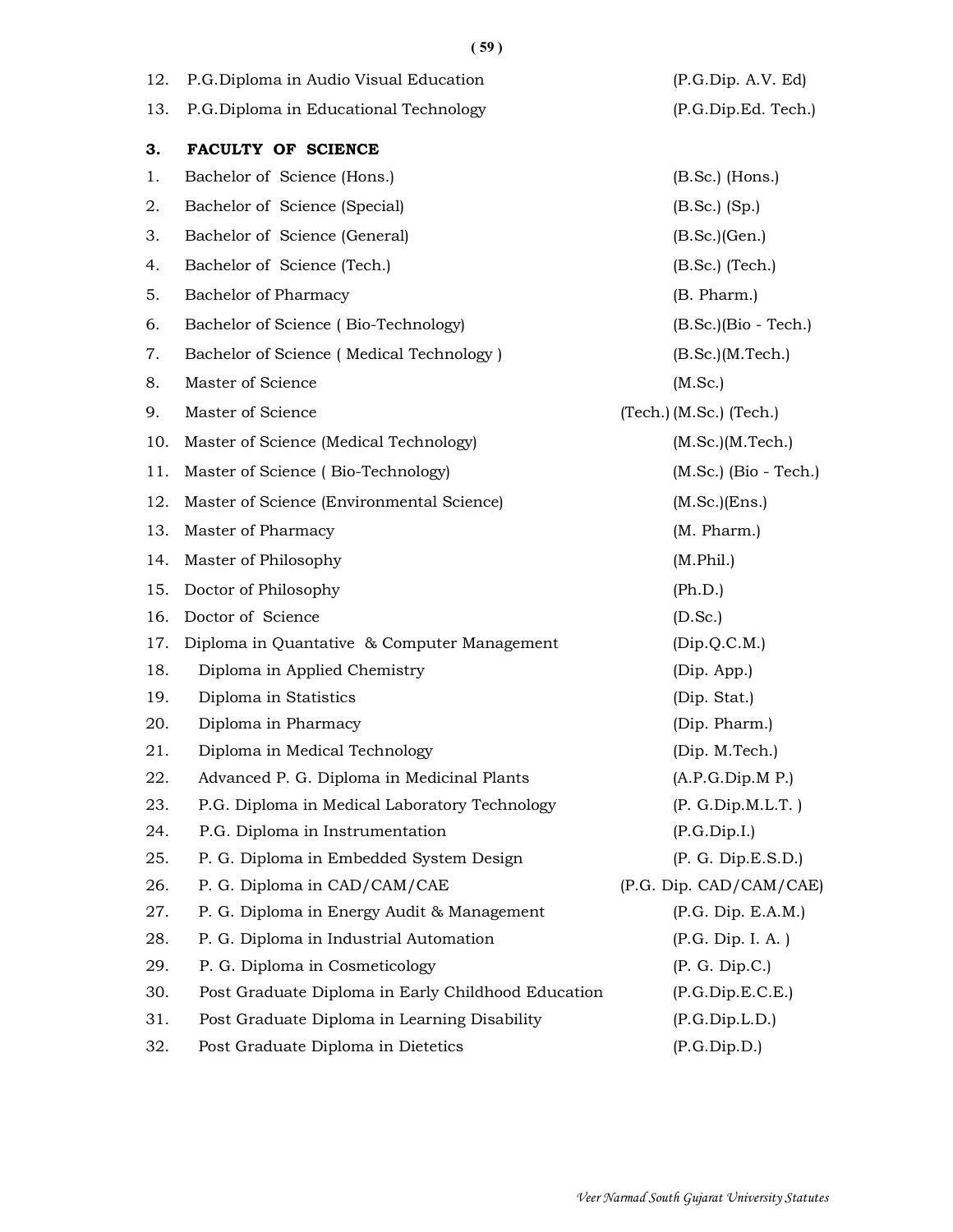### ( 60 )

# 4. FACULTY OF TECHNOLOGY INCLUDING ENGINEERING

| 1.  | Bachelor of Engineering                                                      | (BE)<br>(Civil)                    |
|-----|------------------------------------------------------------------------------|------------------------------------|
|     |                                                                              | (Mechanical)                       |
|     |                                                                              | (Electrical)<br>(Electronics)      |
|     |                                                                              | (Production & Industrial)          |
|     |                                                                              | (Computer)                         |
|     |                                                                              | (Chemical)<br>(Textile Technology) |
|     |                                                                              | (Textile Processing)               |
|     |                                                                              | (Instrumentation & Control Engg.)  |
|     |                                                                              | (Electronics & Communication)      |
|     |                                                                              | (Information Technology)           |
| 2.  | Master of Engineering                                                        | (ME)                               |
|     |                                                                              | (Civil)<br>(Mech.)                 |
|     |                                                                              | (Electrical or Structural)         |
| 3.  | Master of Town and Regional Planning                                         | (M.T.R.P.)                         |
| 4.  | Doctor of Philosophy                                                         | (Ph.D.)                            |
| 5.  | Post Graduate Diploma in Engineering                                         | (P.G. D. Engg.)                    |
| 6.  | Diploma in Electronics Instrumentation                                       | (D. Electro. Inst.)                |
| 5.  | <b>FACULTY OF LAW</b>                                                        |                                    |
| 1.  | Bachelor of Laws (General)                                                   | $(LLB)$ (Gen.)                     |
| 2.  | Bachelor of Laws (Special)                                                   | $(LLB)$ (Sp.)                      |
| 3.  | Bachelor of Commerce Bachelor of Law (Honours)                               | B.Com LLB (Hons.)                  |
| 4.  | Bachelor of Arts Bachelor of Law (Honours)                                   | BA LLB (Hons.)                     |
| 5.  | Bachelor of Science Bachelor of Law (Honours)                                | B.Sc. LLB (Hons.)                  |
| 6.  | Bachelor of Business Administration Bachelor of Law(Honours) BBA LLB (Hons.) |                                    |
| 7.  | Master of Laws                                                               | (LLM)                              |
| 8.  | Master of Philosophy                                                         | (M. Phil)                          |
| 9.  | Doctor of Philosophy                                                         | (Ph.D.)                            |
| 10. | Doctor of Laws                                                               | (LLD)                              |
| 11. | Diploma in Taxation Law & Practice                                           | (Dip.T.P.)                         |
| 12. | Diploma in Labour Law & Practice                                             | (Dip.L.P.)                         |
| 6.  | <b>FACULTY OF MEDICINE</b>                                                   |                                    |
| 1.  | Bachelor of Medicine & Bachelor of Surgery                                   | (MBBS)                             |
| 2.  | Bachelor of Uanani Medicine & Surgery                                        | (B.U.M.S.)                         |
| 3.  | Bachelor of Physiotherapy                                                    | (BPT)                              |
| 4.  | Bachelor of Optometry                                                        | (B. Optom)                         |
| 5.  | Bachelor of Science (Medical)                                                | $(B.Sc.)$ (MED.)                   |
| 6.  | Bachelor of Science (Nursing)                                                | (B.Sc.)(Nursing)                   |
| 7.  | Post Basic Bachelor of Science (Nursing)                                     | P. B. B. Sc. (Nursing)             |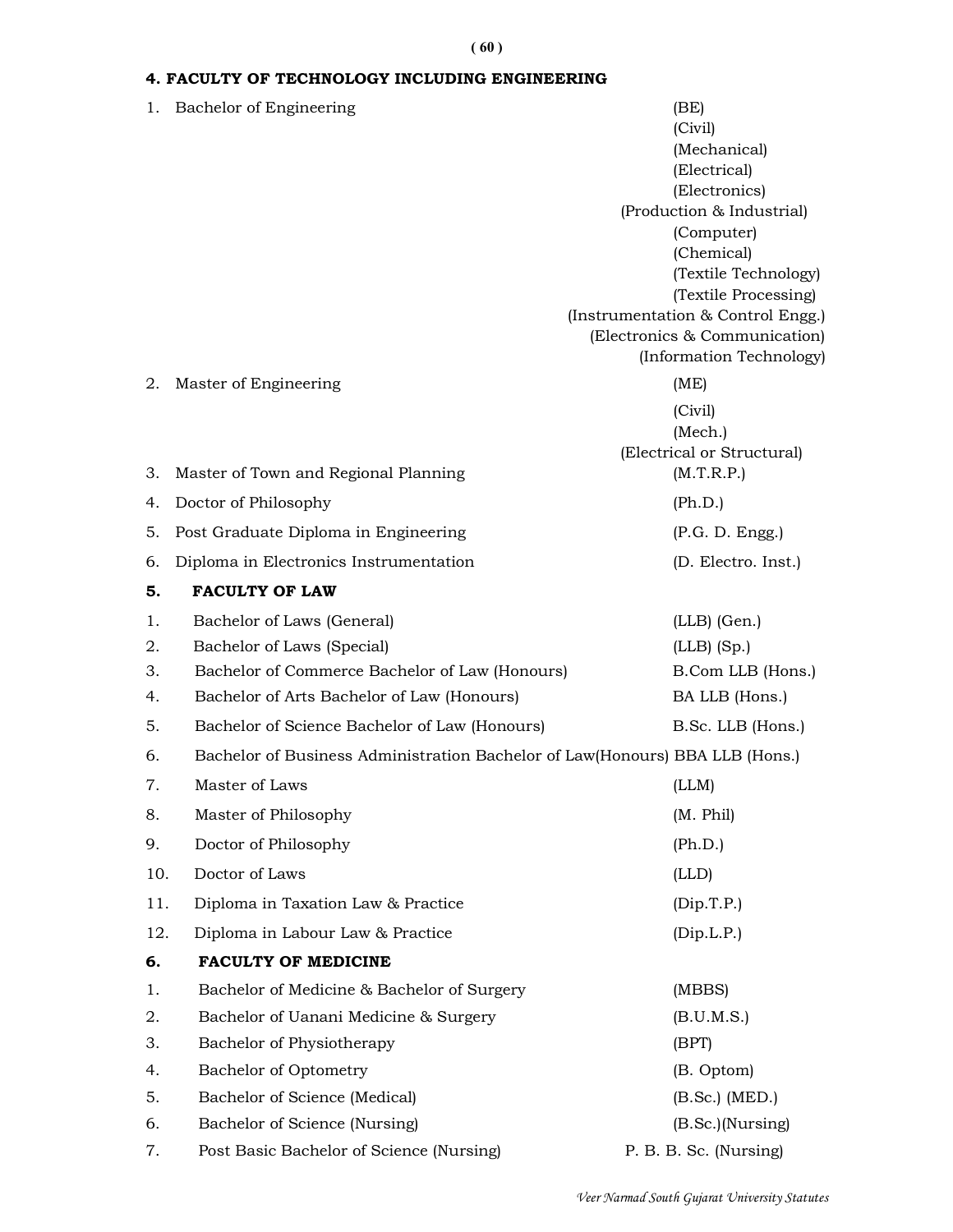8. Master of Science (Nursing) M.Sc. (Nursing) 9. Master of Physiotherapy MPT 10. Master of Surgery (MS) (General Surgery) (Ophthalmology) (Orthopaedics) (Otorhinolaringology) (Obstetrics & Gynaecology) 11. Master of Science (Medical) (M. Sc.) (Med.) 12. Doctor of Medicine (MD) (Anaesthesiology) (Bio – Chemistry) (Dermatology, Venreology & Leprosy) (Forensic Medicine) (General Medicine) (Pathology) (Paediatrics) (Pharmacology) (Physiology) (Psychiatry) (Community Medicine) (Anatomy) (Radio – Diagnosis) (Microbiology) (Respiratory Medicine) (Immuno Haematology and Blood Transfusion) (Emergency Medicine) 13. Master of Optometry (M.Optom) 14. Doctor of Philosophy (Ph.D.) (Med.) 15. Doctor of Science (D.Sc.) (Med.) 16. Diploma in Anaesthesiology (D.A.) 17. Diploma in Obstetrics & Gynaecology (D.G.O.) 18. Diploma in Ophthalmology (D.O.) 19. Diploma in Oto-Rhino & Laryngology (D.L.O.) 20. Diploma in Paediatrics (D.C.H.) 21. Diploma in Radio-Diagnosis (D.M.R.D.) 22. Diploma in Public Health (D.P.H.) 23. Diploma in Dermatology, Venereology & Leprosy (D.D.V.L.) 24. Diploma in Tuberculosis and Chest Diseases (D.T.C.D.) 25. Diploma in Clinical Pathology (D.C.P.) 26. Diploma in Psychiatry (D.P.M.) 27. Diploma in Community Medicine (D.C.M.) 7. FACULTY OF HOMEOPATHIC 1. Bachelor of Homeopathic Medicine and Surgery (BHMS) 2. Doctor of Medicine (Homeo) (MD)(Hom)

### 8. FACULTY OF COMMERCE

1. Bachelor of Commerce (Hons.) (B. Com) (Hons) 2. Bachelor of Commerce (Special.) (B. Com) (Sp.)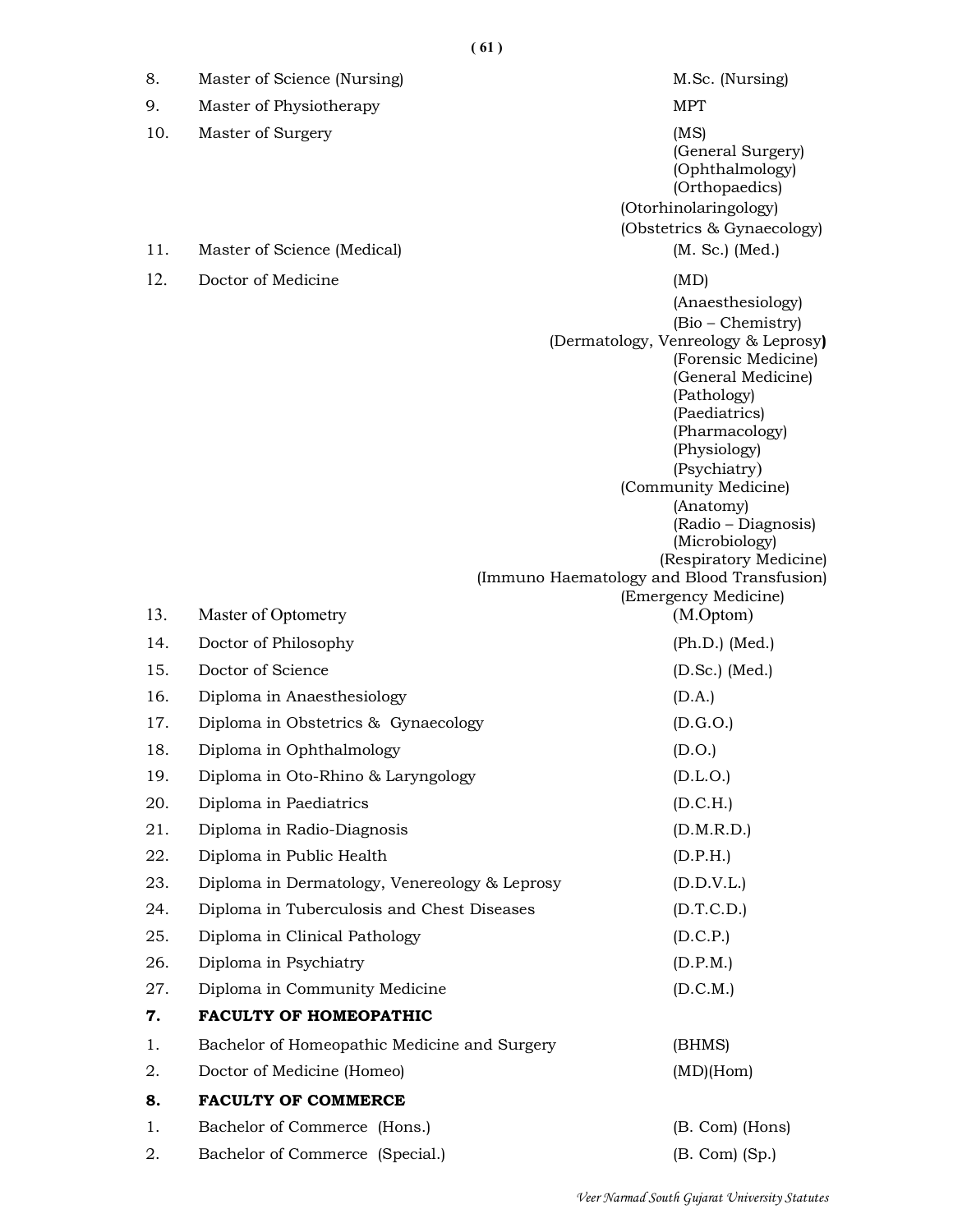$(62)$ 

| 3.  | Bachelor of Commerce (General)                                                    | (B. Com) (Gen.)                               |  |
|-----|-----------------------------------------------------------------------------------|-----------------------------------------------|--|
| 4.  | Bachelor of Business Administration                                               | (BBA)                                         |  |
| 5.  | Master of Commerce (Integrated)                                                   | M. Com(Integrated)                            |  |
| 6.  | Master of Commerce                                                                | (M. Com)                                      |  |
| 7.  | Master of Philosophy                                                              | (M. Phil)                                     |  |
| 8.  | Doctor of Philosophy                                                              | (Ph.D.)                                       |  |
| 9.  | P.G.Diploma in Banking                                                            | (P.G.Dip.B)                                   |  |
| 10. | P.G.Diploma in Costing                                                            | (P.G.Dip.C)                                   |  |
| 11. | P.G.Diploma in Co-Operative Management                                            | (P.G.Dip.C. M.)                               |  |
| 12. | P. G. Diploma in Marketing Management                                             | (P.G.Dip. M. M.)                              |  |
| 13. | P. G. Diploma in Tax Management                                                   | (P. G. Dip. Tax. M.)                          |  |
| 14. | P.G.Diploma in Labour Welfare                                                     | (P.G. Dip. L.W.)                              |  |
| 15. | P.G.Diploma in Personal Management                                                | (P.G.Dip. P. M.)                              |  |
| 16. | P.G.Diploma in Materials Management                                               | (P.G.Dip. M. M.)                              |  |
| 17. | P.G.Diploma in Internal Audit                                                     | (P.G.Dip.I.A.)                                |  |
| 18. | P.G.Diploma in Financial Management                                               | (P.G. Dip. F. M)                              |  |
| 19. | P.G. Diploma in Industrial Management                                             | (P.G.Dip.I.M)                                 |  |
| 20. | P.G.Diploma in Management & Marketing (Textile & Allied Industries)               |                                               |  |
|     | PGDMM (Textile & Allied Industries)                                               |                                               |  |
| 21. | P. G. Diploma in Insurance Business                                               | (P. G. Dip. I. B.)                            |  |
| 22. | P. G. Diploma in Computer Based Accounting                                        | (P. G. Dip. C. B. A.)                         |  |
| 23. | P. G. Diploma in Business Statistics & Computer Application (P. G. Dip. B.S.C.A.) |                                               |  |
| 24. | P. G. Diploma in Inventory & Store Accounting                                     | (P. G. Dip. I . S. A.)                        |  |
| 25. | P. G. Diploma in Banking & Finance                                                | (P. G. Dip. B. F.)                            |  |
| 26. | P. G. Diploma in International Business                                           | (P. G. Dip. I.N.B.)                           |  |
| 27. | P. G. Diploma in Financial Services                                               | (P. G. Dip. F. S.)                            |  |
| 28. | Diploma in International Business                                                 | (Dip.I.N.B.)                                  |  |
| 29. | Diploma in Financial Management                                                   | (Dip.F.M.)                                    |  |
| 9.  | <b>FACULTY OF RURAL STUDIES</b>                                                   |                                               |  |
| 1.  | Bachelor of Rural Studies                                                         | (BRS)                                         |  |
| 2.  | Master of Rural Studies                                                           | (MRS)                                         |  |
| 3.  | Master of Philosophy                                                              | (M. Phil.)                                    |  |
| 4.  | Doctor of Philosophy                                                              | (Ph.D.)                                       |  |
| 5.  | P.G. Diploma in Co-Operative Business Management                                  | (P.G.Dip.C.B.M.)                              |  |
| 6.  | P. G. Diploma in Development & Management of Rural                                |                                               |  |
|     | Organisations                                                                     | (P.G.Dip.D.M.R.O.)                            |  |
| 10. | <b>FACULTY OF MANAGEMENT STUDIES</b>                                              |                                               |  |
| 1.  | Master of Business Administration                                                 | (MBA)                                         |  |
| 2.  | Master of Business Administration (Tourism &                                      |                                               |  |
|     | Hospitality Management)                                                           | $(MBA)$ $(T.H.M.)$                            |  |
| 3.  | Master of Philosophy                                                              | (M. Phil)                                     |  |
|     |                                                                                   | Veer Narmad South Gujarat University Statutes |  |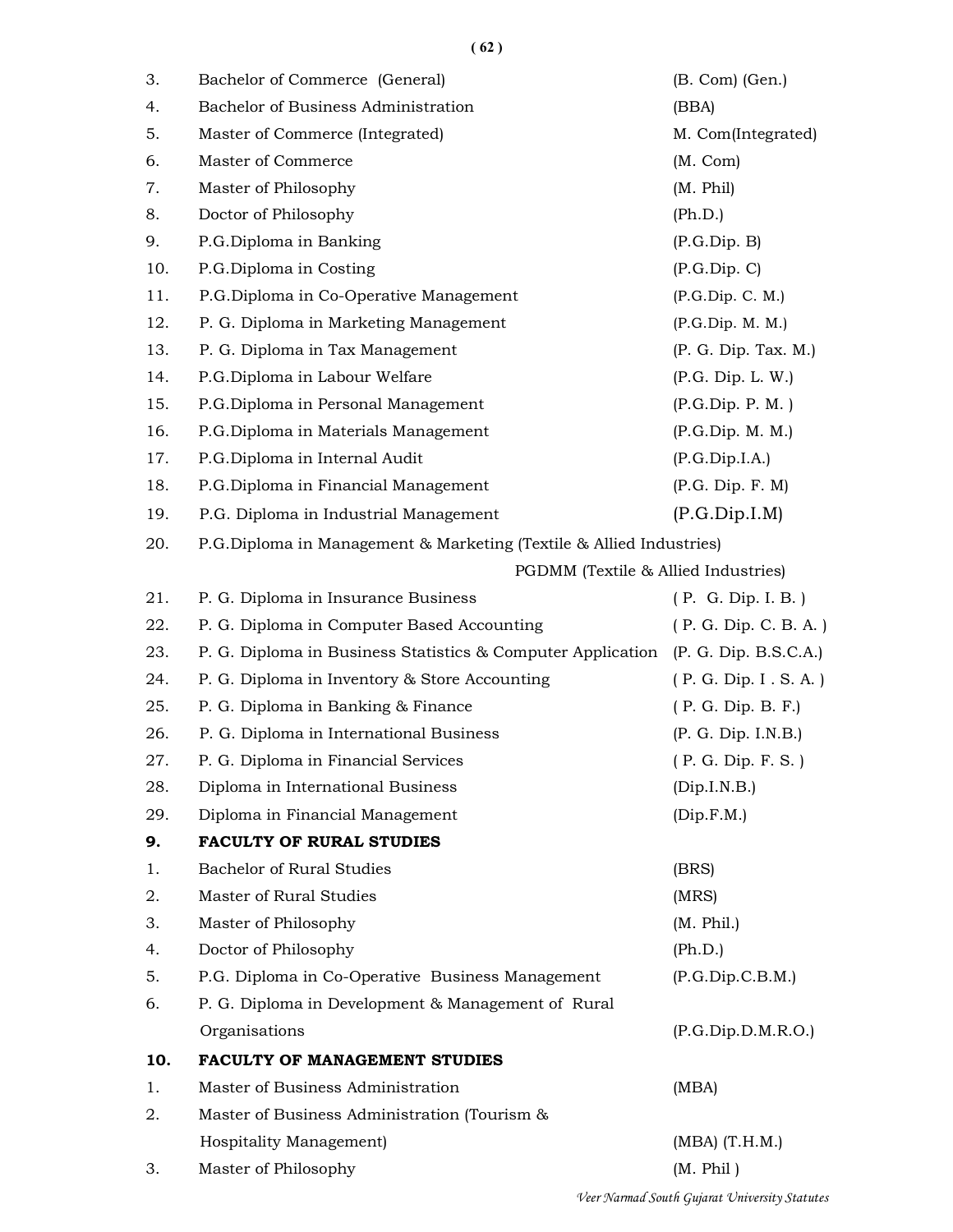( 63 )

| 4.  | Doctor of Philosophy                                            | (Ph. D. )            |
|-----|-----------------------------------------------------------------|----------------------|
| 5.  | P.G. Diploma in Business Industrial Management                  | (P.G.D.B.I.M.)       |
| 6.  | P.G. Diploma in Entrepreneurship and Small Business             | (P. G. Dip.E.S.B.)   |
| 7.  | P.G. Diploma in Tourism & Hotel Management                      | (P. G. Dip. T.H.M.)  |
| 8.  | P.G. Diploma in Hospitality Management                          | (P. G. Dip. H.M.)    |
| 9.  | P.G. Diploma in Business Research Methodology                   | (P. G. Dip. B.R.M.)  |
| 10. | P.G. Diploma in Banking                                         | (P. G. Dip. B.)      |
| 11. | Diploma in International Business Management                    | (Dip. I.B.M.)        |
| 11  | <b>FACULTY OF COMPUTER SCIENCE &amp; INFORMATION TECHNOLOGY</b> |                      |
| 1.  | Bachelor of Computer Application                                | (BCA)                |
| 2.  | Bachelor of Science (Information Technology)                    | (B.Sc.)(I.T.)        |
| 3.  | Bachelor of Computer Science                                    | $(B.Sc.)$ (Comp.)    |
| 4.  | Master of Computer Application                                  | (MCA)                |
| 5.  | Master of Science (Computer Application)                        | $(M.Sc.)$ $(C.A.)$   |
| 6.  | Master of Science (Information Technology)                      | $(M.Sc.)$ $(I.T.)$   |
| 7.  | Master of Science (Information & Communication Technology)      | $(M.Sc.)$ $(I.C.T.)$ |
| 8.  | Master of Science (Bio-Informatics)                             | $(M.Sc.)$ (B.I.)     |
| 9.  | P.G. Diploma in Computer Application                            | (P. G. Dip.C.A.)     |
| 10. | Master of Philosophy                                            | (M. Phil.)           |
| 11. | Doctor of Philosophy                                            | (Ph.D.)              |
| 12  | <b>FACULTY OF ARCHITECTURE &amp; DESIGN</b>                     |                      |
| 1.  | Bachelor of Architecture                                        | (B. Arch)            |
| 2.  | Master of Architecture                                          | (M.Arch)             |

#### STATUTE –229 (A)

 The University shall grant following degrees to such students who have been exempted from attendance at courses of studies at affiliated Colleges, recognized Institutions or University Departments and who have passed the qualifying examinations for the respective degree.

| (1.) | <b>FACULTY OF ARTS</b>          |                    |
|------|---------------------------------|--------------------|
| 1.   | Bachelor of Arts (External)     | [ BA (External) ]  |
| 2.   | Master of Arts (External)       | [ MA ( External)]  |
| (2.) | <b>FACULTY OF COMMERCE</b>      |                    |
| 1.   | Bachelor of Commerce (External) | [B.Com (External)] |
| 2.   | Master of Commerce (External)   | [M.Com (External)] |
|      |                                 |                    |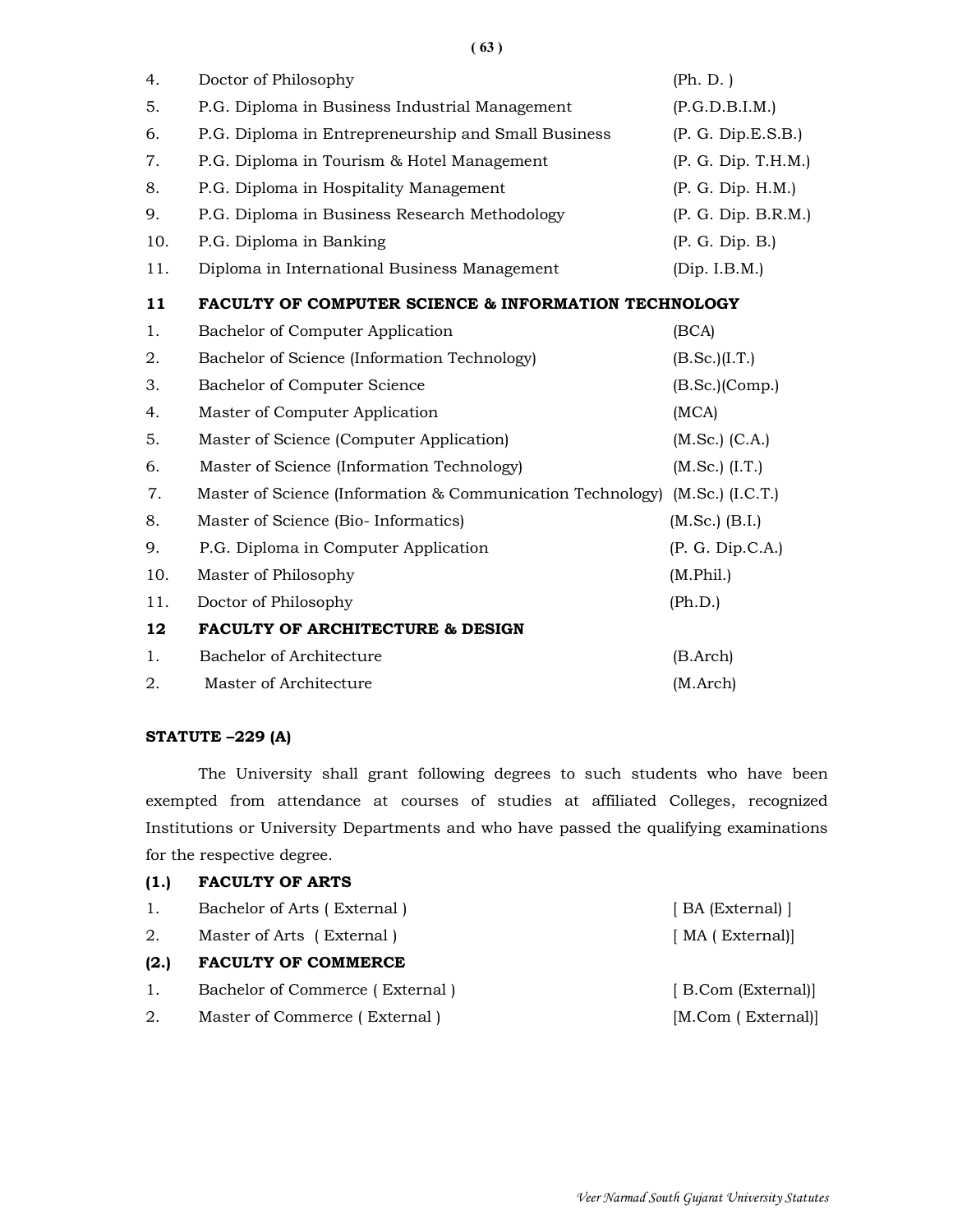# CHAPTER - XVII PROVIDENT FUND, GRATUITY, ETC.

### (Under Section 15 of the Act)

### (i) Admission in the Fund

#### Statute 230:

- (a) Every whole time officer, teacher or other servant of the University, except those whose services have been lent to the University by Government, appointed on or after the date when Section 5 of the Act came into force, on a permanent post, when on probation or otherwise, carrying a basic salary of Rs. 30/- or upwards per man sum shall, as a condition of his service, become a subscriber to the University Provident Fund.
- (b) Any whole time officer, teacher or other servant of the University. temporarily appointed in the first instance and subsequently confirmed in the same appointment, may, by a resolution of the Syndicate, be admitted to the benefits of the University Provident Fund from the date of his temporary appointment, provided that there has been no break or interval between the termination of the temporary appointment and the commencement of the permanent appointment, irrespective of the appointment being probationary or otherwise.

#### Statute 230 - A:

 A non - teaching employee of the University shall be entitled to the benefits of Pension Scheme including Family Pension, Gratuity and General Provident Fund according to the rules of the Gujarat Stale Government applicable to its employees from time to time.

 Notwithstanding anything contained elsewhere in the Statutes, a non-teaching employee of the University who has already been in the employment of this University at the time when this Statute comes into force, shall be entitled to exercise his option either to opt for the above provision of Pension Scheme or to continue to draw the benefits of Provident Fund and Gratuity as are available under Statute-230 to 244 as amended from time to time, provided that such an option is exercised within a period of one year from the date when Statute comes into force.

 In cases where the employees opt for the scheme of Pension, etc. the contribution of the University to the Provident Fund together with interest there on, will be credited to the Government.

 It is further provided that the provisions of the Statute shall be made effective retrospectively from 1-4-1977.

#### Statute 230 - B:

 A teaching employee of the University shall be a entitled to the benefit of pension scheme including family pension, gratuity and G. P. F. according to the provisions made under G. R. NGC - 1582 / 9505 ( 84 ) - KH, dated : 15-10-'84, as amended from time to time.

 Notwithstanding anything contained elsewhere in the Statutes, a teaching employee of the University who has already been in the employment of this University before 1-4-82 shall be entitled to exercise his option either to opt for the above provision of pension scheme or to continue to draw the benefits of Provident Fund and Gratuity as are available under Statute - 230 to 244 as amended from time to time, provided that such an option in exercised on or before 15th October, 1985. In cases where the employees opt for the scheme of pension, etc. the contribution of the University to the Provident Fund together with interest thereon will be credited to the Government.

 It is further provided that the provisions of the Statute shall be made effective retrospectively from 1-4-1982.

( 64 )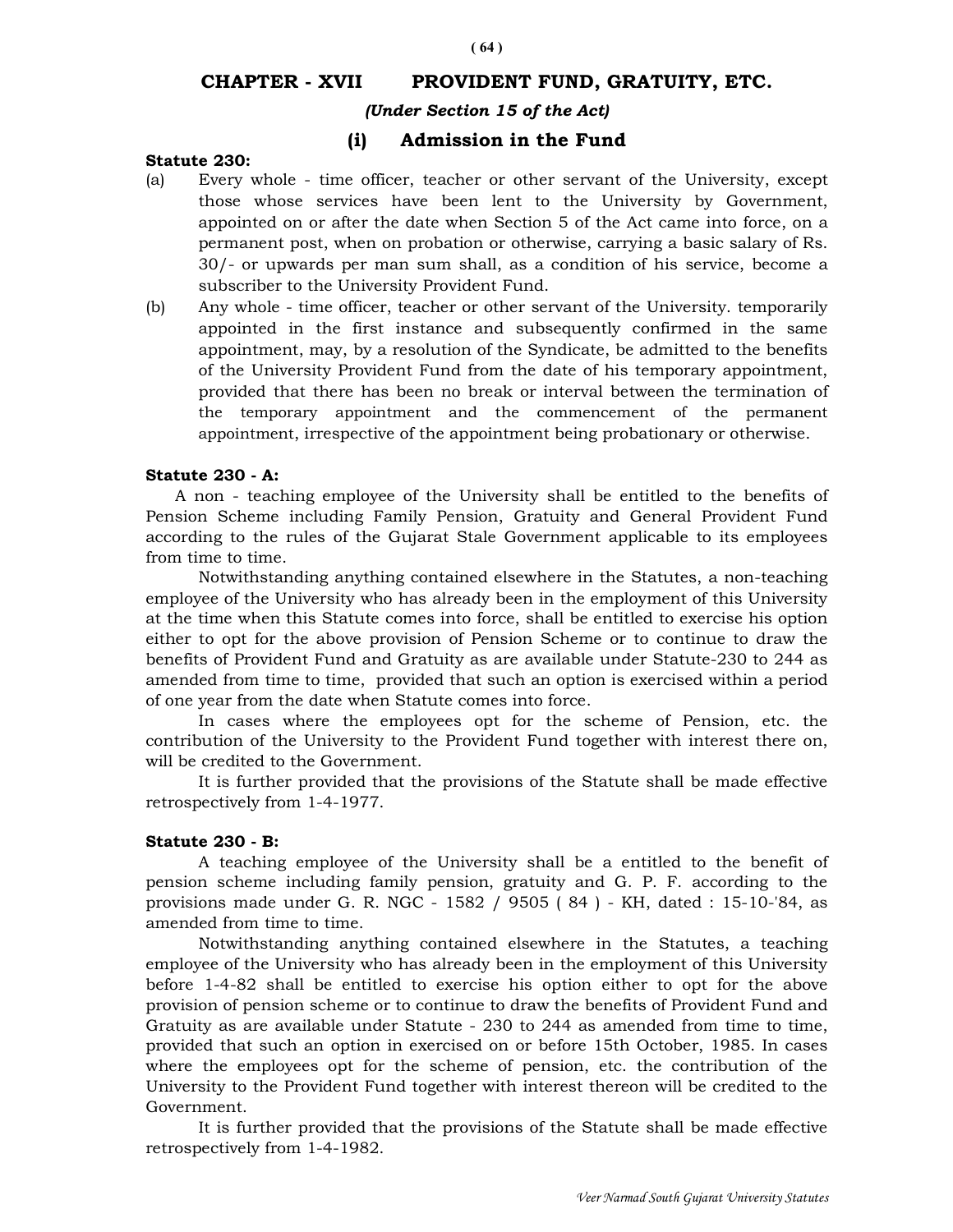### (ii) Contribution to the Fund

#### Statute 231:

 Subscription to the fund shall be at one uniform rate of one twelfth of the salary of the subscriber. In the case of a servant of the university, employed under specific agreement, the rate shall be provided for in the agreement and shall not exceed six and one-fourth (or 8.33 percent) percent of the salary. Such subscription can be deducted monthly from the salary of the subscriber, and the amount so deducted shall be paid to the University Provident Fund to the credit of a subscriber. In addition to this, whenever any increase of arrears in pay, Dearness Allowance or other dues becomes payable to any employee on condition that any such payment or part thereof shall not be paid in cash but shall be credited to the provident Fund of the employee concerned, it shall be so credited to the provident fund of the employee in such manner and for such period as the State Government and / or the University directs An officer, teacher or other servant on leave of any kind may, with the permission of the Syndicate, discontinue his subscription to the Provident Fund, or pay them at such rate, not exceeding the uniform rates, as may be determined by the Syndicate.

#### Statute 232:

 The University contribution to the fund shall be equal to the subscriber's subscription and shall be made every month, provided, however, that the matching contribution shall be payable by the University for any amount which becomes payable on account of increase in pay, D. A., A.D.A., I. R., etc, to the employee on condition that it shall be credited to his / her provident fund for the period as determined by the Government for its employees from time to time and is so credited to the PF account of the subscriber.

#### (iii) Deduction from the Fund

#### Statute 233:

 When the amount standing in the Fund to the credit of a subscriber who has been dismissed from the service of the University for misconduct becomes payable, the Syndicate may direct that the whole or any part of the contribution of the University, and of any interest accrued thereon, be deducted from the amount standing to the credit of the subscriber, and be paid to the University.

#### Statute 234:

When the amount standing in the Fund to the credit of a subscriber becomes payable, the Syndicate may direct that any amount due under a liability, incurred by the subscriber to the University, up to the total amount of the contribution paid by the University, with interest thereon, be deducted from the amount standing to the credit of the subscriber, and be paid to the University.

#### Statute 235:

 When the amount standing in the Fund to the credit of a subscriber who has resigned his service in the University before completing three years becomes payable, the whole of the contribution of the University and interest accrued thereon, shall be deducted from the amount standing to the credit of that subscriber and be paid to the University.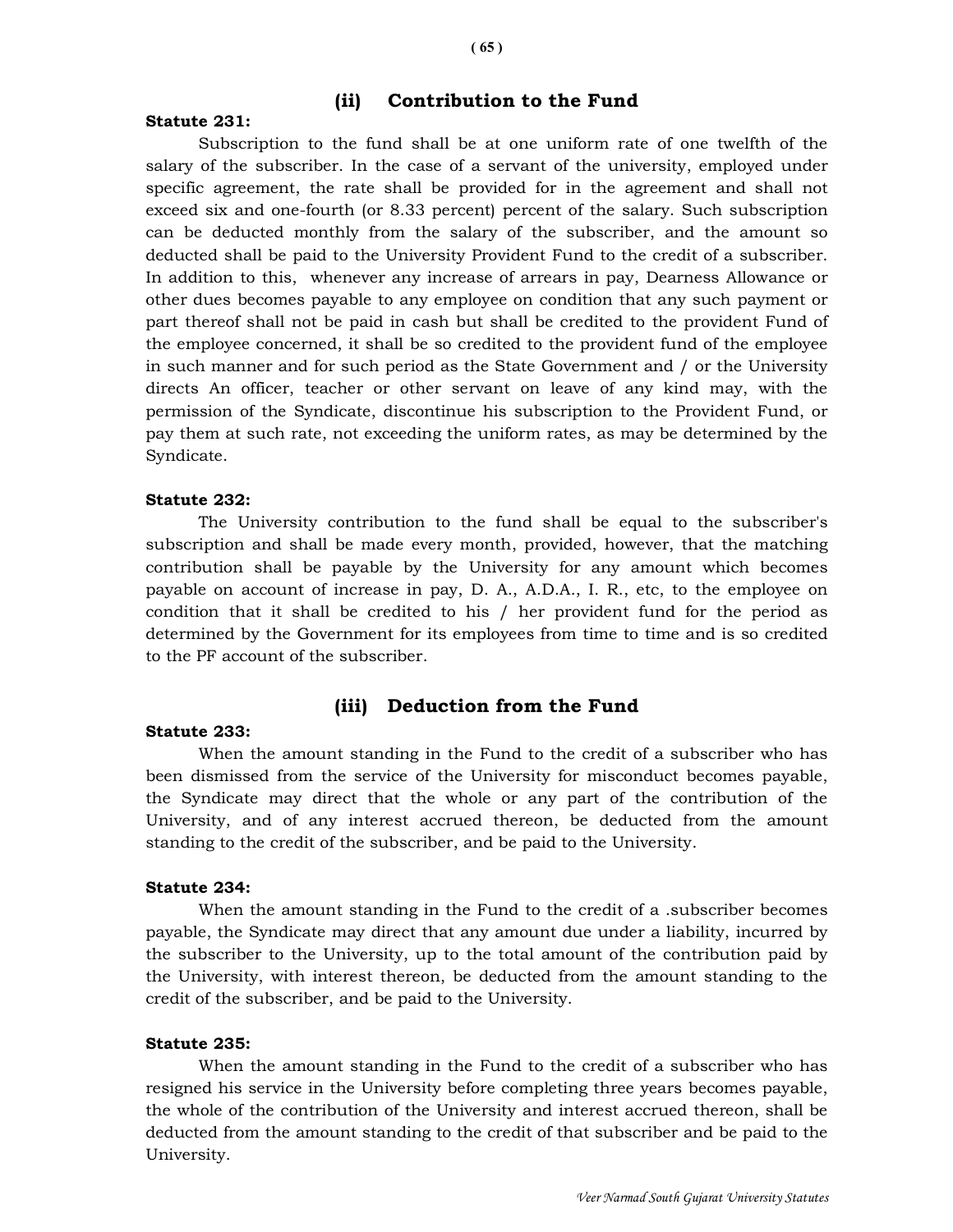# (iv) Payment from the Fund

### Statute 236:

 Subject to any deduction, under Statutes 233 to 235, the amount standing the Fund to the credit of a subscriber, shall become payable:

- (a) On the death of the subscriber before quitting the service; or
- (b) On the subscriber ceasing to be in the service of the University.

 For the purpose of this Statute, an officer, teacher or other servant of the University, who holds office for a fixed period of time shall, on re-appointment to the same or another office in the University, immediately on expiry of the said period be deemed to have been in the service of the University continuously from the date of his first appointment.

### Statute 237:

A subscriber's account shall be closed:—

- (a) On the day after the date of his death; or
- (b) From the day on which he ceases to be in the service of the University. No contribution or interest shall be credited in respect of any period after the date on which the account is closed.

# (v) Loans to Subscribers

### Statute 238:

 Advances may be granted to a subscriber from the amount standing to his credit in the fund at the discretion of the Vice-Chancellor, subject to the following conditions:

- (1) No advance shall be granted unless the Vice Chancellor is satisfied that the applicant's economic circumstances justify it, and that it will be spent on the following object or objects:
	- (a) To pay expenses in connection with the prolonged or serious illness of the applicant or any person actually dependent on him.
	- (b) To pay for the overseas passage for reasons of health or education of the applicant or any person actually dependent on him.
	- (c) To meet the cost of education of the applicant or any person actually dependent on him.
	- (d) To pay obligatory expenses on a scale appropriate to the applicant's status which, by customary usage, the applicant has to incur in connection with marriages, funerals or other such social ceremonies.
	- (e) To construct or acquire a house or land for his house or to undertake major repairs to his own house once in five years.
	- (f) To purchase a vehicle for his own use.
- (2) An advance shall not, except for special reasons, exceed six month's pay and shall in no case exceed amount of subscription and interest thereon standing to the credit of the subscriber in the fund.

 Note: For the purpose of this rule 'pay' does not include dearness allowance or pay.

- (3) An advance shall not, except for special reasons, be granted until at least three months, after the final repayment of all previous advances together with interest thereupon, is paid.
- (4) An advance shall be recovered from the subscribe in such number of equal monthly instalments as the sanctioning authority may direct, but the number of such instalments shall not exceed twenty-four in all. A subscriber may at his option make repayment in a small number of instalments.
- (5) Recovery shall commence with the issue of pay for the month following the one in which the advance was drawn. Recovery shall not be made from the subscriber who is under suspension) Recoveries made shall be credited to the account of the subscriber in the fund.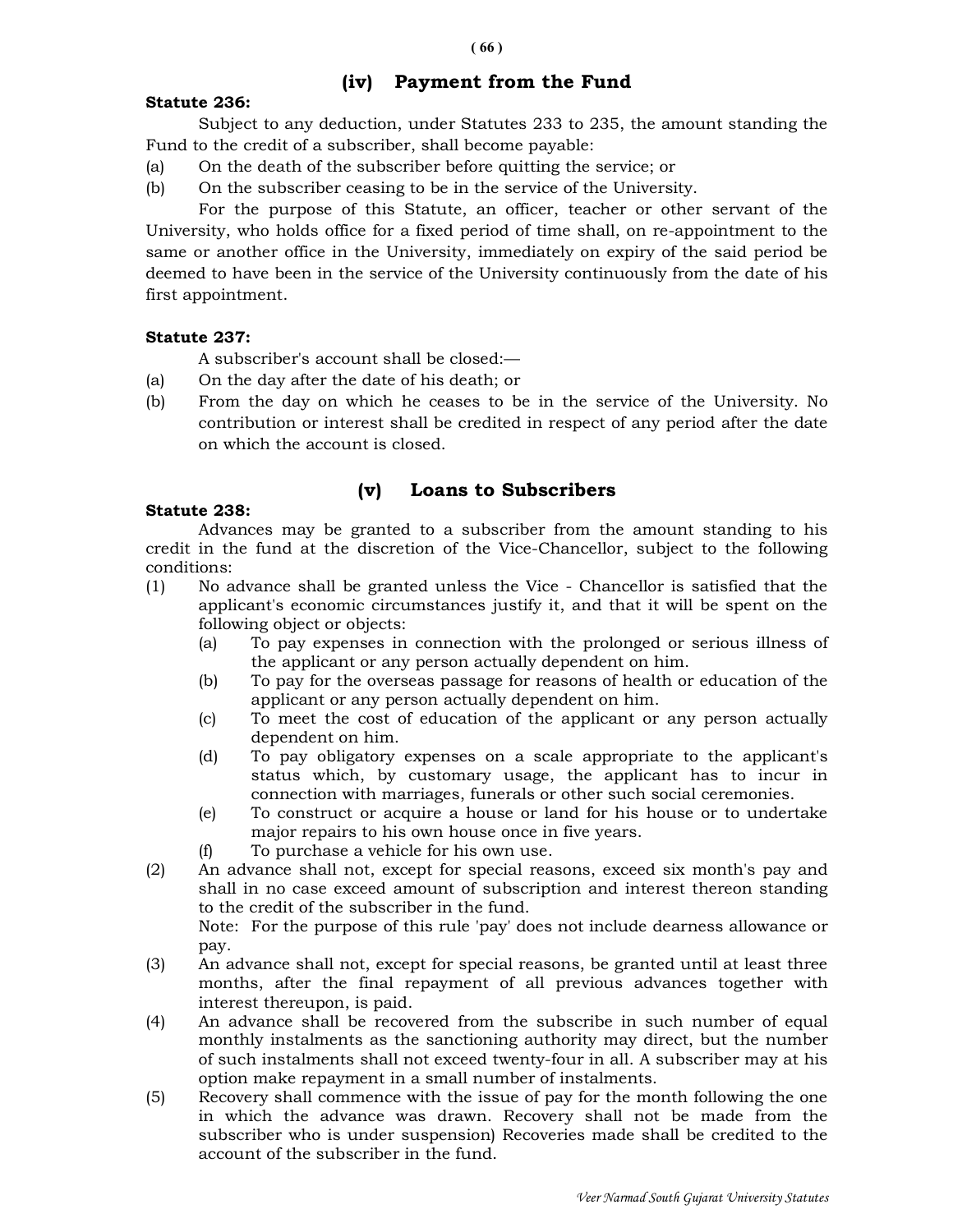- (6) Final withdrawal may be sanctioned under following conditions:
	- (1) After the completion of twenty years of service of a subscriber or within ten years before the date of his retirement whichever is earlier, for one or more of the following purposes;
		- (a) Meeting the expenditure in connection with the marriage of a son or of a daughter of the subscriber.
		- (b) Building or acquiring a suitable house for his residence including the cost of the site, or reconstructing or making additions or alterations to a house already owned or acquired by a subscriber.
		- (c) A subscriber who has availed himself / herself of an advance under the scheme of the Ministry of Works, Housing and Supply for the grant of advances for house building purposes, shall be eligible for the grant of final withdrawal, and also for the purpose of repayment of any loan taken under the aforesaid scheme.
	- (2) Any sum withdrawn by a subscriber at any one time for one or more of the purposes mentioned above, shall not ordinarily exceed one-half of the amount standing at his / her credit or twelve months pay whichever is less. The sanctioning authority may, however, sanction the withdrawal of an amount in excess of the said limit up to 3/4 of the balance to his credit in the fund (subscription only) with due regard to the object for which the withdrawal is being made, the status of the subscriber, and the amount to his / her credit in the fund.
	- (3) A subscriber who has been permitted to withdraw money from the fund shall satisfy the sanctioning authority within a reasonable period as may be specified by the authority that the money has been utilized for the purpose for which it was withdrawn.

# (vi) Declarations and Withdrawal

#### Statute 239:

 Each subscriber on joining the Fund shall furnish a nomination in Form A (given below) showing how he wished the amount to his credit in the Fund to be disposed of on his death, provided that if he has a family, or at any time after joining the Fund acquires a family, he shall be precluded from nominating a person, who is not a member thereof. Such nomination may at any time be revoked by the subscriber and/ or replaced by a fresh nomination. A nomination shall be operative only on being received by the University.

### FORM "A"

 I hereby declare that I wish, in the event of my death, the amount to my credit in the Veer Narmad South Gujarat University<sup>1</sup> Provident Fund, to be distributed among the persons mentioned below in the manner shown against their names:

| Name address<br>of the nominee<br>or nominees                 | Relationship,<br>if any, with<br>the subscriber | Whether major or<br>minor, if minor,<br>State the age | Amount of<br>share of the<br>P. F. Fund |  |
|---------------------------------------------------------------|-------------------------------------------------|-------------------------------------------------------|-----------------------------------------|--|
|                                                               |                                                 |                                                       |                                         |  |
| Place: Two witnesses to sign<br>Date: Signature of subscriber |                                                 |                                                       |                                         |  |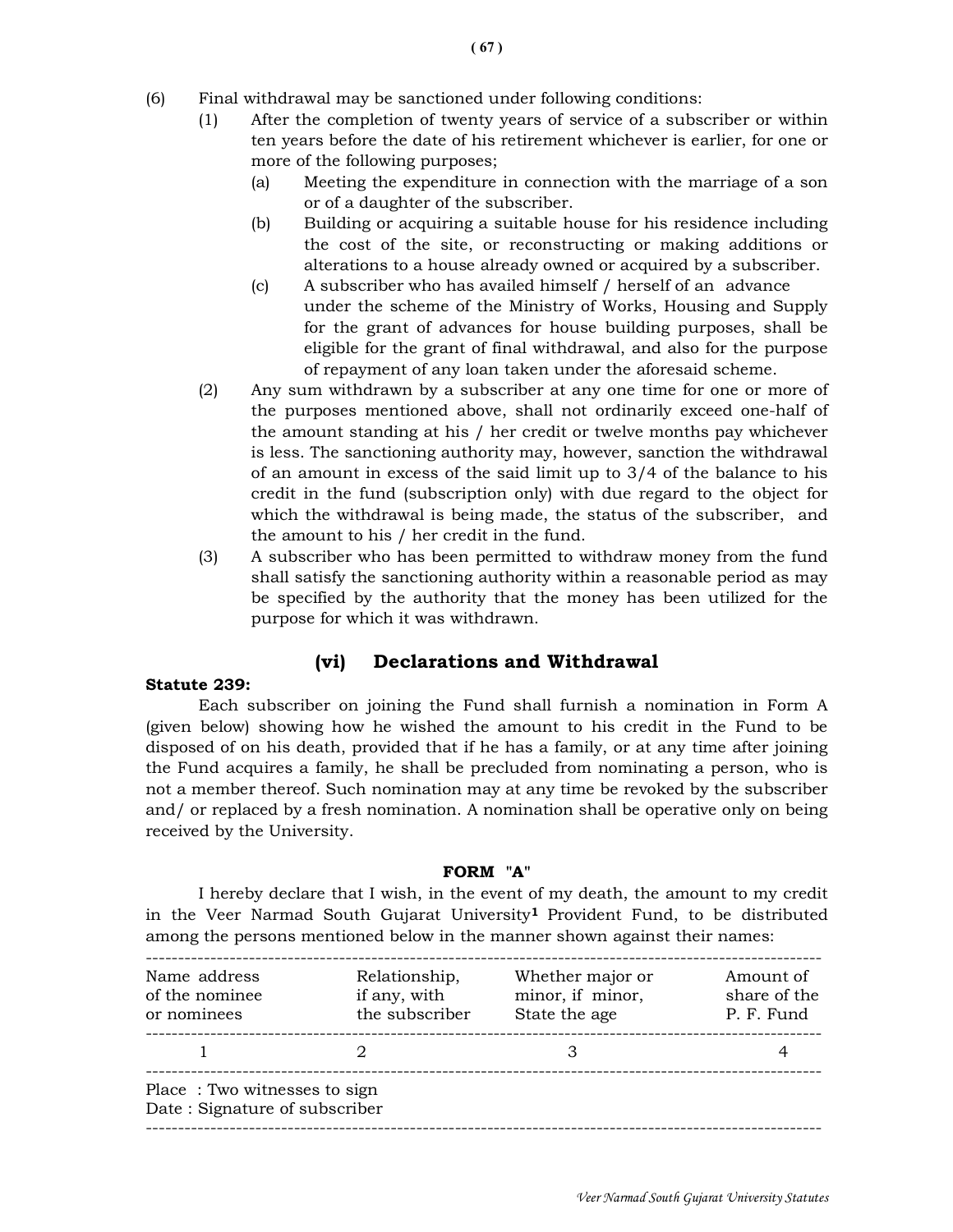#### Statute 240:

 Subject to any deduction under Statutes 233 to 235, on the death of a subscriber before quitting the service:

- (1) When the subscriber leaves a family
	- (a) If nomination made by the subscriber in accordance with the provisions of Statute 239 in favor of a member or members of his family, subsists, the amount standing to his credit in the Fund, or the part thereof to which the nomination relates, shall become payable to his nominee or nominees in the proportion specified in the nomination.
	- (b) If no such nomination in favour of a member or members of the family of the subscriber subsists or if such nomination relates only to a part of the amount standing to his credit in the Fund, the whole amount or the part thereof to which the nomination does not relate as the case may be, shall, notwithstanding any nomination purporting to be favour of any person or persons other than member or members of his family, become payable to the members of his family in equal shares.
- **Note:** Any sum payable under these rules to a member of the family of a subscriber vests in such member under sub - section (2) of Section 3 of the Provident Fund Act, 1925.
- (2) When the subscriber leaves no family, if a nomination made by him in accordance with the provisions of Statute 239 in favour of any person or persons subsists, the amount standing to his credit in the Fund or the part thereof to which the nomination relates, shall become payable to his nominee in the proportion specified in the nomination.
- **Note:** (1) When a nominee is a dependent of the subscriber as defined in clause (C) of Section 2 of the Provident Fund Act, 1925 the amount vests in such nominee under sub - section (2) of Section 3 of the Act.
	- (2) When the subscriber leaves no family and no nomination made by him in accordance with the provisions of Statute 239 subsists or if such nomination relates only to part of the amount standing to his credit in the Fund, the relevant provisions of clause (b) and sub-clause (ii) of clause (c) of sub - section (1) of Section 4 of the Provident Fund Act, 1925, are applicable to the whole amount or the part thereof to which the nomination does not relate.

### Statute 241:

For the purpose of Statutes 239 & 240 only the following persons shall be held to constitute a subscriber's family, viz. his wife, or wives and children and widow or widows and the children of a deceased son, and also the husband in case of the subscriber being a married woman.

#### Statute 242:

 Every subscriber shall be bound by these rules and shall sign an agreement in Form B given after Statute 243 below.

#### Statute 243:

The Syndicate may, from time to time, make Ordinances or issue such general or special directions as are consistent with the above Statutes as to-

- (a) the conduct of the business of the Fund :
- (b) any matter relating to the Fund, or its management, or the investment of the Fund, or the privileges of the subscribers not herein expressly provided for, or vary or cancel any rules made or directions given by them.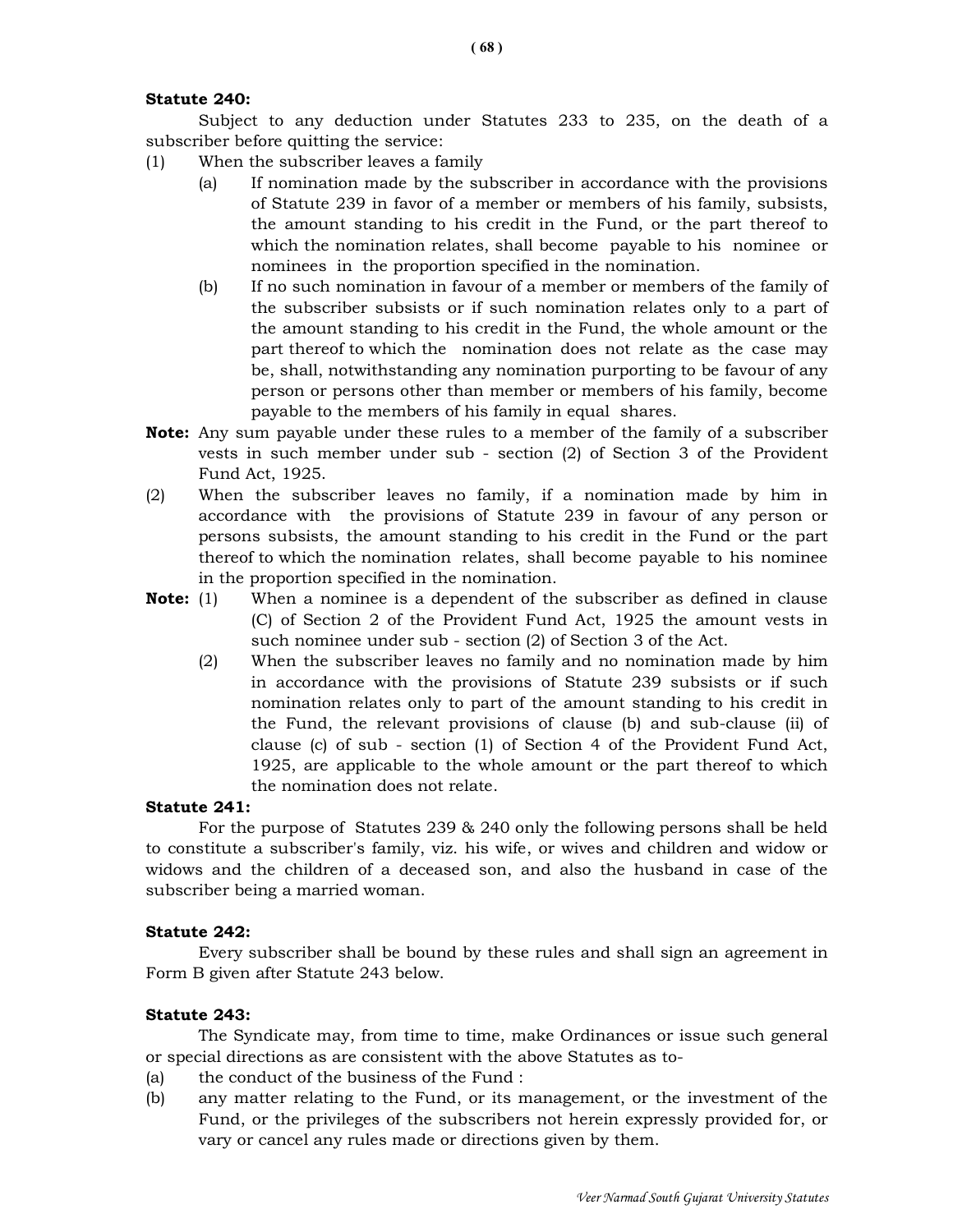# FORM "B" FORM OF AGREEMENT

I hereby declare that I have read the Veer Narmad South Gujarat University<sup>1</sup> Provident Fund Rules and that I agree to be bound by them :

Date 19 at Date of 19 at Name in Full : Date of Birth : Date of Joining : Appointment : Nature of appointment: Salary per month sum - Rupees : Witness : Name Address Occupation Witness : Name Address Occupation

# (vii) Rules Regarding Gratuity

#### Statute 244:

 All the teaching as well as those of the Non - teaching employees who will accept the option to remain under the Contributory Provident Fund and Gratuity Scheme of the University at the time when Statute - 230, A comes into force, shall be paid gratuity under the following rules :

- (1) No gratuity shall be payable to an employee dismissed from service for misconduct.
- (2) Gratuity shall be paid on the death, retirement, resignation or termination of service, at the rate of 1/2 month's basic salary (excluding all allowances) for each completed year of service on completion of 7 years' service; at the rate of a 3/4 month's basic salary (excluding all allowances) for each completed year of service on completion of 12 years' service, the gratuity shall be raised to one month's basic salary (excluding all allowances) for each completed year of service on completion of 15 years' service. The total amount of gratuity shall be a maximum of 20 months' salary or Rs. 30,000/- whichever is less. Notwithstanding anything contained above, in the event of the death of an employee, during the course of his employment, gratuity shall be paid at the rate of one month's basic salary for each completed year of service subject to a maximum of 20 month's salary or Rs. 30.000/- whichever is less.
- (3) Salary for the purpose of gratuity under (2) above shall mean the average basic salary drawn by the employee during the period of twelve months of active service immediately preceding death, retirement, resignation or termination of service, as the case may be, and that part of the Dearness Allowance and / or Additional Dearness Allowances that may be admissible as salary by the Government of Gujarat for the purpose of determining the pension to its employees from time to time.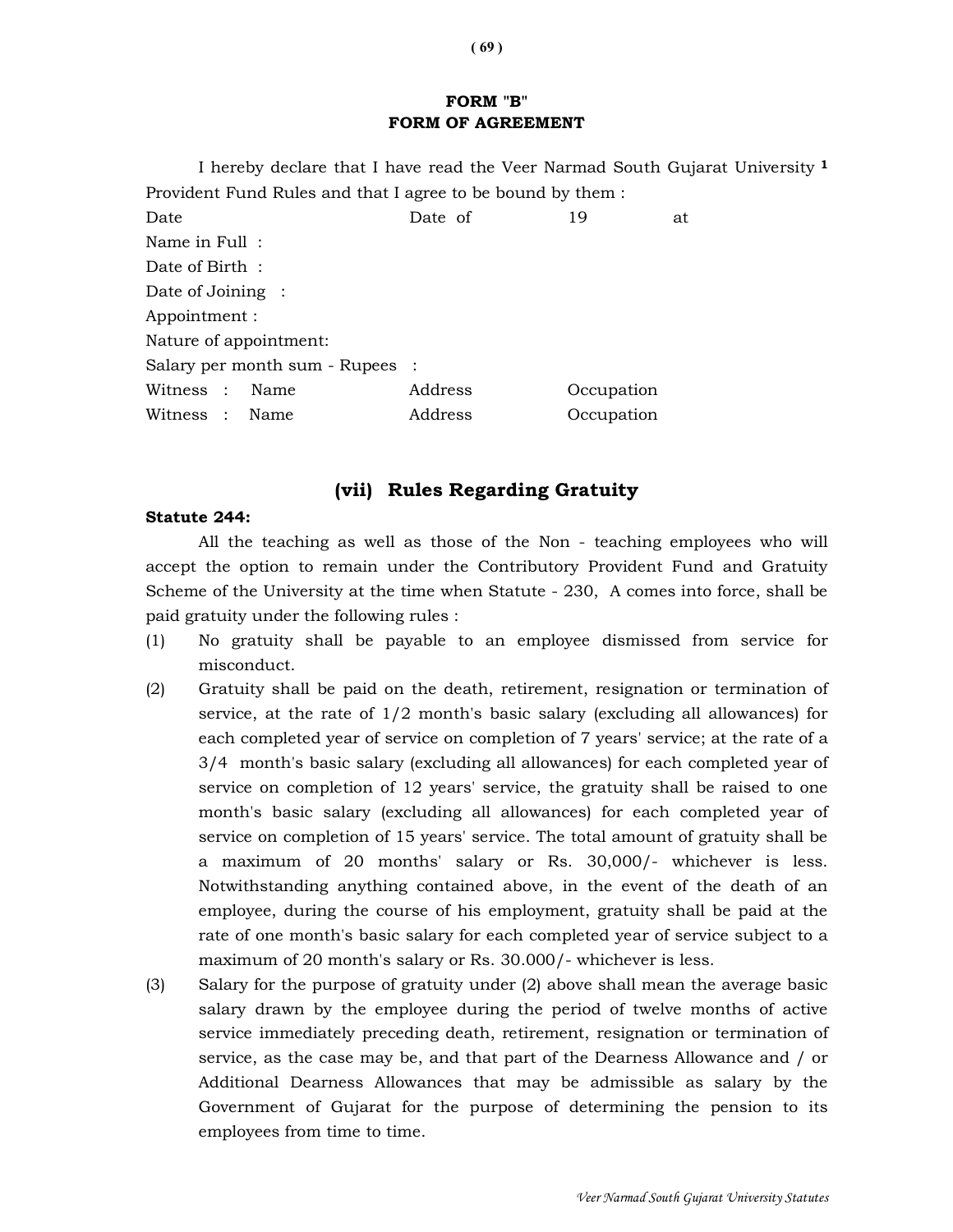(4) The University shall establish a fund known as 'Gratuity fund' for the purposeby contributing a suitable amount not exceeding 5% of the basic salary paid to its employees covered by the Scheme from the recurring expenditure of the University during every accounting year. The fund shall be regulated by the Syndicate in its discretion as may be deemed fit, by investing the amount of the fund in Government or other securities or by taking out a group-gratuity insurance policy with the Life Insurance Corporation with a view to discharging the University's liability in this behalf. In the event of a group - gratuity insurance policy being taken out by the University, notwithstanding anything stated above, the heir or heirs of an employee who dies during the course of employment shall be paid gratuity at the rate of one month's basic salary (excluding all allowances) per year of service for the number of year he would have otherwise ordinarily served, had he continued to live till the date of his retirement, subject to a maximum of 20 months' salary or Rs. 30.000/ whichever is less.

### (5) (DELETED)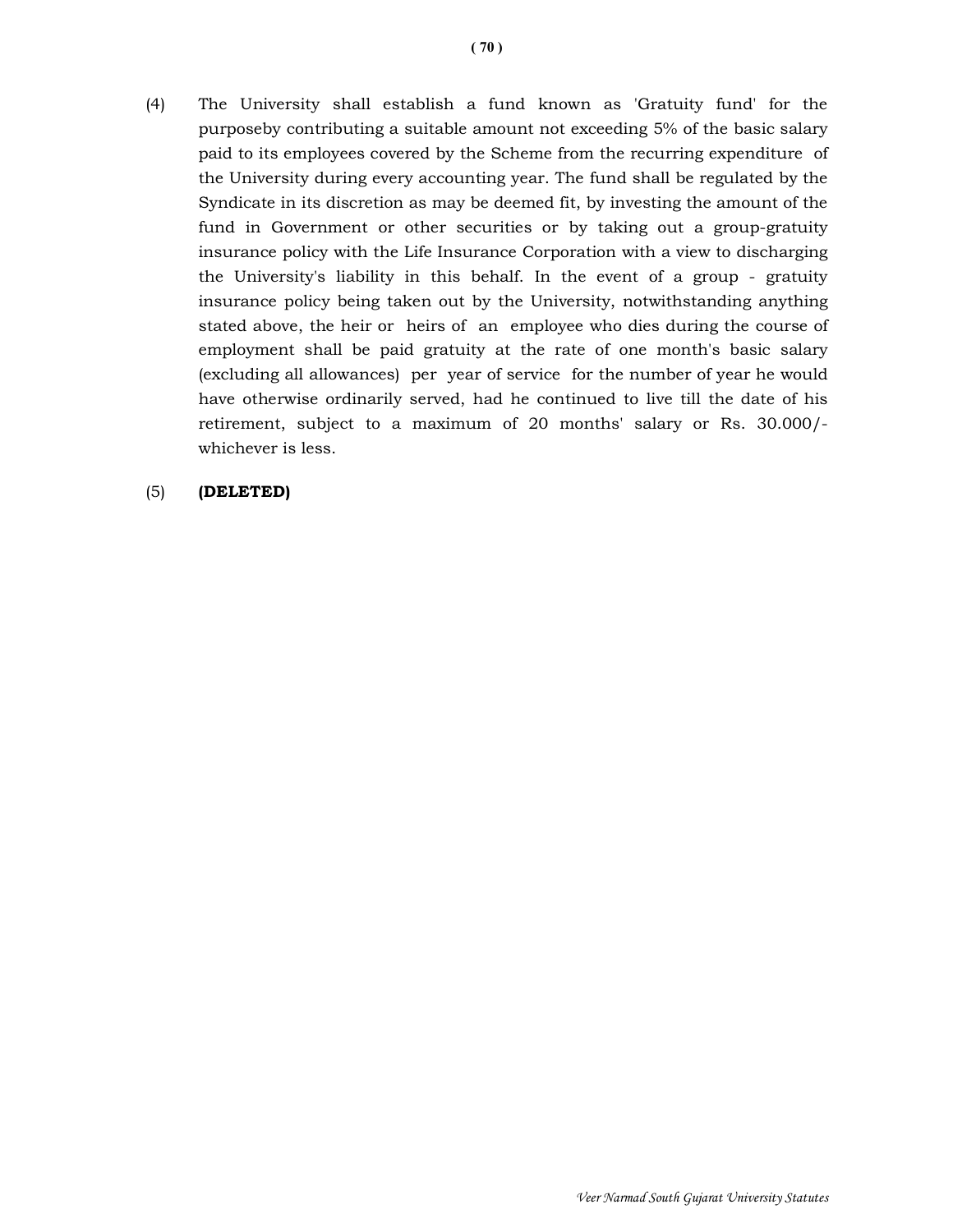# CHAPTER - XVIII ELECTIONS TO UNIVERSITY AUTHORITIES (a) Interpretation

#### Statute 245: (For all purposes of the Act)

- (a) The term 'teacher,' within the meaning of Section 2 (13) shall include:
	- (i) Professors, Readers, Lecturers, Junior Lecturers, full-time Demonstrators and Tutors who are giving instruction in a recognised Institution or an affiliated College or a University Department;
	- (ii) Every person who is appointed or recognised as a teacher of the University as defined by Section 2 (13);
	- (iii) Instructors of Physical Training who are graduates and hold a Diploma in Physical Education, provided they are on the permanent staff of a college;
	- (iv) (a) Honoraries or Assistant Honoraries, who are tutors in Medical College;
		- (b) Honorary Consultants in Medical Colleges or recognised Institutions provided they put in teaching / research guidance to Post - graduate students for a minimum of four hours a week.

 Notwithstanding anything contained in (i), (ii) and (iii) above, the name of a part-time teacher who does not work for at least four periods a week or in the case of a teacher doing exclusively research guidance, for at least four hours a week in any affiliated College, recognised Institution or University Department, shall not be included in the electoral roll of the teachers in any Faculty.

- (b) Teachers imparting instruction in a High School in the University area for not less than twelve hours or eighteen periods per week, whichever is less, are declared to be Secondary Teachers under Section 2 ( 11 ).
- (c) The term 'Head Master' shall mean the Head of a High School. Only one Head will be recognised as a teacher in case there is a joint or second head of the School.

#### Statute 246:

 Except as otherwise expressly provided for, all elections to the authorities of the University will be held in accordance with this chapter.

In this Chapter unless there is anything repugnant to the subject or context —

- (1) The expression "Voter" with reference to the election at any authority means any person or a representative of a public association or body entitled to vote at such elections.
- (2) The expression "continuing candidate" means any candidate elected or not excluded from the poll at any given time;
- (3) The expression "first preference " means the figure "1" standing alone opposite the name of a candidate; "second preference" means the figure "2" standing alone opposite the name of a candidate, in succession to the figure "1" "third preference" means the figure "3" standing alone opposite the name of a candidate, in succession to the figures "1" and "2" and so on;
- (4) The expression "next available preference" means a second or subsequent preference recorded in consecutive numerical order for a continuing candidate, the preference next in order on a voting paper for candidates already elected or excluded from the poll being ignored;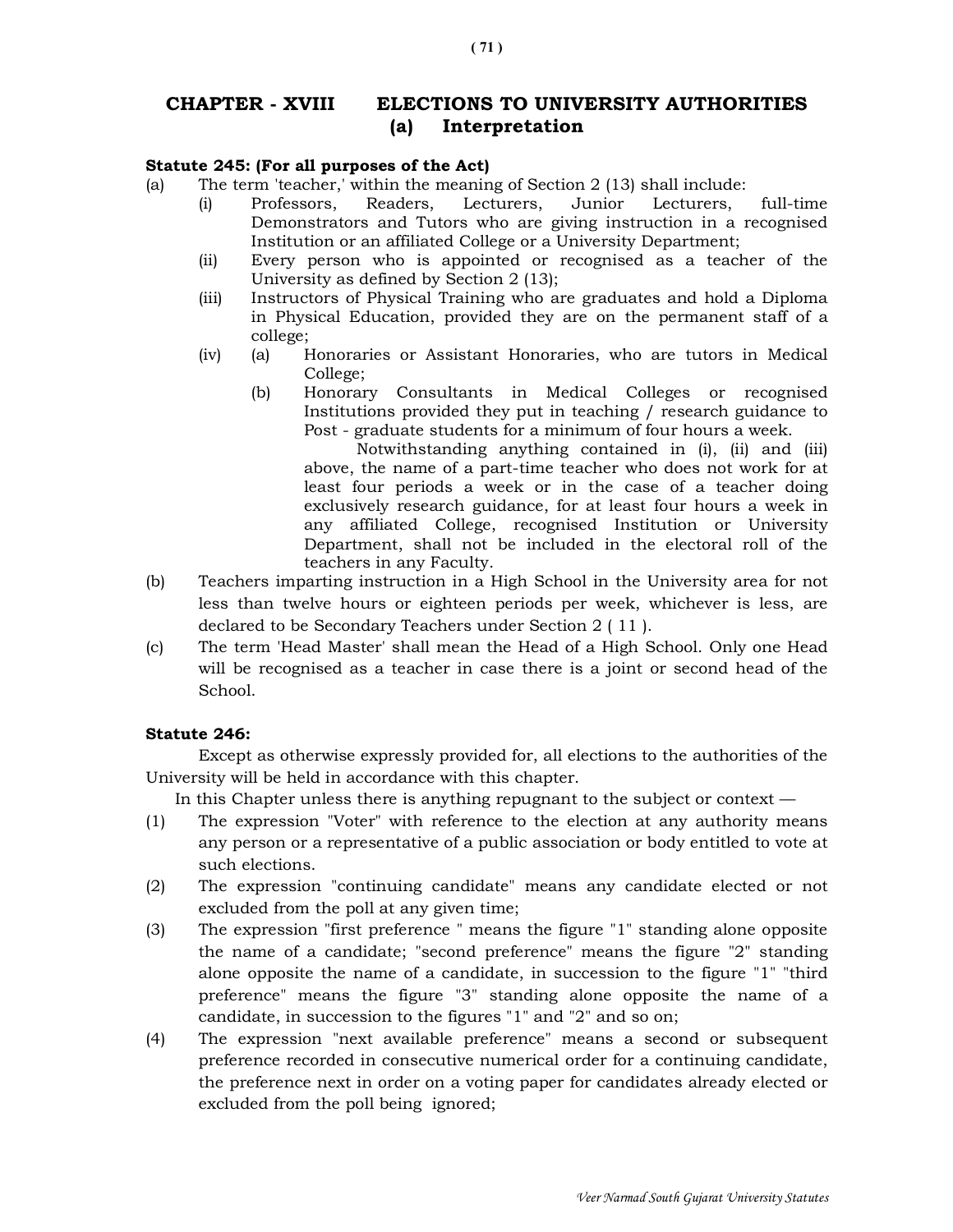- (5) The expression "transferable paper" means a voting paper on which following the first preference, a second or subsequent preference is recorded in consecutive numerical order for a continuing candidate;
- (6) The expression 'non transferable paper' means a voting paper on which no second or subsequent preference is recorded for a continuing candidate, provided that a paper shall be deemed to have become a nontransferable paper whenever —
	- (a) the names of two or more candidates (whether continuing or not) are marked with the same number and are next in order of preference;
	- (b) the name of the candidate next in order of preference (whether continuing or not) is marked —
		- (i) by a number not following consecutively after some other number on the voting paper;

### **OR** STREET STREET AND THE STREET STREET AND THE STREET STREET STREET AND THE STREET STREET AND THE STREET AND THE STREET AND THE STREET AND THE STREET AND THE STREET AND THE STREET AND THE STREET AND THE STREET AND THE ST

(ii) by two or more numbers;

#### OR

- (c) for any other reason it cannot be determined for which of the continuing candidates the next available preference of the elector is recorded.
- (7) The expression 'original vote' in regard to any candidate means a vote derived from a ballot paper on which the first preference is recorded for that candidate;
- (8) The expression 'transferred vote' in regard to any candidate means a vote derived from a voting paper on which a second or subsequent preference is recorded for that candidate;
- (9) The expression 'surplus' means the number of votes by which the total number of votes, original and transferred, credited to any candidate, exceeds the quota;
- (10) The expression "count" means
	- (a) all the operations involved in the counting of the preferences recorded for candidates;

#### or

 (b) all the operations involved in the transfer of the surplus of an elected candidate;

#### or

 (c) all the operations involved in the transfer of the votes of an excluded candidate or of two or more candidates excluded together,

#### Statute 247:

# (b) Date and Conduct of Elections

Subject to Section 57 of the Act, the Vice - Chancellor shall have the power ;

- (a) to fix the date of election;
- (b) to decide in cases of doubt the validity or invalidity of a vote recorded and to declare the result of each election.

#### Statute 248:

 The Vice-Chancellor shall have the power to hold elections in anticipation, of vacancies about to occur by efflux time.

#### Statute 249:

 Except as otherwise provided for, the Registrar shall be responsible for the conduct of all elections.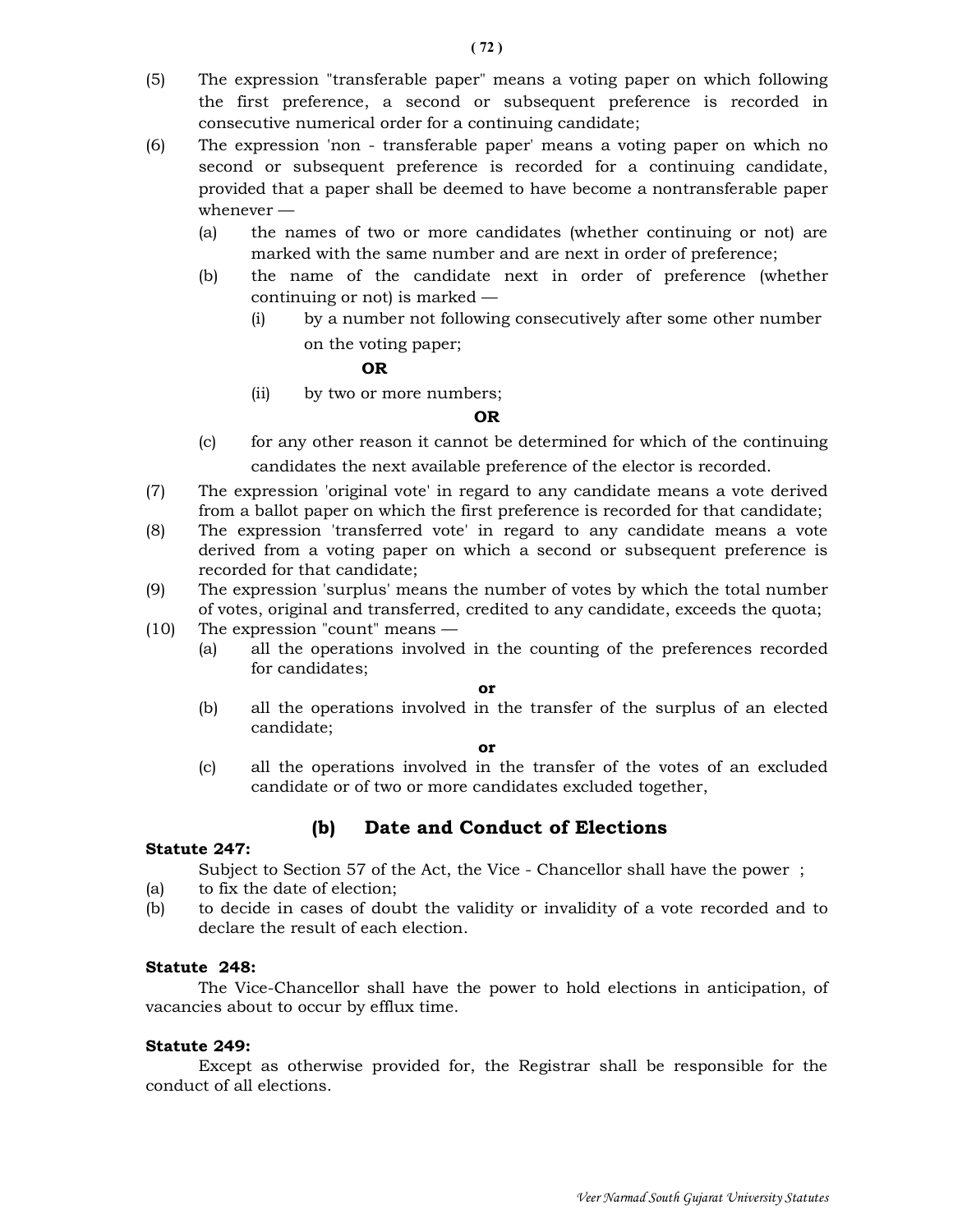# (c) Mode of Election

# Statute 250:

- (a) Except when otherwise provided, all elections to the Senate under Section 16 (1) Class II (A) shall be held by ballot either at a meeting of the public association or body or at polling centres to be fixed by the Vice-Chancellor.
- (b) Elections of the Deans and election by any Authority of the University to any other of its Authority shall be held at a meeting of such Authority in accordance with the relevant Statutes.

# (d) Electoral Rolls

# Statute 251:

- (a) The Registrar shall maintain Electoral Rolls of all persons or public associations or bodies entitled to elect members to the authorities of the University showing the names and addresses of all persons or associations or bodies qualified to vote, provided further that such persons who are entitled to vote shall be ordinarily residing in the Veer Narmad South Gujarat University area.
- (b) Except when an election is held at a meeting, the persons, public associations or bodies, as the case may be, entitled to vote at an election to any of the authorities, shall be respectively, the persons or public associations or bodies whose names are entered on their respective Rolls.
- (c) A Person shall cease to be a member of an authority or office of the University and his name on the respective electoral roll shall be deemed to be deleted as soon as his age exceeds the age limit prescribed by the State Government.

# Statute 252:

- (a) The rolls of persons, public associations or bodies entitled to vote at an election to the Senate shall be published except when otherwise specified, at least fortytwo days before the date of election. An announcement that the rolls are ready shall be inserted in such newspapers as the Vice - Chancellor may select, at least 35 days before the date of election.
- (b) Copies of the roll, with corrections, if any, shall be delivered to any person on payment of such fees as may be prescribed from time to time by the Syndicate.

# Statute 253:

The Vice-Chancellor shall have the authority to correct the rolls if any omission or wrong entries be brought to his notice at least 21 days before the date of election. The Vice - Chancellor's decision in the matter shall be final.

(e) Notice of Election

# Statute 254:

# Whenever there is a vacancy in any authority of the University other than the Senate, the notice of election relating thereto shall be given to all voters whose names stand on the rolls revised on 31st December preceding the date of election, except when otherwise provided, at least 21 days before the date of election and in the said notice the date fixed as the last day for receiving nominations and the date of election shall be precisely stated and relevant details regarding the vacancy given.

(f) Nominations

# Statute 255:

# Subject to the provisions of Section 16 of the Act, in all cases where nominations are invited by the Registrar, any two voters whose names are on the electoral roll of the constituency or any two members of a public association or body entitled to vote, may, after the notice is issued, nominate as a candidate, any person, entitled to stand as a candidate in the respective constituency, by sending to the Registrar, or delivering to him at the University office, a nomination paper, so as to reach him at or before 4-00 p. m. on the last date fixed for receiving nominations.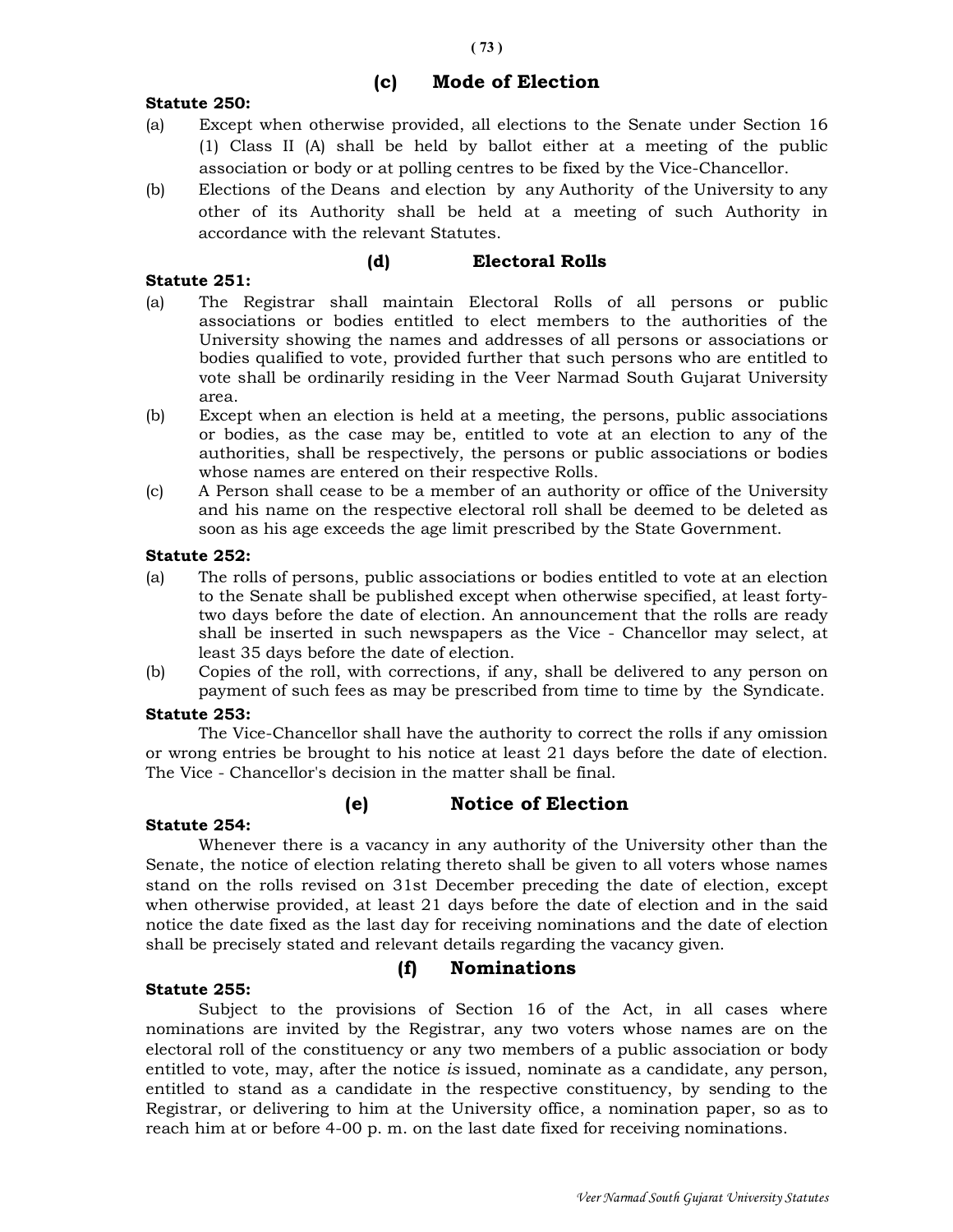## Statute 256:

 The last date for the receipt of nominations in the case where an election is to be held at a meeting of any public association authority or body other than the Senate of the University, shall be at least seven clear days before the date of the meeting.

## Statute 257:

 Nomination papers shall be in the form prescribed by the Syndicate for the purpose and shall be dated and signed by two voters or by two members of the public association or body entitled to vote and shall contain the names in full, addresses and degree or degrees and designations, if any, of the signatories and of the candidates nominated. No person shall be nominated as a candidate for election unless he signifies his consent on the nomination paper and makes such declarations as may be prescribed in the form. A nomination paper which does not comply with all the formalities required by the relevant Statutes shall be rejected.

#### Statute 258:

 At any time before the day and hour fixed as the day and hour for the scrutiny of nominations, or at any time within 48 hours after the result of the scrutiny of the nomination papers is declared, it shall be open to a candidate to withdraw his nomination, provided that he sends to the Registrar, so as to reach him before the day and hour fixed as aforesaid, an intimation of withdrawal in writing duly signed by him.

# Statute 259:

- (a) As soon as possible, but not earlier than 24 hours, after the last day and hour fixed for the receipt of nomination, at a time and place fixed by the Vice-Chancellor and notified in the notice of election, the Vice-Chancellor or any person or persons, nominated by him, shall scrutinise and accept or reject the nomination. The candidate or his nominee duly authorised by him in writing in this behalf, shall be entitled to be present at such scrutiny.
- (b) If any party is aggrieved with the decision of the scrutineers, an appeal shall be made to the Vice - Chancellor within 24 hours of the declaration of the decision of the scrutineers. The Vice - Chancellor shall give his decision as early as possible but not later than 48 hours after the receipt of appeal by him and his decision shall be final.
- (c) The list of such valid nominations shall be published at least in two leading newspapers.

#### Statute 260:

 If the number of candidates validly nominated does not exceed the number of vacancies to be filled, the candidates so nominated shall be declared to have been elected.

# (g) Procedure for Election by Ballot at a meeting

#### Statute 261:

These Statutes shall apply only to elections by the Authorities of the University.

#### Statute 262:

 The time during which the ballot-box shall be kept open for the receipt of voting papers as determined by the Vice - Chancellor, or the Senior member convening the said meeting, shall be precisely notified to the voters in the notice of election.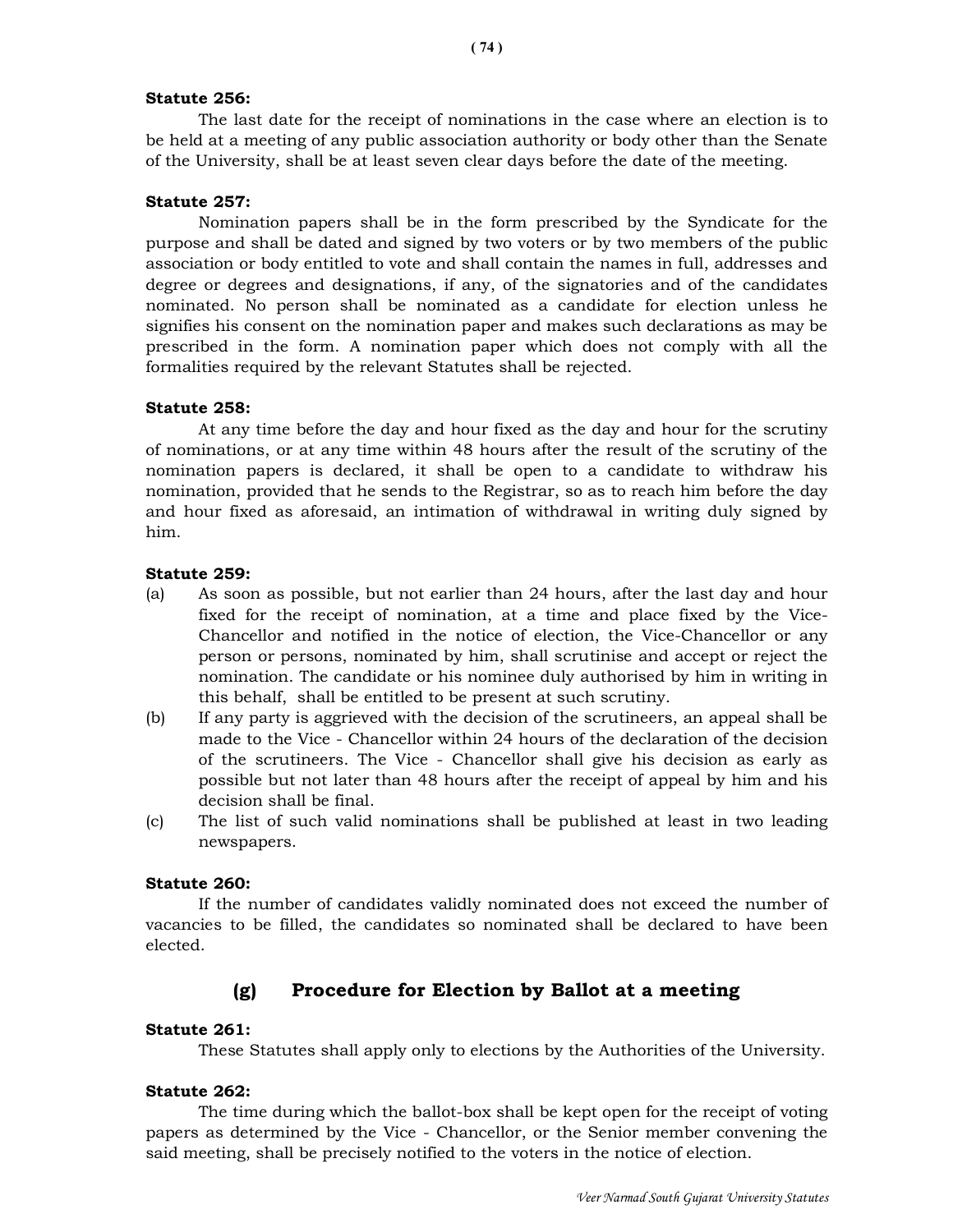## Statute 263:

Ballot papers with the names of persons only nominated, printed or typed thereon, will be furnished at the meeting held for the purpose of the election. All the members present at the meeting shall be entitled to vote in the election.

## Statute 264:

Not less than four days before the meeting, the names of persons duly nominated shall be notified to all those entitled to be present and vote at the meeting.

## Statute 265:

Notwithstanding anything contained in the Statutes, the following election to the Syndicate, by the Senate viz., the election of five persons of the Syndicate from amongst its members who are not Principals, Teachers, Head Masters, Heads of Recognised Institutions or Secondary Teachers under Section 19 (I) (vii) of the Act, shall be conducted as mentioned below:

- (1) The Registrar shall inform each member of the Senate of the date fixed by the Vice - Chancellor for the election referred to above and shall send to each member at least fifteen days before the prescribed date of election, a list of members of the Senate and an intimation to the effect that nominations duly proposed and seconded as prescribed in Statutes 255 - 257 shall be received by the Registrar at his office up to 4-00 p. m. on a date not later than nine days before the date of election;
- (2) Such nominations shall be in accordance with Statute 257 in so far as they are applicable;
- (3) The list of valid nominations shall be sent to each member of the Senate at least five days before the date of election;
- (4) The election shall be conducted in the manner prescribed in Statutes 262 264.
- (5) After the scrutiny of voting papers is completed, the Registrar shall report to the Vice-Chancellor the result of the scrutiny and shall announce the same on the Notice Board of the University.

# (h) Procedure for Election by Ballot at Polling Centres

#### Statute 266:

In all cases when an election is held wherein votes are to be recorded at polling centres, the procedure for the recording of votes by ballot shall be as under :-

- (1) A polling centre shall be provided by the University Authorities and an election officer appointed at places where there is a College or recognised Institution and at such other places as the Vice -Chancellor may fix.
- (2) The hours of voting at the respective centres of election shall be determined in advance and stated in notice of election.
- (3) Names of persons duly nominated shall be notified to voters as soon as possible after the nominations have been scrutinised.
- (4) The election officer shall keep order at the polling station. No person other than a voter shall be permitted to enter the polling station.
- (5) No voter shall be allowed to enter the polling station for recording his vote before the commencement or after the expiry of the period fixed for the purpose.
- (6) Each polling station shall have such number of compartments as the election officer thinks necessary to enable each voter to record his vote, screened from observation.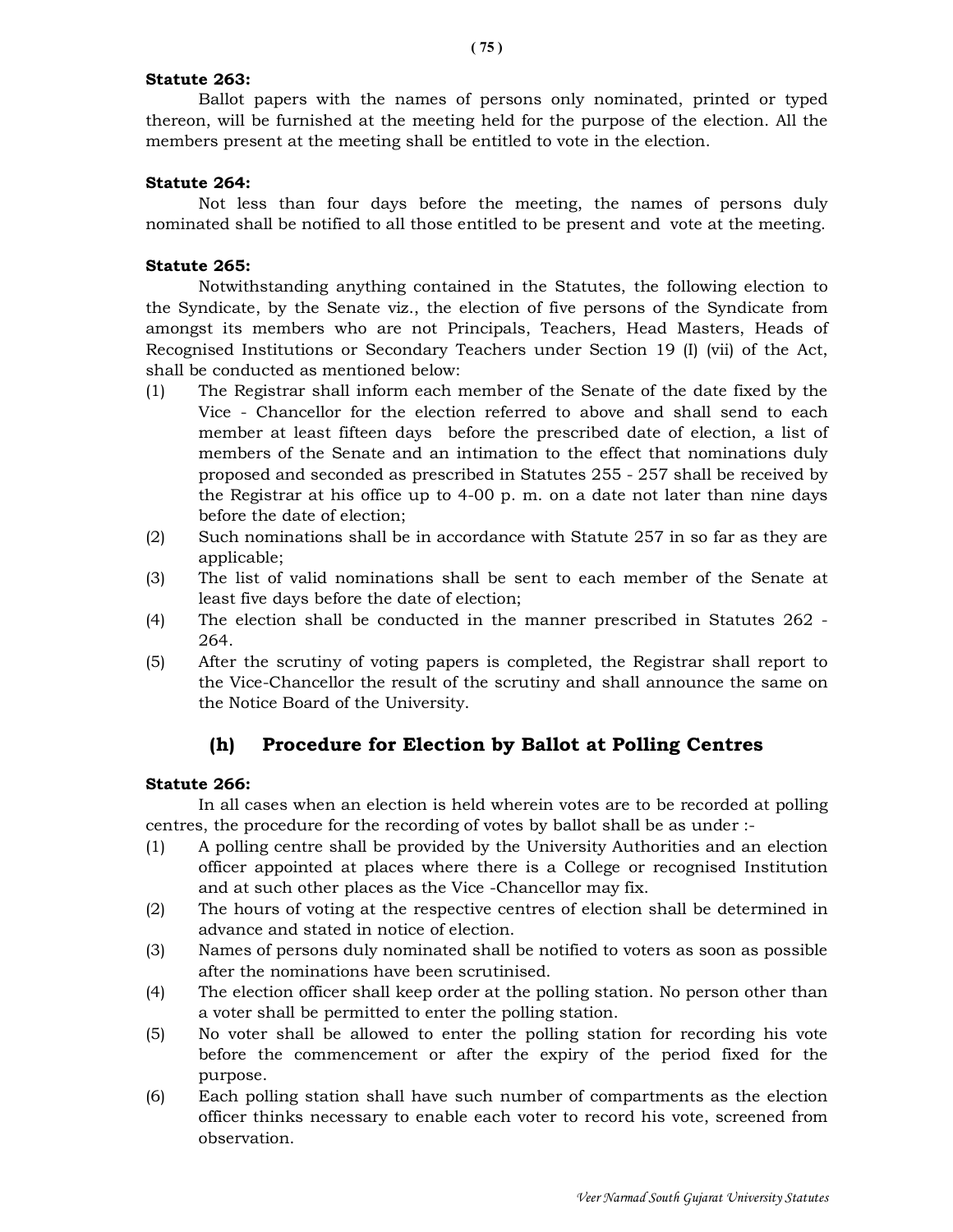- (7) Immediately before the polling commences, the election officer shall show to the candidate or his authorised agents present at the station that the ballot box is empty and shall then lock and seal it for use.
- (8) Immediately before the ballot paper is issued to a voter, the number of the voter shall be entered on the counterfoil and a mark shall be placed by the issuing officer in his copy of the electoral roll against the number of the voter to whom the voting paper is issued.
- (9) The voter, on receiving the ballot paper, shall forthwith proceed to one of the compartments, where he shall mark and put his paper into the ballot box.
- (10) Every voter shall vote without undue delay and shall quit the polling station as soon as he has put his ballot paper into the ballot box.
- (11) If a voter spoils his ballot paper inadvertently he may be given another, and the spoiled paper and its counterfoil shall be cancelled by the election officer.

#### Statute 266 - A

 If the Vice-Chancellor receives a complaint of gross malpractice in voting at any polling centre for a particular constituency he may, at his absolute discretion, within two days after receiving the complaint, give orders to the Registrar for re-polling at the particular polling centre for the particular constituency after verifying the complaint and after satisfying himself of the gross malpractice at that centre for that constituency. He shall decide a new date of re - election at the polling centre concerned not later than 21 days of the previous polling and also give at least 10 days notice to the voters of the centres and new identity cards shall be sent by post along with the election notice. The counting of this constituency shall take place only after re-polling.

 The ballot-papers of the constituency in which the re - polling has been ordered shall be kept in polling-centrewise in sealed covers till the counting of this constituency is under taken. During this process the candidate or his representative shall be allowed to remain present and put his signature on the sealed covers.

#### Statute 267:

- (1) For the purpose of election of their representatives, the public associations or bodies named in sub-clauses (a) and (d) of Section 16(1) Class II (A) Clause (iv) of the Act, the public association or body shall make the necessary arrangement to hold the election so that result of the election is known in due time. Such election shall be held at a meeting of the public association or body according to the system of proportional representation by means of a single transferable vote by ballot in the manner prescribed in Section 55 of the Act.
- (2) The Vice-Chancellor shall appoint the President or the Secretary of the Public Association or Body as the Returning Officer, for the purpose of holding the election. The Returning Officer shall for the purpose of such election exercise, as far as applicable, the powers of the Registrar under the Rules.
- (3) On the result of such election being known the said association or body concerned shall make a return to the University intimating the name or names, degrees and addresses of the persons so elected by it, signed by the President concerned, and in the case of the Gujarat Legislative Assembly by the Secretary to the Gujarat Legislature Secretariat.

#### Statute 268:

 For the purpose of election of their representative under sub-clause (b) of Section 16 (i) Class II (A) Clause (iv) of the Act, the election will be held at the University office or at a polling centre or centre fixed by the Vice - Chancellor, according to system of a single transferable vote by ballot in the manner prescribed in Section 55 of the Act.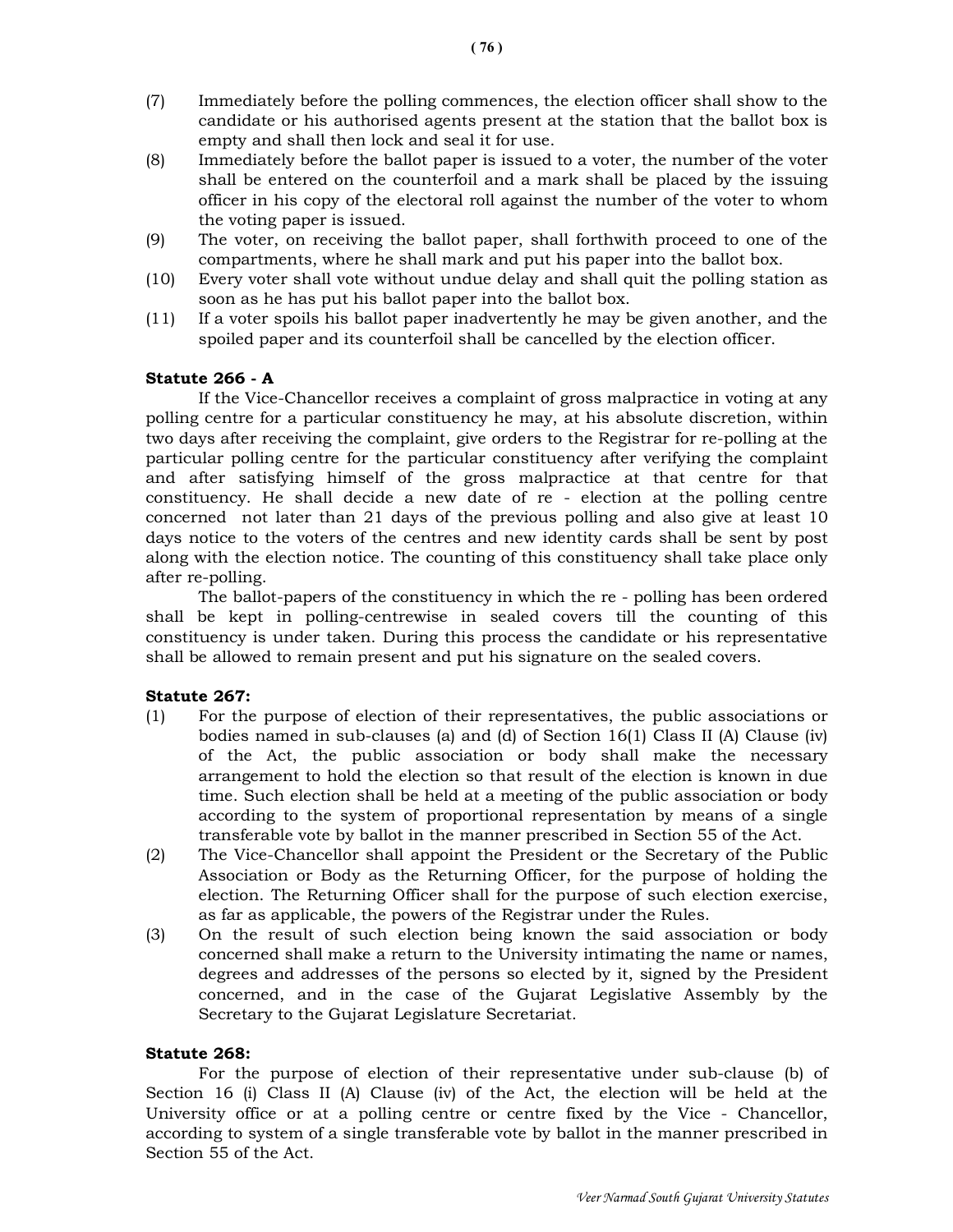# (i) Procedure for Election by Post

Statute 269: (DELETED)

Statute 270: (DELETED)

Statute 271: (DELETED)

# (j) Voting Paper and Voting

## Statute 272:

A voting paper shall be, as far as possible, in the following form :

# VEER NARMAD SOUTH GUJARAT UNIVERSITY 1, SURAT Voting Paper

Election by \_\_\_\_\_\_\_\_\_\_\_ to \_\_\_\_\_\_\_

## Name of Candidates Mark order of preference in the spaces below

#### Statute 273:

- (1) Each elector shall have one transferable vote.
- (2) An elector in recording his vote :
	- (a) must place on his voting paper the figure '1' opposite the name of the candidate for whom he wants to vote, and
	- (b) may in addition indicate the order of his choice or preference for as many other candidates as he pleases by, placing against their respective names the figures '2', '3', '4','5' and so on, in consecutive numerical order.

#### Statute 274 :

A voting paper is invalid if -

(a) the figure '1' standing alone, indicating a first preference, is not placed;

#### or

(b) the figure '1' standing alone, indicating a first preference, is placed opposite the names of more than one candidate;

#### or

(c) the figure '1' standing alone, indicating a first preference, and some other figures and / or marks are placed opposite the name of the same candidate;

or

(d) it cannot be determined for which candidate the first preference of the vote is recorded.

or

(e) any mark is placed by the voter on the ballot paper, by which he may afterwards be identified;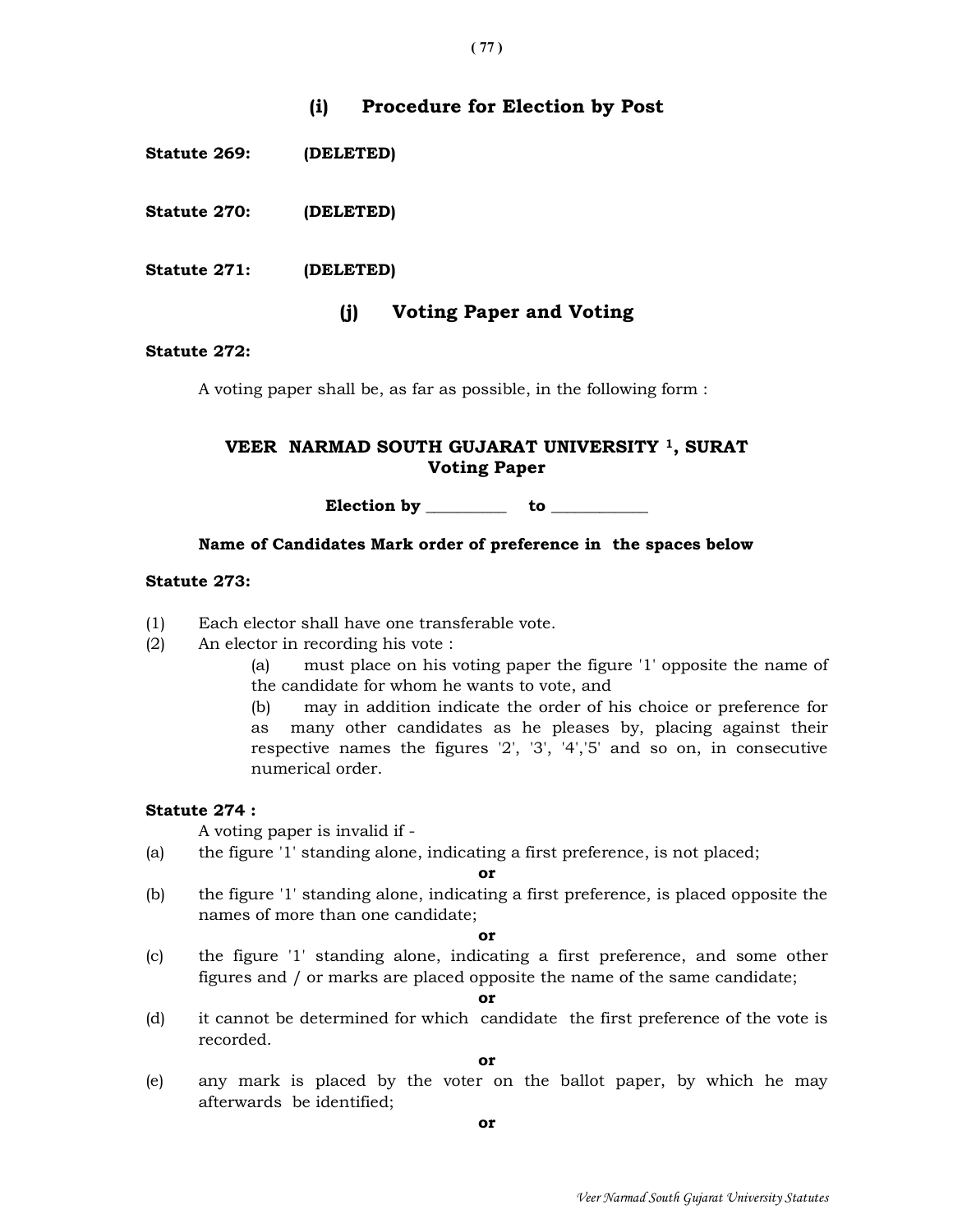(f) there is any erasure or alteration in the figures indicating the voter's preference;

or

(g) the figure indicating the preference is not recorded in the space provided for the said purpose in the ballot paper.

# (k) Scrutiny and Counting of Voting Papers

## Statute 275:

- (1) All voting papers shall be scrutinised by the Registrar and such other person or persons as may be nominated by the Vice-Chancellor.
- (2) When there are more polling centres than one, voting papers of all the polling centres shall be first mixed up and then scrutinised by the Registrar and such other person or persons as may be nominated by the Vice-Chancellor. The candidate or his agent duly authorised by him in this behalf shall be entitled to be present at the time of scrutiny and counting. In case of a doubt or dispute regarding the validity of ballot paper, the decision of the majority of the scrutineers and, in the event of a tie, that of the Vice-Chancellor shall be final.

#### Statute 276:

- (a) After the voting papers for an electoral body have been counted the Registrar shall examine the voting papers, rejecting those whichare invalid and record the total number of valid and invalid voting papers.
- (b) He shall sort them into parcels according to the first preference recorded for each candidate.
- (c) Each valid voting paper shall originally have a value of 100 votes. The Registrar shall count the number of papers in each parcel and shall credit each candidate with a number of votes equal to 100 times the number of valid papers on which a first preference has been recorded for such candidate and he shall tally the total number of such votes for all candidates put together with the value of total number of valid papers recorded under statute 276 (a).

#### Statute 277:

 The Registrar shall then divide the total value of valid papers by a number exceeding by one, the number of vacancies to be filled. The result increased by one (any fractional remainder being disregarded) shall be the number of votes sufficient to secure the election of a candidate. This number is here in after called the "quota."

#### Statute 278:

 If, at the end of any count, the number of votes credited to a candidate is equal to or greater than the quota, that candidate shall thereupon be elected.

#### Statute 279:

- (1) If, at the end of any count, the number of votes credited to a candidate is greater than the quota, the surplus shall be transferred, as in this Statute provided, to the continuing candidates for whom the next available preferences have been recorded on the voting papers in the parcel or sub-parcel last received by the elected candidate.
- (2) (a) If more than one candidates have surplus, the largest surplus shall be first dealt with.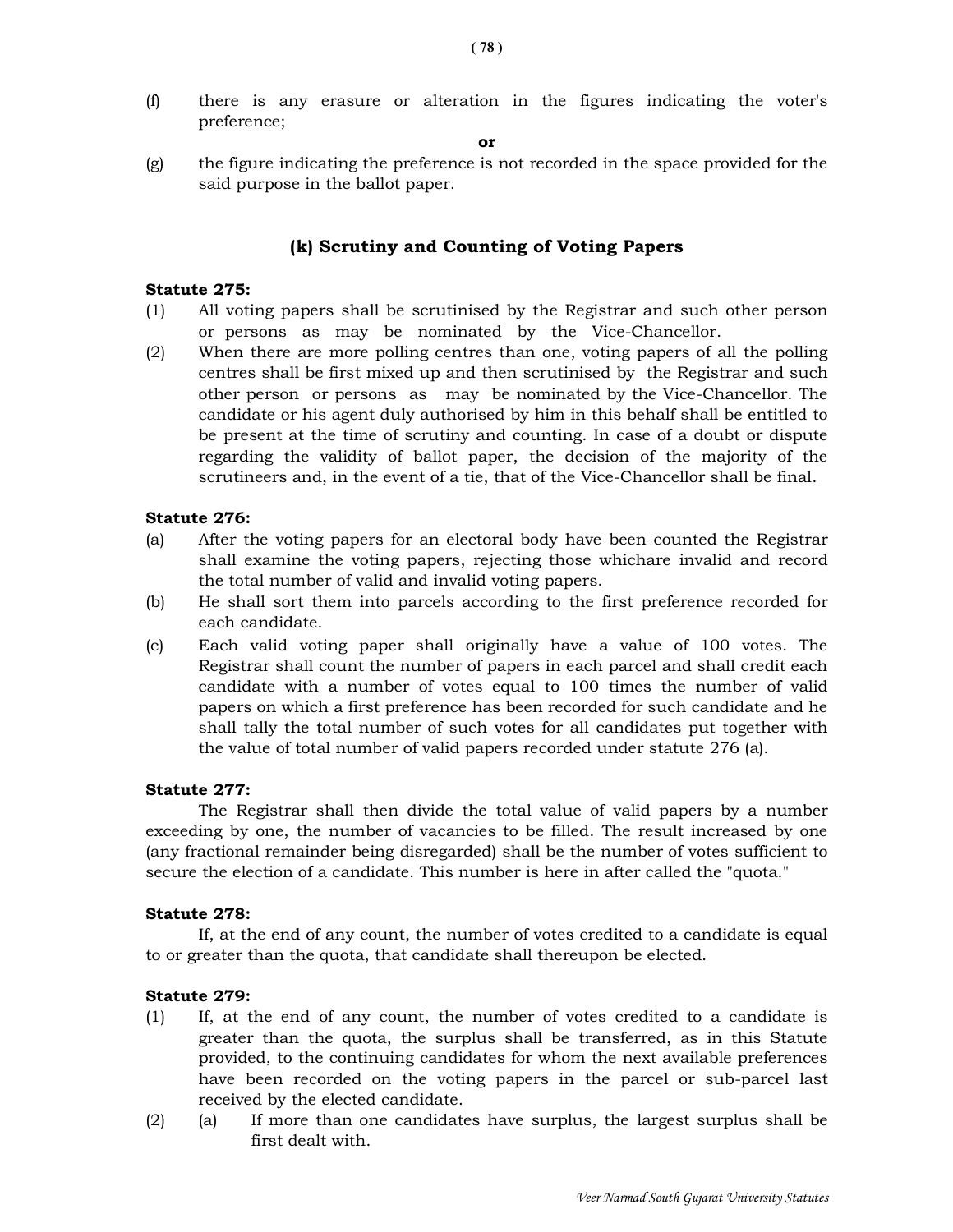- (b) If two or more candidates have an equal surplus, the surplus of the Candidate with the greatest number of votes at the first count at which the candidates in question have an unequal number of votes shall be first dealt with. When the number of votes credited to such candidates are equal at all counts the Registrar shall determine by lot which surplus he will first deal with.
- (3) The Registrar need not transfer a surplus when the surplus, together with any other surplus not transferred is less than the difference....
	- (a) between the votes of the candidate lowest on the poll and the votes of the next higher candidate:

or

- (b) between the total of the votes of the two or more candidates lowest on the poll and the votes of the next higher candidate, provided that the exclusion from the poll of the aforesaid two or more candidates lowest on the poll shall not reduce the number of continuing candidates below the number of vacancies remaining to be filled.
- (4) (a) If the votes credited to an elected candidate consist of original votes only, the Registrar shall examine all the papers contained in the parcel of the elected candidate whose surplus is to be transferred;
	- (b) If the votes credited to an elected candidate consist of original and transferred votes or of transferred votes only, the Registrar shall examine the papers contained in the sub-parcel last received by the elected candidate whose surplus is to be transferred;
	- (c) In either case the Registrar shall sort out the transferable papers into sub-parcels according to the next available preferences recorded thereon, shall make a separate sub -parcel of nontransferable papers and shall ascertain the number of papers in each sub-parcel.
- (5) The Registrar shall transfer the whole of each sub-parcel of transferable papers to the continuing candidate indicated thereon as the elector's next available preference and shall set aside the non-transferable papers, in a separate parcel.
- (6) (a) If the total value of transferable papers is less than or equal to the surplus, each transferred paper shall carry its last value.
	- (b) If the total value of the transferable papers is greater than the surplus, then each paper transferred shall carry a value equal to the ratio of the surplus to the number of transferable papers. The fractional part, if any, in the value so determined shall be ignored.
	- (c) Each sub parcel transferred under Statute 279 ( 5 ) shall be marked with the value (as calculated in (b) above of each paper in the subparcel and also shall be marked to indicate the count at which the transfer took place.

# Statute 280:

- (1) If, at the end of any count, no candidate has a surplus or if any existing surplus need not be and is not transferred, and one or more vacancies remain to be filled, the Registrar shall exclude from the poll the candidate lowest on the poll.
- (2) If, when a candidate has to be excluded, two or more candidates have each the same number of votes and are the lowest on the poll, the candidate with the lowest number of votes at the first count at which the candidates in question have an unequal number of votes shall be excluded, and when the number of votes credited to the candidates are equal at all counts, the Registrar shall determine by lot who shall be excluded.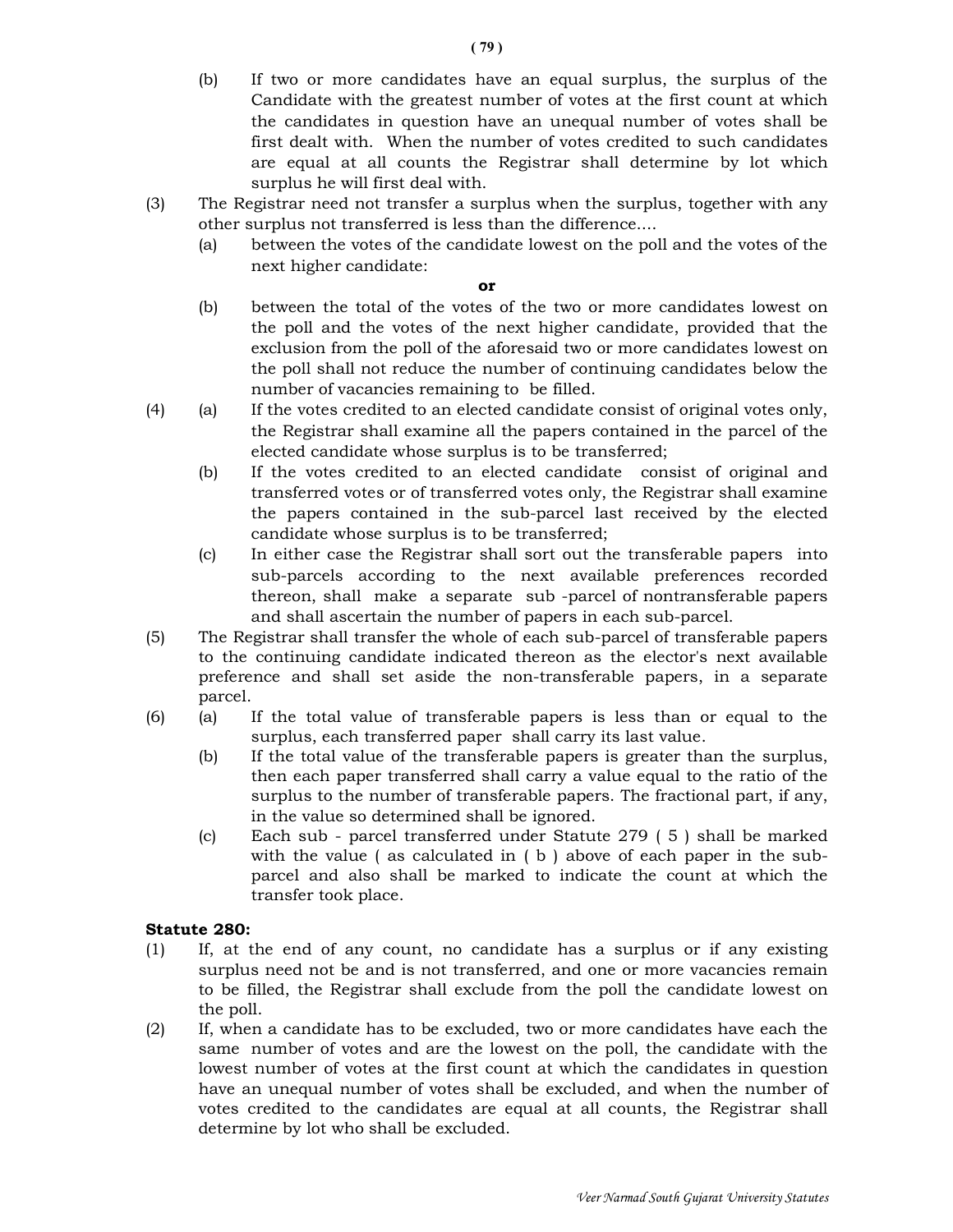- (3) Upon the exclusion of any candidate, the Registrar, save as hereinafter provided, shall examine all the papers credited to that candidates, shall sort the transferable papers into sub-parcels according to the next available preferences recorded thereon for continuing candidates, shall transfer each sub-parcel to the candidate for whom that preference is recorded and shall set aside as a separate sub-parcel the nontransferable papers.
- (4) (a) If the papers credited to the candidate consist of original papers only the Registrar shall examine all the papers in the parcel, shall sort the transferable papers into sub -parcels according to the next available preferences recorded thereon for continuing candidates, shall transfer each sub-parcel to the candidate for whom that preference is recorded and shall set aside as a separate sub-parcel the non - transferable papers. Each paper so transferred to a continuing candidate shall carry its original value of 100 votes.
	- (b) If the papers credited to the candidate consist of original as well as transferred papers, the Registrar shall first deal with the original papers as provided in sub clause (a) of this clause. The sub - parcels of transferred papers will then be dealt with one by one in the order in which they were transferred to the excluded candidate.
	- (c) In dealing with a sub-parcel of transferred papers of an excluded candidate, the Registrar shall examine all the papers of this parcel, shall sort the transferable papers into sub-parcels according to the next available preferences recorded thereon for continuing candidates, shall transfer each sub-parcel to the candidate for whom that preference is recorded and shall set aside the non-transferable papers in a separate sub-parcel. Each paper so transferred shall carry its last value.
	- (d) Each sub-parcel transferred under statute-280 (4) shall be marked with the value of each paper in the sub - parcel and also shall be marked to indicate the count at which the transfer took place.

# Statute 281:

- (1) If, at the end of any count the number of elected candidates is equal to the number of vacancies to be filled no further transfer votes shall be made.
- (2) If, on exclusion of a candidate, the number of then continuing candidates is equal to the number of vacancies unfilled, the continuing candidates shall there on be elected, and no further transfer of votes shall be made.

# Statute 282:

 The order of priority of election of elected members shall be the order in which they are severally elected. If at the end of any count two or more candidates are elected, the order of priority shall be according to the number of votes credited to such candidates beginning with the largest.

# Statute 283:

- (1) Whenever any transfer is made, each sub-parcel of papers transferred shall be placed on the top of the parcel, if any, of papers of the candidates to whom the transfer is made and that candidate shall be credited with a number of votes equal to the total value papers transferred to him.
- (2) Non transferable papers shall be set aside as a separate parcel together with any parcel of non-transferable papers already set aside.

# Statute 284:

 In case of equality of votes in any of the elections, the result will be determined by casting of lot by the Registrar in the presence of the Scrutiny Committee.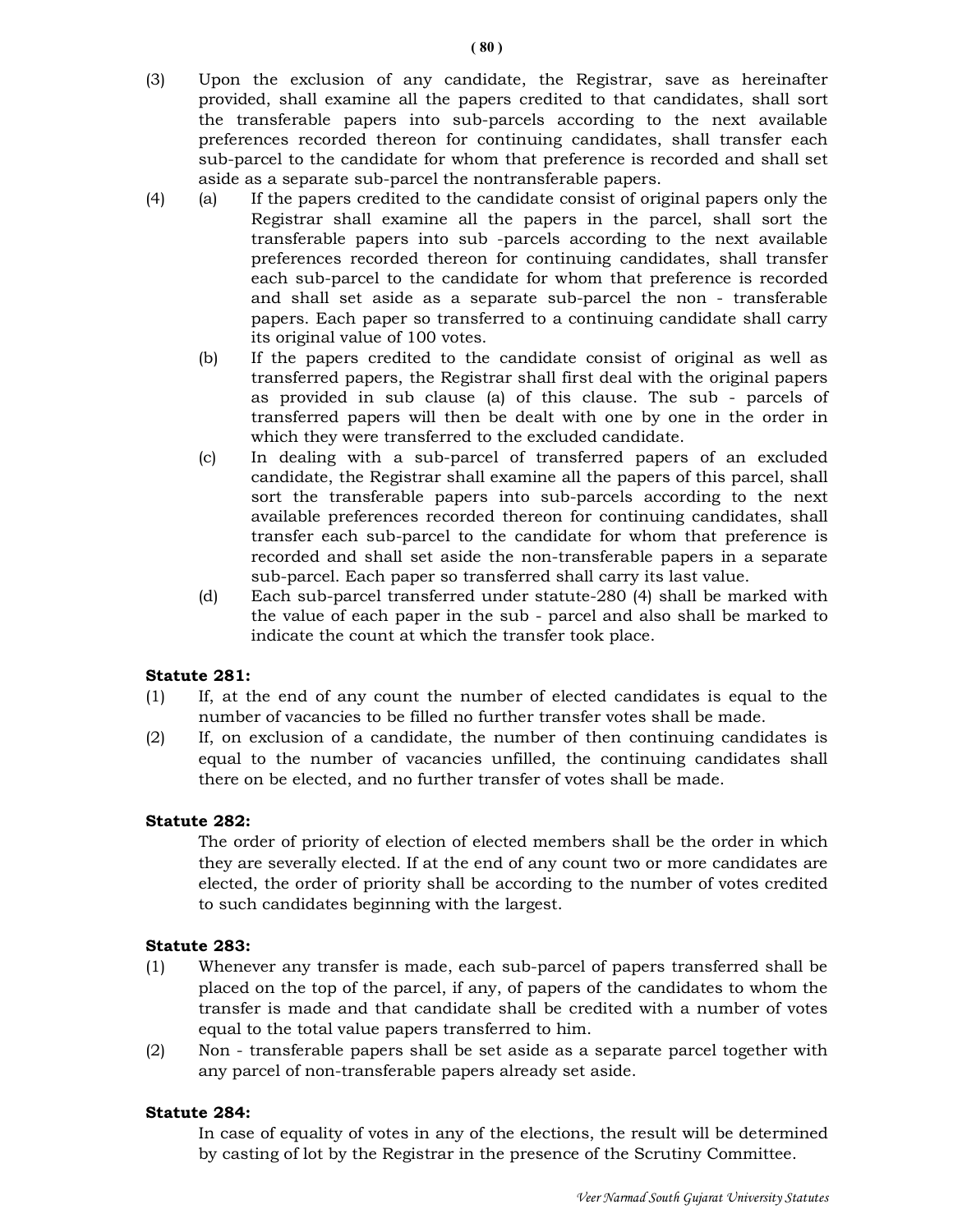## Statute 285:

 After the scrutiny is completed, the Registrar shall forthwith report to the Vice-Chancellor the result of the Scrutiny, and with his permission announce the same.

## Statute 286:

 The voting papers may be sealed and kept in the custody of the Registrar and shall be destroyed by him on expiry of thirty days after the announcement of the result of the election.

## Statute 287:

- (a) If a candidate elected to the Senate from more than one constituency, he shall by notice in writing signed by him and delivered to the Registrar of the University within seven days of the publication in the Gazette of the result of the last of such elections, choose which of these constituencies he shall represent and such choice once made shall be conclusive;
- (b) If the candidate does not make the choice referred to herein within the specified period of time, the Vice - Chancellor shall decide which constituency he will represent and his decision shall be final;
- (c) When any such choice has been made by the candidate, or a decision given by the Vice - Chancellor, the Vice - Chancellor shall direct the Registrar to take steps for holding an election in the constituency in which a vacancy has occurred by reason of such choice or decision;
- (d) Notwithstanding that such vacancy has not been filled, the Senate may proceed to hold elections in accordance with the relevant Statutes.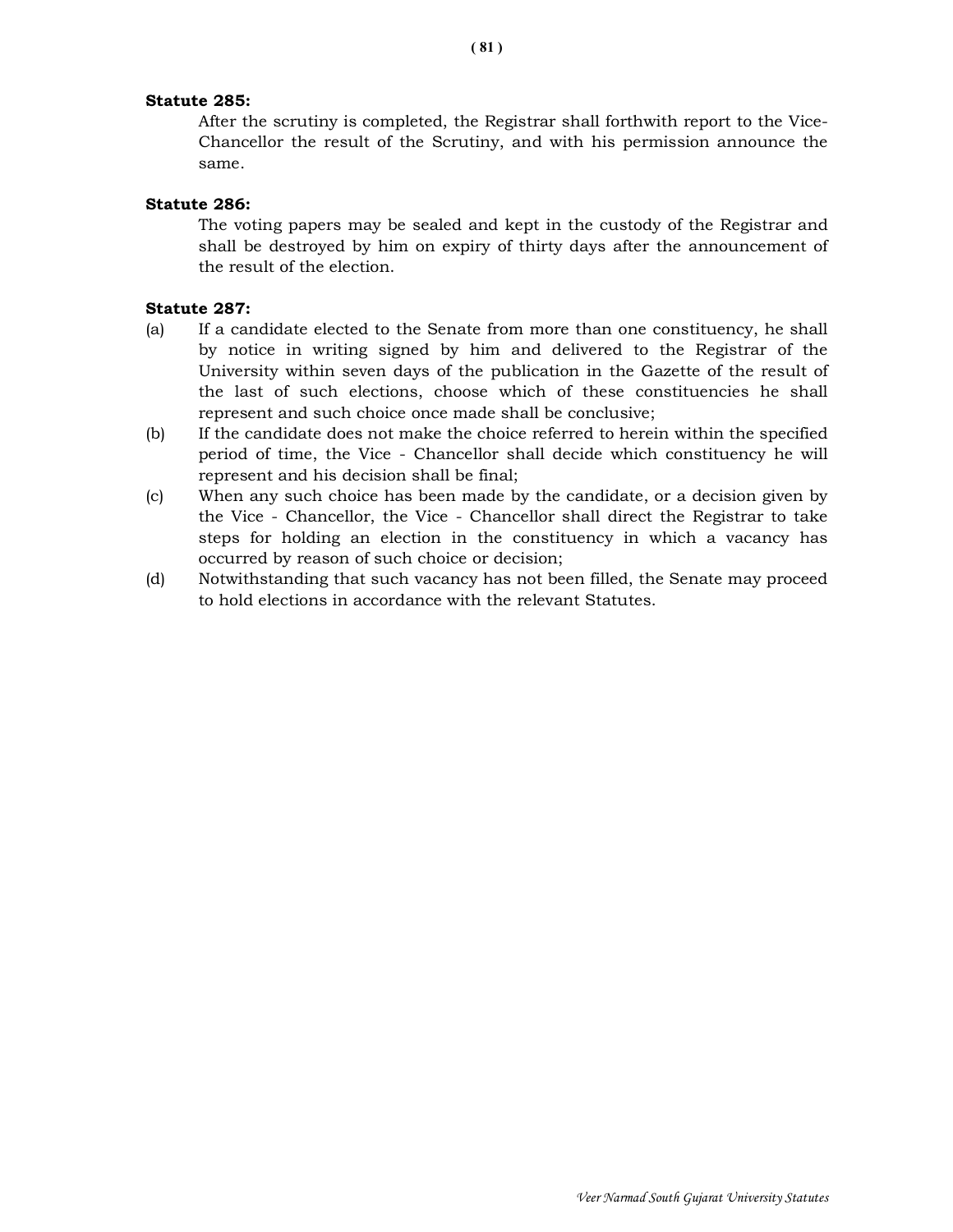# CHAPTER - XIX MISCELLANEOUS

# (1) Removal from Membership of University and Withdrawal of a Degree or Diploma

## Statute 288:

Before taking action contemplated in Section 47 (I ) it shall be incumbent upon the Syndicate to notify the person concerned of the action contemplated and to give him an opportunity to tender either in person or by a written statement, within twenty-one days from the date of issue of such notice, such defense as he may wish to put up. If the Syndicate after taking into consideration the defense so set up, decides to recommend to the Senate that action be taken against him, a copy of such recommendation shall be forwarded to him with an intimation of the date of the meeting of the Senate at which his case will come up for consideration and he shall be informed that if he has any further statement in writing to make, he should submit the same to the Syndicate six weeks before the date of the meeting. The statement, if any, so received, shall be submitted to the Senate with the recommendation of the Syndicate and the relevant details of the case.

# (2) Acceptance of Endowments for Fellowships, Scholarships, Prizes, Medals and other Awards

# Statute 289:

- (1) All offers of bequests, donations and endowments the management where of is to be vested in the University shall be accepted on conditions that the annual realisation there from shall be subject to a deduction of 5 percent thereof as management charges and the amounts realised by such annual deduction shall be credited to the General Fund of the University at the commencement of every financial year. It shall, however, be competent for the Syndicate to exempt certain donations from this condition of deduction of 5 percent of income as management charges.
- (2) The University shall not accept an endowment the benefits where of are sought to be restricted to any caste, creed or community, or the net annual income of which is less than Rs. 600/- in the case of a prize and Rs. 1500/- in the case of a medal and Rs. 2400/- in the case of a Scholarship, Medium of Instruction

#### Medium of Instruction

#### Statute 290:

- (1) Gujarati shall be the medium of instruction and examination.
- (2) Notwithstanding anything contained in (1) above, it will be permissible for any affiliated College, recognised Institution or University Department to use English or Hindi as medium of instruction and for any student to use English or Hindi as medium of examination;
- (3) Notwithstanding anything contained in (1) above, it will be permissible for any research student to submit his thesis, at his option, in Gujarati or English or Hindi;
- (4) Notwithstanding anything contained in clause (I) above, the medium of instruction and examination for Modern Indian Languages may be the respective language.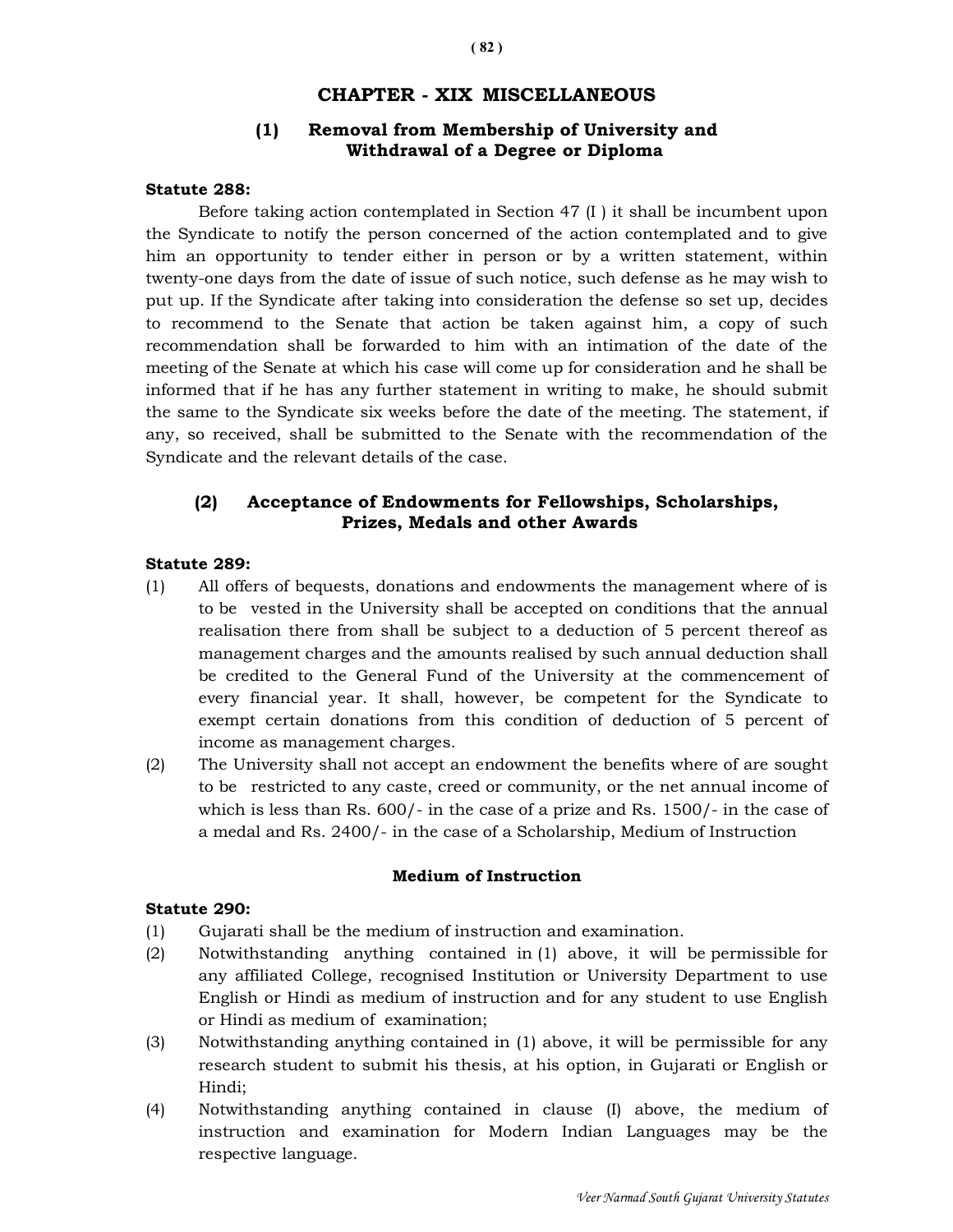# Statute 291: <sup>7</sup>

 The Following shall be the Departments of Teaching and Research, they shall provide post-graduate instruction, guide and undertake research in the following subjects:

- 1. Department of Economics
- 2. Department of Public Administration
- 3. Department of Sociology
- 4. Department of Psychology
- 5. Department of Human Resource Development (The Syndicate may organize these Departments into a University School of Social Sciences for administrative purpose.)
- 6. Department of Gujarati
- 7. Department of English
- 8. Department of Linguistics
- 9. Department of Comparative literature
	- (The Syndicate may organize the Departments into a University School of languages for administrative purpose provided that the Department of English may be required to participate in teaching English to other Classes as may be determined by the Syndicate.)
- 10. Department of Mathematics
- 11. Department of Statistics
- 12. Department of Physics
- 13. Department of Chemistry
- 14. Department of Bio Science
- 15. Department of Electronics Science
- 16. Department of Aquatic Biology. (The Syndicate may organize these Departments into a University School of Sciences for administrative purpose.)
- 17. Department of Computer Science
- 18. Department of Information & Communication Technology
- 19. Department of Biotechnology
- 20. Mahatma Gandhi Department of Rural Studies
- 21. Department of Business and industrial Management
- 22 Department of Law
- 23. Department of Education
- 24. Department of Library and Information Science
- 25. Department of Continuing Education and Extension Work.
- 26. Department of Journalism and Mass Communication
- 27. Department of Commerce

#### Statute 292: (DELETED)

#### Statute 293:

 There shall be a Head of the Department for each Department to be appointed by the Syndicate. The Syndicate shall appoint the senior most full lime teacher not below the rank of a Reader from amongst the staff of the Department to work as the Head of the Department. The whole time University Teacher appointed to act temporarily as the Head of University Department in the place of the permanent incumbent on leave shall not be considered to occupy the office under the designation of the Head of a University Department for the purpose of Section 16 (I) Class I (C) (i) and Section 19 (1) (vi).

 Notwithstanding anything contained above the Senior most whole time University Teacher not below the rank of a Reader in the Department appointed as officiating Head of the Department in a permanent vacancy caused by the death, retirement, resignation or termination of services or such other reason shall be deemed to hold office for the purposes mentioned above.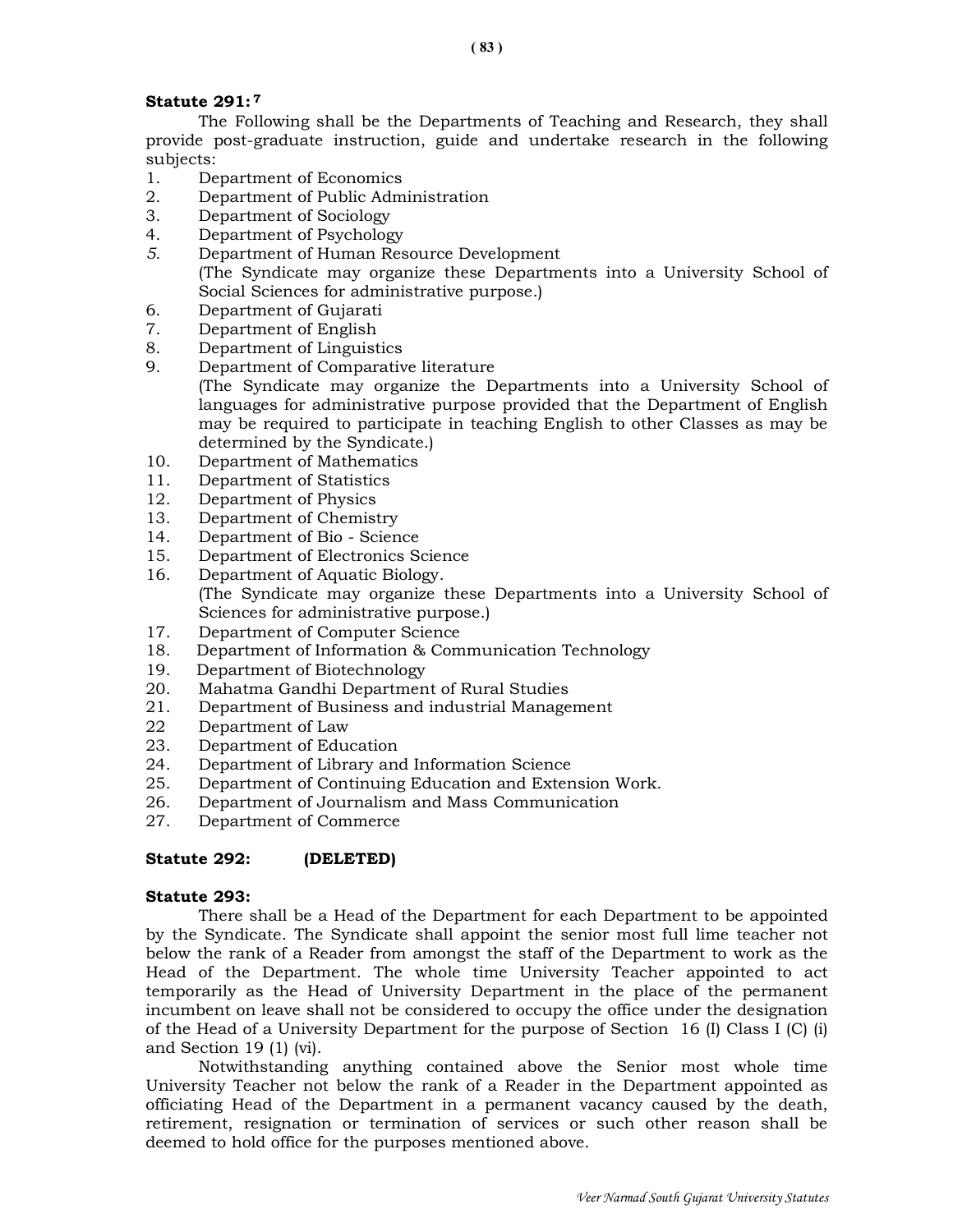# College Development Council Constitution

## Statute 294:

The College Development Council shall consist of:

- (1) Vice-Chancellor;
- (2) Dean of Council;
- (3) The Director of Higher Education Gujarat State or his representative;
- (4) Five Senior Teachers of the University Teaching Departments to be appointed by the Syndicate;
- (5) Nine Principals of the affiliated Colleges to be appointed by the Syndicate;
- (6) Nine Teachers of the affiliated Colleges to be appointed by the Syndicate;

# Dean of the Council

## Statute 295:

- (1) The Dean of the College Development Council shall be appointed by the Syndicate on the recommendation of the Selection Committee. He may be appointed in the Pay Scale as recommended by University Grants Commission from time to time. A person on deputation will be eligible for deputation and other permissible allowances.
- (2) The tenure of the Dean, College Development Council shall be for three years. He may be appointed for another term of three years.
- (3) The office of the Dean shall be vacated by death, resignation or on his attaining the age of 65 years. He shall also cease to be the Dean, if he remains out of the University area for more than six calendar months without prior permission of the Vice - Chancellor. (Procedure of Meeting)

## Statute 296:

 The Registrar shall give seven days' notice to members for a meeting of the College Development Council.

#### Statute 297:

 The Council shall ordinarily meet at least twice in an academic year or at other times when convened by the Vice-Chancellor or in his absence, by the Dean of the Council or in absence of both, by the senior most Principal among the members of the Council.

### Statute 298:

 The term of the office of the Council shall be three years provided, however, that a person shall cease to be a member of the Council, if he/she ceases to be a teacher or a Principal or his / her remaining absent from four consecutive meetings of the Council. Any casual vacancy caused by death, resignation or otherwise shall be filled up in the same manner as provided in Statute 294.

#### Statute 299:

 The Vice - Chancellor or in his absence, the Dean of the Council shall preside at the meeting of the Council. In absence of the Vice -Chancellor and Dean of the Council, the meeting shall elect its own chairman for the conduct of its Business.

#### Statute 300:

 The quorum for such a meeting of the Council shall be seven members. If there is no quorum at the commencement of the meeting even at the expiration of half an hour after the scheduled time, the meeting shall forthwith be adjourned to such date as the Vice-Chancellor may appoint. No quorum shall be required for a meeting adjourned for want of quorum.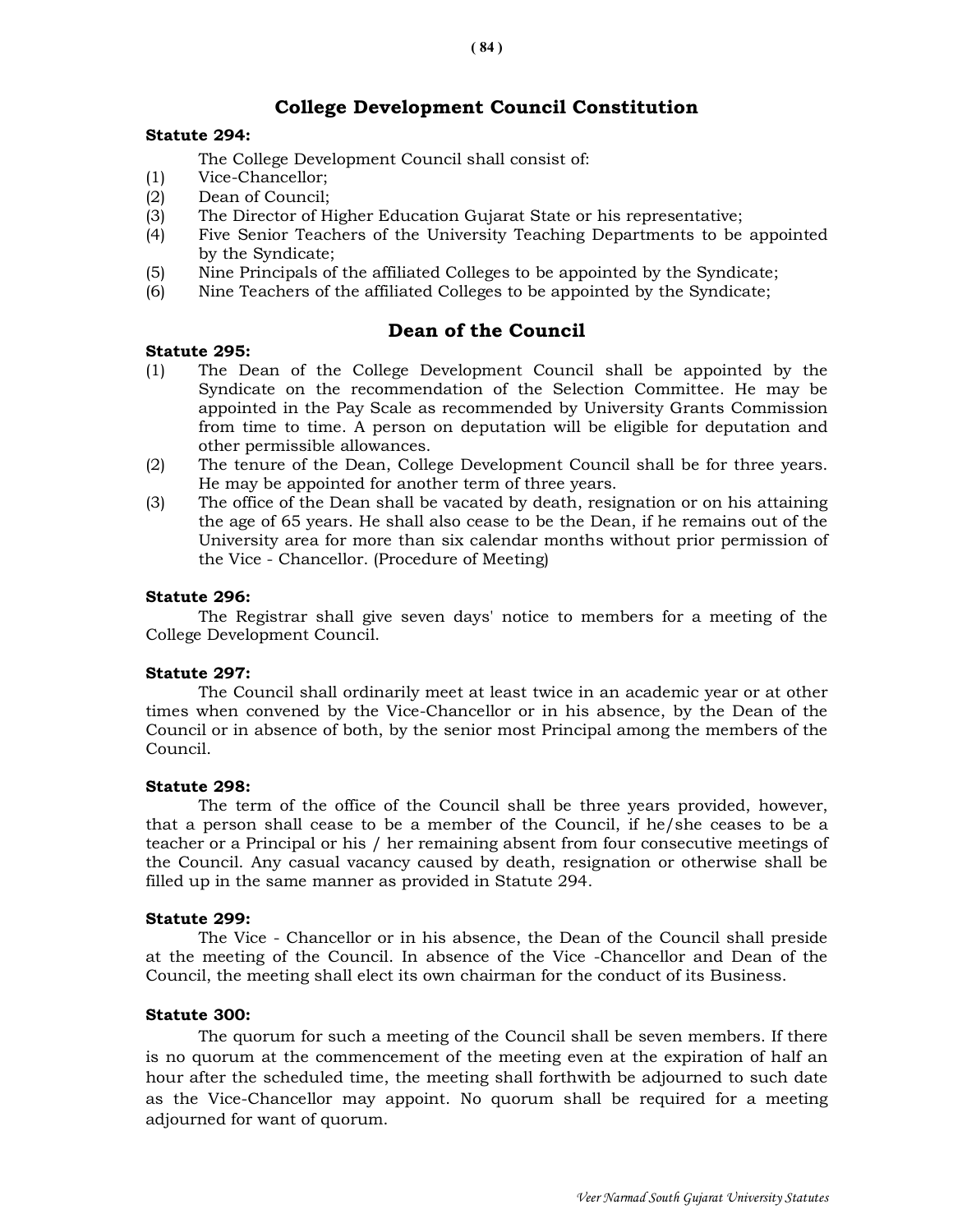### Statute 301:

 All issues at a meeting of the Council shall be decided by a majority of votes of the members present. The Chairman shall have a vote, and in the case of equality of votes, a second or casting vote.

## Statute 302:

 When a Dean of Council goes out of the headquarters for the Council work and/ or University work, he/she shall be entitled to draw Travelling and Halting allowances in accordance with the rules of the University.

# Power and Duties

## Statute 303:

 The College Development Council may recommend in consultation with the University or other bodies concerned, all such steps as it may think fit for the promotion, Co-ordination and raising the standard of education in Colleges and for the purpose of performing its functions, it may:

- (i) Function as a policy making body in regard to proper planning and integrated Development of Colleges;
- (ii) Conduct surveys of all the affiliated Colleges, district-wise with a view to preparing and maintaining an up-to-date profile on each College under the University, review the existing facilities and identify the needs and gaps that need to be filled for the development of Colleges and make such information available to the University Grants Commission and other bodies concerned;
- (iii) Advise the University on all matters relating to development at affiliated Colleges, such as provision of adequate facilities - academic and physical - for raising the standard of learning, teaching and research and its periodic evaluation for enabling the University to maintain reasonable continuity of policy in regard to development of Colleges;
- (iv) Prepare a perspective plan for the development and opening of new colleges, to enable the University and State Education Authorities to take long term decisions on the planning and development of Colleges and may advise the University on matters relating to different disciplines taught in Colleges at different levels of University Education;
- (v) Advise the University in regard to rationalization and implementation of University's policy on affiliation of Colleges;
- (vi) Keep close contact with Colleges with a view to helping them in their proper development, selection of teachers, development of student amenities, proper utilization of grants and efficient implementation of the University Grants Commission's approved projects and reforms viz; examination reform, Courses, COSIP, COSHIP, restructuring of Courses to make them more relevant and significant not only to students, but also to the region as a whole by assessing the needs in respect of social transformation and regional development;
- (vii) Review the facilities for Post Graduate Departments of Colleges in terms of the norms prescribed by the University Grants Commission and assist those having the potential of coming up to the norms within a few years;
- (viii) Help in the selective development of some Colleges to remove regional imbalances and also assist the Colleges to realize their potential and in identification of Colleges for conferring on them the status of an autonomous Colleges;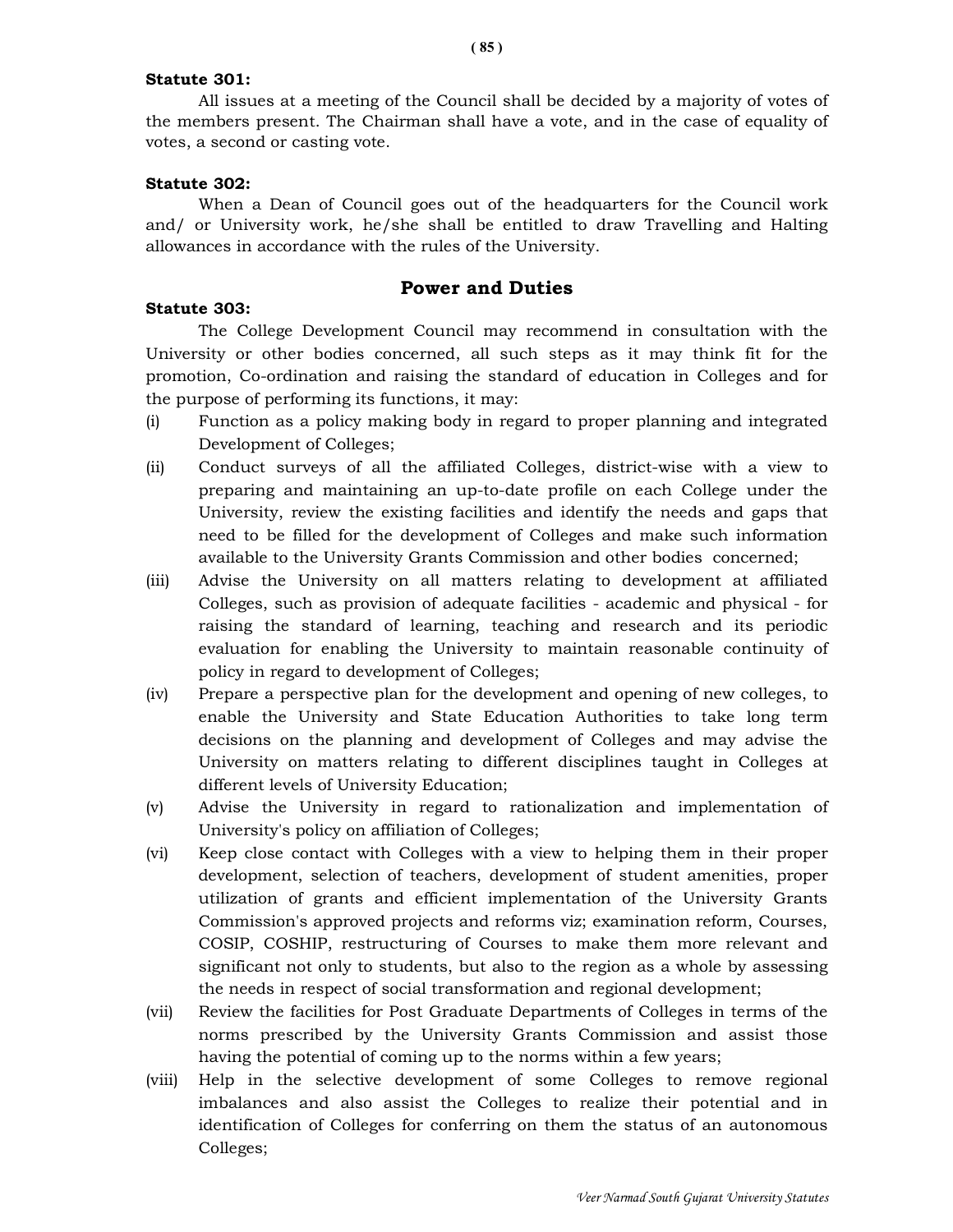- (ix) Evaluate and assess the impact of University Grants Commission's grants on the Colleges for the implementation of various development projects;
- (x) Ensure that the University Grants Commission's grants released to University for disbursement to Colleges are not held/locked up or utilized for purposes other than those for which the grants are sanctioned and also ensure that these grants are properly and expeditiously disbursed to Colleges according to the guidelines laid down by the Commission;
- (xi) Obtain from the Colleges and furnish to the Commission utilization certificates and completion documents in respect of University Grants Commission's grants released/ disbursed to Colleges through the University and help in monitoring the University Grants Commission's programmes implemented by the affiliated Colleges;
- (xii) Ensure close and continued contact and interaction between the academic authorities of the University, Post Graduate Departments and the Colleges;
- (xiii) Review the inspection reports of the Colleges and suggest remedies for the defects and irregularities reported;
- (xiv) Perform such other functions as may be prescribed or as may be deemed necessary for advancing the cause of collegiate education and perform such duties as may be found incidental and conductive to the discharge of the functions stated above.